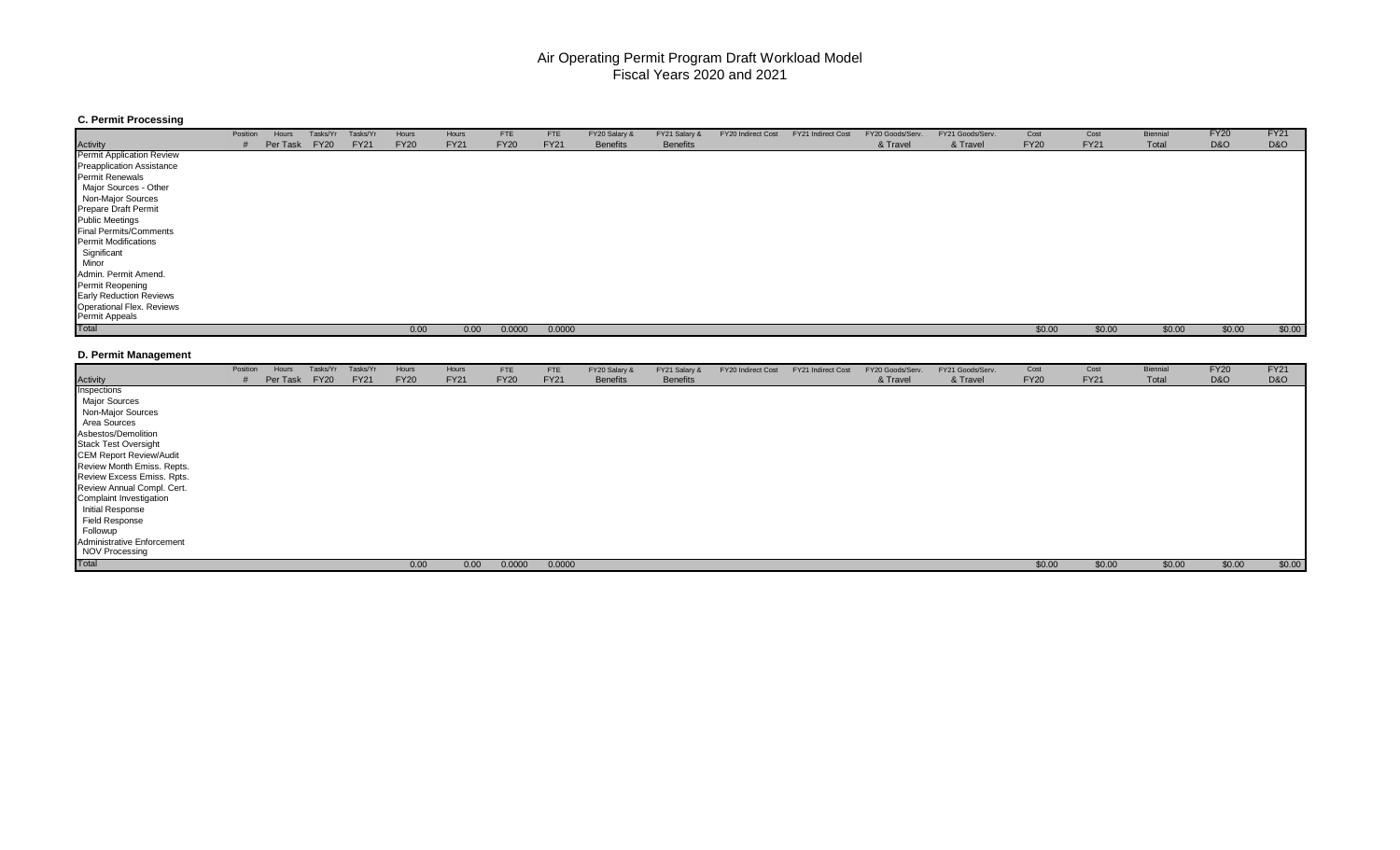## Air Operating Permit Program Workload Model Fiscal Years 2020 and 2021

### **E. Technical Assistance**

|                                       | Position | Hours    | Tasks/Yr    | Tasks/Yı    | Hours       | Hours       | <b>FTE</b>  | <b>FTE</b>  | FY20 Salary &   | FY21 Salary &   | FY20 Indirect Cost | FY21 Indirect Cost | FY20 Goods/Serv. | FY21 Goods/Serv. | Cost        | Cost        | Biennial | <b>FY20</b>    | <b>FY21</b> |
|---------------------------------------|----------|----------|-------------|-------------|-------------|-------------|-------------|-------------|-----------------|-----------------|--------------------|--------------------|------------------|------------------|-------------|-------------|----------|----------------|-------------|
| Activity                              |          | Per Task | <b>FY20</b> | <b>FY21</b> | <b>FY20</b> | <b>FY21</b> | <b>FY20</b> | <b>FY21</b> | <b>Benefits</b> | <b>Benefits</b> |                    |                    | & Travel         | & Travel         | <b>FY20</b> | <b>FY21</b> | Total    | <b>D&amp;O</b> | D&O         |
| Program Management                    |          |          |             |             |             |             |             |             |                 |                 |                    |                    |                  |                  |             |             |          |                |             |
| >Federal-State Tech. & Compliance     |          |          |             |             |             |             |             |             |                 |                 |                    |                    |                  |                  |             |             |          |                |             |
| >State-Local Policy Coord.lincl.      |          |          |             |             |             |             |             |             |                 |                 |                    |                    |                  |                  |             |             |          |                |             |
| inter/intra agency agreements and     |          |          |             |             |             |             |             |             |                 |                 |                    |                    |                  |                  |             |             |          |                |             |
| rule dev.                             |          |          |             |             |             |             |             |             |                 |                 |                    |                    |                  |                  |             |             |          |                |             |
| Source Assistance                     |          |          |             |             |             |             |             |             |                 |                 |                    |                    |                  |                  |             |             |          |                |             |
| >Trade Association Coord. and         |          |          |             |             |             |             |             |             |                 |                 |                    |                    |                  |                  |             |             |          |                |             |
| Oversight                             |          |          |             |             |             |             |             |             |                 |                 |                    |                    |                  |                  |             |             |          |                |             |
| >Industry Specific Plans cross/multi- |          |          |             |             |             |             |             |             |                 |                 |                    |                    |                  |                  |             |             |          |                |             |
| media general permit work             |          |          |             |             |             |             |             |             |                 |                 |                    |                    |                  |                  |             |             |          |                |             |
| Source Environmental Audits           |          |          |             |             |             |             |             |             |                 |                 |                    |                    |                  |                  |             |             |          |                |             |
| >Business Advisories Laws &           |          |          |             |             |             |             |             |             |                 |                 |                    |                    |                  |                  |             |             |          |                |             |
| Regulations Compliance Outreach       |          |          |             |             |             |             |             |             |                 |                 |                    |                    |                  |                  |             |             |          |                |             |
| Pollution Prevention Accidental       |          |          |             |             |             |             |             |             |                 |                 |                    |                    |                  |                  |             |             |          |                |             |
| Release Health & Environmental        |          |          |             |             |             |             |             |             |                 |                 |                    |                    |                  |                  |             |             |          |                |             |
| Effects                               |          |          |             |             |             |             |             |             |                 |                 |                    |                    |                  |                  |             |             |          |                |             |
| Prog. Evaluation & Compliance         |          |          |             |             |             |             |             |             |                 |                 |                    |                    |                  |                  |             |             |          |                |             |
| >Business Liaison - Ombudsman         |          |          |             |             |             |             |             |             |                 |                 |                    |                    |                  |                  |             |             |          |                |             |
| >Compliance Advisory Panel            |          |          |             |             |             |             |             |             |                 |                 |                    |                    |                  |                  |             |             |          |                |             |
| >Program Effectiveness                |          |          |             |             |             |             |             |             |                 |                 |                    |                    |                  |                  |             |             |          |                |             |
| Total                                 |          |          |             |             | 0.00        | 0.00        | 0.0000      | 0.0000      |                 |                 |                    |                    |                  |                  | \$0.00      | \$0.00      | \$0.00   | \$0.00         | \$0.00      |

#### **F. Outreach & Education**

|                       | Position | Hours    | Tasks/Yr    | Tasks/Yr    | Hours       | Hours       | <b>FTE</b>  | <b>FTE</b>  | FY20 Salary &   | FY21 Salary &   | FY20 Indirect Cost | FY21 Indirect Cost | FY20 Goods/Serv. | FY21 Goods/Serv. | Cost        | Cost        | Biennia | <b>FY20</b>    | <b>FY21</b>    |
|-----------------------|----------|----------|-------------|-------------|-------------|-------------|-------------|-------------|-----------------|-----------------|--------------------|--------------------|------------------|------------------|-------------|-------------|---------|----------------|----------------|
| <b>Activity</b>       |          | Per Task | <b>FY20</b> | <b>FY21</b> | <b>FY20</b> | <b>FY21</b> | <b>FY20</b> | <b>FY21</b> | <b>Benefits</b> | <b>Benefits</b> |                    |                    | & Travel         | & Travel         | <b>FY20</b> | <b>FY21</b> | Total   | <b>D&amp;O</b> | <b>D&amp;O</b> |
| Information/Outreach  |          |          |             |             |             |             |             |             |                 |                 |                    |                    |                  |                  |             |             |         |                |                |
| General Info/Outreach |          |          |             |             |             |             |             |             |                 |                 |                    |                    |                  |                  |             |             |         |                |                |
| Permit Workshops      |          |          |             |             |             |             |             |             |                 |                 |                    |                    |                  |                  |             |             |         |                |                |
| >Permit Register      |          |          |             |             |             |             |             |             |                 |                 |                    |                    |                  |                  |             |             |         |                |                |
| >Fact Sheets          |          |          |             |             |             |             |             |             |                 |                 |                    |                    |                  |                  |             |             |         |                |                |
| Total                 |          |          |             |             | 0.00        | 0.00        | 0.0000      | 0.0000      |                 |                 |                    |                    |                  |                  |             | \$0.00      | \$0.00  | \$0.00         | \$0.00         |

## **G. Ambient Monitoring &**

**Oversight**

|                                                        | Position | Hours    | Tasks/Yr    | Tasks/Yr    | Hours       | Hours       | <b>FTE</b>  | FTE         | FY20 Salary &   | FY21 Salary &   | FY20 Indirect Cost | FY21 Indirect Cost | FY20 Goods/Serv. | FY21 Goods/Serv. | Cost        | Cost        | Biennial | <b>FY20</b>    | <b>FY21</b>    |
|--------------------------------------------------------|----------|----------|-------------|-------------|-------------|-------------|-------------|-------------|-----------------|-----------------|--------------------|--------------------|------------------|------------------|-------------|-------------|----------|----------------|----------------|
| <b>Activity</b>                                        |          | Per Task | <b>FY20</b> | <b>FY21</b> | <b>FY20</b> | <b>FY21</b> | <b>FY20</b> | <b>FY21</b> | <b>Benefits</b> | <b>Benefits</b> |                    |                    | & Travel         | & Travel         | <b>FY20</b> | <b>FY21</b> | Total    | <b>D&amp;O</b> | <b>D&amp;O</b> |
| <b>Ambient Monitoring</b>                              |          |          |             |             |             |             |             |             |                 |                 |                    |                    |                  |                  |             |             |          |                |                |
| > Monitoring                                           |          |          |             |             |             |             |             |             |                 |                 |                    |                    |                  |                  |             |             |          |                |                |
| Local Program Oversight                                |          |          |             |             |             |             |             |             |                 |                 |                    |                    |                  |                  |             |             |          |                |                |
| Coordination                                           |          |          |             |             |             |             |             |             |                 |                 |                    |                    |                  |                  |             |             |          |                |                |
| >Local Performance Audits                              |          |          |             |             |             |             |             |             |                 |                 |                    |                    |                  |                  |             |             |          |                |                |
| > Routine Audits                                       |          |          |             |             |             |             |             |             |                 |                 |                    |                    |                  |                  |             |             |          |                |                |
| <b>EPA Oversight/Reporting</b>                         |          |          |             |             |             |             |             |             |                 |                 |                    |                    |                  |                  |             |             |          |                |                |
| >Prg. Rept-Airs/AFS<br>>Ecology Performance Audits-HPV |          |          |             |             |             |             |             |             |                 |                 |                    |                    |                  |                  |             |             |          |                |                |
|                                                        |          |          |             |             |             |             |             |             |                 |                 |                    |                    |                  |                  |             |             |          |                |                |
| Total                                                  |          |          |             |             | 0.00        | 0.00        | 0.0000      | 0.0000      |                 |                 |                    |                    |                  |                  | \$0.00      | \$0.00      | \$0.00   | \$0.00         | \$0.00         |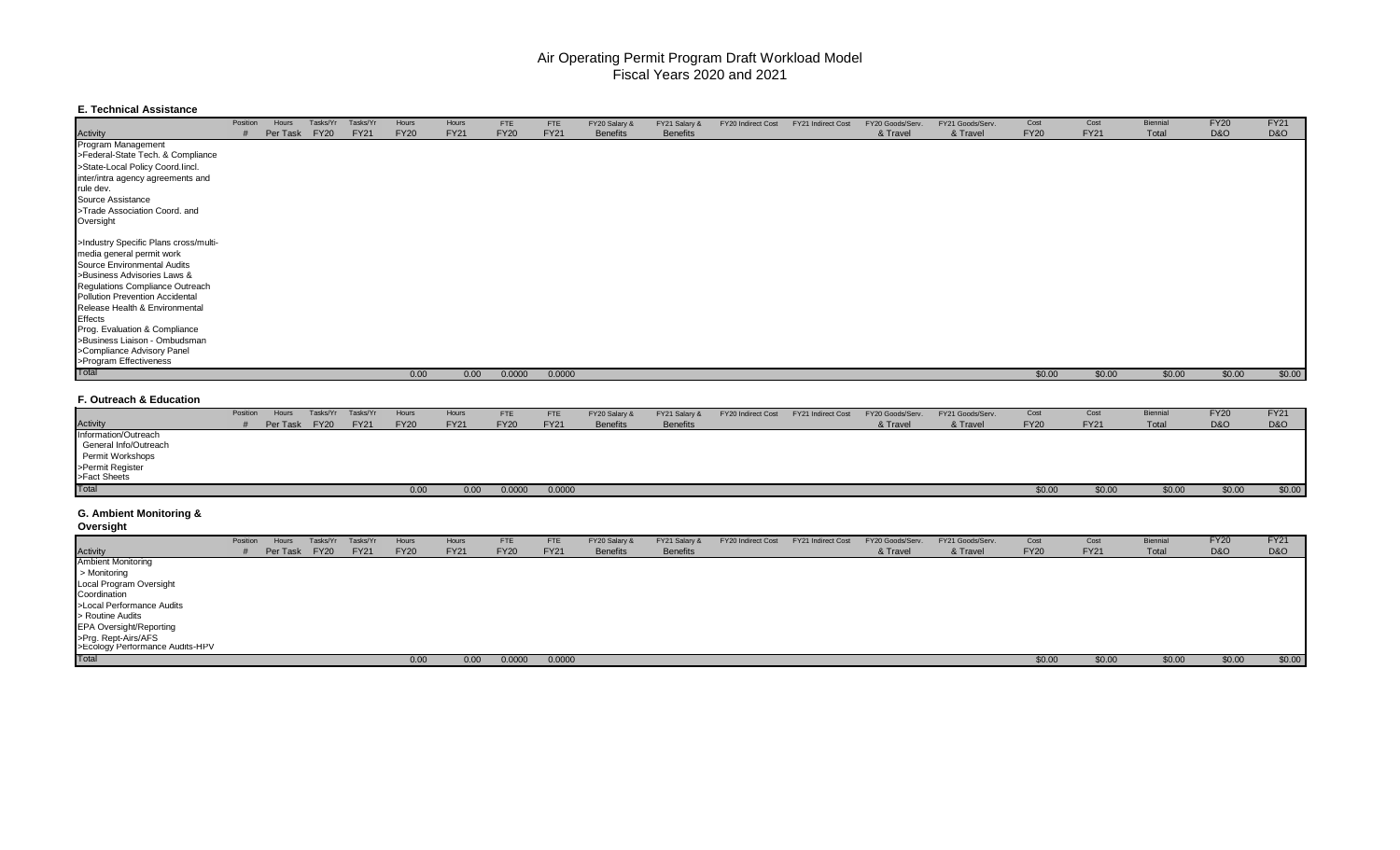# **Policy and Planning**

## **Section (PPS)**

|                                   | Hours       | Hours       | FTE         | FTE         | Cost        | Cost        | Biennial    | FY <sub>20</sub> | <b>FY21</b>    |
|-----------------------------------|-------------|-------------|-------------|-------------|-------------|-------------|-------------|------------------|----------------|
| Activity                          | <b>FY20</b> | <b>FY21</b> | <b>FY20</b> | <b>FY21</b> | <b>FY20</b> | <b>FY21</b> | Total       | <b>D&amp;O</b>   | <b>D&amp;O</b> |
| 1. Management & Support           | 0.00        | 0.00        | 0.000       | 0.0000      | \$0.00      | \$0.00      | \$0.00      | \$0.00           | \$0.00         |
| B. Delegation & Regulation        | 60.00       | 60.00       | 0.0288      | 0.0288      | \$5,759.27  | \$5,924.60  | \$11,683.88 | \$5,759.27       | \$5,924.60     |
| C. Permit Processing              | 0.00        | 0.00        | 0.00        | 0.00        | \$0.00      | \$0.00      | \$0.00      | \$0.00           | \$0.00         |
| D. Permit Management              | 0.00        | 0.00        | 0.00        | 0.00        | \$0.00      | \$0.00      | \$0.00      | \$0.00           | \$0.00         |
| E. Technical Assistance           | 0.00        | 0.00        | 0.00        | 0.00        | \$0.00      | \$0.00      | \$0.00      | \$0.00           | \$0.00         |
| -. Outreach & Education           | 0.00        | 0.00        | 0.00        | 0.00        | \$0.00      | \$0.00      | \$0.00      | \$0.00           | \$0.00         |
| 3. Ambient Monitoring & Oversight | 0.00        | 0.00        | 0.00        | 0.00        | \$0.00      | \$0.00      | \$0.00      | \$0.00           | \$0.00         |
| <b>Total</b>                      | 60.00       | 60.00       | 0.0288      | 0.0288      | \$5,759.27  | \$5,924.60  | \$11,683.88 | \$5,759.27       | \$5,924.60     |

#### **A. Management & Support**

| Program Administration<br>Clerical<br>Management<br>Training<br>>Permit Eng. Workshops<br>Data Management<br>>General Support<br>>Compliance Information<br>>Emission Inventory<br>Fee Administration<br>>Fee Determination<br>>Collection/Appeals<br>>Allocation Review<br>>Tracking<br>>Annual Report<br>>Time Accounting<br>Support<br>contracts/IAAs<br>Supervision<br>>Clerical<br>>AFRS Support<br>Total<br>0.00<br>\$0.00<br>\$0.00<br>\$0.00<br>0.00<br>0.00<br>0.0000<br>0.0000<br>\$0.00<br><b>FY20</b><br><b>FY21</b><br>Tasks/Yr<br>FY21 Goods/Serv.<br>Cost<br>Cost<br>Position<br>Hours<br>Tasks/Yr<br>Hours<br>Hours<br><b>FTE</b><br>FTE<br>FY20 Salary &<br>FY21 Salary &<br>FY20 Indirect Cost<br>FY21 Indirect Cost<br>FY20 Goods/Serv.<br>Biennial<br>Per Task<br><b>FY20</b><br><b>FY21</b><br><b>FY20</b><br><b>FY21</b><br><b>FY20</b><br><b>FY21</b><br><b>Benefits</b><br><b>Benefits</b><br>& Travel<br><b>FY20</b><br><b>FY21</b><br>Total<br><b>D&amp;O</b><br>D&O<br>Activity<br>& Travel<br><b>Regulation Guidance</b><br><b>Regulation Guidance</b><br>839<br>5.00<br>2.00<br>2.00<br>10.00<br>0.0048<br>43,753.74 \$<br>45,066.19 \$<br>8,582.10 \$<br>8,582.10<br>\$959.88<br>\$987.43<br>\$1,947.31<br>\$959.88<br>10.00<br>0.0048 \$147,319.00 \$151,738.00<br>-S<br>>Permit Regulations<br>839<br>5.00<br>2.00<br>10.00<br>43,753.74 \$<br>8,582.10 \$<br>8,582.10<br>2.00<br>10.00<br>0.0048<br>0.0048 \$147,319.00 \$151,738.00 \$<br>45,066.19 \$<br>\$959.88<br>\$987.43<br>\$1,947.31<br>\$959.88<br>>Emission Trading<br>>Work on Rule Updates<br>>CAM Monitoring Guidance<br>>Insignif. Emiss. Guidance<br>>Federal Rule Codif.<br>>Acid Rain<br>>New 112 R. / Plans<br>Local Program Deleg.<br>Review Prog. Submittal<br>>Followup<br>>Interagency Agree<br>Federal Prog. Delegation<br>\$3,949.74<br>2.00<br>40.00<br>0.0192<br>0.0192 \$ 147,319.00 \$ 151,738.00 \$<br>43,753.74 \$<br>8,582.10 \$<br>8,582.10<br>\$3,839.52<br>\$3,949.74<br>\$7,789.25<br>\$3,839.52<br>839<br>20.00<br>2.00<br>40.00<br>45,066.19 \$<br>\$5,759.27<br>\$5,759.27<br>60.00<br>0.0288<br>0.0288<br>\$5,924.60<br>\$11,683.88<br>60.00 | Activity                              | Position<br># | Hours<br>Per Task | Tasks/Yr<br><b>FY20</b> | Tasks/Yr<br><b>FY21</b> | Hours<br><b>FY20</b> | Hours<br><b>FY21</b> | <b>FTE</b><br><b>FY20</b> | FTE<br><b>FY21</b> | FY20 Salary &<br><b>Benefits</b> | FY21 Salary &<br><b>Benefits</b> | FY20 Indirect Cost FY21 Indirect Cost | FY20 Goods/Serv.<br>& Travel | FY21 Goods/Serv.<br>& Travel | Cost<br><b>FY20</b> | Cost<br><b>FY21</b> | Biennial<br>Total | <b>FY20</b><br><b>D&amp;O</b> | <b>FY21</b><br>D&O |
|-----------------------------------------------------------------------------------------------------------------------------------------------------------------------------------------------------------------------------------------------------------------------------------------------------------------------------------------------------------------------------------------------------------------------------------------------------------------------------------------------------------------------------------------------------------------------------------------------------------------------------------------------------------------------------------------------------------------------------------------------------------------------------------------------------------------------------------------------------------------------------------------------------------------------------------------------------------------------------------------------------------------------------------------------------------------------------------------------------------------------------------------------------------------------------------------------------------------------------------------------------------------------------------------------------------------------------------------------------------------------------------------------------------------------------------------------------------------------------------------------------------------------------------------------------------------------------------------------------------------------------------------------------------------------------------------------------------------------------------------------------------------------------------------------------------------------------------------------------------------------------------------------------------------------------------------------------------------------------------------------------------------------------------------------------------------------------------------------------------------------------------------------------------------------|---------------------------------------|---------------|-------------------|-------------------------|-------------------------|----------------------|----------------------|---------------------------|--------------------|----------------------------------|----------------------------------|---------------------------------------|------------------------------|------------------------------|---------------------|---------------------|-------------------|-------------------------------|--------------------|
|                                                                                                                                                                                                                                                                                                                                                                                                                                                                                                                                                                                                                                                                                                                                                                                                                                                                                                                                                                                                                                                                                                                                                                                                                                                                                                                                                                                                                                                                                                                                                                                                                                                                                                                                                                                                                                                                                                                                                                                                                                                                                                                                                                       |                                       |               |                   |                         |                         |                      |                      |                           |                    |                                  |                                  |                                       |                              |                              |                     |                     |                   |                               |                    |
|                                                                                                                                                                                                                                                                                                                                                                                                                                                                                                                                                                                                                                                                                                                                                                                                                                                                                                                                                                                                                                                                                                                                                                                                                                                                                                                                                                                                                                                                                                                                                                                                                                                                                                                                                                                                                                                                                                                                                                                                                                                                                                                                                                       |                                       |               |                   |                         |                         |                      |                      |                           |                    |                                  |                                  |                                       |                              |                              |                     |                     |                   |                               |                    |
|                                                                                                                                                                                                                                                                                                                                                                                                                                                                                                                                                                                                                                                                                                                                                                                                                                                                                                                                                                                                                                                                                                                                                                                                                                                                                                                                                                                                                                                                                                                                                                                                                                                                                                                                                                                                                                                                                                                                                                                                                                                                                                                                                                       |                                       |               |                   |                         |                         |                      |                      |                           |                    |                                  |                                  |                                       |                              |                              |                     |                     |                   |                               |                    |
|                                                                                                                                                                                                                                                                                                                                                                                                                                                                                                                                                                                                                                                                                                                                                                                                                                                                                                                                                                                                                                                                                                                                                                                                                                                                                                                                                                                                                                                                                                                                                                                                                                                                                                                                                                                                                                                                                                                                                                                                                                                                                                                                                                       |                                       |               |                   |                         |                         |                      |                      |                           |                    |                                  |                                  |                                       |                              |                              |                     |                     |                   |                               |                    |
|                                                                                                                                                                                                                                                                                                                                                                                                                                                                                                                                                                                                                                                                                                                                                                                                                                                                                                                                                                                                                                                                                                                                                                                                                                                                                                                                                                                                                                                                                                                                                                                                                                                                                                                                                                                                                                                                                                                                                                                                                                                                                                                                                                       |                                       |               |                   |                         |                         |                      |                      |                           |                    |                                  |                                  |                                       |                              |                              |                     |                     |                   |                               |                    |
|                                                                                                                                                                                                                                                                                                                                                                                                                                                                                                                                                                                                                                                                                                                                                                                                                                                                                                                                                                                                                                                                                                                                                                                                                                                                                                                                                                                                                                                                                                                                                                                                                                                                                                                                                                                                                                                                                                                                                                                                                                                                                                                                                                       |                                       |               |                   |                         |                         |                      |                      |                           |                    |                                  |                                  |                                       |                              |                              |                     |                     |                   |                               |                    |
|                                                                                                                                                                                                                                                                                                                                                                                                                                                                                                                                                                                                                                                                                                                                                                                                                                                                                                                                                                                                                                                                                                                                                                                                                                                                                                                                                                                                                                                                                                                                                                                                                                                                                                                                                                                                                                                                                                                                                                                                                                                                                                                                                                       |                                       |               |                   |                         |                         |                      |                      |                           |                    |                                  |                                  |                                       |                              |                              |                     |                     |                   |                               |                    |
| \$0.00<br>\$987.43<br>\$5,924.60                                                                                                                                                                                                                                                                                                                                                                                                                                                                                                                                                                                                                                                                                                                                                                                                                                                                                                                                                                                                                                                                                                                                                                                                                                                                                                                                                                                                                                                                                                                                                                                                                                                                                                                                                                                                                                                                                                                                                                                                                                                                                                                                      |                                       |               |                   |                         |                         |                      |                      |                           |                    |                                  |                                  |                                       |                              |                              |                     |                     |                   |                               |                    |
|                                                                                                                                                                                                                                                                                                                                                                                                                                                                                                                                                                                                                                                                                                                                                                                                                                                                                                                                                                                                                                                                                                                                                                                                                                                                                                                                                                                                                                                                                                                                                                                                                                                                                                                                                                                                                                                                                                                                                                                                                                                                                                                                                                       |                                       |               |                   |                         |                         |                      |                      |                           |                    |                                  |                                  |                                       |                              |                              |                     |                     |                   |                               |                    |
|                                                                                                                                                                                                                                                                                                                                                                                                                                                                                                                                                                                                                                                                                                                                                                                                                                                                                                                                                                                                                                                                                                                                                                                                                                                                                                                                                                                                                                                                                                                                                                                                                                                                                                                                                                                                                                                                                                                                                                                                                                                                                                                                                                       |                                       |               |                   |                         |                         |                      |                      |                           |                    |                                  |                                  |                                       |                              |                              |                     |                     |                   |                               |                    |
| \$987.43                                                                                                                                                                                                                                                                                                                                                                                                                                                                                                                                                                                                                                                                                                                                                                                                                                                                                                                                                                                                                                                                                                                                                                                                                                                                                                                                                                                                                                                                                                                                                                                                                                                                                                                                                                                                                                                                                                                                                                                                                                                                                                                                                              |                                       |               |                   |                         |                         |                      |                      |                           |                    |                                  |                                  |                                       |                              |                              |                     |                     |                   |                               |                    |
|                                                                                                                                                                                                                                                                                                                                                                                                                                                                                                                                                                                                                                                                                                                                                                                                                                                                                                                                                                                                                                                                                                                                                                                                                                                                                                                                                                                                                                                                                                                                                                                                                                                                                                                                                                                                                                                                                                                                                                                                                                                                                                                                                                       |                                       |               |                   |                         |                         |                      |                      |                           |                    |                                  |                                  |                                       |                              |                              |                     |                     |                   |                               |                    |
|                                                                                                                                                                                                                                                                                                                                                                                                                                                                                                                                                                                                                                                                                                                                                                                                                                                                                                                                                                                                                                                                                                                                                                                                                                                                                                                                                                                                                                                                                                                                                                                                                                                                                                                                                                                                                                                                                                                                                                                                                                                                                                                                                                       |                                       |               |                   |                         |                         |                      |                      |                           |                    |                                  |                                  |                                       |                              |                              |                     |                     |                   |                               |                    |
|                                                                                                                                                                                                                                                                                                                                                                                                                                                                                                                                                                                                                                                                                                                                                                                                                                                                                                                                                                                                                                                                                                                                                                                                                                                                                                                                                                                                                                                                                                                                                                                                                                                                                                                                                                                                                                                                                                                                                                                                                                                                                                                                                                       |                                       |               |                   |                         |                         |                      |                      |                           |                    |                                  |                                  |                                       |                              |                              |                     |                     |                   |                               |                    |
|                                                                                                                                                                                                                                                                                                                                                                                                                                                                                                                                                                                                                                                                                                                                                                                                                                                                                                                                                                                                                                                                                                                                                                                                                                                                                                                                                                                                                                                                                                                                                                                                                                                                                                                                                                                                                                                                                                                                                                                                                                                                                                                                                                       |                                       |               |                   |                         |                         |                      |                      |                           |                    |                                  |                                  |                                       |                              |                              |                     |                     |                   |                               |                    |
|                                                                                                                                                                                                                                                                                                                                                                                                                                                                                                                                                                                                                                                                                                                                                                                                                                                                                                                                                                                                                                                                                                                                                                                                                                                                                                                                                                                                                                                                                                                                                                                                                                                                                                                                                                                                                                                                                                                                                                                                                                                                                                                                                                       |                                       |               |                   |                         |                         |                      |                      |                           |                    |                                  |                                  |                                       |                              |                              |                     |                     |                   |                               |                    |
|                                                                                                                                                                                                                                                                                                                                                                                                                                                                                                                                                                                                                                                                                                                                                                                                                                                                                                                                                                                                                                                                                                                                                                                                                                                                                                                                                                                                                                                                                                                                                                                                                                                                                                                                                                                                                                                                                                                                                                                                                                                                                                                                                                       |                                       |               |                   |                         |                         |                      |                      |                           |                    |                                  |                                  |                                       |                              |                              |                     |                     |                   |                               |                    |
|                                                                                                                                                                                                                                                                                                                                                                                                                                                                                                                                                                                                                                                                                                                                                                                                                                                                                                                                                                                                                                                                                                                                                                                                                                                                                                                                                                                                                                                                                                                                                                                                                                                                                                                                                                                                                                                                                                                                                                                                                                                                                                                                                                       |                                       |               |                   |                         |                         |                      |                      |                           |                    |                                  |                                  |                                       |                              |                              |                     |                     |                   |                               |                    |
|                                                                                                                                                                                                                                                                                                                                                                                                                                                                                                                                                                                                                                                                                                                                                                                                                                                                                                                                                                                                                                                                                                                                                                                                                                                                                                                                                                                                                                                                                                                                                                                                                                                                                                                                                                                                                                                                                                                                                                                                                                                                                                                                                                       |                                       |               |                   |                         |                         |                      |                      |                           |                    |                                  |                                  |                                       |                              |                              |                     |                     |                   |                               |                    |
|                                                                                                                                                                                                                                                                                                                                                                                                                                                                                                                                                                                                                                                                                                                                                                                                                                                                                                                                                                                                                                                                                                                                                                                                                                                                                                                                                                                                                                                                                                                                                                                                                                                                                                                                                                                                                                                                                                                                                                                                                                                                                                                                                                       |                                       |               |                   |                         |                         |                      |                      |                           |                    |                                  |                                  |                                       |                              |                              |                     |                     |                   |                               |                    |
|                                                                                                                                                                                                                                                                                                                                                                                                                                                                                                                                                                                                                                                                                                                                                                                                                                                                                                                                                                                                                                                                                                                                                                                                                                                                                                                                                                                                                                                                                                                                                                                                                                                                                                                                                                                                                                                                                                                                                                                                                                                                                                                                                                       |                                       |               |                   |                         |                         |                      |                      |                           |                    |                                  |                                  |                                       |                              |                              |                     |                     |                   |                               |                    |
|                                                                                                                                                                                                                                                                                                                                                                                                                                                                                                                                                                                                                                                                                                                                                                                                                                                                                                                                                                                                                                                                                                                                                                                                                                                                                                                                                                                                                                                                                                                                                                                                                                                                                                                                                                                                                                                                                                                                                                                                                                                                                                                                                                       |                                       |               |                   |                         |                         |                      |                      |                           |                    |                                  |                                  |                                       |                              |                              |                     |                     |                   |                               |                    |
|                                                                                                                                                                                                                                                                                                                                                                                                                                                                                                                                                                                                                                                                                                                                                                                                                                                                                                                                                                                                                                                                                                                                                                                                                                                                                                                                                                                                                                                                                                                                                                                                                                                                                                                                                                                                                                                                                                                                                                                                                                                                                                                                                                       |                                       |               |                   |                         |                         |                      |                      |                           |                    |                                  |                                  |                                       |                              |                              |                     |                     |                   |                               |                    |
|                                                                                                                                                                                                                                                                                                                                                                                                                                                                                                                                                                                                                                                                                                                                                                                                                                                                                                                                                                                                                                                                                                                                                                                                                                                                                                                                                                                                                                                                                                                                                                                                                                                                                                                                                                                                                                                                                                                                                                                                                                                                                                                                                                       | <b>B. Delegation &amp; Regulation</b> |               |                   |                         |                         |                      |                      |                           |                    |                                  |                                  |                                       |                              |                              |                     |                     |                   |                               |                    |
|                                                                                                                                                                                                                                                                                                                                                                                                                                                                                                                                                                                                                                                                                                                                                                                                                                                                                                                                                                                                                                                                                                                                                                                                                                                                                                                                                                                                                                                                                                                                                                                                                                                                                                                                                                                                                                                                                                                                                                                                                                                                                                                                                                       |                                       |               |                   |                         |                         |                      |                      |                           |                    |                                  |                                  |                                       |                              |                              |                     |                     |                   |                               |                    |
|                                                                                                                                                                                                                                                                                                                                                                                                                                                                                                                                                                                                                                                                                                                                                                                                                                                                                                                                                                                                                                                                                                                                                                                                                                                                                                                                                                                                                                                                                                                                                                                                                                                                                                                                                                                                                                                                                                                                                                                                                                                                                                                                                                       |                                       |               |                   |                         |                         |                      |                      |                           |                    |                                  |                                  |                                       |                              |                              |                     |                     |                   |                               |                    |
|                                                                                                                                                                                                                                                                                                                                                                                                                                                                                                                                                                                                                                                                                                                                                                                                                                                                                                                                                                                                                                                                                                                                                                                                                                                                                                                                                                                                                                                                                                                                                                                                                                                                                                                                                                                                                                                                                                                                                                                                                                                                                                                                                                       |                                       |               |                   |                         |                         |                      |                      |                           |                    |                                  |                                  |                                       |                              |                              |                     |                     |                   |                               |                    |
|                                                                                                                                                                                                                                                                                                                                                                                                                                                                                                                                                                                                                                                                                                                                                                                                                                                                                                                                                                                                                                                                                                                                                                                                                                                                                                                                                                                                                                                                                                                                                                                                                                                                                                                                                                                                                                                                                                                                                                                                                                                                                                                                                                       |                                       |               |                   |                         |                         |                      |                      |                           |                    |                                  |                                  |                                       |                              |                              |                     |                     |                   |                               |                    |
|                                                                                                                                                                                                                                                                                                                                                                                                                                                                                                                                                                                                                                                                                                                                                                                                                                                                                                                                                                                                                                                                                                                                                                                                                                                                                                                                                                                                                                                                                                                                                                                                                                                                                                                                                                                                                                                                                                                                                                                                                                                                                                                                                                       |                                       |               |                   |                         |                         |                      |                      |                           |                    |                                  |                                  |                                       |                              |                              |                     |                     |                   |                               |                    |
|                                                                                                                                                                                                                                                                                                                                                                                                                                                                                                                                                                                                                                                                                                                                                                                                                                                                                                                                                                                                                                                                                                                                                                                                                                                                                                                                                                                                                                                                                                                                                                                                                                                                                                                                                                                                                                                                                                                                                                                                                                                                                                                                                                       |                                       |               |                   |                         |                         |                      |                      |                           |                    |                                  |                                  |                                       |                              |                              |                     |                     |                   |                               |                    |
|                                                                                                                                                                                                                                                                                                                                                                                                                                                                                                                                                                                                                                                                                                                                                                                                                                                                                                                                                                                                                                                                                                                                                                                                                                                                                                                                                                                                                                                                                                                                                                                                                                                                                                                                                                                                                                                                                                                                                                                                                                                                                                                                                                       |                                       |               |                   |                         |                         |                      |                      |                           |                    |                                  |                                  |                                       |                              |                              |                     |                     |                   |                               |                    |
|                                                                                                                                                                                                                                                                                                                                                                                                                                                                                                                                                                                                                                                                                                                                                                                                                                                                                                                                                                                                                                                                                                                                                                                                                                                                                                                                                                                                                                                                                                                                                                                                                                                                                                                                                                                                                                                                                                                                                                                                                                                                                                                                                                       |                                       |               |                   |                         |                         |                      |                      |                           |                    |                                  |                                  |                                       |                              |                              |                     |                     |                   |                               |                    |
|                                                                                                                                                                                                                                                                                                                                                                                                                                                                                                                                                                                                                                                                                                                                                                                                                                                                                                                                                                                                                                                                                                                                                                                                                                                                                                                                                                                                                                                                                                                                                                                                                                                                                                                                                                                                                                                                                                                                                                                                                                                                                                                                                                       |                                       |               |                   |                         |                         |                      |                      |                           |                    |                                  |                                  |                                       |                              |                              |                     |                     |                   |                               |                    |
|                                                                                                                                                                                                                                                                                                                                                                                                                                                                                                                                                                                                                                                                                                                                                                                                                                                                                                                                                                                                                                                                                                                                                                                                                                                                                                                                                                                                                                                                                                                                                                                                                                                                                                                                                                                                                                                                                                                                                                                                                                                                                                                                                                       |                                       |               |                   |                         |                         |                      |                      |                           |                    |                                  |                                  |                                       |                              |                              |                     |                     |                   |                               |                    |
|                                                                                                                                                                                                                                                                                                                                                                                                                                                                                                                                                                                                                                                                                                                                                                                                                                                                                                                                                                                                                                                                                                                                                                                                                                                                                                                                                                                                                                                                                                                                                                                                                                                                                                                                                                                                                                                                                                                                                                                                                                                                                                                                                                       |                                       |               |                   |                         |                         |                      |                      |                           |                    |                                  |                                  |                                       |                              |                              |                     |                     |                   |                               |                    |
|                                                                                                                                                                                                                                                                                                                                                                                                                                                                                                                                                                                                                                                                                                                                                                                                                                                                                                                                                                                                                                                                                                                                                                                                                                                                                                                                                                                                                                                                                                                                                                                                                                                                                                                                                                                                                                                                                                                                                                                                                                                                                                                                                                       |                                       |               |                   |                         |                         |                      |                      |                           |                    |                                  |                                  |                                       |                              |                              |                     |                     |                   |                               |                    |
|                                                                                                                                                                                                                                                                                                                                                                                                                                                                                                                                                                                                                                                                                                                                                                                                                                                                                                                                                                                                                                                                                                                                                                                                                                                                                                                                                                                                                                                                                                                                                                                                                                                                                                                                                                                                                                                                                                                                                                                                                                                                                                                                                                       |                                       |               |                   |                         |                         |                      |                      |                           |                    |                                  |                                  |                                       |                              |                              |                     |                     |                   |                               |                    |
|                                                                                                                                                                                                                                                                                                                                                                                                                                                                                                                                                                                                                                                                                                                                                                                                                                                                                                                                                                                                                                                                                                                                                                                                                                                                                                                                                                                                                                                                                                                                                                                                                                                                                                                                                                                                                                                                                                                                                                                                                                                                                                                                                                       |                                       |               |                   |                         |                         |                      |                      |                           |                    |                                  |                                  |                                       |                              |                              |                     |                     |                   |                               |                    |
|                                                                                                                                                                                                                                                                                                                                                                                                                                                                                                                                                                                                                                                                                                                                                                                                                                                                                                                                                                                                                                                                                                                                                                                                                                                                                                                                                                                                                                                                                                                                                                                                                                                                                                                                                                                                                                                                                                                                                                                                                                                                                                                                                                       |                                       |               |                   |                         |                         |                      |                      |                           |                    |                                  |                                  |                                       |                              |                              |                     |                     |                   |                               |                    |
|                                                                                                                                                                                                                                                                                                                                                                                                                                                                                                                                                                                                                                                                                                                                                                                                                                                                                                                                                                                                                                                                                                                                                                                                                                                                                                                                                                                                                                                                                                                                                                                                                                                                                                                                                                                                                                                                                                                                                                                                                                                                                                                                                                       |                                       |               |                   |                         |                         |                      |                      |                           |                    |                                  |                                  |                                       |                              |                              |                     |                     |                   |                               |                    |
|                                                                                                                                                                                                                                                                                                                                                                                                                                                                                                                                                                                                                                                                                                                                                                                                                                                                                                                                                                                                                                                                                                                                                                                                                                                                                                                                                                                                                                                                                                                                                                                                                                                                                                                                                                                                                                                                                                                                                                                                                                                                                                                                                                       |                                       |               |                   |                         |                         |                      |                      |                           |                    |                                  |                                  |                                       |                              |                              |                     |                     |                   |                               |                    |
|                                                                                                                                                                                                                                                                                                                                                                                                                                                                                                                                                                                                                                                                                                                                                                                                                                                                                                                                                                                                                                                                                                                                                                                                                                                                                                                                                                                                                                                                                                                                                                                                                                                                                                                                                                                                                                                                                                                                                                                                                                                                                                                                                                       |                                       |               |                   |                         |                         |                      |                      |                           |                    |                                  |                                  |                                       |                              |                              |                     |                     |                   |                               |                    |
|                                                                                                                                                                                                                                                                                                                                                                                                                                                                                                                                                                                                                                                                                                                                                                                                                                                                                                                                                                                                                                                                                                                                                                                                                                                                                                                                                                                                                                                                                                                                                                                                                                                                                                                                                                                                                                                                                                                                                                                                                                                                                                                                                                       |                                       |               |                   |                         |                         |                      |                      |                           |                    |                                  |                                  |                                       |                              |                              |                     |                     |                   |                               |                    |
|                                                                                                                                                                                                                                                                                                                                                                                                                                                                                                                                                                                                                                                                                                                                                                                                                                                                                                                                                                                                                                                                                                                                                                                                                                                                                                                                                                                                                                                                                                                                                                                                                                                                                                                                                                                                                                                                                                                                                                                                                                                                                                                                                                       | >Prog. Deleg. Package                 |               |                   |                         |                         |                      |                      |                           |                    |                                  |                                  |                                       |                              |                              |                     |                     |                   |                               |                    |
|                                                                                                                                                                                                                                                                                                                                                                                                                                                                                                                                                                                                                                                                                                                                                                                                                                                                                                                                                                                                                                                                                                                                                                                                                                                                                                                                                                                                                                                                                                                                                                                                                                                                                                                                                                                                                                                                                                                                                                                                                                                                                                                                                                       | >Followup                             |               |                   |                         |                         |                      |                      |                           |                    |                                  |                                  |                                       |                              |                              |                     |                     |                   |                               |                    |
|                                                                                                                                                                                                                                                                                                                                                                                                                                                                                                                                                                                                                                                                                                                                                                                                                                                                                                                                                                                                                                                                                                                                                                                                                                                                                                                                                                                                                                                                                                                                                                                                                                                                                                                                                                                                                                                                                                                                                                                                                                                                                                                                                                       | Interagency Agreement                 |               |                   |                         |                         |                      |                      |                           |                    |                                  |                                  |                                       |                              |                              |                     |                     |                   |                               |                    |
|                                                                                                                                                                                                                                                                                                                                                                                                                                                                                                                                                                                                                                                                                                                                                                                                                                                                                                                                                                                                                                                                                                                                                                                                                                                                                                                                                                                                                                                                                                                                                                                                                                                                                                                                                                                                                                                                                                                                                                                                                                                                                                                                                                       | >Emiss. Inventory Update              |               |                   |                         |                         |                      |                      |                           |                    |                                  |                                  |                                       |                              |                              |                     |                     |                   |                               |                    |
|                                                                                                                                                                                                                                                                                                                                                                                                                                                                                                                                                                                                                                                                                                                                                                                                                                                                                                                                                                                                                                                                                                                                                                                                                                                                                                                                                                                                                                                                                                                                                                                                                                                                                                                                                                                                                                                                                                                                                                                                                                                                                                                                                                       | <b>Engineering Support</b>            |               |                   |                         |                         |                      |                      |                           |                    |                                  |                                  |                                       |                              |                              |                     |                     |                   |                               |                    |
|                                                                                                                                                                                                                                                                                                                                                                                                                                                                                                                                                                                                                                                                                                                                                                                                                                                                                                                                                                                                                                                                                                                                                                                                                                                                                                                                                                                                                                                                                                                                                                                                                                                                                                                                                                                                                                                                                                                                                                                                                                                                                                                                                                       | <b>Engineering Development</b>        |               |                   |                         |                         |                      |                      |                           |                    |                                  |                                  |                                       |                              |                              |                     |                     |                   |                               |                    |
|                                                                                                                                                                                                                                                                                                                                                                                                                                                                                                                                                                                                                                                                                                                                                                                                                                                                                                                                                                                                                                                                                                                                                                                                                                                                                                                                                                                                                                                                                                                                                                                                                                                                                                                                                                                                                                                                                                                                                                                                                                                                                                                                                                       | Total                                 |               |                   |                         |                         |                      |                      |                           |                    |                                  |                                  |                                       |                              |                              |                     |                     |                   |                               |                    |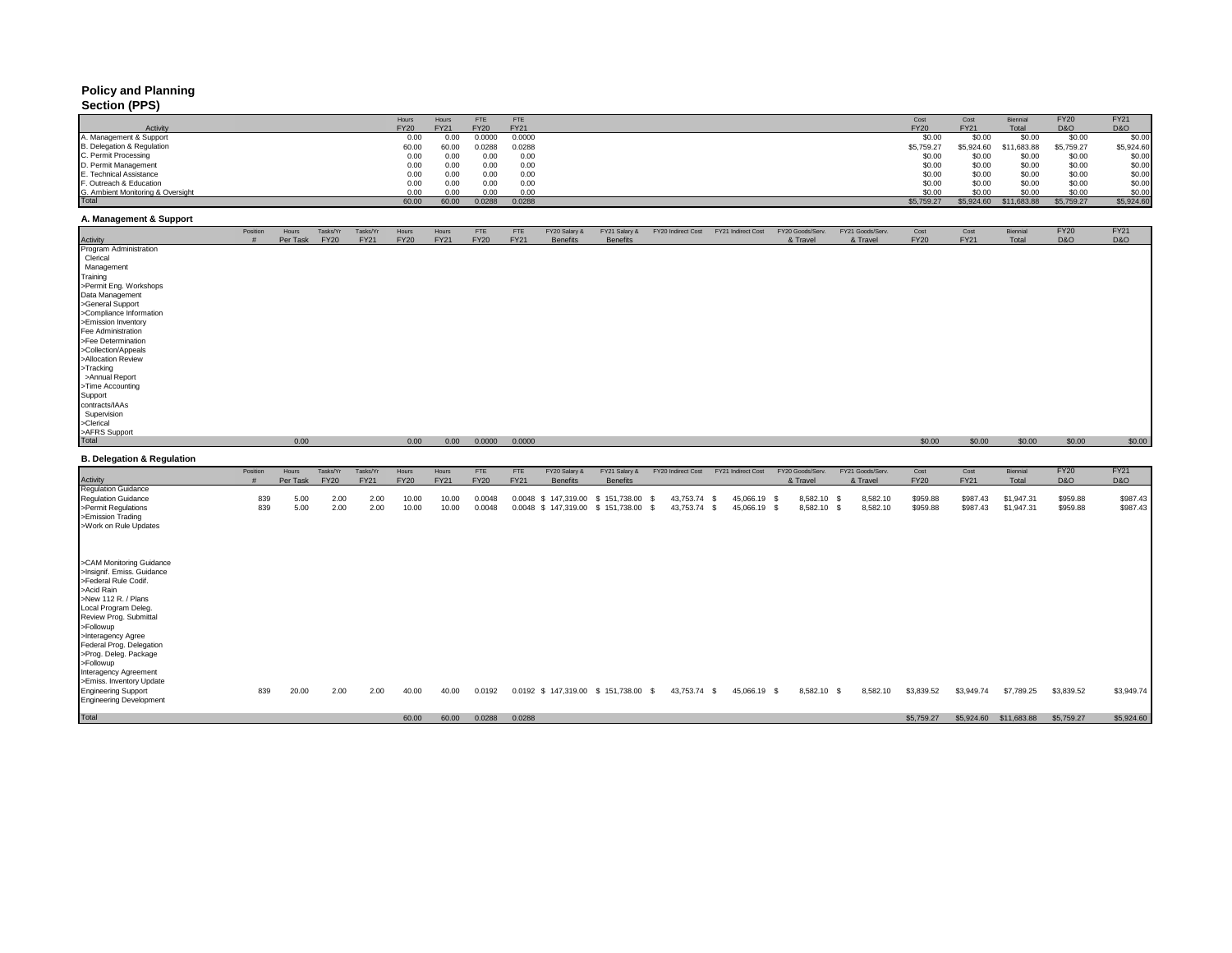#### **C. Permit Processing**

|                                                                                                                                                                                                                                 | Position | Hours    | Tasks/Yr    | Tasks/Yr    | Hours       | Hours       | <b>FTE</b>  | FTE         | FY20 Salary &   | FY21 Salary &   | FY20 Indirect Cost | FY21 Indirect Cost | FY20 Goods/Serv. | FY21 Goods/Serv. | Cost        | Cost        | Biennial | <b>FY20</b>    | <b>FY21</b>    |
|---------------------------------------------------------------------------------------------------------------------------------------------------------------------------------------------------------------------------------|----------|----------|-------------|-------------|-------------|-------------|-------------|-------------|-----------------|-----------------|--------------------|--------------------|------------------|------------------|-------------|-------------|----------|----------------|----------------|
| Activity                                                                                                                                                                                                                        |          | Per Task | <b>FY20</b> | <b>FY21</b> | <b>FY20</b> | <b>FY21</b> | <b>FY20</b> | <b>FY21</b> | <b>Benefits</b> | <b>Benefits</b> |                    |                    | & Travel         | & Travel         | <b>FY20</b> | <b>FY21</b> | Total    | <b>D&amp;O</b> | <b>D&amp;O</b> |
| Permit Application Review                                                                                                                                                                                                       |          |          |             |             |             |             |             |             |                 |                 |                    |                    |                  |                  |             |             |          |                |                |
| <b>Preapplication Assistance</b>                                                                                                                                                                                                |          |          |             |             |             |             |             |             |                 |                 |                    |                    |                  |                  |             |             |          |                |                |
| Permit Renewals<br>Major Sources - Other<br>Non-Major Sources<br>Prepare Draft Permit<br><b>Public Meetings</b><br><b>Final Permits/Comments</b><br><b>Permit Modifications</b><br>Significant<br>Minor<br>Admin. Permit Amend. |          |          |             |             |             |             |             |             |                 |                 |                    |                    |                  |                  |             |             |          |                |                |
| Permit Reopening                                                                                                                                                                                                                |          |          |             |             |             |             |             |             |                 |                 |                    |                    |                  |                  |             |             |          |                |                |
| <b>Early Reduction Reviews</b>                                                                                                                                                                                                  |          |          |             |             |             |             |             |             |                 |                 |                    |                    |                  |                  |             |             |          |                |                |
| Operational Flex. Reviews                                                                                                                                                                                                       |          |          |             |             |             |             |             |             |                 |                 |                    |                    |                  |                  |             |             |          |                |                |
| Permit Appeals<br>Total                                                                                                                                                                                                         |          |          |             |             |             |             |             |             |                 |                 |                    |                    |                  |                  |             |             |          |                |                |
|                                                                                                                                                                                                                                 |          |          |             |             |             |             |             |             |                 |                 |                    |                    |                  |                  |             |             |          |                |                |

#### **D. Permit Management**

|                                | Position | Hours    | Tasks/Yr    | Tasks/Yr    | Hours       | Hours       | <b>FTE</b>  | FTE         | FY20 Salary &   | FY21 Salary &   | FY20 Indirect Cost | FY21 Indirect Cost | FY20 Goods/Serv. | FY21 Goods/Serv. | Cost        | Cost        | Biennial | <b>FY20</b>    | <b>FY21</b>    |
|--------------------------------|----------|----------|-------------|-------------|-------------|-------------|-------------|-------------|-----------------|-----------------|--------------------|--------------------|------------------|------------------|-------------|-------------|----------|----------------|----------------|
| Activity                       |          | Per Task | <b>FY20</b> | <b>FY21</b> | <b>FY20</b> | <b>FY21</b> | <b>FY20</b> | <b>FY21</b> | <b>Benefits</b> | <b>Benefits</b> |                    |                    | & Travel         | & Travel         | <b>FY20</b> | <b>FY21</b> | Total    | <b>D&amp;O</b> | <b>D&amp;O</b> |
| Inspections                    |          |          |             |             |             |             |             |             |                 |                 |                    |                    |                  |                  |             |             |          |                |                |
| <b>Major Sources</b>           |          |          |             |             |             |             |             |             |                 |                 |                    |                    |                  |                  |             |             |          |                |                |
| Non-Major Sources              |          |          |             |             |             |             |             |             |                 |                 |                    |                    |                  |                  |             |             |          |                |                |
| Area Sources                   |          |          |             |             |             |             |             |             |                 |                 |                    |                    |                  |                  |             |             |          |                |                |
| Asbestos/Demolition            |          |          |             |             |             |             |             |             |                 |                 |                    |                    |                  |                  |             |             |          |                |                |
| <b>Stack Test Oversight</b>    |          |          |             |             |             |             |             |             |                 |                 |                    |                    |                  |                  |             |             |          |                |                |
| <b>CEM Report Review/Audit</b> |          |          |             |             |             |             |             |             |                 |                 |                    |                    |                  |                  |             |             |          |                |                |
| Review Month Emiss. Repts.     |          |          |             |             |             |             |             |             |                 |                 |                    |                    |                  |                  |             |             |          |                |                |
| Review Excess Emiss. Rpts.     |          |          |             |             |             |             |             |             |                 |                 |                    |                    |                  |                  |             |             |          |                |                |
| Review Annual Compl. Cert.     |          |          |             |             |             |             |             |             |                 |                 |                    |                    |                  |                  |             |             |          |                |                |
| Complaint Investigation        |          |          |             |             |             |             |             |             |                 |                 |                    |                    |                  |                  |             |             |          |                |                |
| Initial Response               |          |          |             |             |             |             |             |             |                 |                 |                    |                    |                  |                  |             |             |          |                |                |
| Field Response                 |          |          |             |             |             |             |             |             |                 |                 |                    |                    |                  |                  |             |             |          |                |                |
| Followup                       |          |          |             |             |             |             |             |             |                 |                 |                    |                    |                  |                  |             |             |          |                |                |
| Administrative Enforcement     |          |          |             |             |             |             |             |             |                 |                 |                    |                    |                  |                  |             |             |          |                |                |
| NOV Processing                 |          |          |             |             |             |             |             |             |                 |                 |                    |                    |                  |                  |             |             |          |                |                |
| Total                          |          |          |             |             |             |             |             |             |                 |                 |                    |                    |                  |                  |             |             |          |                |                |

#### **E. Technical Assistance**

|                                              | Position | Hours    | Tasks/Yr    | Tasks/Yr    | Hours       | Hours       | FTE         | <b>FTE</b>  | FY20 Salary &   | FY21 Salary &   | FY20 Indirect Cost | FY21 Indirect Cost | FY20 Goods/Serv. | FY21 Goods/Serv. | Cost        | Cost        | Biennial | <b>FY20</b>    | <b>FY21</b> |
|----------------------------------------------|----------|----------|-------------|-------------|-------------|-------------|-------------|-------------|-----------------|-----------------|--------------------|--------------------|------------------|------------------|-------------|-------------|----------|----------------|-------------|
| Activity                                     |          | Per Task | <b>FY20</b> | <b>FY21</b> | <b>FY20</b> | <b>FY21</b> | <b>FY20</b> | <b>FY21</b> | <b>Benefits</b> | <b>Benefits</b> |                    |                    | & Travel         | & Travel         | <b>FY20</b> | <b>FY21</b> | Total    | <b>D&amp;O</b> | D&O         |
| Program Management                           |          |          |             |             |             |             |             |             |                 |                 |                    |                    |                  |                  |             |             |          |                |             |
| >Federal-State Tech. & Compliance            |          |          |             |             |             |             |             |             |                 |                 |                    |                    |                  |                  |             |             |          |                |             |
| >State-Local Policy Coord.lincl. inter/intra |          |          |             |             |             |             |             |             |                 |                 |                    |                    |                  |                  |             |             |          |                |             |
| agency agreements and rule dev.              |          |          |             |             |             |             |             |             |                 |                 |                    |                    |                  |                  |             |             |          |                |             |
| Source Assistance                            |          |          |             |             |             |             |             |             |                 |                 |                    |                    |                  |                  |             |             |          |                |             |
| >Trade Association Coord. and Oversight      |          |          |             |             |             |             |             |             |                 |                 |                    |                    |                  |                  |             |             |          |                |             |
| >Industry Specific Plans cross/multi-media   |          |          |             |             |             |             |             |             |                 |                 |                    |                    |                  |                  |             |             |          |                |             |
| general permit work                          |          |          |             |             |             |             |             |             |                 |                 |                    |                    |                  |                  |             |             |          |                |             |
| Source Environmental Audits                  |          |          |             |             |             |             |             |             |                 |                 |                    |                    |                  |                  |             |             |          |                |             |
| >Business Advisories Laws & Regulations      |          |          |             |             |             |             |             |             |                 |                 |                    |                    |                  |                  |             |             |          |                |             |
| Compliance Outreach Pollution Prevention     |          |          |             |             |             |             |             |             |                 |                 |                    |                    |                  |                  |             |             |          |                |             |
| Accidental Release Health & Environmental    |          |          |             |             |             |             |             |             |                 |                 |                    |                    |                  |                  |             |             |          |                |             |
| Effects                                      |          |          |             |             |             |             |             |             |                 |                 |                    |                    |                  |                  |             |             |          |                |             |
| Prog. Evaluation & Compliance                |          |          |             |             |             |             |             |             |                 |                 |                    |                    |                  |                  |             |             |          |                |             |
| >Business Liaison - Ombudsman                |          |          |             |             |             |             |             |             |                 |                 |                    |                    |                  |                  |             |             |          |                |             |
| >Compliance Advisory Panel                   |          |          |             |             |             |             |             |             |                 |                 |                    |                    |                  |                  |             |             |          |                |             |
| >Program Effectiveness                       |          |          |             |             |             |             |             |             |                 |                 |                    |                    |                  |                  |             |             |          |                |             |
| Total                                        |          |          |             |             |             |             |             |             |                 |                 |                    |                    |                  |                  |             |             |          |                |             |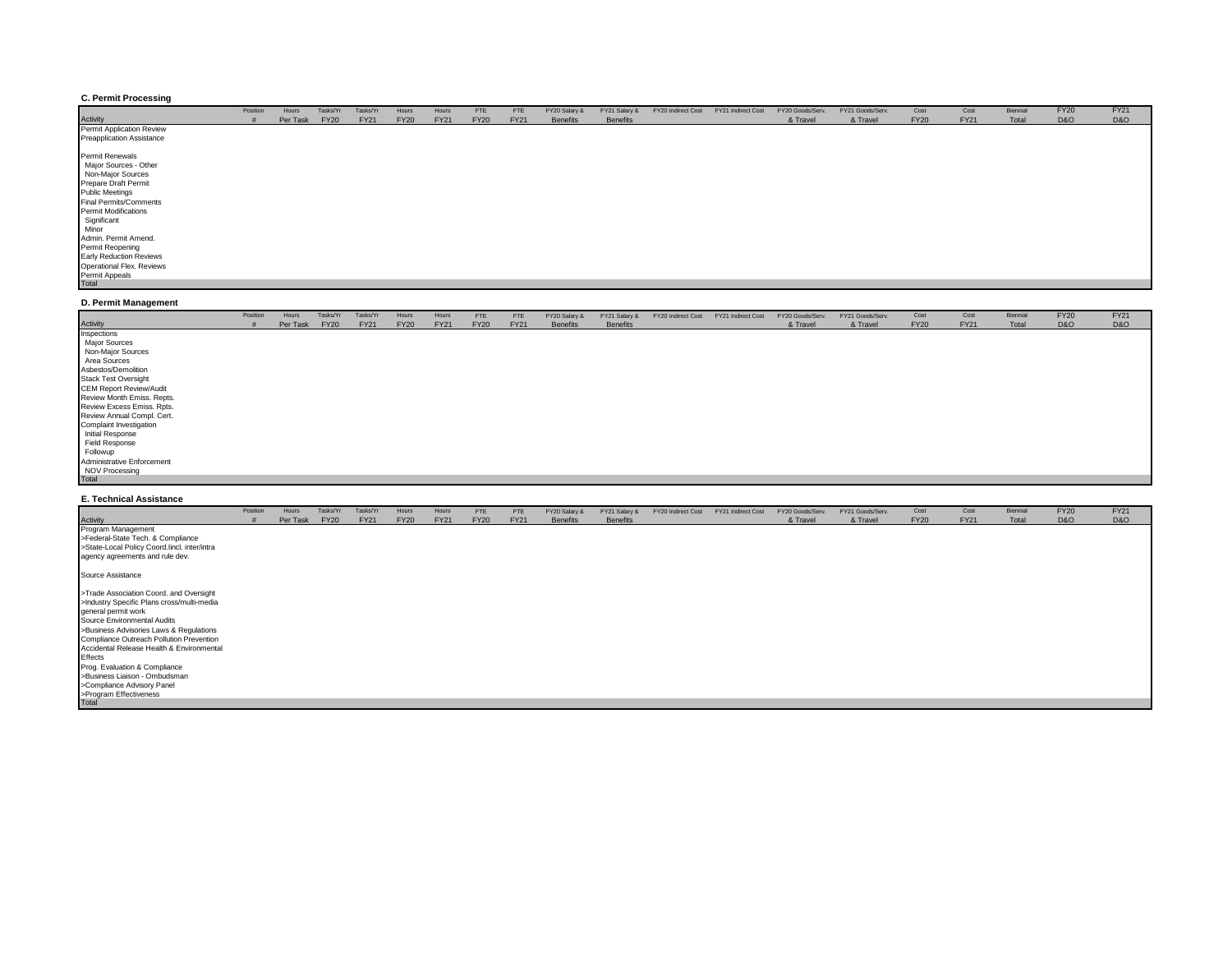#### **F. Outreach & Education**

|                       | Position | Hours    | Tasks/Yi    | Tasks/Yr    | Hours       | Hours       | <b>FTE</b>  | <b>FTE</b>  | FY20 Salary &   | FY21 Salary &   | FY20 Indirect Cost | FY21 Indirect Cost | FY20 Goods/Serv. | FY21 Goods/Serv. | Cost        | Cost        | Biennial | <b>FY20</b> | <b>FY21</b>    |
|-----------------------|----------|----------|-------------|-------------|-------------|-------------|-------------|-------------|-----------------|-----------------|--------------------|--------------------|------------------|------------------|-------------|-------------|----------|-------------|----------------|
| <b>Activity</b>       |          | Per Task | <b>FY20</b> | <b>FY21</b> | <b>FY20</b> | <b>FY21</b> | <b>FY20</b> | <b>FY21</b> | <b>Benefits</b> | <b>Benefits</b> |                    |                    | & Travel         | & Travel         | <b>FY20</b> | <b>FY21</b> | Total    | D&O         | <b>D&amp;O</b> |
| Information/Outreach  |          |          |             |             |             |             |             |             |                 |                 |                    |                    |                  |                  |             |             |          |             |                |
| General Info/Outreach |          |          |             |             |             |             |             |             |                 |                 |                    |                    |                  |                  |             |             |          |             |                |
| Permit Workshops      |          |          |             |             |             |             |             |             |                 |                 |                    |                    |                  |                  |             |             |          |             |                |
| >Permit Register      |          |          |             |             |             |             |             |             |                 |                 |                    |                    |                  |                  |             |             |          |             |                |
| >Fact Sheets          |          |          |             |             |             |             |             |             |                 |                 |                    |                    |                  |                  |             |             |          |             |                |
| Total                 |          |          |             |             |             |             |             |             |                 |                 |                    |                    |                  |                  |             |             |          |             |                |

#### **G. Ambient Monitoring & Oversight**

|                                          | Position | Hours    | Tasks/Y     | Tasks/Yr    | Hours       | Hours       | FTE         | FTE         | FY20 Salary &   | FY21 Salary &   | FY20 Indirect Cost | FY21 Indirect Cost | FY20 Goods/Serv. | FY21 Goods/Serv. | Cost        | Cost        | Biennial | <b>FY20</b>    | <b>FY21</b>    |
|------------------------------------------|----------|----------|-------------|-------------|-------------|-------------|-------------|-------------|-----------------|-----------------|--------------------|--------------------|------------------|------------------|-------------|-------------|----------|----------------|----------------|
| <b>Activity</b>                          |          | Per Task | <b>FY20</b> | <b>FY21</b> | <b>FY20</b> | <b>FY21</b> | <b>FY20</b> | <b>FY21</b> | <b>Benefits</b> | <b>Benefits</b> |                    |                    | & Travel         | & Travel         | <b>FY20</b> | <b>FY21</b> | Total    | <b>D&amp;O</b> | <b>D&amp;O</b> |
| <b>Ambient Monitoring</b>                |          |          |             |             |             |             |             |             |                 |                 |                    |                    |                  |                  |             |             |          |                |                |
| > Monitoring                             |          |          |             |             |             |             |             |             |                 |                 |                    |                    |                  |                  |             |             |          |                |                |
| Local Program Oversight                  |          |          |             |             |             |             |             |             |                 |                 |                    |                    |                  |                  |             |             |          |                |                |
| Coordination                             |          |          |             |             |             |             |             |             |                 |                 |                    |                    |                  |                  |             |             |          |                |                |
| >Local Performance Audits                |          |          |             |             |             |             |             |             |                 |                 |                    |                    |                  |                  |             |             |          |                |                |
| > Routine Fiscal Audits                  |          |          |             |             |             |             |             |             |                 |                 |                    |                    |                  |                  |             |             |          |                |                |
| EPA Oversight/Reporting                  |          |          |             |             |             |             |             |             |                 |                 |                    |                    |                  |                  |             |             |          |                |                |
| >Prg. Rept-Airs/AFS                      |          |          |             |             |             |             |             |             |                 |                 |                    |                    |                  |                  |             |             |          |                |                |
| >Ecology Performance Audits-HPV<br>Total |          |          |             |             |             |             |             |             |                 |                 |                    |                    |                  |                  |             |             |          |                |                |
|                                          |          |          |             |             |             |             |             |             |                 |                 |                    |                    |                  |                  |             |             |          |                |                |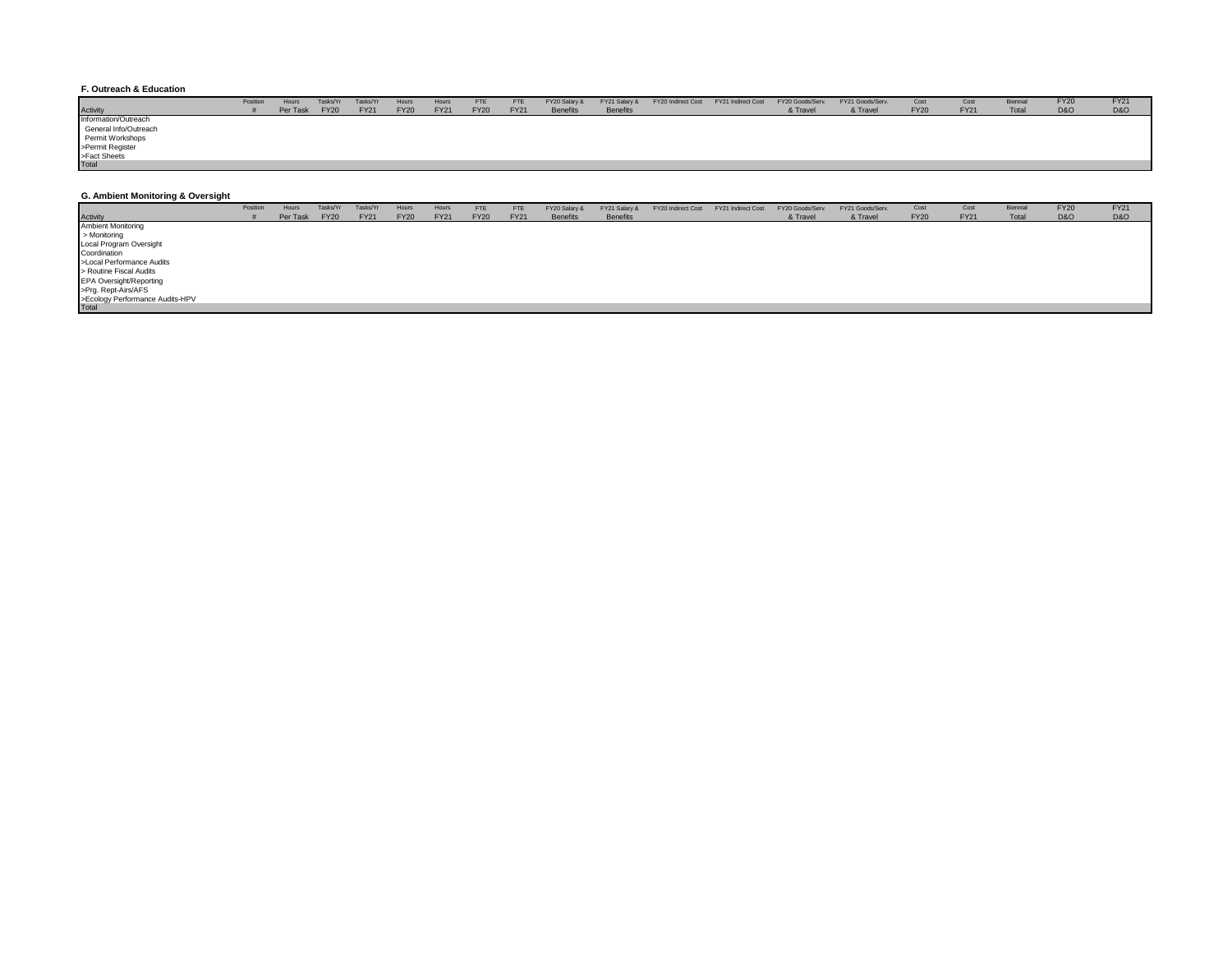## **Science & Engineering**

### **Section (SES) Summary**

|                                   | Hours       | Hours       | FTE         | <b>FTE</b>  | Cost         |                        | Biennia                                                 | <b>FY20</b>    | <b>FY21</b>    |
|-----------------------------------|-------------|-------------|-------------|-------------|--------------|------------------------|---------------------------------------------------------|----------------|----------------|
| <b>Activity</b>                   | <b>FY20</b> | <b>FY21</b> | <b>FY20</b> | <b>FY21</b> | <b>FY20</b>  | <b>FY21</b>            | Total                                                   | <b>D&amp;O</b> | <b>D&amp;O</b> |
| A. Management & Support           | 1647.00     | 1647.00     | 0.79        | 0.79        | ነ 108.528.61 | \$111,580.88           | 220,109.49                                              | 35,742.04      | 36,743.87      |
| B. Delegation & Regulation        | 48.00       | 48.00       | 0.02        | 0.02        | 4,130.60     | 4,248.58               | 8,379.18                                                | 1,359.35       | 1,398.15       |
| C. Permit Processing              | 0.00        | 0.00        | 0.00        | 0.00        |              |                        |                                                         |                |                |
| D. Permit Management              | 0.00        | 0.00        | 0.00        | 0.00        |              |                        |                                                         |                |                |
| E. Technical Assistance           | 874.00      | 874.00      | 0.42        | 0.42        |              |                        | \$ 61,154.35 \$ 62,881.00 \$ 124,035.35 \$ 12,230.87 \$ |                | 12,576.20      |
| F. Outreach & Education           | 0.00        | 0.00        | 0.00        | 0.00        |              |                        |                                                         |                |                |
| G. Ambient Monitoring & Oversight | 486.00      | 464.00      | 0.23        | 0.22        |              | 25.569.32 \$ 24.861.91 | 50.431.23                                               | 20,531.03 \$   | 19,682.34      |
| Total                             | 3055.00     | 3033.00     | .46875      | 1.45817     | 199.382.88   | \$203,572.37           | 402,955.25                                              | 69,863.29      | 70,400.56      |

## **A. Management & Support**

|                           | Position | Hours    | Tasks/Yr    | Tasks/Yr    | Hours       | Hours       | <b>FTE</b>  | <b>FTE</b>     | FY20 Salary &   | FY21 Salary &   |      | FY20 Indirect Cost | FY21 Indirect Cost | FY20 Goods/Serv. | FY21 Goods/Serv  | Cost         |      | Cost         | Biennia           | <b>FY20</b>    |                | <b>FY21</b>    |  |
|---------------------------|----------|----------|-------------|-------------|-------------|-------------|-------------|----------------|-----------------|-----------------|------|--------------------|--------------------|------------------|------------------|--------------|------|--------------|-------------------|----------------|----------------|----------------|--|
| Activity                  |          | Per Task | <b>FY20</b> | <b>FY21</b> | <b>FY20</b> | <b>FY21</b> | <b>FY20</b> | <b>FY21</b>    | <b>Benefits</b> | <b>Benefits</b> |      |                    |                    | & Travel         | & Travel         | <b>FY20</b>  |      | <b>FY21</b>  | Total             | <b>D&amp;O</b> |                | <b>D&amp;O</b> |  |
| Program Administration    |          |          |             |             |             |             |             |                |                 |                 |      |                    |                    |                  |                  |              |      |              |                   |                |                |                |  |
| Clerical                  | 3139     | 2.25     |             | 52.00       | 117.00      | 117.00      | 0.0563      | 0.0563         | 65.168.00       | 67.123.00       |      | 19,354.90          | 19,935.53          | 8,582.10 \$      | 8,582.10         | 5.237.16     |      | 5.379.79     | 10,616.94         |                |                |                |  |
| Management                | 4292     | 4.25     | 52.00       | 52.00       | 221.00      | 221.00      | 0.1063      | 0.1063         | 615.00.         | 152.043.00      |      | 43,841.66          | 45,156.77          | 8,582.10 \$      | 8,582.10         | 21.254.12    | - 35 | 21,864.32    | 43,118.44         |                |                |                |  |
| Training                  | 3625     | 80.00    | 1.00        | 1.00        | 80.00       | 80.00       | 0.0385      | 0.0385 \$      | 81.427.00       | 83.870.00       |      | 24.183.82          | 24,909.39          | 8,582.10 \$      | 8.582.10         | 4.392.04     |      | 4.513.90     | 8.905.94          |                | 4.392.04       | 4,513.90       |  |
|                           | 4009     | 80.00    | 1.00        | 1.00        | 80.00       | 80.00       | 0.0385      | 0.0385         | 94.382.00       | 97.214.00       |      | 28.031.45          | 28,872.56          | 8,582.10 \$      | 8,582.10         | 5.038.29     |      | 5.179.56     | 0,217.85          |                | 5,038.29       | 5,179.56       |  |
| >Permit Writer's Mtgs.    | 4009     | 20.00    | 4.00        | 4.00        | 80.00       | 80.00       | 0.0385      | 0.0385 \$      | 94.382.00       | 97.214.00       |      | 28,031.45          | 28,872.56          | 8,582.10 \$      | 8,582.10         | 5.038.29     |      | 5,179.56     | 10,217.85         |                |                |                |  |
| >Permit Eng. Workshops    | 4009     | 24.00    | 1.00        | 1.00        | 24.00       | 24.00       | 0.0115      | 0.0115<br>- 35 | 94.382.00       | 97.214.00       |      | 28.031.45          | 28,872.56          | 8,582.10 \$      | 8,582.10         | 1.511.49     |      | 1,553.87     | 3,065.36          |                |                |                |  |
|                           | 3625     | 8.00     | 4.00        | 4.00        | 32.00       | 32.00       | 0.0154      | 0.0154<br>-SS  | 81.427.00       | 83.870.00       | - SS | 24,183.82          | 24,909.39          | 8,582.10 \$      | 8,582.10<br>- SS | ,756.81      | - SS | 1,805.56     | 3,562.38          |                |                |                |  |
| Data Management           |          |          |             |             |             |             |             |                |                 |                 |      |                    |                    |                  |                  |              |      |              |                   |                |                |                |  |
| >General Support          | 106      | 0.50     | 6.00        | 6.00        | 3.00        | 3.00        | 0.0014      | 0.0014<br>- SS | 104.295.00      | 107.424.00      |      | 30,975.62          | 31,904.93 \$       | 8,582.10 \$      | 8,582.10         | 207.48       |      | 213.33       | 420.81            |                | 207.48<br>- \$ | 213.33         |  |
| >Compliance Information   | 4009     | 1.00     | 40.00       | 40.00       | 40.00       | 40.00       | 0.0192      | 0.0192         | 94.382.00       | 97.214.00       |      | 28.031.45          | 28,872.56          | 8,582.10         | 8,582.10         | 2,519.15     |      | 2.589.78     | 5,108.93          |                |                |                |  |
| >Emission Inventory       | 4370     | 00.00    | 1.00        | 1.00        | 100.00      | 100.00      | 0.0481      | 0.0481         | 106.794.00      | 09,998.00       |      | 31,717.82          | 32,669.41          | 8,582.10 \$      | 8,582.10         | 7.071.82     |      | 7.271.61     | 14.343.43         |                | 7,071.82       | 7,271.61       |  |
|                           | 106      | 10.00    | 1.00        | 1.00        | 110.00      | 110.00      | 0.0529      | 0.0529         | 104.295.00      | 07.424.00       |      | 30.975.62          | 31.904.93          | 8,582.10         | 8,582.10         | 7.607.60     |      | 7.822.22     | 15.429.81         |                | 7,607.60       | 7,822.22       |  |
|                           | 3625     | 120.00   | 1.00        | 1.00        | 120.00      | 120.00      | 0.0577      | 0.0577<br>- 96 | 81.427.00       | 83.870.00       |      | 24,183.82          | 24,909.39          | 8,582.10         | 8,582.10         | 6,588.05     |      | 6.770.86     | 13,358.91<br>- \$ |                | 6,588.05       | 6,770.86       |  |
| <b>Fee Administration</b> |          |          |             |             |             |             |             |                |                 |                 |      |                    |                    |                  |                  |              |      |              |                   |                |                |                |  |
| >Fee Determination        | 4009     | 120.00   | 3.00        | 3.00        | 360.00      | 360.00      | 0.1731      | 0.1731<br>- SS | 94.382.00       | 97.214.00       |      | 28.031.45          | 28,872.56          | 8,582.10 \$      | 8,582.10<br>-SS  | 22.672.31    | -96  | 23,308.04    | 45,980.34<br>- \$ |                | 4,534.46 \$    | 4,661.61       |  |
| >Collection/Appeals       | 4009     | 8.00     | 3.00        | 3.00        | 24.00       | 24.00       | 0.0115      | $0.0115$ \$    | 94.382.00       | 97.214.00       |      | 28.031.45          | 28,872.56          | 8,582.10 \$      | 8,582.10         | 1.511.49     |      | 1.553.87     | 3,065.36          |                | 302.30<br>- SS | 310.77         |  |
| >Allocation Review        | 4009     | 20.00    | 4.00        | 4.00        | 80.00       | 80.00       | 0.0385      | 0.0385 \$      | 94.382.00       | 97.214.00       |      | 28,031.45          | 28,872.56          | 8,582.10 \$      | 8,582.10         | 5.038.29     |      | 5,179.56     | 10,217.85         |                |                |                |  |
| >Tracking                 | 4009     | 8.00     | 12.00       | 12.00       | 96.00       | 96.00       | 0.0462      | 0.0462         | 94.382.00       | 97.214.00       |      | 28,031.45          | 28,872.56          | 8,582.10 \$      | 8,582.10         | 6.045.95     |      | 6.215.48     | 12,261.43         |                |                |                |  |
| >Annual Report            | 4009     | 80.00    | 1.00        | 1.00        | 80.00       | 80.00       | 0.0385      | 0.0385         | 94.382.00       | 97.214.00       |      | 28,031.45          | 28,872.56          | 8,582.10         | 8,582.10         | 5.038.29     |      | 5,179.56     | 10,217.85         |                |                |                |  |
| >Time Accounting          |          |          |             |             |             |             |             |                |                 |                 |      |                    |                    |                  |                  |              |      |              |                   |                |                |                |  |
| Support                   |          |          |             |             |             |             |             |                |                 |                 |      |                    |                    |                  |                  |              |      |              |                   |                |                |                |  |
| Supervision               |          |          |             |             |             |             |             |                |                 |                 |      |                    |                    |                  |                  |              |      |              |                   |                |                |                |  |
| >Clerical                 |          |          |             |             |             |             |             |                |                 |                 |      |                    |                    |                  |                  |              |      |              |                   |                |                |                |  |
| >AFRS Support             |          |          |             |             |             |             |             |                |                 |                 |      |                    |                    |                  |                  |              |      |              |                   |                |                |                |  |
| <b>Total</b>              |          |          |             |             | 1647.00     | 1647.00     | 0.79        | 0.79           |                 |                 |      |                    |                    |                  |                  | \$108,528,61 |      | \$111,580.88 | 220,109.49        |                | 35,742,04      | 36,743.87      |  |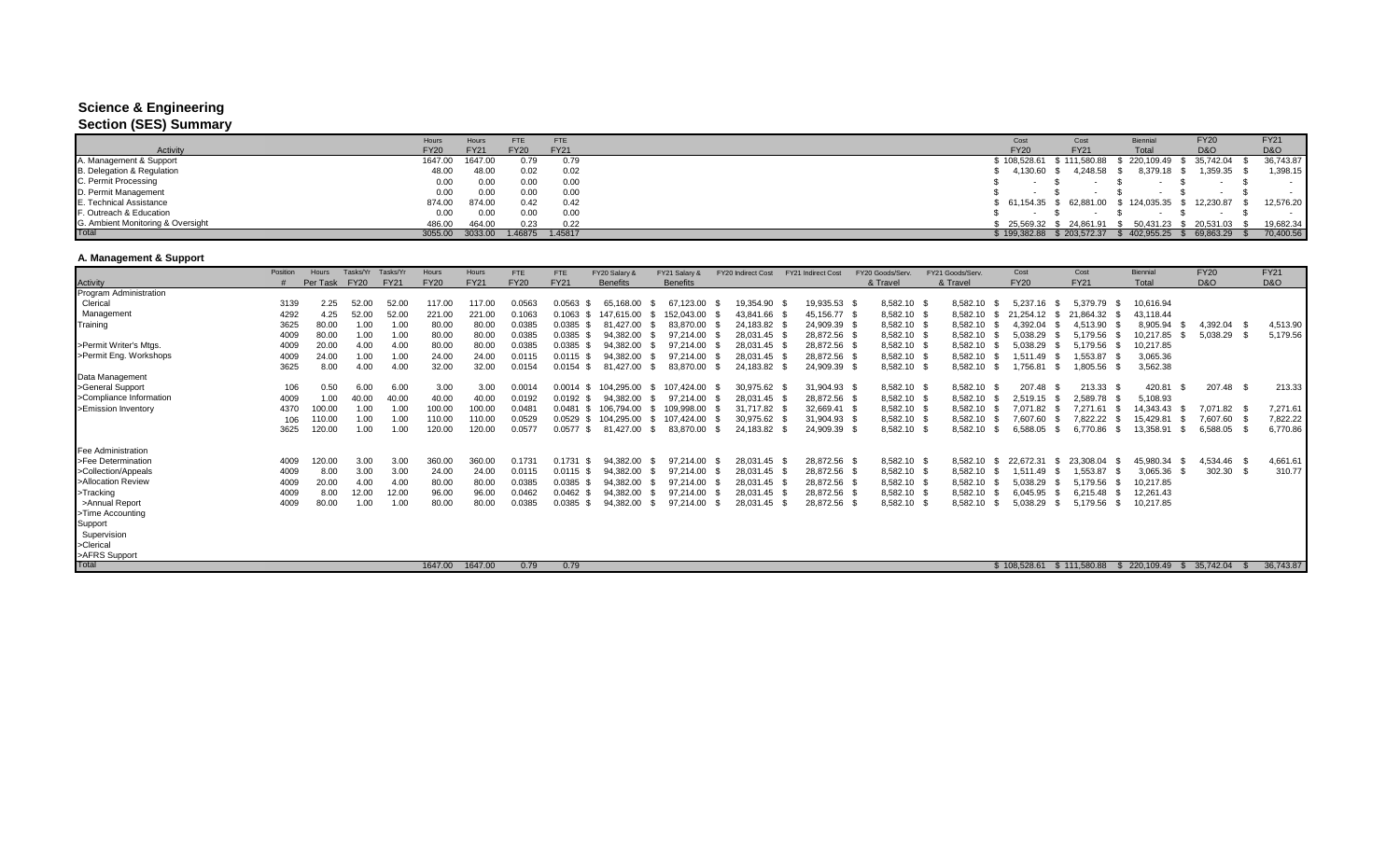## **B. Delegation & Regulation**

|                                        | Position | Hours    | Tasks/Yr    | Tasks/Y     | Hours       | Hours       | <b>FTE</b>  | <b>FTE</b>     | FY20 Salary &   | FY21 Salary 8    | FY20 Indirect Cost        | FY21 Indirect Cost | FY20 Goods/Serv | FY21 Goods/Serv     | Cost           | Cost           | Biennia          | <b>FY20</b>    | <b>FY21</b>    |
|----------------------------------------|----------|----------|-------------|-------------|-------------|-------------|-------------|----------------|-----------------|------------------|---------------------------|--------------------|-----------------|---------------------|----------------|----------------|------------------|----------------|----------------|
| <b>Activity</b><br>Regulation Guidance |          | Per Task | <b>FY20</b> | <b>FY21</b> | <b>FY20</b> | <b>FY21</b> | <b>FY20</b> | <b>FY21</b>    | <b>Benefits</b> | <b>Benefits</b>  |                           |                    | & Travel        | & Travel            | <b>FY20</b>    | <b>FY21</b>    | Total            | <b>D&amp;O</b> | <b>D&amp;O</b> |
|                                        |          |          |             |             |             |             |             |                |                 |                  |                           |                    |                 |                     |                |                |                  |                |                |
| >Permit Regulations                    |          |          |             |             |             |             |             |                |                 |                  |                           |                    |                 |                     |                |                |                  |                |                |
| >Emission Trading                      |          |          |             |             |             |             |             |                |                 |                  |                           |                    |                 |                     |                |                |                  |                |                |
| >Work on Rule Updates                  |          |          |             |             |             |             |             |                |                 |                  |                           |                    |                 |                     |                |                |                  |                |                |
| >CAM Monitoring Guidance               |          |          |             |             |             |             |             |                |                 |                  |                           |                    |                 |                     |                |                |                  |                |                |
| >Insignif. Emiss. Guidance             |          |          |             |             |             |             |             |                |                 |                  |                           |                    |                 |                     |                |                |                  |                |                |
| >Federal Rule Codif.                   |          |          |             |             |             |             |             |                |                 |                  |                           |                    |                 |                     |                |                |                  |                |                |
| >Acid Rain                             | 2440     | 0.50     | 16.00       | 16.00       | 8.00        | 8.00        | 0.0038      | 0.0038<br>- SS | 126,999.00      | 130,809.00<br>\$ | 37,718.70<br>- 95<br>- 35 | 38,850.27 \$       | 8,582.10        | 8,582.10 \$<br>- SS | 666.54<br>- \$ | 685.54<br>- \$ | 1,352.08<br>- \$ | 666.54 \$      | 685.54         |
| >New 112 R. / Plans                    |          |          |             |             |             |             |             |                |                 |                  |                           |                    |                 |                     |                |                |                  |                |                |
| Local Program Deleg.                   |          |          |             |             |             |             |             |                |                 |                  |                           |                    |                 |                     |                |                |                  |                |                |
| Review Prog. Submittal                 |          |          |             |             |             |             |             |                |                 |                  |                           |                    |                 |                     |                |                |                  |                |                |
| >Followup                              |          |          |             |             |             |             |             |                |                 |                  |                           |                    |                 |                     |                |                |                  |                |                |
| >Interagency Agree                     |          |          |             |             |             |             |             |                |                 |                  |                           |                    |                 |                     |                |                |                  |                |                |
| Federal Prog. Delegation               |          |          |             |             |             |             |             |                |                 |                  |                           |                    |                 |                     |                |                |                  |                |                |
| >Prog. Deleg. Package                  |          |          |             |             |             |             |             |                |                 |                  |                           |                    |                 |                     |                |                |                  |                |                |
| >Followup                              |          |          |             |             |             |             |             |                |                 |                  |                           |                    |                 |                     |                |                |                  |                |                |
| Interagency Agreement                  |          |          |             |             |             |             |             |                |                 |                  |                           |                    |                 |                     |                |                |                  |                |                |
| >Emiss. Inventory Update               |          |          |             |             |             |             |             |                |                 |                  |                           |                    |                 |                     |                |                |                  |                |                |
| <b>Engineering Support</b>             | 437      | 4.00     | 2.0C        | 2.00        | 8.00        | 8.00        | 0.0038      | 0.0038         | 126.999.00      | 130.809.00       | 37,718.70                 | 38,850.27          | 8,582.10        | 8,582.10            | 666.54         | 685.54         | 352.08           | 133.31         | 137.11         |
|                                        | 3330     | 4.00     | 2.00        | 2.00        | 8.00        | 8.00        | 0.0038      | 0.0038<br>- S  | 140,167.00      | \$144,372.00     | 41,629.60                 | 42,878.48 \$       | 8,582.10 \$     | 8,582.10 \$         | 732.23         | 753.20<br>ა    | 1,485.43 \$      | 146.45 \$      | 150.64         |
| <b>Engineering Development</b>         | 437      | 2.00     | 4.00        | 4.00        | 8.00        | 8.00        | 0.0038      | 0.0038         | 126.999.00      | 130,809.00       | 37,718.70 \$              | 38,850.27 \$       | 8,582.10        | 8,582.10 \$         | 666.54         | 685.54         | 1,352.08         | 133.31 \$      | 137.11         |
|                                        | 3330     | 2.00     | 4.00        | 4.00        | 8.00        | 8.00        | 0.0038      | $0.0038$ \$    | 140,167.00      | 144,372.00<br>S. | 41,629.60                 | 42,878.48          | 8,582.10 \$     | 8,582.10            | 732.23         | 753.20         | 1,485.43         | 146.45         | 150.64         |
|                                        | 2440     | 2.00     | 4.00        | 4.00        | 8.00        | 8.00        | 0.0038      | 0.0038         | 126,999.00      | 130,809.00<br>\$ | 37,718.70                 | 38,850.27          | 8,582.10        | 8,582.10            | 666.54         | 685.54         | 352.08           | 133.31         | 137.11         |
| <b>Total</b>                           |          |          |             |             | 48.0000     | 48.0000     | 0.0231      | 0.0231         |                 |                  |                           |                    |                 |                     | 4,130.60       | 4,248.58<br>ა  | 8,379.18<br>- \$ | 1,359.35       | 1,398.15       |

## **C. Permit Processing**

|                                  | Position | Hours         | Tasks/Yr Tasks/Yr | Hours       | Hours       | <b>FTE</b>  | <b>FTE</b>  | FY20 Salary &   | FY21 Salary &   | FY20 Indirect Cost | FY21 Indirect Cost | FY20 Goods/Serv. | FY21 Goods/Serv. | Cost        | Cost        | Biennial | <b>FY20</b>    | <b>FY21</b>    |
|----------------------------------|----------|---------------|-------------------|-------------|-------------|-------------|-------------|-----------------|-----------------|--------------------|--------------------|------------------|------------------|-------------|-------------|----------|----------------|----------------|
| <b>Activity</b>                  |          | Per Task FY20 | <b>FY21</b>       | <b>FY20</b> | <b>FY21</b> | <b>FY20</b> | <b>FY21</b> | <b>Benefits</b> | <b>Benefits</b> |                    |                    | & Travel         | & Travel         | <b>FY20</b> | <b>FY21</b> | Total    | <b>D&amp;O</b> | <b>D&amp;O</b> |
| Permit Application Review        |          |               |                   |             |             |             |             |                 |                 |                    |                    |                  |                  |             |             |          |                |                |
| <b>Preapplication Assistance</b> |          |               |                   |             |             |             |             |                 |                 |                    |                    |                  |                  |             |             |          |                |                |
| <b>Permit Renewals</b>           |          |               |                   |             |             |             |             |                 |                 |                    |                    |                  |                  |             |             |          |                |                |
| Major Sources - Other            |          |               |                   |             |             |             |             |                 |                 |                    |                    |                  |                  |             |             |          |                |                |
| Non-Major Sources                |          |               |                   |             |             |             |             |                 |                 |                    |                    |                  |                  |             |             |          |                |                |
| Prepare Draft Permit             |          |               |                   |             |             |             |             |                 |                 |                    |                    |                  |                  |             |             |          |                |                |
| <b>Public Meetings</b>           |          |               |                   |             |             |             |             |                 |                 |                    |                    |                  |                  |             |             |          |                |                |
| <b>Final Permits/Comments</b>    |          |               |                   |             |             |             |             |                 |                 |                    |                    |                  |                  |             |             |          |                |                |
| <b>Permit Modifications</b>      |          |               |                   |             |             |             |             |                 |                 |                    |                    |                  |                  |             |             |          |                |                |
| Significant                      |          |               |                   |             |             |             |             |                 |                 |                    |                    |                  |                  |             |             |          |                |                |
| Minor                            |          |               |                   |             |             |             |             |                 |                 |                    |                    |                  |                  |             |             |          |                |                |
| Admin. Permit Amend.             |          |               |                   |             |             |             |             |                 |                 |                    |                    |                  |                  |             |             |          |                |                |
| Permit Reopening                 |          |               |                   |             |             |             |             |                 |                 |                    |                    |                  |                  |             |             |          |                |                |
| <b>Early Reduction Reviews</b>   |          |               |                   |             |             |             |             |                 |                 |                    |                    |                  |                  |             |             |          |                |                |
| <b>Operational Flex. Reviews</b> |          |               |                   |             |             |             |             |                 |                 |                    |                    |                  |                  |             |             |          |                |                |
| Permit Appeals                   |          |               |                   |             |             |             |             |                 |                 |                    |                    |                  |                  |             |             |          |                |                |
| Total                            |          |               |                   | 0.00        | 0.00        | 0.0000      | 0.0000      |                 |                 |                    |                    |                  |                  | \$0.00      | \$0.00      | \$0.00   | \$0.00         | \$0.00         |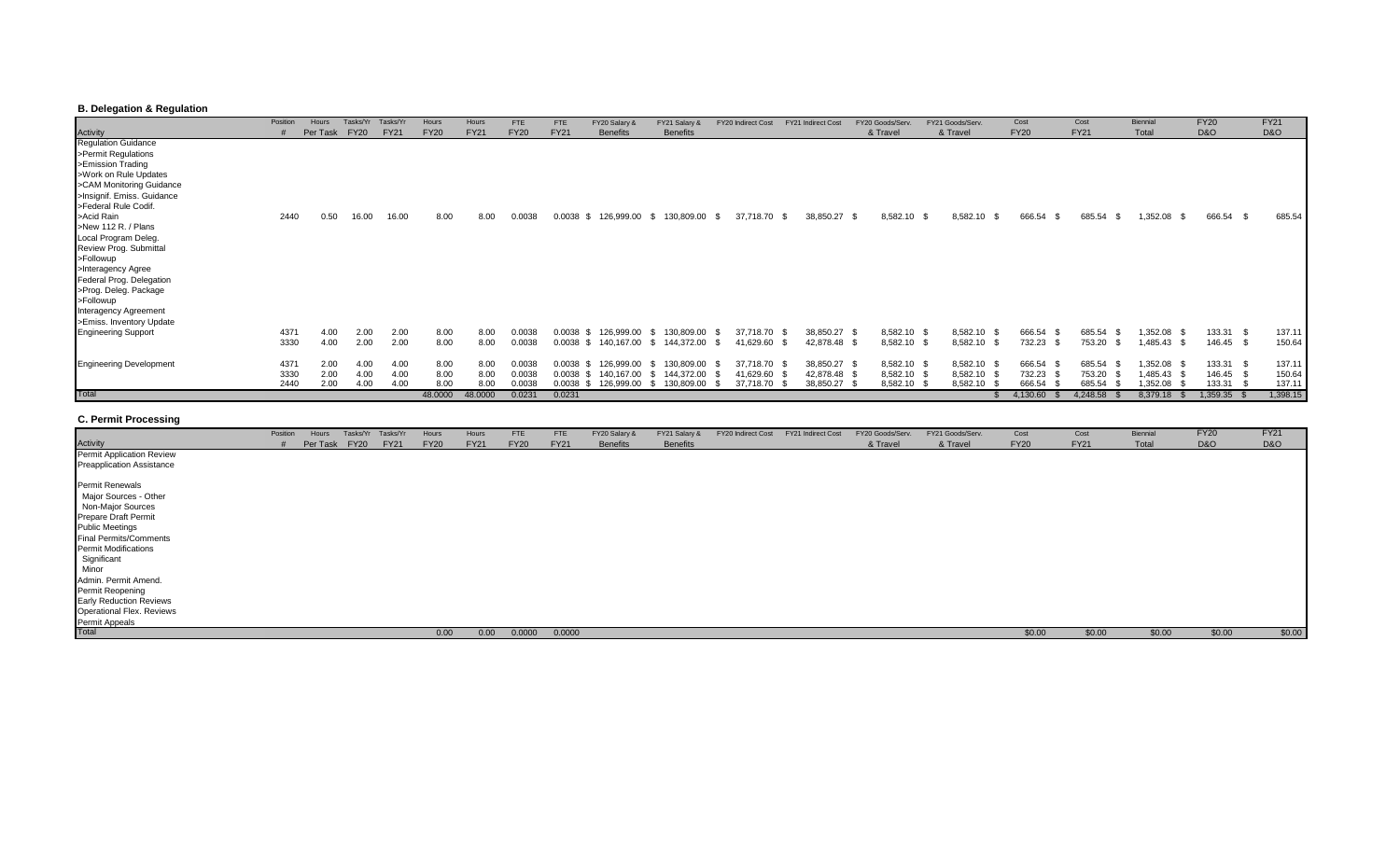## **D. Permit Management**

|                                | Position | Hours    | Tasks/Yr    | Tasks/Yr    | Hours       | Hours       | <b>FTE</b>  | <b>FTE</b>  | FY20 Salary &   | FY21 Salary &   | FY20 Indirect Cost | FY21 Indirect Cost | FY20 Goods/Serv. | FY21 Goods/Serv. | Cost        | Cost        | Biennia | <b>FY20</b>    | <b>FY21</b> |
|--------------------------------|----------|----------|-------------|-------------|-------------|-------------|-------------|-------------|-----------------|-----------------|--------------------|--------------------|------------------|------------------|-------------|-------------|---------|----------------|-------------|
| Activity                       |          | Per Task | <b>FY20</b> | <b>FY21</b> | <b>FY20</b> | <b>FY21</b> | <b>FY20</b> | <b>FY21</b> | <b>Benefits</b> | <b>Benefits</b> |                    |                    | & Travel         | & Travel         | <b>FY20</b> | <b>FY21</b> | Total   | <b>D&amp;O</b> | D&O         |
|                                |          |          |             |             |             |             |             |             |                 |                 |                    |                    |                  |                  |             |             |         |                |             |
| Inspections<br>Major Sources   |          |          |             |             |             |             |             |             |                 |                 |                    |                    |                  |                  |             |             |         |                |             |
| Non-Major Sources              |          |          |             |             |             |             |             |             |                 |                 |                    |                    |                  |                  |             |             |         |                |             |
| Area Sources                   |          |          |             |             |             |             |             |             |                 |                 |                    |                    |                  |                  |             |             |         |                |             |
| Asbestos/Demolition            |          |          |             |             |             |             |             |             |                 |                 |                    |                    |                  |                  |             |             |         |                |             |
| <b>Stack Test Oversight</b>    |          |          |             |             |             |             |             |             |                 |                 |                    |                    |                  |                  |             |             |         |                |             |
| <b>CEM Report Review/Audit</b> |          |          |             |             |             |             |             |             |                 |                 |                    |                    |                  |                  |             |             |         |                |             |
| Review Month Emiss. Repts.     |          |          |             |             |             |             |             |             |                 |                 |                    |                    |                  |                  |             |             |         |                |             |
| Review Excess Emiss. Rpts.     |          |          |             |             |             |             |             |             |                 |                 |                    |                    |                  |                  |             |             |         |                |             |
| Review Annual Compl. Cert.     |          |          |             |             |             |             |             |             |                 |                 |                    |                    |                  |                  |             |             |         |                |             |
| Complaint Investigation        |          |          |             |             |             |             |             |             |                 |                 |                    |                    |                  |                  |             |             |         |                |             |
| Initial Response               |          |          |             |             |             |             |             |             |                 |                 |                    |                    |                  |                  |             |             |         |                |             |
| Field Response<br>Followup     |          |          |             |             |             |             |             |             |                 |                 |                    |                    |                  |                  |             |             |         |                |             |
|                                |          |          |             |             |             |             |             |             |                 |                 |                    |                    |                  |                  |             |             |         |                |             |
| Administrative Enforcement     |          |          |             |             |             |             |             |             |                 |                 |                    |                    |                  |                  |             |             |         |                |             |
| NOV Processing                 |          |          |             |             |             |             |             |             |                 |                 |                    |                    |                  |                  |             |             |         |                |             |
| Total                          |          |          |             |             | 0.00        | 0.00        | 0.0000      | 0.0000      |                 |                 |                    |                    |                  |                  | \$0.00      | \$0.00      | \$0.00  | \$0.00         | \$0.00      |

## **E. Technical Assistance**

|                                                                                                                                                    | Position | Hours    | Tasks/Yr    | Tasks/Yr    | Hours       | Hours       | FTE         | <b>FTE</b>     | FY20 Salary &   | FY21 Salary &     | FY20 Indirect Cost | FY21 Indirect Cost | FY20 Goods/Serv. |             | FY21 Goods/Serv  | Cost              | Cost            | Biennial              | <b>FY20</b>    | <b>FY21</b>    |
|----------------------------------------------------------------------------------------------------------------------------------------------------|----------|----------|-------------|-------------|-------------|-------------|-------------|----------------|-----------------|-------------------|--------------------|--------------------|------------------|-------------|------------------|-------------------|-----------------|-----------------------|----------------|----------------|
| <b>Activity</b>                                                                                                                                    |          | Per Task | <b>FY20</b> | <b>FY21</b> | <b>FY20</b> | <b>FY21</b> | <b>FY20</b> | <b>FY21</b>    | <b>Benefits</b> | <b>Benefits</b>   |                    |                    | & Travel         |             | & Travel         | <b>FY20</b>       | <b>FY21</b>     | Total                 | <b>D&amp;O</b> | <b>D&amp;O</b> |
| Program Management                                                                                                                                 |          |          |             |             |             |             |             |                |                 |                   |                    |                    |                  |             |                  |                   |                 |                       |                |                |
| >Federal-State Tech. & Compliance                                                                                                                  |          |          |             |             |             |             |             |                |                 |                   |                    |                    |                  |             |                  |                   |                 |                       |                |                |
| >State-Local Policy Coord.lincl. inter/intra agency                                                                                                |          |          |             |             |             |             |             |                |                 |                   |                    |                    |                  |             |                  |                   |                 |                       |                |                |
| agreements and rule dev.                                                                                                                           |          |          |             |             |             |             |             |                |                 |                   |                    |                    |                  |             |                  |                   |                 |                       |                |                |
| Source Assistance                                                                                                                                  | 3330     | 1.00     | 52.00       | 52.00       | 52.00       | 52.00       | 0.0250      | 0.0250<br>-96  | 140.167.00      | 144.372.00<br>-S  | 41.629.60          | 42.878.48          | 8,582.10         | - \$        | 8,582.10         | 4.759.47<br>- 35  | 4.895.81        | 9,655.28              | 951.89 \$      | 979.16         |
|                                                                                                                                                    | 2440     | 1.00     | 52.00       | 52.00       | 52.00       | 52.00       | 0.0250      | 0.0250<br>- \$ | 126.999.00      | 130.809.00<br>-S  | 37,718.70          | 38,850.27 \$       |                  | 8,582.10 \$ | 8,582.10         | 4.332.50          | 4,456.03        | 8,788.53              | 866.50         | 891.21         |
| >Trade Association Coord. and Oversight                                                                                                            | 3330     | 4.00     | 4.00        | 4.00        | 16.00       | 16.00       | 0.007       | 0.0077         | 140.167.00      | 144,372.00<br>\$. | 41.629.60          | 42.878.48 \$       |                  | 8,582.10 \$ | 8.582.10         | .464.45           | .506.40         | 2.970.86              | 292.89         | 301.28         |
|                                                                                                                                                    | 2440     | 4.00     | 4.00        | 4.00        | 16.00       | 16.00       | 0.0077      | 0.0077<br>-SS  | 126.999.00      | 130.809.00<br>S.  | 37,718.70 \$       | 38,850.27 \$       | 8,582.10         |             | 8,582.10         | 1.333.08<br>- \$  | 1,371.09        | 2.704.16<br>- \$      | 266.62         | 274.22         |
| >Industry Specific Plans cross/multi-media                                                                                                         |          |          |             |             |             |             |             |                |                 |                   |                    |                    |                  |             |                  |                   |                 |                       |                |                |
| general permit work                                                                                                                                | 3330     | 4.00     | 4.00        | 4.00        | 16.00       | 16.00       | 0.007       | $0.0077$ \$    | 140.167.00      | 144.372.00<br>S.  | 41.629.60          | 42,878.48 \$       |                  | 8,582.10 \$ | 8.582.10         | .464.45           | 1.506.40        | 2.970.86              | 292.89         | 301.28         |
|                                                                                                                                                    | 2440     | 4.00     | 4.00        | 4.00        | 16.00       | 16.00       | 0.007       | $0.0077$ \$    | 126.999.00      | 130.809.00<br>\$  | 37.718.70          | 38,850.27          |                  | 8,582.10 \$ | 8.582.10         | .333.08           | .371.09         | 2.704.16              | 266.62         | 274.22         |
| Source Environmental Audits                                                                                                                        | 3330     | 8.00     | 1.00        | 1.00        | 8.00        | 8.00        | 0.0038      | $0.0038$ \$    | 140.167.00      | 144.372.00<br>S.  | 41.629.60          | 42.878.48 \$       |                  | 8,582.10 \$ | 8.582.10         | 732.23            | 753.20          | 1.485.43<br>- \$      | 146.45 \$      | 150.64         |
|                                                                                                                                                    | 2440     | 8.00     | 1.00        | 1.00        | 8.00        | 8.00        | 0.0038      | 0.0038<br>- \$ | 126,999.00      | \$<br>130,809.00  | 37,718.70          | 38,850.27          | 8,582.10         |             | 8,582.10         | 666.54            | 685.54          | 1,352.08<br>- \$      | 133.31<br>- \$ | 137.11         |
| >Business Advisories Laws & Regulations<br>Compliance Outreach Pollution Prevention<br>Accidental Release Health & Environmental<br><b>Effects</b> | 3330     | 1.00     | 12.00       | 12.00       | 12.00       | 12.00       | 0.0058      | 0.0058<br>-SS  | 140.167.00      | 144.372.00<br>\$  | 41,629.60<br>- \$  | 42,878.48          | 8,582.10         | - \$        | 8.582.10<br>-S   | 1.098.34<br>- \$  | ,129.80<br>- \$ | 2,228.<br>.14<br>- \$ | 219.67         | 225.96         |
|                                                                                                                                                    | 2440     | 1.00     | 12.00       | 12.00       | 12.00       | 12.00       | 0.0058      | 0.0058<br>-SS  | 126.999.00      | 130.809.00<br>-S  | 37.718.70          | 38.850.27 \$       |                  | 8,582.10 \$ | 8.582.10 \$      | 999.81            | .028.32         | 2.028.12              | 199.96         | 205.66         |
| Prog. Evaluation & Compliance                                                                                                                      | 3330     | 8.00     | 1.00        | 1.00        | 8.00        | 8.00        | 0.0038      | $0.0038$ \$    | 140.167.00      | 144.372.00<br>\$  | 41,629.60          | 42.878.48 \$       |                  | 8,582.10 \$ | 8,582.10 \$      | 732.23            | 753.20          | 1.485.43              | 146.45         | 150.64         |
|                                                                                                                                                    | 4009     | 12.00    | 12.00       | 12.00       | 144.00      | 144.00      | 0.0692      | 0.0692<br>- SS | 94.382.00       | 97.214.00<br>-S.  | 28.031.45          | 28,872.56 \$       |                  | 8,582.10 \$ | 8.582.10         | 9.068.92          | 9,323.21        | 18.392.14<br>- \$     | 1.813.78       | 1,864.64       |
|                                                                                                                                                    | 2440     | 8.00     | 1.00        | 1.00        | 8.00        | 8.00        | 0.0038      | $0.0038$ \$    | 126,999.00      | 130,809.00<br>S.  | 37,718.70          | 38,850.27 \$       |                  | 8,582.10 \$ | 8,582.10         | 666.54            | 685.54<br>- 96  | 1,352.08<br>- \$      | 133.31 \$      | 137.11         |
| >Business Liaison - Ombudsman<br>>Compliance Advisory Panel                                                                                        |          |          |             |             |             |             |             |                |                 |                   |                    |                    |                  |             |                  |                   |                 |                       |                |                |
| >Program Effectiveness                                                                                                                             | 3330     | 13.00    | 1.00        | 1.00        | 13.00       | 13.00       | 0.0063      | 0.0063<br>-SS  | 140.167.00      | 144.372.00<br>-S. | 41.629.60          | 42.878.48 \$       |                  | 8,582.10 \$ | 8.582.10         | .189.87           | .223.95         | 2.413.82              | 237.97 \$      | 244.79         |
|                                                                                                                                                    | 4009     | 40.00    | 12.00       | 12.00       | 480.00      | 480.00      | 0.2308      | 0.2308<br>- \$ | 94.382.00       | 97.214.00<br>-S.  | 28.031.45 \$       | 28,872.56 \$       |                  | 8,582.10 \$ | 8.582.10<br>- \$ | 30.229.74<br>- 35 | .077.38         | 61.307.13<br>- \$     | 6.045.95       | 6,215.48       |
|                                                                                                                                                    | 2440     | 13.00    | 1.00        | 1.00        | 13.00       | 13.00       | 0.0063      | 0.0063<br>- S  | 126,999.00      | 130,809.00<br>\$. | 37,718.70          | 38,850.27          | 8,582.10         |             | 8,582.10         | 083.12            | .114.01         | 2.197.13              | 216.62         | 222.80         |
| Total                                                                                                                                              |          |          |             |             | 874.00      | 874.00      | 0.42        | 0.42           |                 |                   |                    |                    |                  |             |                  | 61154.35          | 62881.00        | 124035.35             | 12230.87       | 12576.20       |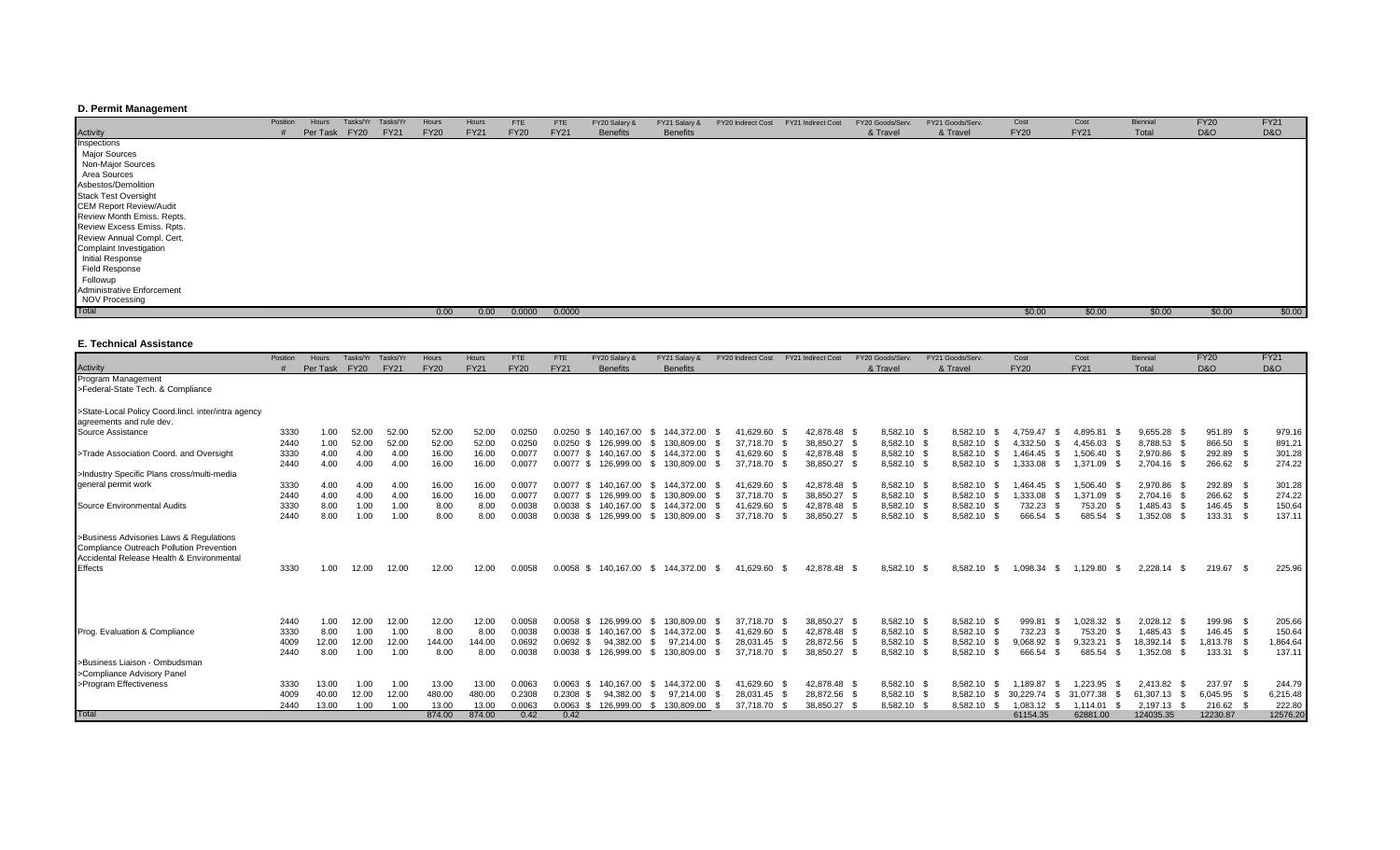## **F. Outreach & Education**

|                       | Position | Hours         | Tasks/Yr Tasks/Yr | Hours       | Hours       | <b>FTE</b>  | <b>FTE</b>  | FY20 Salary &   | FY21 Salary &   | FY20 Indirect Cost FY21 Indirect Cost | FY20 Goods/Serv. | FY21 Goods/Serv. | Cost        | Cost        |        | FY <sub>20</sub> | <b>FY21</b>    |
|-----------------------|----------|---------------|-------------------|-------------|-------------|-------------|-------------|-----------------|-----------------|---------------------------------------|------------------|------------------|-------------|-------------|--------|------------------|----------------|
| Activity              |          | Per Task FY20 | <b>FY21</b>       | <b>FY20</b> | <b>FY21</b> | <b>FY20</b> | <b>FY21</b> | <b>Benefits</b> | <b>Benefits</b> |                                       | & Travel         | & Travel         | <b>FY20</b> | <b>FY21</b> | Total  | <b>D&amp;O</b>   | <b>D&amp;O</b> |
| Information/Outreach  |          |               |                   |             |             |             |             |                 |                 |                                       |                  |                  |             |             |        |                  |                |
| General Info/Outreach |          |               |                   |             |             |             |             |                 |                 |                                       |                  |                  |             |             |        |                  |                |
| Permit Workshops      |          |               |                   |             |             |             |             |                 |                 |                                       |                  |                  |             |             |        |                  |                |
| >Permit Register      |          |               |                   |             |             |             |             |                 |                 |                                       |                  |                  |             |             |        |                  |                |
| >Fact Sheets          |          |               |                   |             |             |             |             |                 |                 |                                       |                  |                  |             |             |        |                  |                |
| <b>Total</b>          |          |               |                   | 0.00        | 0.00        | 0.0000      | 0.0000      |                 |                 |                                       |                  |                  | \$0.00      | \$0.00      | \$0.00 | \$0.00           | \$0.00         |

## **G. Ambient Monitoring & Oversight**

|                                | Position | Hours    | Tasks/Yr    | Tasks/Yı    | Hours       | Hours       | FTE         | <b>FTE</b>  | FY20 Salary &   | FY21 Salary &   | FY20 Indirect Cost | <b>FY21 Indirect Cost</b> | FY20 Goods/Serv | FY21 Goods/Serv. | Cost        | Cost        | Biennia   | <b>FY20</b>    | <b>FY21</b>    |
|--------------------------------|----------|----------|-------------|-------------|-------------|-------------|-------------|-------------|-----------------|-----------------|--------------------|---------------------------|-----------------|------------------|-------------|-------------|-----------|----------------|----------------|
| Activity                       |          | Per Task | <b>FY20</b> | <b>FY21</b> | <b>FY20</b> | <b>FY21</b> | <b>FY20</b> | <b>FY21</b> | <b>Benefits</b> | <b>Benefits</b> |                    |                           | & Travel        | & Travel         | <b>FY20</b> | <b>FY21</b> | Total     | <b>D&amp;O</b> | <b>D&amp;O</b> |
| <b>Ambient Monitoring</b>      |          |          |             |             |             |             |             |             |                 |                 |                    |                           |                 |                  |             |             |           |                |                |
| > Monitoring                   |          |          |             |             |             |             |             |             |                 |                 |                    |                           |                 |                  |             |             |           |                |                |
| Local Program Oversight        | 4009     | 8.00     |             |             | 96.00       | 96.00       | 0.0467.د    | 0.0462      | 94.382.00       | 97.214.00       | 28.031.45          | 28,872.56                 | 8,582.10        | 8.582.10         | 6.045.95    | 6.215.48    | 12.261.43 | 6,045.95       | 6,215.48       |
| Coordination                   | 4009     | 40.00    |             |             | 160.00      | 160.00      | 0.0769      | 0.0769      | 94.382.00       | 97.214.00       | 28.031.45          | 28,872.56                 | 8,582.10        | 8,582.10         | 10.076.58   | 0,359.13    | 20.435.71 | 10,076.58      | 10,359.13      |
| >Local Performance Audits      | 4009     | 10.00    |             |             | 70.00       | 0.00        | 0.0337      | 0.0000      | 94,382.00       | 97,214.00       | 28,031.45          | 28,872.56                 | 8,582.10        | 8,582.10         | 4,408.50    |             | 4,408.50  | 4,408.50 \$    |                |
| > Local Fiscal Audits          | 4009     | 8.00     |             |             | 0.00        | 48.00       | 0.0000      | 0.0231      | 94,382.00       | 97,214.00       | 28,031.45          | 28,872.56                 | 8,582.10        | 8,582.10 \$      |             | 3,107.74    | 3,107.74  |                | 3,107.74       |
| <b>EPA Oversight/Reporting</b> | 4009     | 40.00    |             |             | 80.00       | 80.00       | 0.0385      | 0.0385      |                 |                 |                    |                           |                 |                  |             |             |           |                |                |
| >Prg. Rept-Airs/AFS            |          |          |             |             |             |             |             |             |                 |                 |                    |                           |                 |                  |             |             |           |                |                |
| >Ecology Performance Audits    | 4009     | 80.00    |             |             | 0.00        | 80.00       | 0.000       | 0.0385      | 94.382.00       | 97.214.00       | 28.031.45          | 28.872.56                 | 8,582.10        | 8.582.10         |             | 5.179.56    | 5.179.56  |                |                |
| >Ecology Fiscal Audits         | 4009     | 80.00    |             |             | 80.00       | 00.(        | 0.0385      | 0.0000      | 94.382.00       | 97.214.00       | 28.031.45          | 28,872.56                 | 8,582.10        | 8.582.10         | 5.038.29    |             | 5,038.29  |                |                |
| Total                          |          |          |             |             | 486.00      | 464.00      | 0.2337      | 0.2231      |                 |                 |                    |                           |                 |                  | 25.569.32   |             | 50.431.23 | 20.531.03      | 19,682.34      |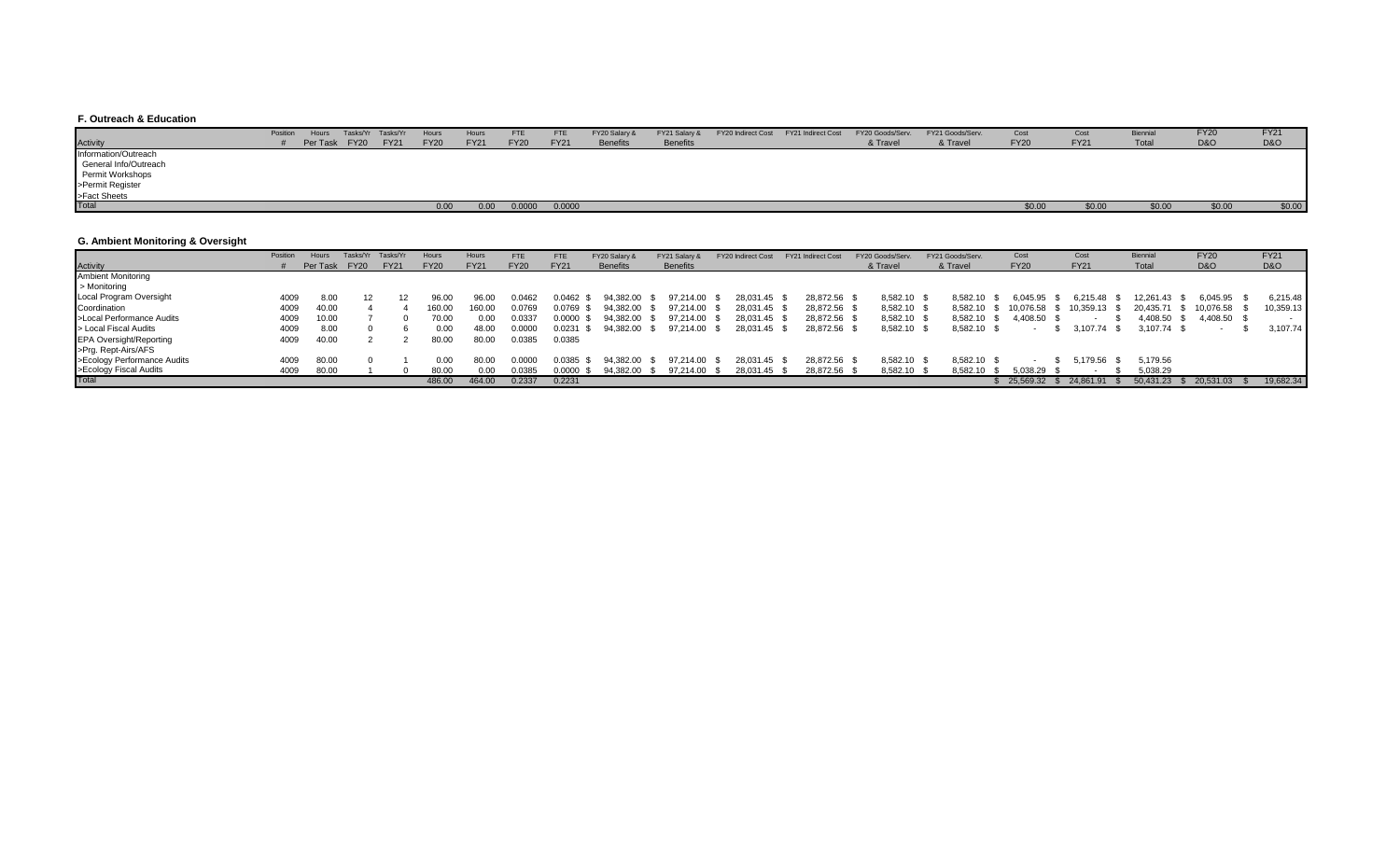# **Technical Support**

## **Section (TSS)**

# **Summary**

|                                   | Hours       | Hours       | FTE         | <b>FTE</b>    | Cost        | Cost        | <b>Biennial</b> | <b>FY20</b>    | <b>FY21</b>    |
|-----------------------------------|-------------|-------------|-------------|---------------|-------------|-------------|-----------------|----------------|----------------|
| Activity                          | <b>FY20</b> | <b>FY21</b> | <b>FY20</b> | <b>FY21</b>   | <b>FY20</b> | <b>FY21</b> | Total           | <b>D&amp;O</b> | <b>D&amp;O</b> |
| A. Management & Support           | 596.00      | 596.00      | 0.29        | 0.29          | \$50,458.32 | \$51,898.31 | \$102,356.63    | \$43,230.01    | \$44,462.55    |
| B. Delegation & Regulation        | 0.00        | 0.00        | 0.00        | 0.00          | \$0.00      | \$0.00      | \$0.00          | \$0.00         | \$0.00         |
| C. Permit Processing              | 0.00        | 0.00        | 0.00        | 0.00          | \$0.00      | \$0.00      | \$0.00          | \$0.00         | \$0.00         |
| D. Permit Management              | 0.00        | 0.00        | 0.00        | 0.00          | \$0.00      | \$0.00      | \$0.00          | \$0.00         | \$0.00         |
| E. Technical Assistance           | 0.00        | 0.00        | 0.00        | 0.00          | \$0.00      | \$0.00      | \$0.00          | \$0.00         | \$0.00         |
| F. Outreach & Education           | 256.00      | 256.00      | 0.12        | 0.12          | \$15,248.13 | \$15,673.96 | \$30,922.09     | \$15,248.13    | \$15,673.96    |
| G. Ambient Monitoring & Oversight | 0.00        | 0.00        | 0.00        | 0.00          | \$0.00      | \$0.00      | \$0.00          | \$0.00         | \$0.00         |
| Total                             | 852.00      | 852.00      |             | 0.4096 0.4096 | \$65,706.45 | \$67,572.27 | \$133,278.71    | \$58,478.14    | \$60,136.51    |

## **A. Management & Support**

|                                    | Position | Hours    | Tasks/Yr    | Tasks/Yr    | Hours       | Hours       | <b>FTE</b>  | <b>FTE</b>     | FY20 Salary &   | FY21 Salary &    | FY20 Indirect Cost | <b>FY21 Indirect Cost</b> |              | FY20 Goods/Serv |                  | FY21 Goods/Serv | Cost        | Cost        | <b>Biennial</b> | <b>FY20</b>    | <b>FY21</b>    |
|------------------------------------|----------|----------|-------------|-------------|-------------|-------------|-------------|----------------|-----------------|------------------|--------------------|---------------------------|--------------|-----------------|------------------|-----------------|-------------|-------------|-----------------|----------------|----------------|
|                                    |          | Per Task | <b>FY20</b> | <b>FY21</b> | <b>FY20</b> | <b>FY21</b> | <b>FY20</b> | <b>FY21</b>    | <b>Benefits</b> | <b>Benefits</b>  |                    |                           |              | & Travel        |                  | & Travel        | <b>FY20</b> | <b>FY21</b> | Total           | <b>D&amp;O</b> | <b>D&amp;O</b> |
| Activity<br>Program Administration |          |          |             |             |             |             |             |                |                 |                  |                    |                           |              |                 |                  |                 |             |             |                 |                |                |
| Clerical                           |          |          |             |             |             |             |             |                |                 |                  |                    |                           |              |                 |                  |                 |             |             |                 |                |                |
| Management                         | 2984     | 1.00     | 12.00       | 12.00       | 12.00       | 12.00       | 0.0058      | 0.0058         | 146.316.00      | 150,705.00 \$    | 43,455.85          |                           | 44,759.39    |                 | 8,582.10         | 8,582.10        | \$1,144.35  | \$1,177.19  | \$2,321.54      |                |                |
| Training                           |          |          |             |             |             |             |             |                |                 |                  |                    |                           |              |                 |                  |                 |             |             |                 |                |                |
| >Permit Eng. Workshops             |          |          |             |             |             |             |             |                |                 |                  |                    |                           |              |                 |                  |                 |             |             |                 |                |                |
| Data Management                    |          |          |             |             |             |             |             |                |                 |                  |                    |                           |              |                 |                  |                 |             |             |                 |                |                |
| >General Support                   | 783      | 1.00     | 04.OO       | 104.00      | 104.00      | 104.00      | 0.0500      | 0.0500         | 128,873.00      | \$132,739.00 \$  | 38,275.28          |                           | 39,423.48 \$ |                 | 8,582.10 \$      | 8,582.10        | \$8,786.52  | \$9,037.23  | \$17,823.75     | \$8,786.52     | \$9,037.23     |
|                                    | 1132     | 2.00     |             | 52.00       | 104.00      | 104.00      | 0.0500      | 0.0500         | 135.334.00      | \$139,394.00 \$  | 40,194.20          |                           | 41,400.02 \$ |                 | 8,582.10         | 8,582.10        | \$9,205.51  | \$9,468.81  | \$18,674.32     | \$9,205.51     | \$9,468.81     |
| >Dbase WEIRS Support               | 3489     | 1.00     | 04.00       | 104.00      | 104.00      | 104.00      | 0.0500      | 0.0500         | 111,578.00      | \$114,926.00     | 33,138.67          |                           | 34,133.02 \$ |                 | 8,582.10         | 8,582.10        | \$7,664.94  | \$7,882.06  | \$15,546.99     | \$7,664.94     | \$7,882.06     |
|                                    | 2771     | 8.00     | 26.00       | 26.00       | 208.00      | 208.00      | 0.1000      | 0.1000         | 128,873.00      | \$132,739.00     | 38,275.28          |                           | 39,423.48    |                 | 8,582.10         | 8,582.10        | \$17,573.04 | \$18,074.46 | \$35,647.50     | \$17,573.04    | \$18,074.46    |
| >Compliance Information            |          |          |             |             |             |             |             |                |                 |                  |                    |                           |              |                 |                  |                 |             |             |                 |                |                |
| >Emission Inventory                |          |          |             |             |             |             |             |                |                 |                  |                    |                           |              |                 |                  |                 |             |             |                 |                |                |
| Fee Administration                 |          |          |             |             |             |             |             |                |                 |                  |                    |                           |              |                 |                  |                 |             |             |                 |                |                |
| >Fee Determination                 |          |          |             |             |             |             |             |                |                 |                  |                    |                           |              |                 |                  |                 |             |             |                 |                |                |
| >Collection/Appeals                |          |          |             |             |             |             |             |                |                 |                  |                    |                           |              |                 |                  |                 |             |             |                 |                |                |
| >Allocation Review                 |          |          |             |             |             |             |             |                |                 |                  |                    |                           |              |                 |                  |                 |             |             |                 |                |                |
| >Tracking                          |          |          |             |             |             |             |             |                |                 |                  |                    |                           |              |                 |                  |                 |             |             |                 |                |                |
| >Annual Report                     |          |          |             |             |             |             |             |                |                 |                  |                    |                           |              |                 |                  |                 |             |             |                 |                |                |
| >Time Accounting                   | 3138     | 0.50     | 24.00       | 24.00       | 12.00       | 12.00       | 0.0058      | 0.0058<br>- \$ | 65,168.00       | 67,123.00<br>-SS | 19,354.90          |                           | 19,935.53 \$ |                 | 8,582.10<br>- 86 | 8,582.10        | \$537.14    | \$551.77    | \$1,088.92      |                |                |
| Support                            |          |          |             |             |             |             |             |                |                 |                  |                    |                           |              |                 |                  |                 |             |             |                 |                |                |
| Supervision                        | 843      | 2.00     | 26.00       | 26.00       | 52.00       | 52.00       | 0.0250      | 0.0250<br>- \$ | 164,449.00      | \$169,383.00 \$  | 48,841.35          |                           | 50,306.75 \$ |                 | 8,582.10<br>- SS | 8,582.10        | \$5,546.81  | \$5,706.80  | \$11,253.61     |                |                |
| >Clerical                          |          |          |             |             |             |             |             |                |                 |                  |                    |                           |              |                 |                  |                 |             |             |                 |                |                |
| >AFRS Support                      |          |          |             |             |             |             |             |                |                 |                  |                    |                           |              |                 |                  |                 |             |             |                 |                |                |
| <b>Total</b>                       |          |          |             |             | 596.00      | 596.00      |             | 0.2865 0.2865  |                 |                  |                    |                           |              |                 |                  |                 | \$50,458.32 | \$51,898.31 | 102,356.63      | \$43,230.01    | \$44,462.55    |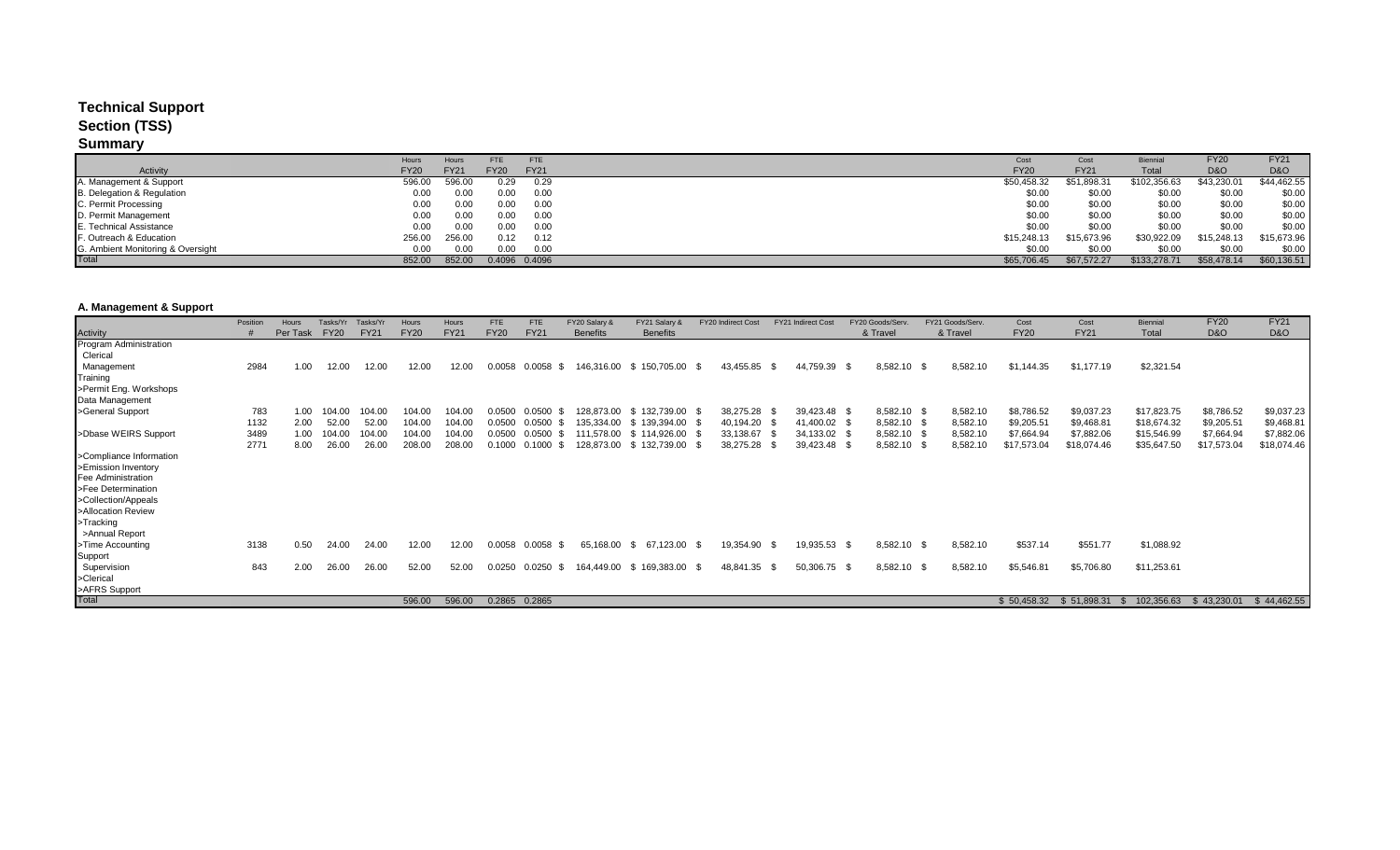## **B. Delegation & Regulation**

|                                        | Position | Hours | Tasks/Yr      | Tasks/Yr    | Hours       | Hours       | <b>FTE</b>  | <b>FTE</b>    | FY20 Salary &   | FY21 Salary &   | FY20 Indirect Cost | FY21 Indirect Cost | FY20 Goods/Serv. | FY21 Goods/Serv. | Cost        | Cost        | Biennial | <b>FY20</b> | <b>FY21</b> |
|----------------------------------------|----------|-------|---------------|-------------|-------------|-------------|-------------|---------------|-----------------|-----------------|--------------------|--------------------|------------------|------------------|-------------|-------------|----------|-------------|-------------|
|                                        |          |       | Per Task FY20 | <b>FY21</b> | <b>FY20</b> | <b>FY21</b> | <b>FY20</b> | <b>FY21</b>   | <b>Benefits</b> | <b>Benefits</b> |                    |                    | & Travel         | & Travel         | <b>FY20</b> | <b>FY21</b> | Total    | D&O         | D&O         |
| <b>Activity</b><br>Regulation Guidance |          |       |               |             |             |             |             |               |                 |                 |                    |                    |                  |                  |             |             |          |             |             |
| >Permit Regulations                    |          |       |               |             |             |             |             |               |                 |                 |                    |                    |                  |                  |             |             |          |             |             |
| >Emission Trading                      |          |       |               |             |             |             |             |               |                 |                 |                    |                    |                  |                  |             |             |          |             |             |
| >Work on Rule Updates                  |          |       |               |             |             |             |             |               |                 |                 |                    |                    |                  |                  |             |             |          |             |             |
| >CAM Monitoring Guidance               |          |       |               |             |             |             |             |               |                 |                 |                    |                    |                  |                  |             |             |          |             |             |
| >Insignif. Emiss. Guidance             |          |       |               |             |             |             |             |               |                 |                 |                    |                    |                  |                  |             |             |          |             |             |
| >Federal Rule Codif.                   |          |       |               |             |             |             |             |               |                 |                 |                    |                    |                  |                  |             |             |          |             |             |
| >Acid Rain                             |          |       |               |             |             |             |             |               |                 |                 |                    |                    |                  |                  |             |             |          |             |             |
| >New 112 R. / Plans                    |          |       |               |             |             |             |             |               |                 |                 |                    |                    |                  |                  |             |             |          |             |             |
| Local Program Deleg.                   |          |       |               |             |             |             |             |               |                 |                 |                    |                    |                  |                  |             |             |          |             |             |
| Review Prog. Submittal                 |          |       |               |             |             |             |             |               |                 |                 |                    |                    |                  |                  |             |             |          |             |             |
| >Followup                              |          |       |               |             |             |             |             |               |                 |                 |                    |                    |                  |                  |             |             |          |             |             |
| >Interagency Agree                     |          |       |               |             |             |             |             |               |                 |                 |                    |                    |                  |                  |             |             |          |             |             |
| Federal Prog. Delegation               |          |       |               |             |             |             |             |               |                 |                 |                    |                    |                  |                  |             |             |          |             |             |
| >Prog. Deleg. Package                  |          |       |               |             |             |             |             |               |                 |                 |                    |                    |                  |                  |             |             |          |             |             |
| >Followup                              |          |       |               |             |             |             |             |               |                 |                 |                    |                    |                  |                  |             |             |          |             |             |
| Interagency Agreement                  |          |       |               |             |             |             |             |               |                 |                 |                    |                    |                  |                  |             |             |          |             |             |
| >Emiss. Inventory Update               |          |       |               |             |             |             |             |               |                 |                 |                    |                    |                  |                  |             |             |          |             |             |
| <b>Engineering Support</b>             |          |       |               |             |             |             |             |               |                 |                 |                    |                    |                  |                  |             |             |          |             |             |
|                                        |          |       |               |             |             |             |             |               |                 |                 |                    |                    |                  |                  |             |             |          |             |             |
|                                        |          |       |               |             |             |             |             |               |                 |                 |                    |                    |                  |                  |             |             |          |             |             |
| <b>Engineering Development</b>         |          |       |               |             |             |             |             |               |                 |                 |                    |                    |                  |                  |             |             |          |             |             |
|                                        |          |       |               |             |             |             |             |               |                 |                 |                    |                    |                  |                  |             |             |          |             |             |
| <b>Total</b>                           |          |       |               |             | 0.00        | 0.00        |             | 0.0000 0.0000 |                 |                 |                    |                    |                  |                  | \$0.00      | \$0.00      | \$0.00   | \$0.00      | \$0.00      |
|                                        |          |       |               |             |             |             |             |               |                 |                 |                    |                    |                  |                  |             |             |          |             |             |

## **C. Permit Processing**

|                                  | Position | Hours         | Tasks/Yr | Tasks/Yr    | Hours       | Hours       | <b>FTE</b>  | <b>FTE</b>        | FY20 Salary &   | FY21 Salary &   | FY20 Indirect Cost | FY21 Indirect Cost | FY20 Goods/Serv. | FY21 Goods/Serv. | Cost        | Cost        | Biennial | <b>FY20</b>    | <b>FY21</b> |
|----------------------------------|----------|---------------|----------|-------------|-------------|-------------|-------------|-------------------|-----------------|-----------------|--------------------|--------------------|------------------|------------------|-------------|-------------|----------|----------------|-------------|
| Activity                         |          | Per Task FY20 |          | <b>FY21</b> | <b>FY20</b> | <b>FY21</b> | <b>FY20</b> | <b>FY21</b>       | <b>Benefits</b> | <b>Benefits</b> |                    |                    | & Travel         | & Travel         | <b>FY20</b> | <b>FY21</b> | Total    | <b>D&amp;O</b> | D&O         |
| <b>Permit Application Review</b> |          |               |          |             |             |             |             |                   |                 |                 |                    |                    |                  |                  |             |             |          |                |             |
| <b>Preapplication Assistance</b> |          |               |          |             |             |             |             |                   |                 |                 |                    |                    |                  |                  |             |             |          |                |             |
|                                  |          |               |          |             |             |             |             |                   |                 |                 |                    |                    |                  |                  |             |             |          |                |             |
| <b>Permit Renewals</b>           |          |               |          |             |             |             |             |                   |                 |                 |                    |                    |                  |                  |             |             |          |                |             |
| Major Sources - Other            |          |               |          |             |             |             |             |                   |                 |                 |                    |                    |                  |                  |             |             |          |                |             |
| Non-Major Sources                |          |               |          |             |             |             |             |                   |                 |                 |                    |                    |                  |                  |             |             |          |                |             |
| Prepare Draft Permit             |          |               |          |             |             |             |             |                   |                 |                 |                    |                    |                  |                  |             |             |          |                |             |
| <b>Public Meetings</b>           |          |               |          |             |             |             |             |                   |                 |                 |                    |                    |                  |                  |             |             |          |                |             |
| <b>Final Permits/Comments</b>    |          |               |          |             |             |             |             |                   |                 |                 |                    |                    |                  |                  |             |             |          |                |             |
| <b>Permit Modifications</b>      |          |               |          |             |             |             |             |                   |                 |                 |                    |                    |                  |                  |             |             |          |                |             |
| Significant                      |          |               |          |             |             |             |             |                   |                 |                 |                    |                    |                  |                  |             |             |          |                |             |
| Minor                            |          |               |          |             |             |             |             |                   |                 |                 |                    |                    |                  |                  |             |             |          |                |             |
| Admin. Permit Amend.             |          |               |          |             |             |             |             |                   |                 |                 |                    |                    |                  |                  |             |             |          |                |             |
| Permit Reopening                 |          |               |          |             |             |             |             |                   |                 |                 |                    |                    |                  |                  |             |             |          |                |             |
| <b>Early Reduction Reviews</b>   |          |               |          |             |             |             |             |                   |                 |                 |                    |                    |                  |                  |             |             |          |                |             |
| <b>Operational Flex. Reviews</b> |          |               |          |             |             |             |             |                   |                 |                 |                    |                    |                  |                  |             |             |          |                |             |
| Permit Appeals                   |          |               |          |             |             |             |             |                   |                 |                 |                    |                    |                  |                  |             |             |          |                |             |
| Total                            |          |               |          |             | 0.00        | 0.00        |             | $0.0000$ $0.0000$ |                 |                 |                    |                    |                  |                  | \$0.00      | \$0.00      | \$0.00   | \$0.00         | \$0.00      |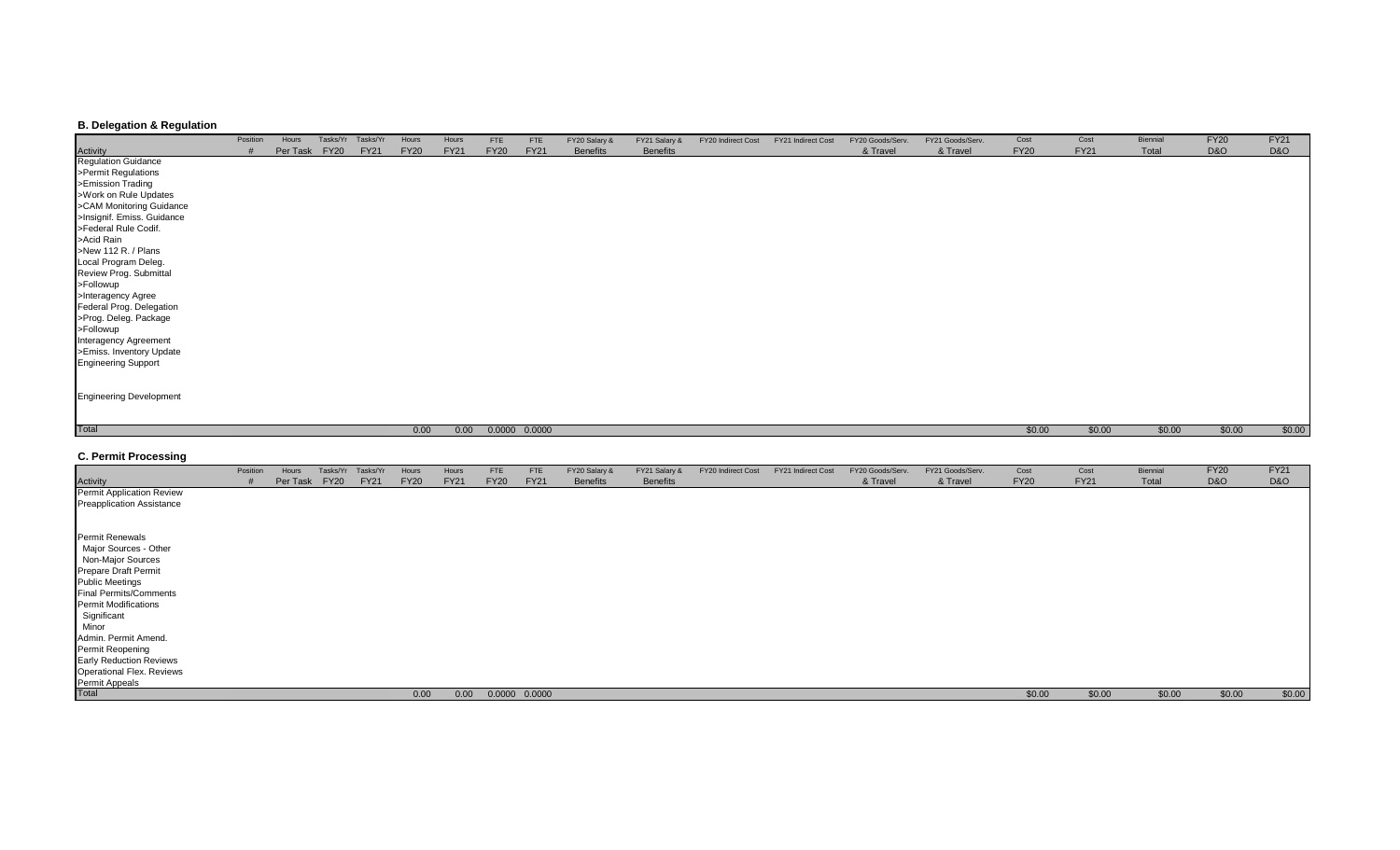## **D. Permit Management**

|                                | Position | Hours         | Tasks/Yr | Tasks/Yr    | Hours       | Hours       | <b>FTE</b>  | <b>FTE</b>        | FY20 Salary &   | FY21 Salary &   | FY20 Indirect Cost | FY21 Indirect Cost | FY20 Goods/Serv. | FY21 Goods/Serv. | Cost        | Cost        | Biennial | <b>FY20</b>    | <b>FY21</b> |
|--------------------------------|----------|---------------|----------|-------------|-------------|-------------|-------------|-------------------|-----------------|-----------------|--------------------|--------------------|------------------|------------------|-------------|-------------|----------|----------------|-------------|
| Activity                       |          | Per Task FY20 |          | <b>FY21</b> | <b>FY20</b> | <b>FY21</b> | <b>FY20</b> | <b>FY21</b>       | <b>Benefits</b> | <b>Benefits</b> |                    |                    | & Travel         | & Travel         | <b>FY20</b> | <b>FY21</b> | Total    | <b>D&amp;O</b> | D&O         |
| Inspections                    |          |               |          |             |             |             |             |                   |                 |                 |                    |                    |                  |                  |             |             |          |                |             |
| Major Sources                  |          |               |          |             |             |             |             |                   |                 |                 |                    |                    |                  |                  |             |             |          |                |             |
| Non-Major Sources              |          |               |          |             |             |             |             |                   |                 |                 |                    |                    |                  |                  |             |             |          |                |             |
| Area Sources                   |          |               |          |             |             |             |             |                   |                 |                 |                    |                    |                  |                  |             |             |          |                |             |
| Asbestos/Demolition            |          |               |          |             |             |             |             |                   |                 |                 |                    |                    |                  |                  |             |             |          |                |             |
| <b>Stack Test Oversight</b>    |          |               |          |             |             |             |             |                   |                 |                 |                    |                    |                  |                  |             |             |          |                |             |
| <b>CEM Report Review/Audit</b> |          |               |          |             |             |             |             |                   |                 |                 |                    |                    |                  |                  |             |             |          |                |             |
| Review Month Emiss. Repts.     |          |               |          |             |             |             |             |                   |                 |                 |                    |                    |                  |                  |             |             |          |                |             |
| Review Excess Emiss. Rpts.     |          |               |          |             |             |             |             |                   |                 |                 |                    |                    |                  |                  |             |             |          |                |             |
| Review Annual Compl. Cert.     |          |               |          |             |             |             |             |                   |                 |                 |                    |                    |                  |                  |             |             |          |                |             |
| Complaint Investigation        |          |               |          |             |             |             |             |                   |                 |                 |                    |                    |                  |                  |             |             |          |                |             |
| Initial Response               |          |               |          |             |             |             |             |                   |                 |                 |                    |                    |                  |                  |             |             |          |                |             |
| Field Response                 |          |               |          |             |             |             |             |                   |                 |                 |                    |                    |                  |                  |             |             |          |                |             |
| Followup                       |          |               |          |             |             |             |             |                   |                 |                 |                    |                    |                  |                  |             |             |          |                |             |
| Administrative Enforcement     |          |               |          |             |             |             |             |                   |                 |                 |                    |                    |                  |                  |             |             |          |                |             |
| <b>NOV Processing</b>          |          |               |          |             |             |             |             |                   |                 |                 |                    |                    |                  |                  |             |             |          |                |             |
| Total                          |          |               |          |             | 0.00        | 0.00        |             | $0.0000$ $0.0000$ |                 |                 |                    |                    |                  |                  | \$0.00      | \$0.00      | \$0.00   | \$0.00         | \$0.00      |

#### **E. Technical Assistance**

|                                       | Position | Hours    |             | Tasks/Yr Tasks/Yr | Hours       | Hours       | <b>FTE</b>  | <b>FTE</b>    | FY20 Salary &   | FY21 Salary &   | FY20 Indirect Cost | FY21 Indirect Cost | FY20 Goods/Serv. | FY21 Goods/Serv. | Cost        | Cost        | Biennial | <b>FY20</b>    | <b>FY21</b> |
|---------------------------------------|----------|----------|-------------|-------------------|-------------|-------------|-------------|---------------|-----------------|-----------------|--------------------|--------------------|------------------|------------------|-------------|-------------|----------|----------------|-------------|
| Activity                              |          | Per Task | <b>FY20</b> | <b>FY21</b>       | <b>FY20</b> | <b>FY21</b> | <b>FY20</b> | <b>FY21</b>   | <b>Benefits</b> | <b>Benefits</b> |                    |                    | & Travel         | & Travel         | <b>FY20</b> | <b>FY21</b> | Total    | <b>D&amp;O</b> | D&O         |
| Program Management                    |          |          |             |                   |             |             |             |               |                 |                 |                    |                    |                  |                  |             |             |          |                |             |
| >Federal-State Tech. & Compliance     |          |          |             |                   |             |             |             |               |                 |                 |                    |                    |                  |                  |             |             |          |                |             |
| >State-Local Policy Coord.lincl.      |          |          |             |                   |             |             |             |               |                 |                 |                    |                    |                  |                  |             |             |          |                |             |
| inter/intra agency agreements and     |          |          |             |                   |             |             |             |               |                 |                 |                    |                    |                  |                  |             |             |          |                |             |
| rule dev.                             |          |          |             |                   |             |             |             |               |                 |                 |                    |                    |                  |                  |             |             |          |                |             |
| Source Assistance                     |          |          |             |                   |             |             |             |               |                 |                 |                    |                    |                  |                  |             |             |          |                |             |
|                                       |          |          |             |                   |             |             |             |               |                 |                 |                    |                    |                  |                  |             |             |          |                |             |
| >Trade Association Coord. and         |          |          |             |                   |             |             |             |               |                 |                 |                    |                    |                  |                  |             |             |          |                |             |
| Oversight                             |          |          |             |                   |             |             |             |               |                 |                 |                    |                    |                  |                  |             |             |          |                |             |
| >Industry Specific Plans cross/multi- |          |          |             |                   |             |             |             |               |                 |                 |                    |                    |                  |                  |             |             |          |                |             |
| media general permit work             |          |          |             |                   |             |             |             |               |                 |                 |                    |                    |                  |                  |             |             |          |                |             |
| Source Environmental Audits           |          |          |             |                   |             |             |             |               |                 |                 |                    |                    |                  |                  |             |             |          |                |             |
| >Business Advisories Laws &           |          |          |             |                   |             |             |             |               |                 |                 |                    |                    |                  |                  |             |             |          |                |             |
| Regulations Compliance Outreach       |          |          |             |                   |             |             |             |               |                 |                 |                    |                    |                  |                  |             |             |          |                |             |
| Pollution Prevention Accidental       |          |          |             |                   |             |             |             |               |                 |                 |                    |                    |                  |                  |             |             |          |                |             |
| Release Health & Environmental        |          |          |             |                   |             |             |             |               |                 |                 |                    |                    |                  |                  |             |             |          |                |             |
| Effects                               |          |          |             |                   |             |             |             |               |                 |                 |                    |                    |                  |                  |             |             |          |                |             |
| Prog. Evaluation & Compliance         |          |          |             |                   |             |             |             |               |                 |                 |                    |                    |                  |                  |             |             |          |                |             |
| >Business Liaison - Ombudsman         |          |          |             |                   |             |             |             |               |                 |                 |                    |                    |                  |                  |             |             |          |                |             |
| >Compliance Advisory Panel            |          |          |             |                   |             |             |             |               |                 |                 |                    |                    |                  |                  |             |             |          |                |             |
| >Program Effectiveness                |          |          |             |                   |             |             |             |               |                 |                 |                    |                    |                  |                  |             |             |          |                |             |
| Total                                 |          |          |             |                   | 0.00        | 0.00        |             | 0.0000 0.0000 |                 |                 |                    |                    |                  |                  | \$0.00      | \$0.00      | \$0.00   | \$0.00         | \$0.00      |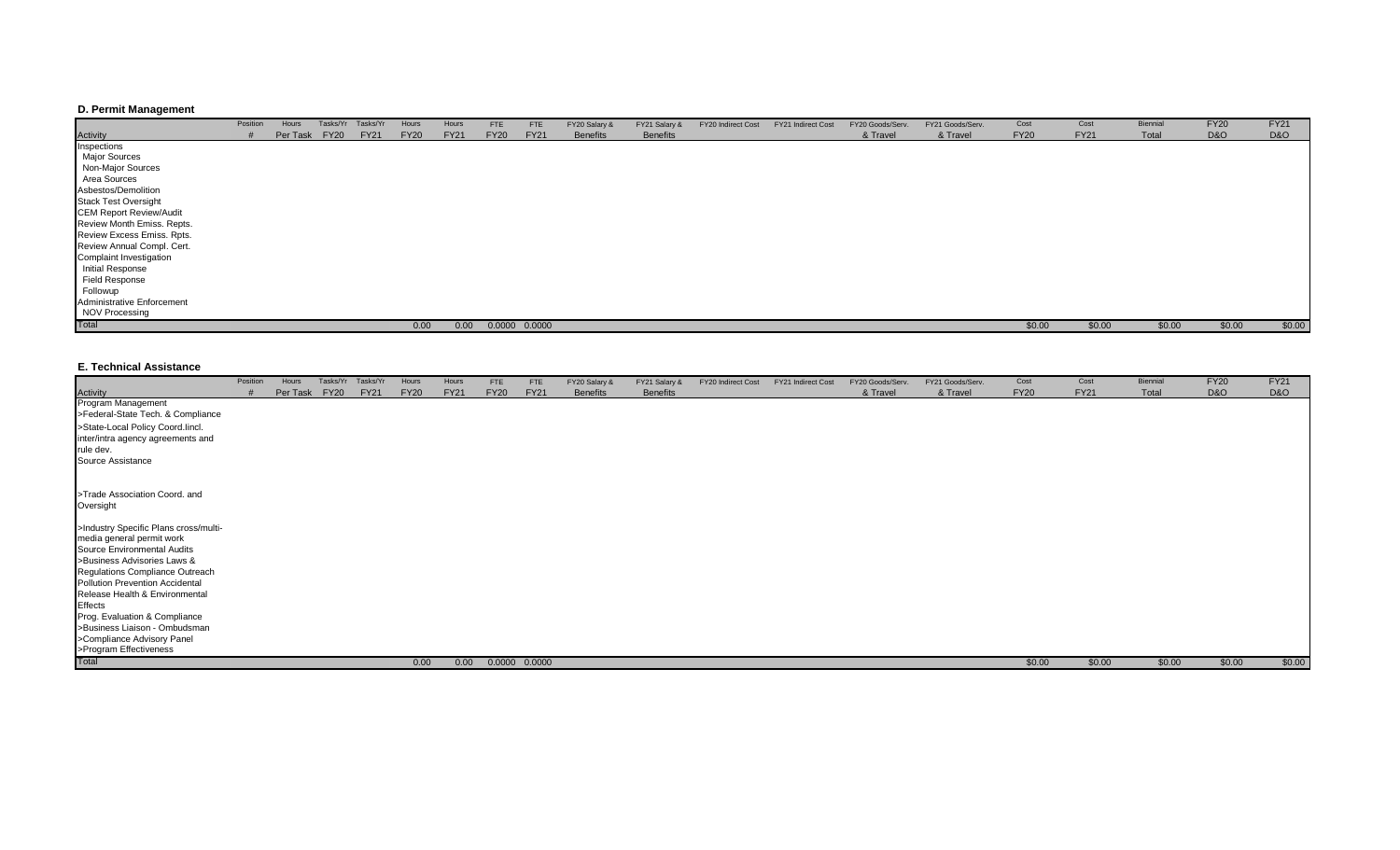## **F. Outreach & Education**

|                       | Position | Hours         |       | Tasks/Yr Tasks/Yr | Hours       | Hours       | FTE         | <b>FTE</b>                | FY20 Salary &   | FY21 Salary &                                                    | FY20 Indirect Cost | <b>FY21 Indirect Cost</b> | FY20 Goods/Serv. | FY21 Goods/Serv. | Cost        | Cost        | Biennial    | <b>FY20</b>    | <b>FY21</b>    |
|-----------------------|----------|---------------|-------|-------------------|-------------|-------------|-------------|---------------------------|-----------------|------------------------------------------------------------------|--------------------|---------------------------|------------------|------------------|-------------|-------------|-------------|----------------|----------------|
| <b>Activity</b>       |          | Per Task FY20 |       | <b>FY21</b>       | <b>FY20</b> | <b>FY21</b> | <b>FY20</b> | <b>FY21</b>               | <b>Benefits</b> | <b>Benefits</b>                                                  |                    |                           | & Travel         | & Travel         | <b>FY20</b> | <b>FY21</b> | Total       | <b>D&amp;O</b> | <b>D&amp;O</b> |
| Information/Outreach  |          |               |       |                   |             |             |             |                           |                 |                                                                  |                    |                           |                  |                  |             |             |             |                |                |
| General Info/Outreach | 3320     | 4.00          | 52.00 | 52.00             |             |             |             |                           |                 | 208.00  208.00  0.1000  0.1000  \$  94,382.00  \$  97,214.00  \$ | 28,031.45 \$       | 28.872.56 \$              | 8.582.10 \$      | 8.582.10         | \$13.099.56 | \$13.466.87 | \$26.566.42 | \$13.099.56    | \$13,466.87    |
| Permit Workshops      |          |               |       |                   |             |             |             |                           |                 |                                                                  |                    |                           |                  |                  |             |             |             |                |                |
| >Permit Register      | 3138     | 2.00          | 24.00 | 24.00             | 48.00       |             |             | 48.00  0.0231  0.0231  \$ |                 | 65,168.00 \$ 67,123.00 \$                                        | 19,354.90 \$       | 19.935.53 \$              | 8,582.10 \$      | 8.582.10         | \$2.148.58  | \$2.207.09  | \$4,355.67  | \$2.148.58     | \$2,207.09     |
| >Fact Sheets<br>Total |          |               |       |                   |             |             |             |                           |                 |                                                                  |                    |                           |                  |                  |             |             |             |                |                |
|                       |          |               |       |                   | 256.00      |             |             | 256.00  0.1231  0.1231    |                 |                                                                  |                    |                           |                  |                  | \$15,248.13 | \$15,673.96 | \$30,922.09 | \$15,248.13    | \$15,673.96    |

## **G. Ambient Monitoring &**

**Oversight**

| <b>Activity</b>                                        | Position | Hours<br>Per Task | Tasks/Yr<br><b>FY20</b> | Tasks/Yr<br><b>FY21</b> | Hours<br><b>FY20</b> | Hours<br><b>FY21</b> | <b>FTE</b><br><b>FY20</b> | FTE<br><b>FY21</b> | FY20 Salary &<br><b>Benefits</b> | FY21 Salary &<br><b>Benefits</b> | FY20 Indirect Cost | FY21 Indirect Cost | FY20 Goods/Serv.<br>& Travel | FY21 Goods/Serv.<br>& Travel | Cost<br><b>FY20</b> | Cost<br><b>FY21</b> | Biennia<br>Total | <b>FY20</b><br>D&O | <b>FY21</b><br>D&O |
|--------------------------------------------------------|----------|-------------------|-------------------------|-------------------------|----------------------|----------------------|---------------------------|--------------------|----------------------------------|----------------------------------|--------------------|--------------------|------------------------------|------------------------------|---------------------|---------------------|------------------|--------------------|--------------------|
| <b>Ambient Monitoring</b>                              |          |                   |                         |                         |                      |                      |                           |                    |                                  |                                  |                    |                    |                              |                              |                     |                     |                  |                    |                    |
| > Monitoring                                           |          |                   |                         |                         |                      |                      |                           |                    |                                  |                                  |                    |                    |                              |                              |                     |                     |                  |                    |                    |
| Local Program Oversight                                |          |                   |                         |                         |                      |                      |                           |                    |                                  |                                  |                    |                    |                              |                              |                     |                     |                  |                    |                    |
| Coordination                                           |          |                   |                         |                         |                      |                      |                           |                    |                                  |                                  |                    |                    |                              |                              |                     |                     |                  |                    |                    |
| >Local Performance Audits                              |          |                   |                         |                         |                      |                      |                           |                    |                                  |                                  |                    |                    |                              |                              |                     |                     |                  |                    |                    |
| > Routine Fiscal Audits                                |          |                   |                         |                         |                      |                      |                           |                    |                                  |                                  |                    |                    |                              |                              |                     |                     |                  |                    |                    |
| <b>EPA Oversight/Reporting</b>                         |          |                   |                         |                         |                      |                      |                           |                    |                                  |                                  |                    |                    |                              |                              |                     |                     |                  |                    |                    |
|                                                        |          |                   |                         |                         |                      |                      |                           |                    |                                  |                                  |                    |                    |                              |                              |                     |                     |                  |                    |                    |
| >Prg. Rept-Airs/AFS<br>>Ecology Performance Audits-HPV |          |                   |                         |                         |                      |                      |                           |                    |                                  |                                  |                    |                    |                              |                              |                     |                     |                  |                    |                    |
| Total                                                  |          |                   |                         |                         | 0.00                 | 0.00                 | 0.00                      | 0.00               |                                  |                                  |                    |                    |                              |                              | \$0.00              | \$0.00              | \$0.00           | \$0.00             | \$0.00             |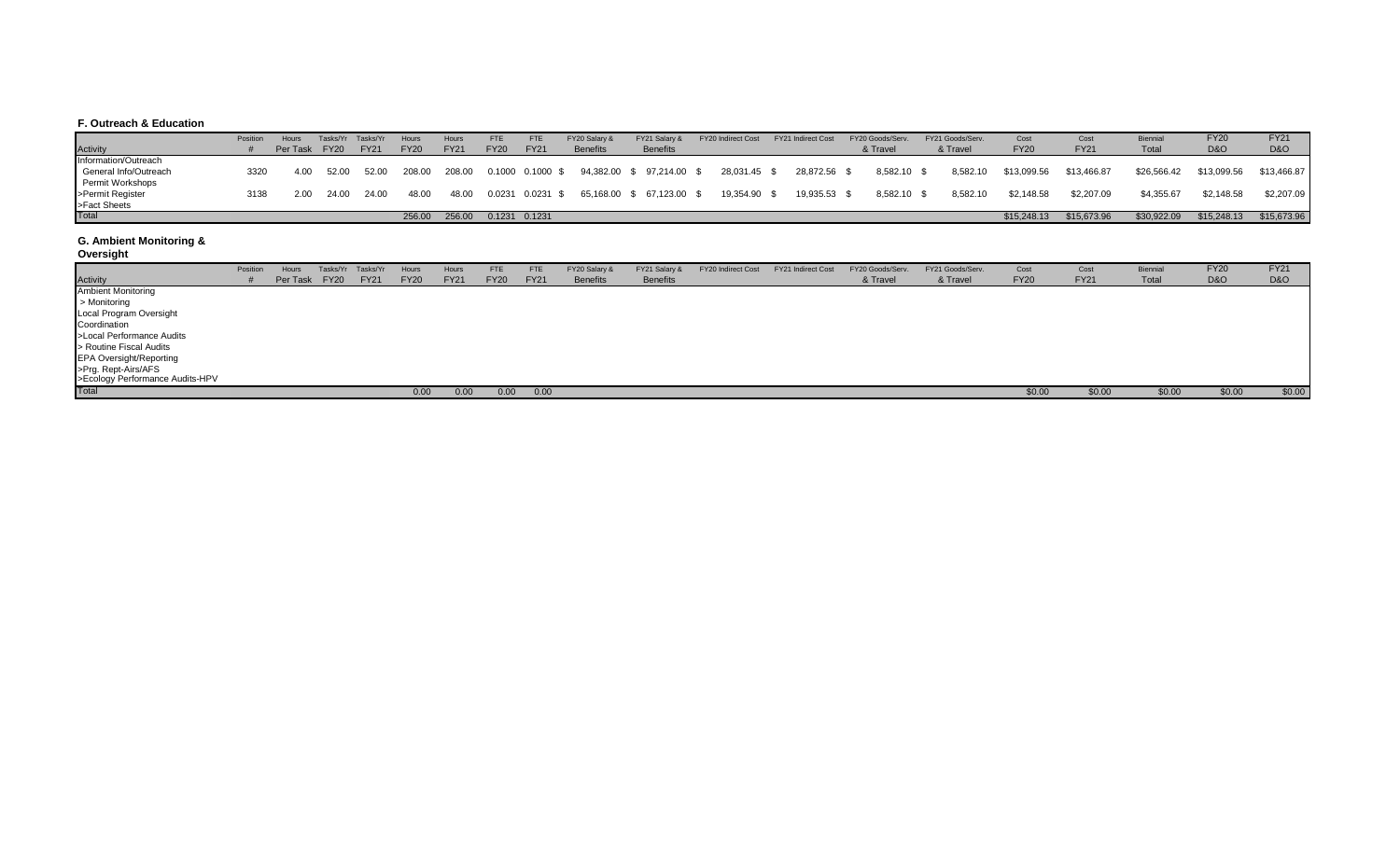# **Eastern Regional**

# **Office (ERO) Summary**

|                                   | Hours       | <b>FTE</b><br>FTE<br>Hours                |      | Cost         | Cost                      | <b>Biennial</b>             | <b>FY20</b> | <b>FY21</b> |
|-----------------------------------|-------------|-------------------------------------------|------|--------------|---------------------------|-----------------------------|-------------|-------------|
| Activity                          | <b>FY20</b> | <b>FY20</b><br><b>FY21</b><br><b>FY21</b> |      | <b>FY20</b>  | <b>FY21</b>               | Total                       | D&O         | D&O         |
| A. Management & Support           | 1908.00     | 1956.00  0.9173  0.9404                   |      | \$121,589.41 | \$125,018.75              | \$246,608.16                | \$0.00      | \$0.00      |
| B. Delegation & Regulation        | 376.00      | 376.00  0.1808  0.1808                    |      | \$26,776,71  | \$27,533.55               | \$54,310.25                 | \$0.00      | \$0.00      |
| C. Permit Processing              | 2680.00     | 2680.00 1.2885 1.2885                     |      |              |                           | \$375,464.73                | \$0.00      | \$0.00      |
| D. Permit Management              | 2300.00     | 2300.00 1.1058 1.1058                     |      |              | \$144,850.85 \$148,912.46 | \$293,763.31                | \$0.00      | \$0.00      |
| E. Technical Assistance           | 488.00      | 0.23<br>488.00                            | 0.23 | \$42,419.14  | \$43,631.28               | \$86,050.42                 | \$5,964.68  | \$6,136.47  |
| F. Outreach & Education           | 64.00       | 64.00<br>0.03                             | 0.03 | \$3,513.63   | \$3,611.12                | \$7,124.75                  | \$0.00      | \$0.00      |
| G. Ambient Monitoring & Oversight | 0.00        | 0.00<br>0.00                              | 0.00 | \$0.00       | \$0.00                    | \$0.00                      | \$0.00      | \$0.00      |
| <b>Total</b>                      | 7816.00     | 7864.00 3.7577 3.7808                     |      | \$524,270.81 |                           | \$539,050.82 \$1,063,321.63 | \$5,964.68  | \$6,136.47  |

## **A. Management & Support**

|                         | Position | <b>Hours</b> | Tasks/Yr    | Tasks/Yr    | Hours       | Hours                   | <b>FTE</b>  | FTE                | FY20 Salary &         |     | FY21 Salary &   |      | FY20 Indirect Cost | FY21 Indirect Cost |              | FY20 Goods/Serv | FY21 Goods/Serv | Cost         | Cost         | Biennial     | <b>FY20</b>    | <b>FY21</b> |
|-------------------------|----------|--------------|-------------|-------------|-------------|-------------------------|-------------|--------------------|-----------------------|-----|-----------------|------|--------------------|--------------------|--------------|-----------------|-----------------|--------------|--------------|--------------|----------------|-------------|
| Activity                |          | Per Task     | <b>FY20</b> | <b>FY21</b> | <b>FY20</b> | <b>FY21</b>             | <b>FY20</b> | <b>FY21</b>        | <b>Benefits</b>       |     | <b>Benefits</b> |      |                    |                    |              | & Travel        | & Travel        | <b>FY18</b>  | <b>FY19</b>  | <b>Total</b> | <b>D&amp;O</b> | D&O         |
| Program Administration  |          |              |             |             |             |                         |             |                    |                       |     |                 |      |                    |                    |              |                 |                 |              |              |              |                |             |
| Clerical                | 2815     | 36.00        | 12.00       | 12.00       | 432.00      | 432.00                  | 0.21        | 0.21               | 65.168.00 \$<br>- \$  |     | 67,123.00 \$    |      | 19.354.90          | - \$               | 19.935.53 \$ | 8,582.10 \$     | 8,582.10        | \$19,337.19  | \$19,863.82  | \$39,201.01  |                |             |
| Management - Section    | 1183     | 28.00        | 12.00       | 12.00       | 336.00      | 336.00                  | 0.16        | $0.16$ \$          | 135,663.00            |     | 139,733.00      |      | 40,291.91          |                    | 41,500.70 \$ | 8,582.10 \$     | 8,582.10        | \$29,809.82  | \$30,662.55  | \$60,472.38  |                |             |
| Management - Unit       | 2030     | 40.00        | 12.00       | 12.00       | 480.00      | 480.00                  | 0.23        |                    | 0.23 \$ 114,340.00 \$ |     | 117.770.00 \$   |      | 33,958.98          | - SS               | 34,977.69 \$ | 8,582.10 \$     | 8,582.10        | \$36,203.33  | \$37,229.95  | \$73,433.28  |                |             |
| Training                |          |              |             |             |             |                         |             |                    |                       |     |                 |      |                    |                    |              |                 |                 |              |              |              |                |             |
| >Permit Eng. Workshops  | 3562     | 32.00        | 1.00        | 1.00        | 32.00       | 32.00                   | 0.02        | $0.02 \text{ }$ \$ | 109,523.00            |     | 112,809.00      |      | 32,528.33          |                    | 33,504.27 \$ | 8,582.10 \$     | 8,582.10        | \$2,317.44   | \$2,383.01   | \$4,700.44   |                |             |
| >Permit Eng. Workshops  | 3178     | 32.00        | 1.00        | 1.00        | 32.00       | 32.00                   | 0.02        | $0.02 \text{ } $$  | 94,382.00             |     | 97,214.00 \$    |      | 28,031.45 \$       |                    | 28,872.56 \$ | 8,582.10 \$     | 8,582.10        | \$2,015.32   | \$2,071.83   | \$4,087.14   |                |             |
| >Permit Eng. Workshops  | 4337     | 32.00        | 1.00        | 1.00        | 32.00       | 32.00                   | 0.02        | $0.02 \text{ }$ \$ | 94,382.00             |     | 97,214.00       |      | 28,031.45          | - \$               | 28,872.56 \$ | 8,582.10 \$     | 8,582.10        | \$2,015.32   | \$2,071.83   | \$4,087.14   |                |             |
|                         |          |              |             |             |             |                         |             |                    |                       |     |                 |      |                    |                    |              |                 |                 | \$0.00       | \$0.00       | \$0.00       |                |             |
|                         |          |              |             |             |             |                         |             |                    |                       |     |                 |      |                    |                    |              |                 |                 |              |              |              |                |             |
| Data Management         | 3178     | 8.00         | 12.00       | 12.00       | 96.00       | 96.00                   | 0.05        | $0.05$ \$          | 94.382.00             |     | 97,214.00 \$    |      | 28,031.45 \$       |                    | 28,872.56 \$ | 8,582.10 \$     | 8,582.10        |              |              |              |                |             |
| Data Management         | 3562     | 4.00         | 12.00       | 12.00       | 48.00       | 48.00                   | 0.02        | $0.02 \text{ } $$  | 109,523.00            |     | 112,809.00 \$   |      | 32,528.33 \$       |                    | 33,504.27 \$ | 8,582.10 \$     | 8,582.10        | \$3,476.16   | \$3,574.51   | \$7,050.66   |                |             |
| Data Management         | 4337     | 6.00         | 12.00       | 12.00       | 72.00       | 72.00                   | 0.03        | $0.03$ \$          | 94.382.00             |     | 97.214.00       |      | 28,031.45 \$       |                    | 28,872.56 \$ | 8,582.10 \$     | 8,582.10        | \$4,534.46   | \$4,661.61   | \$9,196.07   |                |             |
| >General Support        | 4337     | 4.00         | 12.00       | 24.00       | 48.00       | 96.00                   | 0.02        | $0.05$ \$          | 94,382.00             |     | 97,214.00       |      | 28,031.45 \$       |                    | 28,872.56 \$ | 8,582.10 \$     | 8,582.10        |              |              |              |                |             |
| >Compliance Information | 3178     | 2.00         | 8.00        | 8.00        |             |                         |             |                    |                       |     |                 |      |                    |                    |              |                 |                 |              |              |              |                |             |
| >Emission Inventory     | 3178     | 4.00         | 12.00       | 12.00       | 48.00       | 48.00                   | 0.02        | $0.02 \text{ }$ \$ | 94,382.00             |     | 97,214.00 \$    |      | 28,031.45 \$       |                    | 28,872.56 \$ | 8,582.10 \$     | 8,582.10        | \$3,022.97   | \$3,107.74   | \$6,130.71   |                |             |
| >Emission Inventory     | 4337     | 2.00         | 6.00        | 6.00        | 12.00       | 12.00                   | 0.01        | 0.01               | 94,382.00<br>- \$     |     | 97.214.00       |      | 28,031.45          | - \$               | 28,872.56 \$ | 8,582.10 \$     | 8,582.10        | \$755.74     | \$776.93     | \$1,532.68   |                |             |
| Fee Administration      |          |              |             |             |             |                         |             |                    |                       |     |                 |      |                    |                    |              |                 |                 |              |              |              |                |             |
| >Fee Determination      |          |              |             |             |             |                         |             |                    |                       |     |                 |      |                    |                    |              |                 |                 |              |              |              |                |             |
| >Collection/Appeals     |          |              |             |             |             |                         |             |                    |                       |     |                 |      |                    |                    |              |                 |                 |              |              |              |                |             |
| >Allocation Review      |          |              |             |             |             |                         |             |                    |                       |     |                 |      |                    |                    |              |                 |                 |              |              |              |                |             |
| >Tracking               |          |              |             |             |             |                         |             |                    |                       |     |                 |      |                    |                    |              |                 |                 |              |              |              |                |             |
| >Annual Report          |          |              |             |             |             |                         |             |                    |                       |     |                 |      |                    |                    |              |                 |                 |              |              |              |                |             |
| >Time Accounting        |          |              |             |             |             |                         |             |                    |                       |     |                 |      |                    |                    |              |                 |                 |              |              |              |                |             |
| Support                 |          |              |             |             |             |                         |             |                    |                       |     |                 |      |                    |                    |              |                 |                 |              |              |              |                |             |
| Supervision             | 2030     | 20.00        | 12.00       | 12.00       | 240.00      | 240.00                  | 0.12        |                    | 0.12 \$ 114,340.00    | - S | 117.770.00      | - \$ | 33.958.98          | - \$               | 34,977.69 \$ | 8,582.10 \$     | 8.582.10        | \$18,101.66  | \$18,614.98  | \$36,716.64  |                |             |
| >Clerical               |          |              |             |             |             |                         |             |                    |                       |     |                 |      |                    |                    |              |                 |                 |              |              |              |                |             |
| >AFRS Support           |          |              |             |             |             |                         |             |                    |                       |     |                 |      |                    |                    |              |                 |                 |              |              |              |                |             |
| Total                   |          |              |             |             | 1908.00     | 1956.00  0.9173  0.9404 |             |                    |                       |     |                 |      |                    |                    |              |                 |                 | \$121.589.41 | \$125,018.75 | \$246,608.16 | \$0.00         | \$0.00      |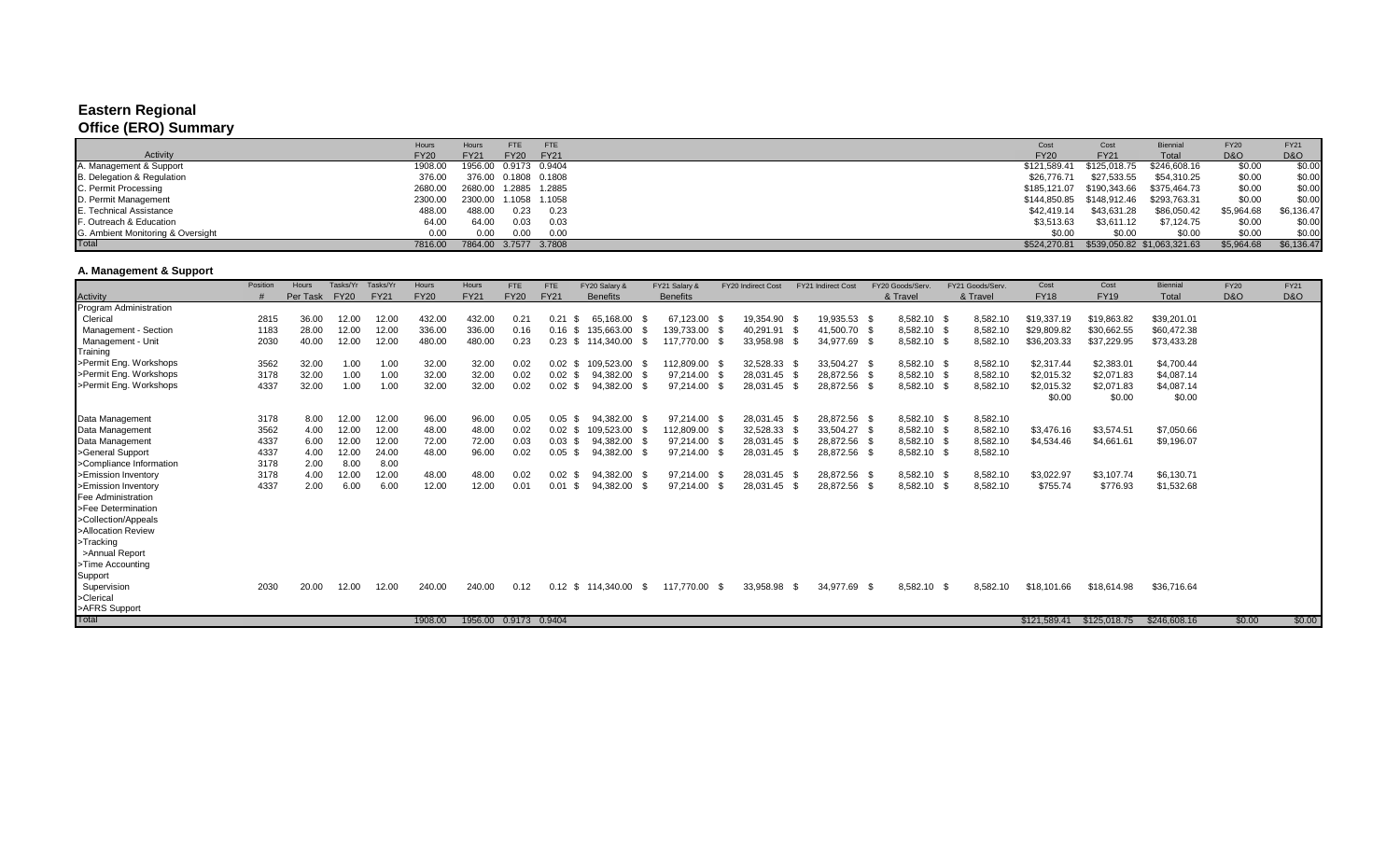## **B. Delegation & Regulation**

|                                | Position | Hours    | Tasks/Yr    | Tasks/Y     | Hours       | Hours       | FTE                    | <b>FTE</b>        | FY20 Salary &     | FY21 Salary &   | FY20 Indirect Cost |           | FY21 Indirect Cost |              | FY20 Goods/Serv |      | FY21 Goods/Serv. | Cost        | Cost        | Biennial    | <b>FY20</b>    | FY21   |
|--------------------------------|----------|----------|-------------|-------------|-------------|-------------|------------------------|-------------------|-------------------|-----------------|--------------------|-----------|--------------------|--------------|-----------------|------|------------------|-------------|-------------|-------------|----------------|--------|
| Activity                       |          | Per Task | <b>FY20</b> | <b>FY21</b> | <b>FY20</b> | <b>FY21</b> | <b>FY20</b>            | <b>FY21</b>       | <b>Benefits</b>   | <b>Benefits</b> |                    |           |                    |              | & Travel        |      | & Travel         | <b>FY18</b> | <b>FY19</b> | Total       | <b>D&amp;O</b> | D&O    |
| <b>Regulation Guidance</b>     |          |          |             |             |             |             |                        |                   |                   |                 |                    |           |                    |              |                 |      |                  |             |             |             |                |        |
| >Permit Regulations            | 3178     | 40.00    | 1.00        | 1.00        | 40.00       | 40.00       | 0.02                   | 0.02              | 94,382.00<br>- \$ | 97,214.00       | - 35               | 28,031.45 | - \$               | 28,872.56 \$ | 8,582.10        | - 36 | 8,582.10         | \$2,519.15  | \$2,589.78  | \$5,108.93  |                |        |
| >Emission Trading              |          |          |             |             |             |             |                        |                   |                   |                 |                    |           |                    |              |                 |      |                  |             |             |             |                |        |
| >Work on Rule Updates          | 3562     | 40.00    | 1.00        | 1.00        | 40.00       | 40.00       | 0.02                   | $0.02 \text{ } $$ | 109,523.00        | 112,809.00 \$   |                    | 32,528.33 | - \$               | 33,504.27 \$ | 8,582.10 \$     |      | 8,582.10         | \$2,896.80  | \$2,978.76  | \$5,875.55  |                |        |
| >CAM Monitoring Guidance       |          |          |             |             |             |             |                        |                   |                   |                 |                    |           |                    |              |                 |      |                  |             |             |             |                |        |
| >Insignif. Emiss. Guidance     |          |          |             |             |             |             |                        |                   |                   |                 |                    |           |                    |              |                 |      |                  |             |             |             |                |        |
| >Federal Rule Codif.           |          |          |             |             |             |             |                        |                   |                   |                 |                    |           |                    |              |                 |      |                  |             |             |             |                |        |
| >Acid Rain                     |          |          |             |             |             |             |                        |                   |                   |                 |                    |           |                    |              |                 |      |                  |             |             |             |                |        |
| >New 112 R. / Plans            |          |          |             |             |             |             |                        |                   |                   |                 |                    |           |                    |              |                 |      |                  |             |             |             |                |        |
| Local Program Deleg.           |          |          |             |             |             |             |                        |                   |                   |                 |                    |           |                    |              |                 |      |                  |             |             |             |                |        |
| Review Prog. Submittal         |          |          |             |             |             |             |                        |                   |                   |                 |                    |           |                    |              |                 |      |                  |             |             |             |                |        |
| >Followup                      |          |          |             |             |             |             |                        |                   |                   |                 |                    |           |                    |              |                 |      |                  |             |             |             |                |        |
| >Interagency Agree             |          |          |             |             |             |             |                        |                   |                   |                 |                    |           |                    |              |                 |      |                  |             |             |             |                |        |
| Federal Prog. Delegation       |          |          |             |             |             |             |                        |                   |                   |                 |                    |           |                    |              |                 |      |                  |             |             |             |                |        |
| >Prog. Deleg. Package          |          |          |             |             |             |             |                        |                   |                   |                 |                    |           |                    |              |                 |      |                  |             |             |             |                |        |
| >Followup                      |          |          |             |             |             |             |                        |                   |                   |                 |                    |           |                    |              |                 |      |                  |             |             |             |                |        |
| Interagency Agreement          |          |          |             |             |             |             |                        |                   |                   |                 |                    |           |                    |              |                 |      |                  |             |             |             |                |        |
| >Emiss. Inventory Update       | 3178     | 4.00     | 1.00        | 1.00        | 4.00        | 4.00        | 0.00                   | 0.00              | 94.382.00         | 97,214.00       |                    | 28,031.45 |                    | 28,872.56 \$ | 8,582.10 \$     |      | 8,582.10         | \$251.91    | \$258.98    | \$510.89    |                |        |
| >Emiss. Inventory Update       | 4337     | 4.00     | 1.00        | 1.00        | 4.00        | 4.00        | 0.00                   | 0.00              | 94,382.00         | 97,214.00       |                    | 28,031.45 |                    | 28,872.56 \$ | 8,582.10        |      | 8,582.10         | \$251.91    | \$258.98    | \$510.89    |                |        |
| <b>Engineering Support</b>     | 3562     | 12.00    | 12.00       | 12.00       | 144.00      | 144.00      |                        | 0.0692 0.0692 \$  | 109,523.00        | 112,809.00      |                    | 32,528.33 |                    | 33,504.27    | 8,582.10        |      | 8,582.10         | \$10,428.47 | \$10,723.53 | \$21,151.99 |                |        |
| <b>Engineering Development</b> | 3562     | 12.00    | 12.00       | 12.00       | 144.00      | 144.00      |                        | 0.0692 0.0692     | 109,523.00        | 112,809.00      |                    | 32,528.33 |                    | 33,504.27    | 8,582.10        |      | 8,582.10         | \$10,428.47 | \$10,723.53 | \$21,151.99 |                |        |
| Total                          |          |          |             |             | 376.00      |             | 376.00  0.1808  0.1808 |                   |                   |                 |                    |           |                    |              |                 |      |                  | \$26,776.71 | \$27,533.55 | \$54,310.25 | \$0.00         | \$0.00 |

## **C. Permit Processing**

|                                       | Position | Hours    | Tasks/Yr    | Tasks/Yr    | Hours       | Hours       | <b>FTE</b>    | <b>FTE</b>  | FY20 Salary &             | FY21 Salary     | FY20 Indirect Cost | <b>FY21 Indirect Cost</b> | FY20 Goods/Serv | FY21 Goods/Serv  | Cost         | Cost         | Biennia      | <b>FY20</b>    | FY21           |
|---------------------------------------|----------|----------|-------------|-------------|-------------|-------------|---------------|-------------|---------------------------|-----------------|--------------------|---------------------------|-----------------|------------------|--------------|--------------|--------------|----------------|----------------|
| Activity                              |          | Per Task | <b>FY20</b> | <b>FY21</b> | <b>FY20</b> | <b>FY21</b> | <b>FY20</b>   | <b>FY21</b> | <b>Benefits</b>           | <b>Benefits</b> |                    |                           | & Travel        | & Travel         | <b>FY18</b>  | <b>FY19</b>  | Total        | <b>D&amp;O</b> | <b>D&amp;O</b> |
| Permit Application Review (new)       | 3562     | 60.00    | 4.00        | 4.00        | 240.00      | 240.00      | 0.12          | 0.12        | 109,523.00                | 112,809.00      | 32,528.33          | 33,504.27                 | 8,582.10        | 8,582.10         | \$17,380.78  | \$17,872.54  | \$35,253.32  |                |                |
| Permit Application Review (new)       | 3425     | 40.00    | 1.00        | 1.00        | 40.00       | 40.00       | 0.02          | 0.02        | 140,167.00<br>- \$        | 144,372.00      | 11,629.60          | 42,878.48                 | 8,582.10        | 8,582.10         | \$3,661.13   | \$3,766.01   | \$7,427.14   |                |                |
| Preapplication Assistance (new+renew) | 3562     | 20.00    |             | 4.00        | 80.00       | 80.00       | 0.04          | 0.04        | 109,523.00<br>- \$<br>- S | 12,809.00       | 32,528.33          | 33,504.27 \$              | 8,582.10        | 8,582.10         | \$5,793.59   | \$5,957.51   | \$11,751.11  |                |                |
| <b>Permit Renewals</b>                |          |          |             |             |             |             |               |             |                           |                 |                    |                           |                 |                  |              |              |              |                |                |
| Major Sources - Other                 | 3562     | 40.00    | 2.00        | 2.00        | 80.00       | 80.00       | 0.04          | 0.04        | 109,523.00<br>- \$        | 12,809.00       | 32,528.33          | 33,504.27                 | 8,582.10        | 8,582.10         | \$5,793.59   | \$5,957.51   | \$11,751.11  |                |                |
| Non-Major Sources                     |          |          |             |             |             |             |               |             |                           |                 |                    |                           |                 |                  |              |              |              |                |                |
| <b>Prepare Draft Permit</b>           | 4337     | 320.00   | 3.00        | 2.00        | 960.00      | 640.00      | 0.46          | 0.31        | 94.382.00                 | 97,214.00 \$    | 28,031.45          | 28,872.56 \$              | 8,582.10        | 8,582.10<br>- \$ | \$60,459.49  | \$41,436.51  | \$101,896.00 |                |                |
| <b>Prepare Draft Permit</b>           | 3425     | 320.00   | 1.00        | 1.00        | 320.00      | 320.00      | 0.15          | 0.15        | 140,167.00                | 144,372.00      | 11,629.60          | 42,878.48 \$              | 8,582.10        | 8,582.10         | \$29,289.03  | \$30,128.09  | \$59,417.12  |                |                |
| <b>Prepare Draft Permit</b>           | 3178     | 320.00   | 0.00        | 1.00        | 0.00        | 320.00      | 0.00          | $0.15$ \$   | 94,382.00                 | 97,214.00 \$    | 28,031.45          | 28,872.56                 | 8,582.10        | 8,582.10         | \$0.00       | \$20,718.26  | \$20,718.26  |                |                |
| <b>Public Meeting</b>                 | 4337     | 8.00     | 3.00        | 3.00        | 24.00       | 24.00       | 0.01          | 0.01        | 94.382.00                 | 97.214.00       | 28,031.45          | 28,872.56                 | 8,582.10        | 8,582.10         | \$1,511.49   | \$1,553.87   | \$3,065.36   |                |                |
| <b>Public Meeting</b>                 | 3178     | 8.00     | 3.00        | 3.00        | 24.00       | 24.00       | $0.0^{\circ}$ | 0.01        | 94.382.00                 | 97,214.00       | 28,031.45          | 28,872.56                 | 8,582.10        | 8,582.10         | \$1,511.49   | \$1,553.87   | \$3,065.36   |                |                |
| <b>Final Permits/Comments</b>         | 4337     | 80.00    | 3.00        | 3.00        | 240.00      | 240.00      |               |             | 94,382.00                 | 97,214.00       | 28,031.45          | 28,872.56                 | 8,582.10        | 8,582.10         | \$15,114.87  | \$15,538.69  | \$30,653.56  |                |                |
| <b>Permit Modifications</b>           |          |          |             |             |             |             |               |             |                           |                 |                    |                           |                 |                  |              |              |              |                |                |
| Significant                           | 3425     | 80.00    | 1.00        | 1.00        | 80.00       | 80.00       | 0.04          | 0.04        | 140,167.00<br>- 56        | 144,372.00 \$   | 41,629.60          | 42,878.48 \$              | 8,582.10 \$     | 8,582.10         | \$7,322.26   | \$7,532.02   | \$14,854.28  |                |                |
| Significant                           | 4337     | 80.00    | 2.00        | 2.00        | 160.00      | 160.00      | 0.08          | 0.08        | 94.382.00                 | 97,214.00       | 28,031.45          | 28,872.56                 | 8,582.10        | 8,582.10         | 10,076.58    | \$10,359.13  | \$20,435.71  |                |                |
| Minor                                 | 4337     | 40.00    | 2.00        | 2.00        | 80.00       | 80.00       | 0.04          | 0.04        | 94.382.00                 | 97,214.00       | 28,031.45          | 28,872.56                 | 8,582.10        | 8,582.10         | \$5,038.29   | \$5,179.56   | \$10,217.85  |                |                |
| Admin. Permit Amend.                  | 4337     | 24.00    | 2.00        | 2.00        | 48.00       | 48.00       | 0.02          | 0.02        | 94,382.00                 | 97,214.00       | 28,031.45          | 28,872.56                 | 8,582.10        | 8,582.10         | \$3,022.97   | \$3,107.74   | \$6,130.71   |                |                |
| Permit Reopening                      | 4337     | 40.00    | 2.00        | 2.00        | 80.00       | 80.00       | 0.04          | 0.04        | 94,382.00                 | 97,214.00       | 28,031.45          | 28,872.56 \$              | 8,582.10        | 8,582.10         | \$5,038.29   | \$5,179.56   | \$10,217.85  |                |                |
| <b>Early Reduction Reviews</b>        |          |          |             |             |             |             |               |             |                           |                 |                    |                           |                 |                  |              |              |              |                |                |
| Operational Flex. Reviews             | 3178     | 16.00    | 2.00        | 2.00        | 32.00       | 32.00       | 0.02          | 0.02        | 94,382.00                 | 97.214.00 \$    | 28,031.45 \$       | 28,872.56 \$              | 8,582.10 \$     | 8,582.10         | \$2,015.32   | \$2,071.83   | \$4,087.14   |                |                |
| Operational Flex. Reviews             | 3178     | 16.00    | 2.00        | 2.00        | 32.00       | 32.00       | 0.02          | 0.02        | 94.382.00                 | 97,214.00       | 28,031.45          | 28,872.56                 | 8,582.10        | 8,582.10         | \$2,015.32   | \$2,071.83   | \$4,087.14   |                |                |
| <b>Permit Appeals</b>                 | 4337     | 100.00   | 1.00        | 1.00        | 100.00      | 100.00      | 0.05          | 0.05        | 94.382.00                 | 97,214.00       | 28,031.45          | 28,872.56                 | 8,582.10        | 8,582.10         | \$6,297.86   | \$6,474.45   | \$12,772.32  |                |                |
| Permit Appeals                        | 3178     | 60.00    | 1.00        | 1.00        | 60.00       | 60.00       | 0.03          | 0.03        | 94,382.00                 | 97,214.00       | 28,031.45          | 28,872.56                 | 8,582.10        | 8,582.10         | \$3,778.72   | \$3,884.67   | \$7,663.39   |                |                |
| Total                                 |          |          |             |             | 2680.00     | 2680.00     | 1.2885        | 1.2885      |                           |                 |                    |                           |                 |                  | \$185,121.07 | \$190,343.66 | \$375,464.73 | \$0.00         | \$0.00         |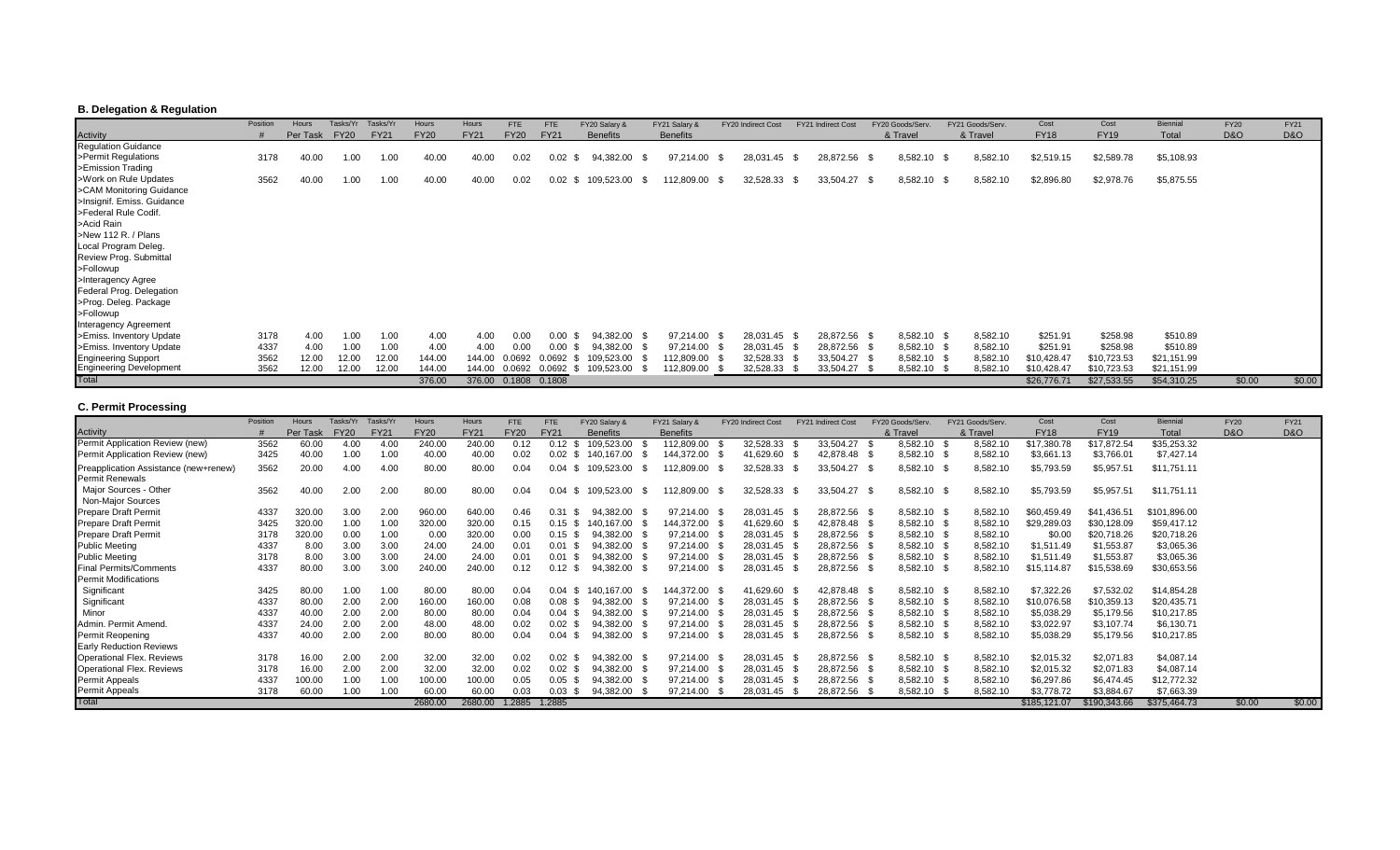## **D. Permit Management**

|                                  | Position | Hours    | Tasks/Yr    | Tasks/Yr    | Hours       | Hours       | FTE         | <b>FTE</b>   | FY20 Salary &   | FY21 Salary &   | <b>FY20 Indirect Cost</b> | <b>FY21 Indirect Cost</b> | FY20 Goods/Serv | FY21 Goods/Serv | Cost         | Cost         | <b>Biennial</b> | <b>FY20</b>    | <b>FY21</b> |
|----------------------------------|----------|----------|-------------|-------------|-------------|-------------|-------------|--------------|-----------------|-----------------|---------------------------|---------------------------|-----------------|-----------------|--------------|--------------|-----------------|----------------|-------------|
| Activity                         |          | Per Task | <b>FY20</b> | <b>FY21</b> | <b>FY20</b> | <b>FY21</b> | <b>FY20</b> | <b>FY21</b>  | <b>Benefits</b> | <b>Benefits</b> |                           |                           | & Travel        | & Travel        | <b>FY18</b>  | <b>FY19</b>  | Total           | <b>D&amp;O</b> | D&O         |
| Inspections                      | 3178     | 32.00    | 4.00        | 4.00        | 128.00      | 128.00      | 0.06        | 0.06         | 94,382.00       | 97,214.00       | 28,031.45                 | 28,872.56 \$              | 8,582.10        | 8,582.10        | \$8,061.26   | \$8,287.30   | \$16,348.57     |                |             |
| <b>Major Source Inspections</b>  | 3178     | 32.00    | 4.00        | 4.00        | 128.00      | 128.00      | 0.06        | 0.06         | 94,382.00       | 97,214.00 \$    | 28,031.45                 | 28,872.56 \$              | 8,582.10        | 8,582.10        | \$8,061.26   | \$8,287.30   | \$16,348.57     |                |             |
| <b>Major Source Inspections</b>  | 4337     | 32.00    | 2.00        | 2.00        | 64.00       | 64.00       | 0.03        | 0.03         | 94.382.00       | 97,214.00 \$    | 28,031.45 \$              | 28,872.56 \$              | 8,582.10        | 8,582.10        | \$4,030.63   | \$4,143.65   | \$8,174.28      |                |             |
| Non-Major Sources Inspections    | 4337     | 32.00    | 2.00        | 2.00        | 64.00       | 64.00       | 0.03        | 0.03         | 94,382.00       | 97,214.00 \$    | 28,031.45                 | 28,872.56 \$              | 8,582.10        | 8,582.10        | \$4,030.63   | \$4,143.65   | \$8,174.28      |                |             |
| Area Source Inspections          | 3178     | 2.00     | 6.00        | 6.00        | 12.00       | 12.00       | 0.01        | 0.01         | 94,382.00       | 97,214.00 \$    | 28,031.45                 | 28,872.56 \$              | 8,582.10        | 8,582.10        | \$755.74     | \$776.93     | \$1,532.68      |                |             |
| Asbestos/Demolition              | 3178     | 24.00    | 6.00        | 6.00        | 144.00      | 144.00      | 0.07        | 0.07         | 94,382.00       | 97,214.00 \$    | 28,031.45 \$              | 28,872.56 \$              | 8,582.10        | 8,582.10        | \$9,068.92   | \$9,323.21   | \$18,392.14     |                |             |
| <b>Stack Test Oversight</b>      | 4337     | 6.00     | 6.00        | 6.00        | 36.00       | 36.00       | 0.02        | 0.02         | 94,382.00       | 97,214.00 \$    | 28,031.45 \$              | 28,872.56 \$              | 8,582.10        | 8,582.10        | \$2,267.23   | \$2,330.80   | \$4,598.03      |                |             |
| <b>Stack Test Oversight</b>      | 3178     | 24.00    | 6.00        | 6.00        | 144.00      | 144.00      | 0.07        | 0.07         | 94,382.00       | 97,214.00 \$    | 28,031.45                 | 28,872.56 \$              | 8,582.10        | 8,582.10        | \$9,068.92   | \$9,323.21   | \$18,392.14     |                |             |
| <b>CEM Report Review/Audit</b>   | 4337     | 8.00     | 12.00       | 12.00       | 96.00       | 96.00       | 0.05        | 0.05         | 94,382.00       | 97,214.00 \$    | 28,031.45                 | 28,872.56 \$              | 8,582.10        | 8,582.10        | \$6,045.95   | \$6,215.48   | \$12,261.43     |                |             |
| <b>CEM Report Review/Audit</b>   | 3178     | 2.00     | 60.00       | 60.00       | 120.00      | 120.00      | 0.06        | 0.06         | 94,382.00       | 97,214.00 \$    | 28,031.45                 | 28,872.56 \$              | 8,582.10        | 8,582.10        | \$7,557.44   | \$7,769.35   | \$15,326.78     |                |             |
| <b>Review Month Emiss, Repts</b> | 4337     | 2.00     | 60.00       | 60.00       | 120.00      | 120.00      | 0.06        | 0.06         | 94.382.00       | 97,214.00 \$    | 28,031.45                 | 28,872.56 \$              | 8,582.10        | 8,582.10        | \$7,557.44   | \$7,769.35   | \$15,326.78     |                |             |
| Review Month Emiss. Repts.       | 3178     | 2.00     | 12.00       | 12.00       | 24.00       | 24.00       | 0.01        | 0.01         | 94.382.00       | 97,214.00 \$    | 28,031.45                 | 28,872.56 \$              | 8,582.10        | 8,582.10        | \$1,511.49   | \$1,553.87   | \$3,065.36      |                |             |
| Review Excess Emiss. Rpts.       | 4337     | 2.00     | 24.00       | 24.00       | 48.00       | 48.00       | 0.02        | 0.02         | 94,382.00       | 97,214.00 \$    | 28,031.45                 | 28,872.56 \$              | 8,582.10        | 8,582.10        | \$3,022.97   | \$3,107.74   | \$6,130.71      |                |             |
| Review Excess Emiss. Rpts.       | 3178     | 32.00    | 7.00        | 7.00        | 224.00      | 224.00      | 0.11        |              | 94,382.00       | 97,214.00 \$    | 28,031.45                 | 28,872.56 \$              | 8,582.10        | 8,582.10        | \$14,107.21  | \$14,502.78  | \$28,609.99     |                |             |
| Review Annual Compl. Cert.       | 4337     | 32.00    | 7.00        | 7.00        | 224.00      | 224.00      | 0.11        | 0.11         | 94,382.00       | 97,214.00 \$    | 28,031.45 \$              | 28,872.56 \$              | 8,582.10        | 8,582.10        | \$14,107.21  | \$14,502.78  | \$28,609.99     |                |             |
| Review Annual Compl. Cert.       | 4337     | 10.00    | 6.00        | 6.00        | 60.00       | 60.00       | 0.03        | 0.03         | 94.382.00       | 97,214.00       | 28,031.45                 | 28,872.56 \$              | 8,582.10        | 8,582.10        | \$3,778.72   | \$3,884.67   | \$7,663.39      |                |             |
| Complaint Investigation          | 3178     | 8.00     | 4.00        | 4.00        | 32.00       | 32.00       | 0.02        | 0.02         | 94,382.00       | 97,214.00 \$    | 28,031.45                 | 28,872.56 \$              | 8,582.10        | 8,582.10        | \$2,015.32   | \$2,071.83   | \$4,087.14      |                |             |
| <b>Initial Response</b>          | 3178     | 2.00     | 12.00       | 12.00       | 24.00       | 24.00       | 0.01        | 0.01         | 94,382.00       | 97,214.00 \$    | 28,031.45                 | 28,872.56 \$              | 8,582.10        | 8,582.10        | \$1,511.49   | \$1,553.87   | \$3,065.36      |                |             |
| <b>Field Response</b>            | 3178     | 8.00     | 6.00        | 6.00        | 48.00       | 48.00       | 0.02        | 0.02         | 94,382.00       | 97,214.00 \$    | 28,031.45 \$              | 28,872.56 \$              | 8,582.10        | 8,582.10        | \$3,022.97   | \$3,107.74   | \$6,130.71      |                |             |
| Followup                         | 3178     | 20.00    | 4.00        | 4.00        | 80.00       | 80.00       | 0.04        | 0.04         | 94,382.00       | 97,214.00       | 28,031.45                 | 28,872.56 \$              | 8,582.10        | 8,582.10        | \$5,038.29   | \$5,179.56   | \$10,217.85     |                |             |
| Administrative Enforcement       | 3178     | 32.00    | 6.00        | 6.00        | 192.00      | 192.00      | 0.09        | 0.09         | 94,382.00       | 97,214.00 \$    | 28,031.45                 | 28,872.56 \$<br>- \$      | 8,582.10        | 8,582.10        | 12,091.90    | \$12,430.95  | \$24,522.85     |                |             |
| Administrative Enforcement       | 4337     | 24.00    | 2.00        | 2.00        | 48.00       | 48.00       | 0.02        | 0.02<br>- 56 | 94,382.00       | 97,214.00 \$    | 28,031.45 \$              | 28,872.56 \$              | 8,582.10        | 8,582.10        | \$3,022.97   | \$3,107.74   | \$6,130.71      |                |             |
| <b>NOV Processing</b>            | 3178     | 60.00    | 4.00        | 4.00        | 240.00      | 240.00      | 0.12        | 0.12         | 94,382.00       | 97,214.00       | 28,031.45                 | 28,872.56                 | 8,582.10        | 8,582.10        | \$15.114.87  | \$15,538.69  | \$30,653.56     |                |             |
| Total                            |          |          |             |             | 2300.00     | 2300.00     | 1.1058      | 1.1058       |                 |                 |                           |                           |                 |                 | \$144,850.85 | \$148,912.46 | \$293,763.31    | \$0.00         | \$0.00      |

### **E. Technical Assistance**

|                                                                                                                                                                                                                                                                       | Position     | Hours        | Tasks/Yr       | Tasks/Yr       | Hours            | Hours            | <b>FTE</b>   | <b>FTE</b>             | FY20 Salary &          | FY21 Salary &             | FY20 Indirect Cost     | FY21 Indirect Cost |                              | FY20 Goods/Serv.           |     | FY21 Goods/Serv.     | Cost                     | Cost                     | Biennial                   | <b>FY20</b>    | <b>FY21</b> |
|-----------------------------------------------------------------------------------------------------------------------------------------------------------------------------------------------------------------------------------------------------------------------|--------------|--------------|----------------|----------------|------------------|------------------|--------------|------------------------|------------------------|---------------------------|------------------------|--------------------|------------------------------|----------------------------|-----|----------------------|--------------------------|--------------------------|----------------------------|----------------|-------------|
| Activity                                                                                                                                                                                                                                                              |              | Per Task     | <b>FY20</b>    | <b>FY21</b>    | <b>FY20</b>      | <b>FY21</b>      | <b>FY20</b>  | <b>FY21</b>            | <b>Benefits</b>        | <b>Benefits</b>           |                        |                    |                              | & Travel                   |     | & Travel             | <b>FY18</b>              | <b>FY19</b>              | Total                      | <b>D&amp;O</b> | D&O         |
| Program Management<br>>Federal-State Tech. & Compliance                                                                                                                                                                                                               |              |              |                |                |                  |                  |              |                        |                        |                           |                        |                    |                              |                            |     |                      |                          |                          |                            |                |             |
| >State-Local Policy Coord.lincl.<br>inter/intra agency agreements and rule<br>dev.                                                                                                                                                                                    |              |              |                |                |                  |                  |              |                        |                        |                           |                        |                    |                              |                            |     |                      |                          |                          |                            |                |             |
| Source Assistance<br>Source Assistance<br>>Trade Association Coord. and<br>Oversight<br>>Industry Specific Plans cross/multi-<br>media general permit work<br>Source Environmental Audits                                                                             | 4337<br>3178 | 2.00<br>2.00 | 50.00<br>50.00 | 50.00<br>50.00 | 100.00<br>100.00 | 100.00<br>100.00 | 0.05<br>0.05 | $0.05$ \$<br>$0.05$ \$ | 94,382.00<br>94,382.00 | 97,214.00 \$<br>97,214.00 | 28,031.45<br>28,031.45 | - \$               | 28,872.56 \$<br>28,872.56 \$ | 8,582.10 \$<br>8,582.10 \$ |     | 8,582.10<br>8,582.10 | \$6,297.86<br>\$6,297.86 | \$6,474.45<br>\$6,474.45 | \$12,772.32<br>\$12,772.32 |                |             |
| >Business Advisories Laws &<br>Regulations Compliance Outreach<br>Pollution Prevention Accidental Release<br>Health & Environmental Effects<br>Prog. Evaluation & Compliance<br>>Business Liaison - Ombudsman<br>>Compliance Advisory Panel<br>>Program Effectiveness | 506          | 24.00        | 12.00          | 12.00          | 288.00           | 288.00           | 0.14         | $0.14 \text{ } $$      | 159,452.00             | 164,235.00 \$             | 47,357.24              | - S                | 48,777.80 \$                 | 8,582.10                   | - S | 8,582.10             | \$29,823.42              | \$30,682.37              | \$60,505.79                | \$5,964.68     | \$6,136.47  |
| <b>Total</b>                                                                                                                                                                                                                                                          |              |              |                |                | 488.00           | 488.00           |              | 0.2346 0.2346          |                        |                           |                        |                    |                              |                            |     |                      | \$42,419.14              | \$43,631.28              | \$86,050.42                | \$5,964.68     | \$6,136.47  |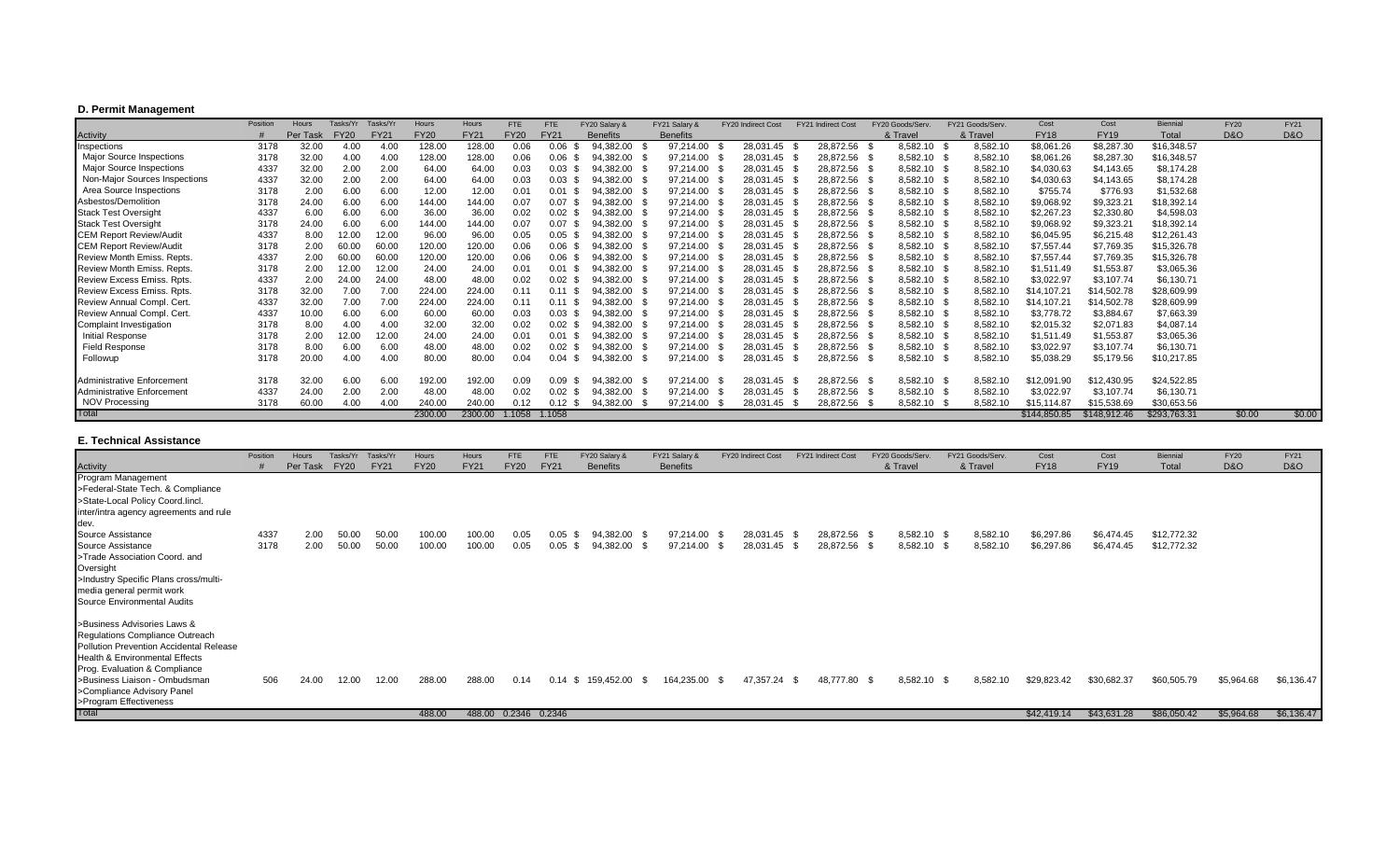#### **F. Outreach & Education**

|                       | Position | Hours         |      | Tasks/Yr Tasks/Yr | Hours       | Hours       | <b>FTE</b>            | <b>FTE</b>        | FY20 Salary &          | FY21 Salary &   | FY20 Indirect Cost | FY21 Indirect Cost | FY20 Goods/Serv. | FY21 Goods/Serv. | Cost        | Cost        | Biennia    | <b>FY20</b>    | <b>FY21</b>    |
|-----------------------|----------|---------------|------|-------------------|-------------|-------------|-----------------------|-------------------|------------------------|-----------------|--------------------|--------------------|------------------|------------------|-------------|-------------|------------|----------------|----------------|
| <b>Activity</b>       |          | Per Task FY20 |      | <b>FY21</b>       | <b>FY20</b> | <b>FY21</b> | <b>FY20</b>           | <b>FY21</b>       | <b>Benefits</b>        | <b>Benefits</b> |                    |                    | & Travel         | & Travel         | <b>FY18</b> | <b>FY19</b> | Total      | <b>D&amp;O</b> | <b>D&amp;O</b> |
| Information/Outreach  |          |               |      |                   |             |             |                       |                   |                        |                 |                    |                    |                  |                  |             |             |            |                |                |
| General Info/Outreach | 3334     |               | 2.00 | 2.00              | 24.00       | 24.00       | 0.01                  |                   | $0.01$ \$ 81,427.00 \$ | 83,870.00 \$    | 24,183.82 \$       | 24,909.39 \$       | 8,582.10 \$      | 8,582.10         | \$1,317.61  | \$1,354.17  | \$2.671.78 |                |                |
| Permit Workshops      |          |               |      |                   |             |             |                       |                   |                        |                 |                    |                    |                  |                  |             |             |            |                |                |
| >Permit Register      |          |               |      |                   |             |             |                       |                   |                        |                 |                    |                    |                  |                  |             |             |            |                |                |
| >Fact Sheets          | 3334     |               | 4.00 | 4.00              | 40.00       | 40.00       | 0.02                  | $0.02 \text{ } $$ | 81,427.00              | 83,870.00 \$    | 24,183.82 \$       | 24,909.39 \$       | 8,582.10 \$      | 8,582.10         | \$2,196.02  | \$2,256.95  | \$4,452.97 |                |                |
| <b>Total</b>          |          |               |      |                   | 64.00       |             | 64.00  0.0308  0.0308 |                   |                        |                 |                    |                    |                  |                  | \$3,513.63  | \$3,611.12  | \$7,124.75 | \$0.00         | \$0.00         |

#### **G. Ambient Monitoring &**

**Oversight**

|                                                        | Position | Hours | Tasks/Yr      | Tasks/Yr    | Hours       | Hours       | <b>FTE</b>  | <b>FTE</b>  | FY20 Salary &   | FY21 Salary &   | FY20 Indirect Cost | FY21 Indirect Cost | FY20 Goods/Serv. | FY21 Goods/Serv. | Cost        | Cost        | Biennial | <b>FY20</b> | <b>FY21</b>    |
|--------------------------------------------------------|----------|-------|---------------|-------------|-------------|-------------|-------------|-------------|-----------------|-----------------|--------------------|--------------------|------------------|------------------|-------------|-------------|----------|-------------|----------------|
| <b>Activity</b>                                        |          |       | Per Task FY20 | <b>FY21</b> | <b>FY20</b> | <b>FY21</b> | <b>FY20</b> | <b>FY21</b> | <b>Benefits</b> | <b>Benefits</b> |                    |                    | & Travel         | & Travel         | <b>FY18</b> | <b>FY19</b> | Total    | D&O         | <b>D&amp;O</b> |
| <b>Ambient Monitoring</b>                              |          |       |               |             |             |             |             |             |                 |                 |                    |                    |                  |                  |             |             |          |             |                |
| > Monitoring                                           |          |       |               |             |             |             |             |             |                 |                 |                    |                    |                  |                  |             |             |          |             |                |
| Local Program Oversight                                |          |       |               |             |             |             |             |             |                 |                 |                    |                    |                  |                  |             |             |          |             |                |
| Coordination                                           |          |       |               |             |             |             |             |             |                 |                 |                    |                    |                  |                  |             |             |          |             |                |
| >Local Performance Audits                              |          |       |               |             |             |             |             |             |                 |                 |                    |                    |                  |                  |             |             |          |             |                |
| > Routine Audits                                       |          |       |               |             |             |             |             |             |                 |                 |                    |                    |                  |                  |             |             |          |             |                |
| <b>EPA Oversight/Reporting</b>                         |          |       |               |             |             |             |             |             |                 |                 |                    |                    |                  |                  |             |             |          |             |                |
| >Prg. Rept-Airs/AFS<br>>Ecology Performance Audits-HPV |          |       |               |             |             |             |             |             |                 |                 |                    |                    |                  |                  |             |             |          |             |                |
|                                                        |          |       |               |             |             |             |             |             |                 |                 |                    |                    |                  |                  |             |             |          |             |                |
| Total                                                  |          |       |               |             | 0.00        | 0.00        | 0.00        | 0.00        |                 |                 |                    |                    |                  |                  | \$0.00      | \$0.00      | \$0.00   | \$0.00      | \$0.00         |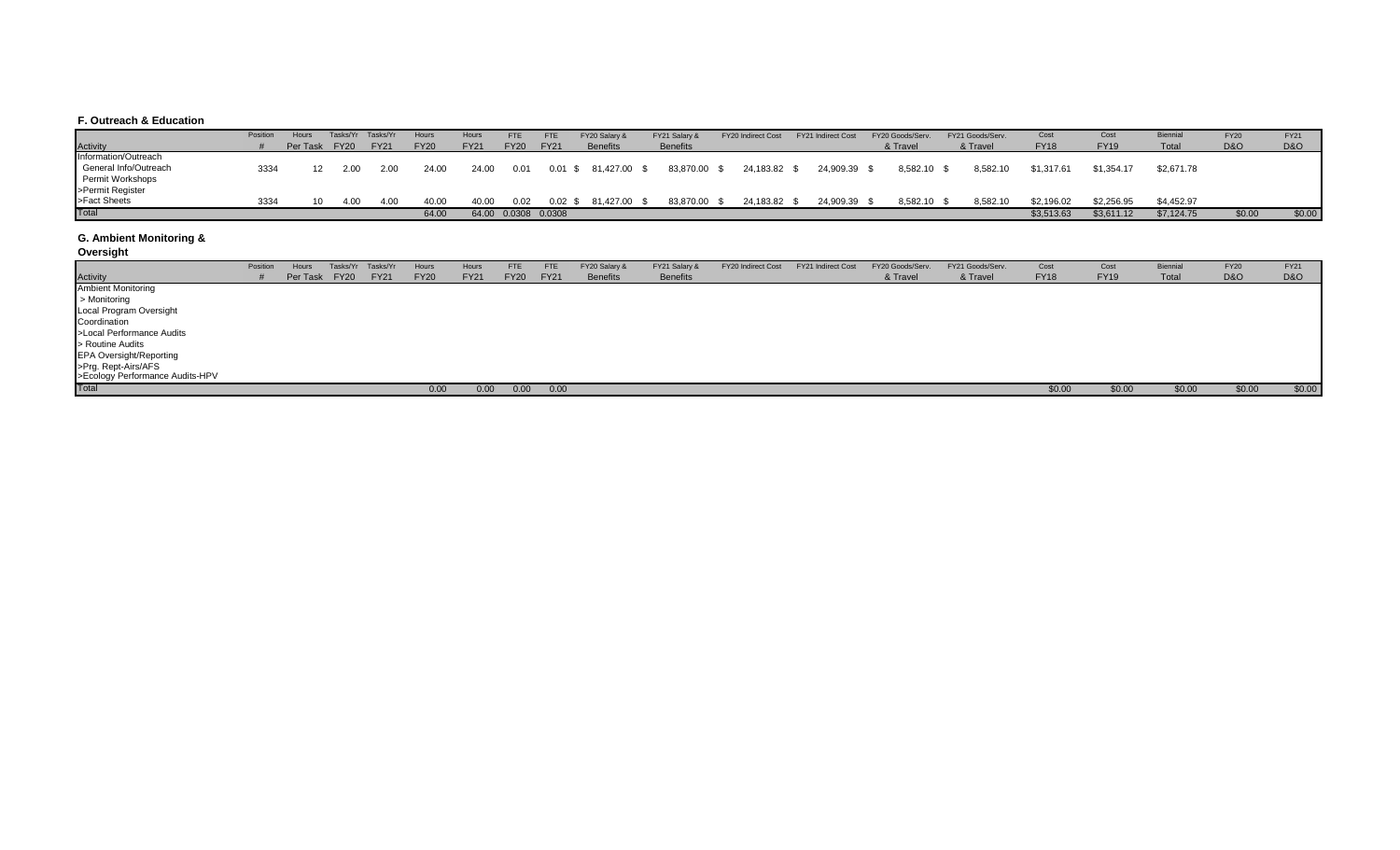## **Central Regional**

## **Office (CRO)**

# **Summary**

|                                   | <b>FTE</b><br>FTE<br>Hours<br>Hours                      | Cost         | Cost         | <b>Biennial</b> | <b>FY20</b>    | <b>FY21</b> |
|-----------------------------------|----------------------------------------------------------|--------------|--------------|-----------------|----------------|-------------|
| Activity                          | <b>FY20</b><br><b>FY21</b><br><b>FY20</b><br><b>FY21</b> | <b>FY20</b>  | <b>FY21</b>  | Total           | <b>D&amp;O</b> | D&O         |
| IA. Management & Support          | 734.80<br>734.80<br>0.35<br>0.35                         | \$51,591.76  | \$53,048.49  | \$104,640.25    | \$0.00         | \$0.00      |
| B. Delegation & Regulation        | 0.00<br>0.00<br>0.00<br>0.00                             | \$0.00       | \$0.00       | \$0.00          | \$0.00         | \$0.00      |
| C. Permit Processing              | 1014.40<br>0.49<br>1014.40<br>0.49                       | \$87,524.58  | \$90,024.82  | \$177,549.40    | \$0.00         | \$0.00      |
| D. Permit Management              | 560.00<br>0.27<br>560.00<br>0.27                         | \$40,578.26  | \$41,726.41  | \$82,304.67     | \$0.00         | \$0.00      |
| E. Technical Assistance           | 96.00<br>0.05<br>0.05<br>96.00                           | \$7,416.33   | \$7,626.95   | \$15,043.28     | \$0.00         | \$0.00      |
| F. Outreach & Education           | 0.00<br>0.00<br>0.OC<br>0.00                             | \$0.00       | \$0.00       | \$0.00          | \$0.00         | \$0.00      |
| G. Ambient Monitoring & Oversight | 0.00<br>0.00<br>0.00<br>0.00                             | \$0.00       | \$0.00       | \$0.00          | \$0.00         | \$0.00      |
| Total                             | 2405.20 2405.20 1.1563 1.1563                            | \$187,110.93 | \$192,426.67 | \$379,537.60    | \$0.00         | \$0.00      |

## **A. Management & Support**

|                                 | Position        | Hours    | Tasks/Yr    | Tasks/Yr    | Hours       | Hours       | <b>FTE</b>  | <b>FTE</b>       | FY20 Salary &               | FY21 Salary 8        |      | FY20 Indirect Cost | <b>FY21 Indirect Cost</b> | FY20 Goods/Serv | FY21 Goods/Serv  | Cost        | Cost        | Biennial     | <b>FY20</b>    | <b>FY21</b>    |
|---------------------------------|-----------------|----------|-------------|-------------|-------------|-------------|-------------|------------------|-----------------------------|----------------------|------|--------------------|---------------------------|-----------------|------------------|-------------|-------------|--------------|----------------|----------------|
| <b>Activity</b>                 |                 | Per Task | <b>FY20</b> | <b>FY21</b> | <b>FY20</b> | <b>FY21</b> | <b>FY20</b> | <b>FY21</b>      | <b>Benefits</b>             | <b>Benefits</b>      |      |                    |                           | & Travel        | & Travel         | <b>FY20</b> | <b>FY21</b> | Total        | <b>D&amp;O</b> | <b>D&amp;O</b> |
| Program Administration          |                 |          |             |             |             |             |             |                  |                             |                      |      |                    |                           |                 |                  |             |             |              |                |                |
| Clerical                        | 4225            | 0.80     | 276.00      | 276.00      | 220.80      | 220.80      | 0.1062      | 0.1062 \$        | 57.721.00                   | 59.452.00<br>- S     |      | 17,143.14          | 17,657.24 \$              | 8,582.10        | 8,582.10         | \$8,858.14  | \$9,096.47  | \$17,954.60  |                |                |
| Management                      | 3327            | 1.00     | 330.00      | 330.00      | 330.00      | 330.00      |             |                  | 0.1587 0.1587 \$ 129,202.00 | \$133,078.00         | - \$ | 38,372.99          | 39,524.17 \$              | 8,582.10        | 8,582.10         | \$27,948.00 | \$28,745.58 | \$56,693.58  |                |                |
| Training                        |                 |          |             |             |             |             |             |                  |                             |                      |      |                    |                           |                 |                  |             |             |              |                |                |
| >Permit Eng. Workshops          |                 |          |             |             |             |             |             |                  |                             |                      |      |                    |                           |                 |                  |             |             |              |                |                |
| <b>Qrtly Permit Writers Mtg</b> | ES4             | 8.00     | 4.00        | 4.00        | 32.00       | 32.00       | 0.0154      | $0.0154$ \$      | 94.382.00                   | 97.214.00 \$<br>- \$ |      | 28,031.45          | 28,872.56 \$              | 8,582.10 \$     | 8,582.10         | \$2,015.32  | \$2,071.83  | \$4,087.14   |                |                |
|                                 | 3424            | 8.00     | 4.00        | 4.00        | 32.00       | 32.00       | 0.0154      | 0.0154 \$        | 140.167.00                  | \$144.372.00         |      | 41,629.60          | 42,878.48 \$              | 8,582.10        | 8,582.10         | \$2,928.90  | \$3,012.81  | \$5,941.71   |                |                |
| R <sub>10</sub> TV Workshpo     | ES4             | 16.00    | 1.00        | 1.00        | 16.00       | 16.00       |             | 0.0077 0.0077 \$ | 94,382.00                   | 97.214.00<br>- \$    | - \$ | 28,031.45          | 28,872.56 \$              | 8,582.10 \$     | 8,582.10         | \$1,007.66  | \$1,035.91  | \$2,043.57   |                |                |
|                                 | 3424            | 16.00    | 1.00        | 1.00        | 16.00       | 16.00       | 0.0077      |                  | 0.0077 \$ 140.167.00        | \$144.372.00         | . ጽ  | 41,629.60          | 42,878.48 \$              | 8,582.10        | 8,582.10         | \$1,464.45  | \$1,506.40  | \$2,970.86   |                |                |
| Data Management                 |                 |          |             |             |             |             |             |                  |                             |                      |      |                    |                           |                 |                  |             |             |              |                |                |
| >General Support                |                 |          |             |             |             |             |             |                  |                             |                      |      |                    |                           |                 |                  |             |             |              |                |                |
| >Compliance Information         | ES4             | 2.00     | 6.00        | 6.00        | 12.00       | 12.00       |             | $0.0058$ \$      | 94.382.00                   | 97.214.00<br>- \$    | - \$ | 28,031.45          | 28,872.56 \$              | 8,582.10 \$     | 8,582.10         | \$755.74    | \$776.93    | \$1,532.68   |                |                |
|                                 | 3424            | 2.00     | 6.00        | 6.00        | 12.00       | 12.00       | 0.0058      |                  | 0.0058 \$ 140.167.00        | \$144.372.00         | - \$ | 41,629.60          | 42,878.48 \$              | 8,582.10        | 8,582.10         | \$1,098.34  | \$1,129.80  | \$2,228.14   |                |                |
| >Emission Inventory             | 3424            | 8.00     | 5.00        | 5.00        | 40.00       | 40.00       | 0.0192      | $0.0192$ \$      | 140,167.00                  | \$144,372.00         | - S  | 41,629.60          | 42,878.48 \$              | 8,582.10        | 8,582.10         | \$3,661.13  | \$3,766.01  | \$7,427.14   |                |                |
| Fee Administration              |                 |          |             |             |             |             |             |                  |                             |                      |      |                    |                           |                 |                  |             |             |              |                |                |
| >Fee Determination              |                 |          |             |             |             |             |             |                  |                             |                      |      |                    |                           |                 |                  |             |             |              |                |                |
| >Collection/Appeals             |                 |          |             |             |             |             |             |                  |                             |                      |      |                    |                           |                 |                  |             |             |              |                |                |
| >Allocation Review              |                 |          |             |             |             |             |             |                  |                             |                      |      |                    |                           |                 |                  |             |             |              |                |                |
| >Tracking                       |                 |          |             |             |             |             |             |                  |                             |                      |      |                    |                           |                 |                  |             |             |              |                |                |
| >Annual Report                  |                 |          |             |             |             |             |             |                  |                             |                      |      |                    |                           |                 |                  |             |             |              |                |                |
| >Time Accounting                | ES <sub>4</sub> | 0.50     | 24.00       | 24.00       | 12.00       | 12.00       | 0.0058      | $0.0058$ \$      | 94.382.00                   | 97.214.00<br>- \$    | - \$ | 28,031.45          | 28,872.56 \$              | 8,582.10        | 8,582.10<br>- 36 | \$755.74    | \$776.93    | \$1,532.68   |                |                |
|                                 | 3424            | 0.50     | 24.00       | 24.00       | 12.00       | 12.00       | 0.0058      |                  | 0.0058 \$ 140.167.00        | \$144,372.00         | - \$ | 41,629.60          | 42,878.48 \$              | 8,582.10        | 8,582.10         | \$1,098.34  | \$1,129.80  | \$2,228.14   |                |                |
| Support                         |                 |          |             |             |             |             |             |                  |                             |                      |      |                    |                           |                 |                  |             |             |              |                |                |
| Supervision                     |                 |          |             |             |             |             |             |                  |                             |                      |      |                    |                           |                 |                  |             |             |              |                |                |
| >Clerical                       |                 |          |             |             |             |             |             |                  |                             |                      |      |                    |                           |                 |                  |             |             |              |                |                |
| >AFRS Support                   |                 |          |             |             |             |             |             |                  |                             |                      |      |                    |                           |                 |                  |             |             |              |                |                |
| Total                           |                 |          |             |             | 734.80      | 734.80      | 0.35        | 0.35             |                             |                      |      |                    |                           |                 |                  | \$51,591.76 | \$53,048.49 | \$104,640.25 | \$0.00         | \$0.00         |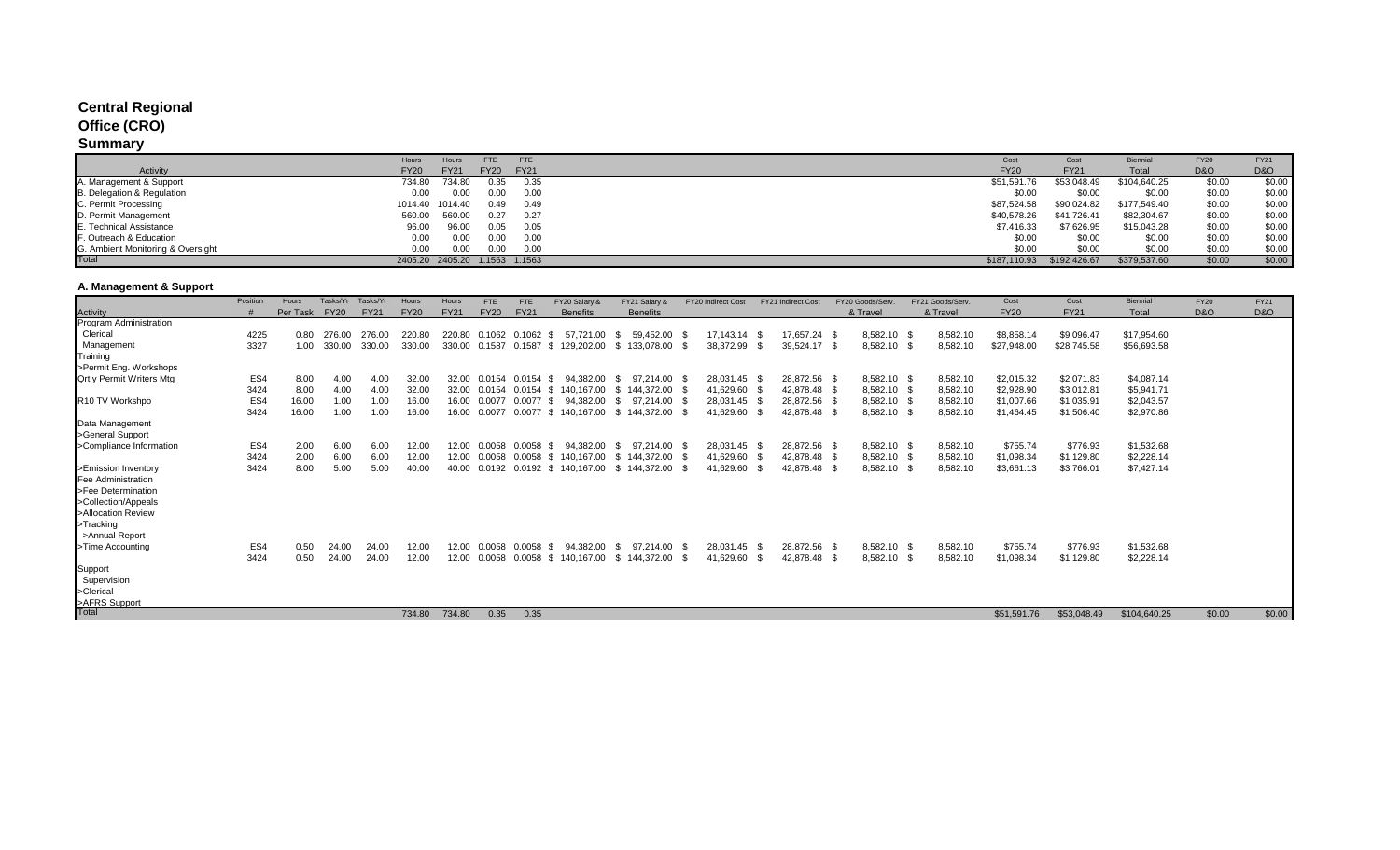## **B. Delegation & Regulation**

|                                        | Position | Hours    | Tasks/Yr    | Tasks/Yr    | Hours       | Hours       | <b>FTE</b>               | <b>FTE</b>  | FY20 Salary &   | FY21 Salary &   | FY20 Indirect Cost | FY21 Indirect Cost | FY20 Goods/Serv. | FY21 Goods/Serv. | Cost        | Cost        | Biennial | <b>FY20</b>    | <b>FY21</b> |
|----------------------------------------|----------|----------|-------------|-------------|-------------|-------------|--------------------------|-------------|-----------------|-----------------|--------------------|--------------------|------------------|------------------|-------------|-------------|----------|----------------|-------------|
|                                        |          | Per Task | <b>FY20</b> | <b>FY21</b> | <b>FY20</b> | <b>FY21</b> | <b>FY20</b>              | <b>FY21</b> | <b>Benefits</b> | <b>Benefits</b> |                    |                    | & Travel         | & Travel         | <b>FY20</b> | <b>FY21</b> | Total    | <b>D&amp;O</b> | D&O         |
| <b>Activity</b><br>Regulation Guidance |          |          |             |             |             |             |                          |             |                 |                 |                    |                    |                  |                  |             |             |          |                |             |
| >Permit Regulations                    |          |          |             |             |             |             |                          |             |                 |                 |                    |                    |                  |                  |             |             |          |                |             |
| >Emission Trading                      |          |          |             |             |             |             |                          |             |                 |                 |                    |                    |                  |                  |             |             |          |                |             |
| >Work on Rule Updates                  |          |          |             |             |             |             |                          |             |                 |                 |                    |                    |                  |                  |             |             |          |                |             |
| >CAM Monitoring Guidance               |          |          |             |             |             |             |                          |             |                 |                 |                    |                    |                  |                  |             |             |          |                |             |
| >Insignif. Emiss. Guidance             |          |          |             |             |             |             |                          |             |                 |                 |                    |                    |                  |                  |             |             |          |                |             |
| >Federal Rule Codif.                   |          |          |             |             |             |             |                          |             |                 |                 |                    |                    |                  |                  |             |             |          |                |             |
| >Acid Rain                             |          |          |             |             |             |             |                          |             |                 |                 |                    |                    |                  |                  |             |             |          |                |             |
| >New 112 R. / Plans                    |          |          |             |             |             |             |                          |             |                 |                 |                    |                    |                  |                  |             |             |          |                |             |
| Local Program Deleg.                   |          |          |             |             |             |             |                          |             |                 |                 |                    |                    |                  |                  |             |             |          |                |             |
| Review Prog. Submittal                 |          |          |             |             |             |             |                          |             |                 |                 |                    |                    |                  |                  |             |             |          |                |             |
| >Followup                              |          |          |             |             |             |             |                          |             |                 |                 |                    |                    |                  |                  |             |             |          |                |             |
| >Interagency Agree                     |          |          |             |             |             |             |                          |             |                 |                 |                    |                    |                  |                  |             |             |          |                |             |
| Federal Prog. Delegation               |          |          |             |             |             |             |                          |             |                 |                 |                    |                    |                  |                  |             |             |          |                |             |
| >Prog. Deleg. Package<br>>Followup     |          |          |             |             |             |             |                          |             |                 |                 |                    |                    |                  |                  |             |             |          |                |             |
|                                        |          |          |             |             |             |             |                          |             |                 |                 |                    |                    |                  |                  |             |             |          |                |             |
| Interagency Agreement                  |          |          |             |             |             |             |                          |             |                 |                 |                    |                    |                  |                  |             |             |          |                |             |
| >Emiss. Inventory Update               |          |          |             |             |             |             |                          |             |                 |                 |                    |                    |                  |                  |             |             |          |                |             |
| <b>Engineering Support</b>             |          |          |             |             |             |             |                          |             |                 |                 |                    |                    |                  |                  |             |             |          |                |             |
|                                        |          |          |             |             |             |             |                          |             |                 |                 |                    |                    |                  |                  |             |             |          |                |             |
| Engineering Development<br>Total       |          |          |             |             | 0.00        |             | $0.00$ $0.0000$ $0.0000$ |             |                 |                 |                    |                    |                  |                  | \$0.00      | \$0.00      | \$0.00   | \$0.00         | \$0.00      |

**C. Permit Processing**

|                                   | Position        | Hours    | Tasks/Yr    | Tasks/Yr         | Hours       | Hours                   | <b>FTE</b>  | <b>FTE</b>  | FY20 Salary &          | FY21 Salary &                         | FY20 Indirect Cost | FY21 Indirect Cost | FY20 Goods/Serv | FY21 Goods/Serv  | Cost        | Cost        | <b>Biennial</b> | <b>FY20</b>    | <b>FY21</b>    |
|-----------------------------------|-----------------|----------|-------------|------------------|-------------|-------------------------|-------------|-------------|------------------------|---------------------------------------|--------------------|--------------------|-----------------|------------------|-------------|-------------|-----------------|----------------|----------------|
| Activity                          |                 | Per Task | <b>FY20</b> | FY <sub>21</sub> | <b>FY20</b> | <b>FY21</b>             | <b>FY20</b> | <b>FY21</b> | Benefits               | <b>Benefits</b>                       |                    |                    | & Travel        | & Travel         | <b>FY20</b> | <b>FY21</b> | Total           | <b>D&amp;O</b> | <b>D&amp;O</b> |
| <b>Permit Application Review</b>  | ES4             | 40.00    | 0.2         | 0.2              | 8.00        | 8.00                    | 0.0038      | 0.0038      | 94.382.00              | 97.214.00                             | 28,031.45          | 28,872.56 \$       | 8,582.10        | 8,582.10         | \$503.83    | \$517.96    | \$1,021.79      |                |                |
|                                   | 3424            | 40.00    | 1.00        | 1.00             | 40.00       | 40.00                   | 0.0192      | $0.0192$ \$ | 140.167.00             | 144.372.00<br>- 85                    | 41,629.60          | 42,878.48 \$       | 8,582.10        | 8,582.10         | \$3,661.13  | \$3,766.01  | \$7,427.14      |                |                |
| <b>Preapplication Assistance</b>  | ES4             | 12.00    | 0.20        | 0.20             | 2.40        |                         | 2.40 0.0012 | $0.0012$ \$ | 94.382.00              | 97.214.00<br>- \$                     | 28,031.45          | 28,872.56 \$       | 8,582.10 \$     | 8,582.10         | \$151.15    | \$155.39    | \$306.54        |                |                |
|                                   | 3424            | 12.00    | 1.00        | 1.00             | 12.00       | 12.00                   | 0.0058      | 0.0058      | \$140,167.00           | 144,372.00<br>- \$                    | 41,629.60          | 42,878.48 \$       | 8,582.10        | 8,582.10         | \$1,098.34  | \$1,129.80  | \$2,228.14      |                |                |
| <b>Permit Renewals</b>            |                 |          |             |                  |             |                         |             |             |                        |                                       |                    |                    |                 |                  |             |             |                 |                |                |
| Major Sources - Other             |                 |          |             |                  |             |                         |             |             |                        |                                       |                    |                    |                 |                  |             |             |                 |                |                |
| <b>Non-Major Sources</b>          |                 |          |             |                  |             |                         |             |             |                        |                                       |                    |                    |                 |                  |             |             |                 |                |                |
| <b>Prepare Draft Permit</b>       | ES4             | 300.00   | 0.20        | 0.20             | 60.00       | 60.00                   | 0.0288      | 0.0288      | 94.382.00<br>S.        | 97.214.00 \$<br>- \$                  | 28,031.45          | 28,872.56 \$       | 8,582.10 \$     | 8,582.10         | \$3,778.72  | \$3,884.67  | \$7,663.39      |                |                |
|                                   | 3424            | 300.00   | 1.00        | 1.00             | 300.00      | 300.00                  | 0.1442      | $0.1442$ \$ | 140.167.00             | 144,372.00<br>S.                      | 41,629.60          | 42,878.48 \$       | 8,582.10        | 8,582.10         | \$27,458.47 | \$28,245.08 | \$55,703.55     |                |                |
| <b>Public Meetings</b>            | ES <sub>4</sub> | 40.00    | 0.00        | 0.00             | 0.00        | 0.00                    | 0.0000      | 0.0000      | 94.382.00<br>S.        | 97.214.00<br>- 96                     | 28,031.45          | 28,872.56 \$       | 8,582.10 \$     | 8,582.10         | \$0.00      | \$0.00      | \$0.00          |                |                |
|                                   | 3424            | 40.00    | 0.00        | 0.00             | 0.00        | 0.00                    | 0.0000      |             | 0.0000 \$ 140.167.00   | 144.372.00<br>-SS                     | 41,629.60          | 42.878.48 \$       | 8.582.10 \$     | 8,582.10         | \$0.00      | \$0.00      | \$0.00          |                |                |
| <b>Final Permits/Comments</b>     | ES <sub>4</sub> | 300.00   | 0.20        | 0.20             | 60.00       | 60.00                   | 0.0288      | $0.0288$ \$ | 94.382.00              | 97.214.00 \$<br>- \$                  | 28,031.45          | 28.872.56 \$       | 8.582.10 \$     | 8,582.10         | \$3.778.72  | \$3,884.67  | \$7,663.39      |                |                |
|                                   | 3424            | 300.00   | 1.00        | 1.00             | 300.00      | 300.00                  | 0.1442      |             | 0.1442 \$ 140.167.00   | 144,372.00<br>S.                      | 41,629.60<br>- \$  | 42,878.48 \$       | 8,582.10        | 8,582.10         | \$27,458.47 | \$28,245.08 | \$55,703.55     |                |                |
| <b>Permit Modifications</b>       |                 |          |             |                  |             |                         |             |             |                        |                                       |                    |                    |                 |                  |             |             |                 |                |                |
| Significant                       | ES4             | 80.00    | 0.20        | 0.20             | 16.00       | 16.00                   | 0.0077      | $0.0077$ \$ | 94.382.00              | 97.214.00 \$<br>- \$                  | 28,031.45          | 28,872.56 \$       | 8,582.10        | 8,582.10<br>- \$ | \$1,007.66  | \$1,035.91  | \$2,043.57      |                |                |
|                                   | 3424            | 80.00    | 0.80        | 0.80             | 64.00       | 64.00                   | 0.0308      |             |                        | 0.0308 \$ 140.167.00 \$ 144.372.00 \$ | 41,629.60          | 42,878.48 \$       | 8,582.10        | 8,582.10<br>- \$ | \$5,857.81  | \$6,025.62  | \$11,883.42     |                |                |
| Minor                             |                 |          |             |                  |             |                         |             |             |                        |                                       |                    |                    |                 |                  |             |             |                 |                |                |
| Admin. Permit Amend               | ES4             | 40.00    | 0.20        | 0.20             | 8.00        | 8.00                    | 0.0038      | $0.0038$ \$ | 94.382.00 \$           | 97.214.00 \$                          | 28,031.45          | 28,872.56 \$       | 8,582.10 \$     | 8,582.10         | \$503.83    | \$517.96    | \$1,021.79      |                |                |
|                                   | 3424            | 40.00    | 0.80        | 0.80             | 32.00       | 32.00                   | 0.0154      |             | 0.0154 \$ 140.167.00   | 144.372.00<br>- \$                    | 41,629.60          | 42.878.48 \$       | 8,582.10 \$     | 8,582.10         | \$2,928.90  | \$3,012.81  | \$5,941.71      |                |                |
| Permit Reopening                  | ES4             | 80.00    | 0.20        | 0.20             | 16.00       | 16.00                   | 0.0077      |             | 0.0077 \$ 94.382.00 \$ | 97.214.00 \$                          | 28,031.45          | 28.872.56 \$       | 8.582.10 \$     | 8,582.10         | \$1,007.66  | \$1.035.91  | \$2,043.57      |                |                |
|                                   | 3424            | 80.00    | 0.80        | 0.80             | 64.00       | 64.00                   | 0.0308      |             | 0.0308 \$ 140,167.00   | \$144,372.00                          | 41,629.60<br>- 95  | 42,878.48 \$       | 8,582.10        | 8,582.10         | \$5,857.81  | \$6,025.62  | \$11,883.42     |                |                |
| <b>Early Reduction Reviews</b>    |                 |          |             |                  |             |                         |             |             |                        |                                       |                    |                    |                 |                  |             |             |                 |                |                |
| Operational Flex. Reviews         |                 |          |             |                  |             |                         |             |             |                        |                                       |                    |                    |                 |                  |             |             |                 |                |                |
| <b>Permit Appeals</b>             | ES <sub>4</sub> | 160.00   | 0.00        | 0.00             | 0.00        | 0.00                    | 0.0000      | $0.0000$ \$ | 94.382.00              | 97.214.00 \$<br>- \$                  | 28,031.45          | 28.872.56 \$       | 8.582.10 \$     | 8.582.10         | \$0.00      | \$0.00      | \$0.00          |                |                |
|                                   | 3424            | 160.00   | 0.00        | 0.00             | 0.00        | 0.00                    | 0.0000      | 0.0000      | \$140.167.00           | 144,372.00<br>-SS                     | 41,629.60          | 42,878.48 \$       | 8,582.10        | 8,582.10         | \$0.00      | \$0.00      | \$0.00          |                |                |
| <b>Ecology Performance Audits</b> | ES4             | 16.00    | 1.00        | 1.00             | 16.00       | 16.00                   | 0.0077      | $0.0077$ \$ | 94.382.00              | 97.214.00<br>- \$                     | 28,031.45          | 28,872.56 \$       | 8,582.10 \$     | 8,582.10         | \$1,007.66  | \$1,035.91  | \$2,043.57      |                |                |
|                                   | 3424            | 16.00    | 1.00        | 1.00             | 16.00       | 16.00                   | 0.0077      |             | 0.0077 \$ 140,167.00   | \$144,372.00                          | 41,629.60          | 42.878.48 \$       | 8.582.10        | 8,582.10         | \$1,464.45  | \$1,506.40  | \$2,970.86      |                |                |
| Total                             |                 |          |             |                  | 1014.40     | 1014.40  0.4877  0.4877 |             |             |                        |                                       |                    |                    |                 |                  | \$87,524.58 | \$90,024.82 | \$177.549.40    | \$0.00         | \$0.00         |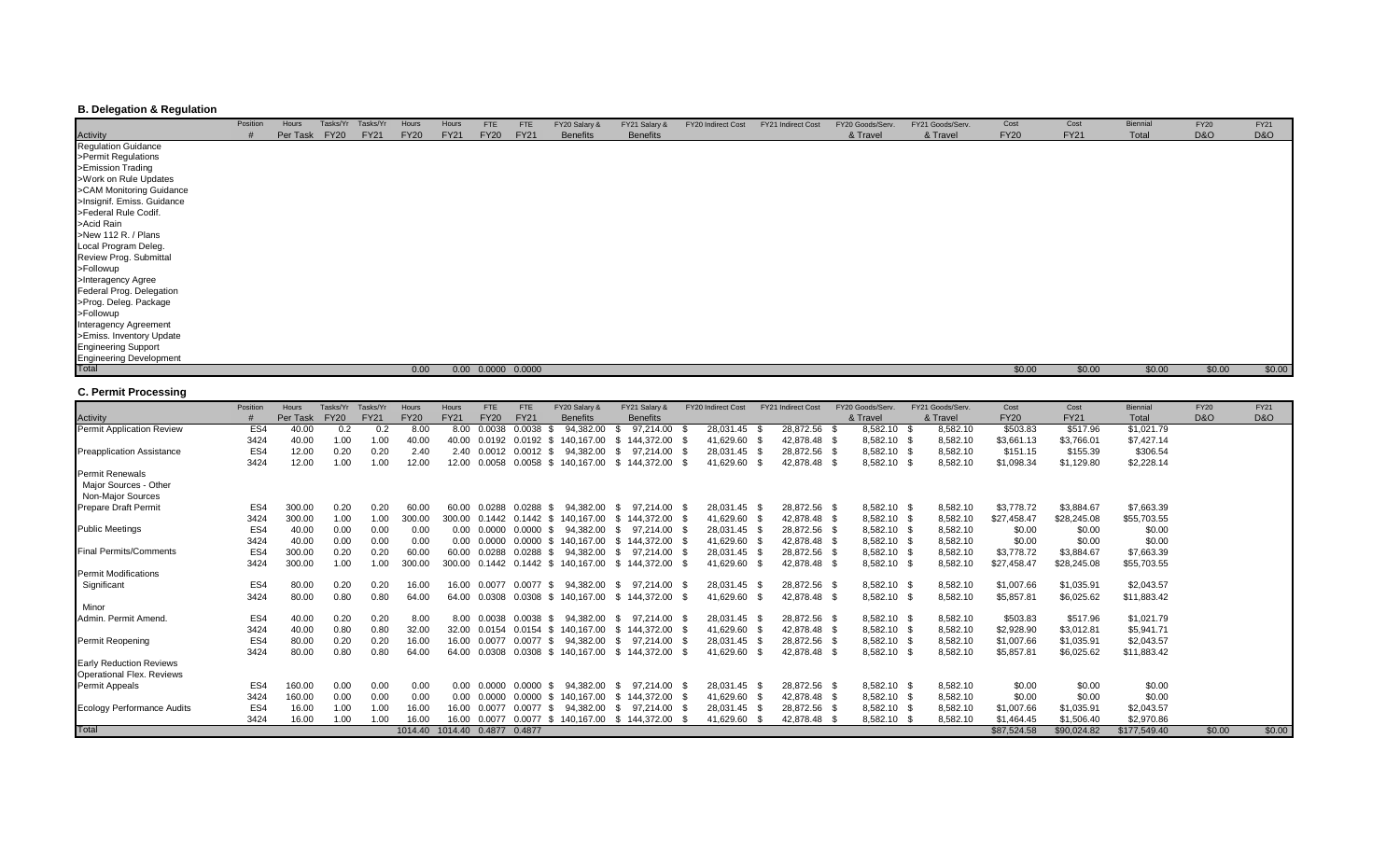## **D. Permit Management**

|                                   | Position | Hours    | Tasks/Yr    | Tasks/Y     | Hours       | Hours                  | FTE         | <b>FTE</b>         | FY20 Salary &        | FY21 Salary 8      | FY20 Indirect Cost | <b>FY21 Indirect Cost</b> | FY20 Goods/Serv | FY21 Goods/Serv | Cost        | Cost        | Biennial    | <b>FY20</b>    | <b>FY21</b>    |
|-----------------------------------|----------|----------|-------------|-------------|-------------|------------------------|-------------|--------------------|----------------------|--------------------|--------------------|---------------------------|-----------------|-----------------|-------------|-------------|-------------|----------------|----------------|
| Activity                          |          | Per Task | <b>FY20</b> | <b>FY21</b> | <b>FY20</b> | <b>FY21</b>            | <b>FY20</b> | <b>FY21</b>        | <b>Benefits</b>      | <b>Benefits</b>    |                    |                           | & Travel        | & Travel        | <b>FY20</b> | <b>FY21</b> | Total       | <b>D&amp;O</b> | <b>D&amp;O</b> |
| Inspections                       |          |          |             |             |             |                        |             |                    |                      |                    |                    |                           |                 |                 |             |             |             |                |                |
| Major Sources                     | ES4      | 24.00    | 3.00        | 3.00        | 72.00       | 72.00                  | 0.0346      | 0.0346             | 382.00<br>94.        | 97.214.00          | 28,031.45<br>- \$  | 28,872.56 \$              | 8,582.10        | 8,582.10        | \$4,534.46  | \$4,661.61  | \$9,196.07  |                |                |
| Non-Major Sources                 | ES4      | 24.00    | 2.00        | 2.00        | 48.00       | 48.00                  | 0.0231      | 0.0231             | 94.382.00            | 97.214.00          | 28,031.45          | 28,872.56 \$              | 8,582.10 \$     | 8,582.10        | \$3,022.97  | \$3,107.74  | \$6,130.71  |                |                |
| Area Sources                      | ES4      | 24.00    | 1.00        | 1.00        | 24.00       | 24.00                  | 0.0115      | 0.0115 \$          | 94.382.00            | 97.214.00<br>- 96  | 28,031.45          | 28,872.56 \$              | 8,582.10        | 8,582.10        | \$1,511.49  | \$1,553.87  | \$3,065.36  |                |                |
| Asbestos/Demolition               |          |          |             |             |             |                        |             |                    |                      |                    |                    |                           |                 |                 |             |             |             |                |                |
| <b>Stack Test Oversight</b>       | 3424     | 16.00    | 3.00        | 3.00        | 48.00       | 48.00                  | 0.0231      | 0.0231             | \$140,167,00         | \$144.372.00 \$    | 41,629.60          | 42,878.48 \$              | 8,582.10 \$     | 8,582.10        | \$4,393.35  | \$4,519.21  | \$8,912.57  |                |                |
|                                   | ES4      | 16.00    | 3.00        | 3.00        | 48.00       | 48.00                  | 0.023'      | 0.0231             | 94.382.00            | 97.214.00<br>- 96  | 28,031.45          | 28,872.56 \$              | 8,582.10 \$     | 8,582.10        | \$3,022.97  | \$3,107.74  | \$6,130.71  |                |                |
| <b>CEM Report Review/Audit</b>    | 3424     | 2.00     | 3.00        | 3.00        | 6.00        | 6.00                   | 0.0029      | 0.0029             | 140.167.00           | 144.372.00<br>-SS  | 41,629.60          | 42,878.48 \$              | 8,582.10        | 8,582.10        | \$549.17    | \$564.90    | \$1,114.07  |                |                |
|                                   | ES4      | 2.00     | 3.00        | 3.00        | 6.00        | 6.00                   | 0.0029      | 0.0029             | 94.382.00            | 97.214.00<br>- 35  | 28,031.45          | 28,872.56 \$              | 8,582.10 \$     | 8,582.10        | \$377.87    | \$388.47    | \$766.34    |                |                |
| <b>Review Month Emiss, Repts</b>  | 3424     | 2.00     | 3.00        | 3.00        | 6.00        | 6.00                   | 0.0029      |                    | 0.0029 \$ 140.167.00 | 144.372.00<br>- \$ | 41,629.60          | 42,878.48 \$              | 8,582.10 \$     | 8,582.10        | \$549.17    | \$564.90    | \$1,114.07  |                |                |
|                                   | ES4      | 2.00     | 3.00        | 3.00        | 6.00        | 6.00                   | 0.0029      | 0.0029             | 94.382.00            | 97.214.00<br>-86   | 28,031.45          | 28,872.56                 | 8,582.10        | 8,582.10        | \$377.87    | \$388.47    | \$766.34    |                |                |
| <b>Review Excess Emiss, Rpts.</b> | 3424     | 2.00     | 3.00        | 3.00        | 6.00        | 6.00                   | 0.0029      | $0.0029$ \$        | 140.167.00           | 144.372.00<br>- 86 | 41,629.60          | 42,878.48 \$              | 8,582.10        | 8,582.10        | \$549.17    | \$564.90    | \$1,114.07  |                |                |
|                                   | ES4      | 2.00     | 3.00        | 3.00        | 6.00        | 6.00                   | 0.0029      | 0.0029             | 94.382.00            | 97.214.00<br>- 93  | 28,031.45          | 28,872.56 \$              | 8,582.10        | 8,582.10        | \$377.87    | \$388.47    | \$766.34    |                |                |
| Review Annual Compl. Cert.        | 3424     | 16.00    | 3.00        | 3.00        | 48.00       | 48.00                  | 0.0231      | 0.0231             | 140.167.00           | 144.372.00<br>-SS  | 41,629.60          | 42,878.48 \$              | 8,582.10 \$     | 8,582.10        | \$4,393.35  | \$4,519.21  | \$8,912.57  |                |                |
|                                   | ES4      | 16.00    | 3.00        | 3.00        | 48.00       | 48.00                  | 0.0231      | 0.0231             | 94.382.00            | 97.214.00<br>- 96  | 28,031.45          | 28,872.56 \$              | 8,582.10        | 8,582.10        | \$3,022.97  | \$3,107.74  | \$6,130.71  |                |                |
| Complaint Investigation           | 3424     | 8.00     | 6.00        | 6.00        | 48.00       | 48.00                  |             | 0.0231             | 140.167.00           | 144.372.00<br>-SS  | 41,629.60          | 42,878.48                 | 8,582.10        | 8,582.10        | \$4,393.35  | \$4,519.21  | \$8,912.57  |                |                |
| <b>Initial Response</b>           |          |          |             |             |             |                        |             |                    |                      |                    |                    |                           |                 |                 |             |             |             |                |                |
| <b>Field Response</b>             |          |          |             |             |             |                        |             |                    |                      |                    |                    |                           |                 |                 |             |             |             |                |                |
| Followup                          |          |          |             |             |             |                        |             |                    |                      |                    |                    |                           |                 |                 |             |             |             |                |                |
| <b>Administrative Enforcement</b> | ES4      | 80.00    | 1.00        | 1.00        | 80.00       | 80.00                  | 0.0385      | 0.0385             | 382.00<br>94         | 97.214.00 \$       | 28,031.45          | 28,872.56 \$              | 8,582.10        | 8,582.10        | \$5,038.29  | \$5,179.56  | \$10,217.85 |                |                |
| <b>EPA Oversight/Reporting</b>    | ES4      | 1.00     | 12.00       | 12.00       | 12.00       | 12.00                  | 0.0058      | 0.0058             | 94.382.00<br>- 96    | 97.214.00          | 28,031.45<br>- \$  | 28,872.56 \$              | 8,582.10        | 8,582.10        | \$755.74    | \$776.93    | \$1,532.68  |                |                |
| Prg. Rept-Airs/AFS                | 3424     | 4.00     | 6.00        | 6.00        | 24.00       | 24.00                  | 0.0115      |                    | 0.0115 \$ 140.167.00 | 144,372.00<br>-SS  | 41,629.60          | 42,878.48 \$              | 8,582.10 \$     | 8,582.10        | \$2,196.68  | \$2,259.61  | \$4,456.28  |                |                |
|                                   | ES4      | 4.00     | 6.00        | 6.00        | 24.00       | 24.00                  |             | $0.0115$ 0.0115 \$ | 94.382.00            | 97.214.00<br>-SS   | 28,031.45          | 28,872.56                 | 8,582.10        | 8,582.10        | \$1,511.49  | \$1,553.87  | \$3,065.36  |                |                |
| <b>NOV Processing</b>             |          |          |             |             |             |                        |             |                    |                      |                    |                    |                           |                 |                 |             |             |             |                |                |
| Total                             |          |          |             |             | 560.00      | 560.00  0.2692  0.2692 |             |                    |                      |                    |                    |                           |                 |                 | \$40,578.26 | \$41,726.41 | \$82,304.67 | \$0.00         | \$0.00         |

## **E. Technical Assistance**

|                                                                                                                                                                                                                                                                                                                                                                                      | Position    | Hours    | Tasks/Yr    | Tasks/Yr    | Hours          | Hours          | <b>FTE</b>  | <b>FTE</b>            | FY20 Salary &   | FY21 Salary &                                                      | FY20 Indirect Cost           | FY21 Indirect Cost |                              | FY20 Goods/Serv.        | FY21 Goods/Serv.             | Cost                     | Cost                     | Biennial                 | <b>FY20</b> | <b>FY21</b> |
|--------------------------------------------------------------------------------------------------------------------------------------------------------------------------------------------------------------------------------------------------------------------------------------------------------------------------------------------------------------------------------------|-------------|----------|-------------|-------------|----------------|----------------|-------------|-----------------------|-----------------|--------------------------------------------------------------------|------------------------------|--------------------|------------------------------|-------------------------|------------------------------|--------------------------|--------------------------|--------------------------|-------------|-------------|
| Activity                                                                                                                                                                                                                                                                                                                                                                             |             | Per Task | <b>FY20</b> | <b>FY21</b> | <b>FY20</b>    | <b>FY21</b>    | <b>FY20</b> | <b>FY21</b>           | <b>Benefits</b> | <b>Benefits</b>                                                    |                              |                    |                              | & Travel                | & Travel                     | <b>FY20</b>              | <b>FY21</b>              | Total                    | D&O         | D&O         |
| Program Management<br>>Federal-State Tech. & Compliance                                                                                                                                                                                                                                                                                                                              |             |          |             |             |                |                |             |                       |                 |                                                                    |                              |                    |                              |                         |                              |                          |                          |                          |             |             |
| >State-Local Policy Coord.lincl.<br>inter/intra agency agreements and<br>rule dev.                                                                                                                                                                                                                                                                                                   |             |          |             |             |                |                |             |                       |                 |                                                                    |                              |                    |                              |                         |                              |                          |                          |                          |             |             |
| Source Assistance                                                                                                                                                                                                                                                                                                                                                                    | 3424<br>ES4 |          | 48<br>48    | 48<br>48    | 48.00<br>48.00 | 48.00<br>48.00 | 0.0231      | 0.0231 0.0231 \$      |                 | 0.0231 \$ 140,167.00 \$ 144,372.00 \$<br>94,382.00 \$ 97,214.00 \$ | 41,629.60 \$<br>28,031.45 \$ |                    | 42,878.48 \$<br>28,872.56 \$ | 8,582.10 \$<br>8,582.10 | 8,582.10<br>8,582.10<br>- \$ | \$4,393.35<br>\$3,022.97 | \$4,519.21<br>\$3,107.74 | \$8,912.57<br>\$6,130.71 |             |             |
| >Trade Association Coord. and<br>Oversight                                                                                                                                                                                                                                                                                                                                           |             |          |             |             |                |                |             |                       |                 |                                                                    |                              |                    |                              |                         |                              |                          |                          |                          |             |             |
| >Industry Specific Plans cross/multi-<br>media general permit work<br>Source Environmental Audits<br>>Business Advisories Laws &<br>Regulations Compliance Outreach<br>Pollution Prevention Accidental<br>Release Health & Environmental<br><b>Effects</b><br>Prog. Evaluation & Compliance<br>>Business Liaison - Ombudsman<br>>Compliance Advisory Panel<br>>Program Effectiveness |             |          |             |             |                |                |             |                       |                 |                                                                    |                              |                    |                              |                         |                              |                          |                          |                          |             |             |
| Total                                                                                                                                                                                                                                                                                                                                                                                |             |          |             |             | 96.00          |                |             | 96.00  0.0462  0.0462 |                 |                                                                    |                              |                    |                              |                         |                              | \$7,416.33               | \$7,626.95               | \$15,043.28              | \$0.00      | \$0.00      |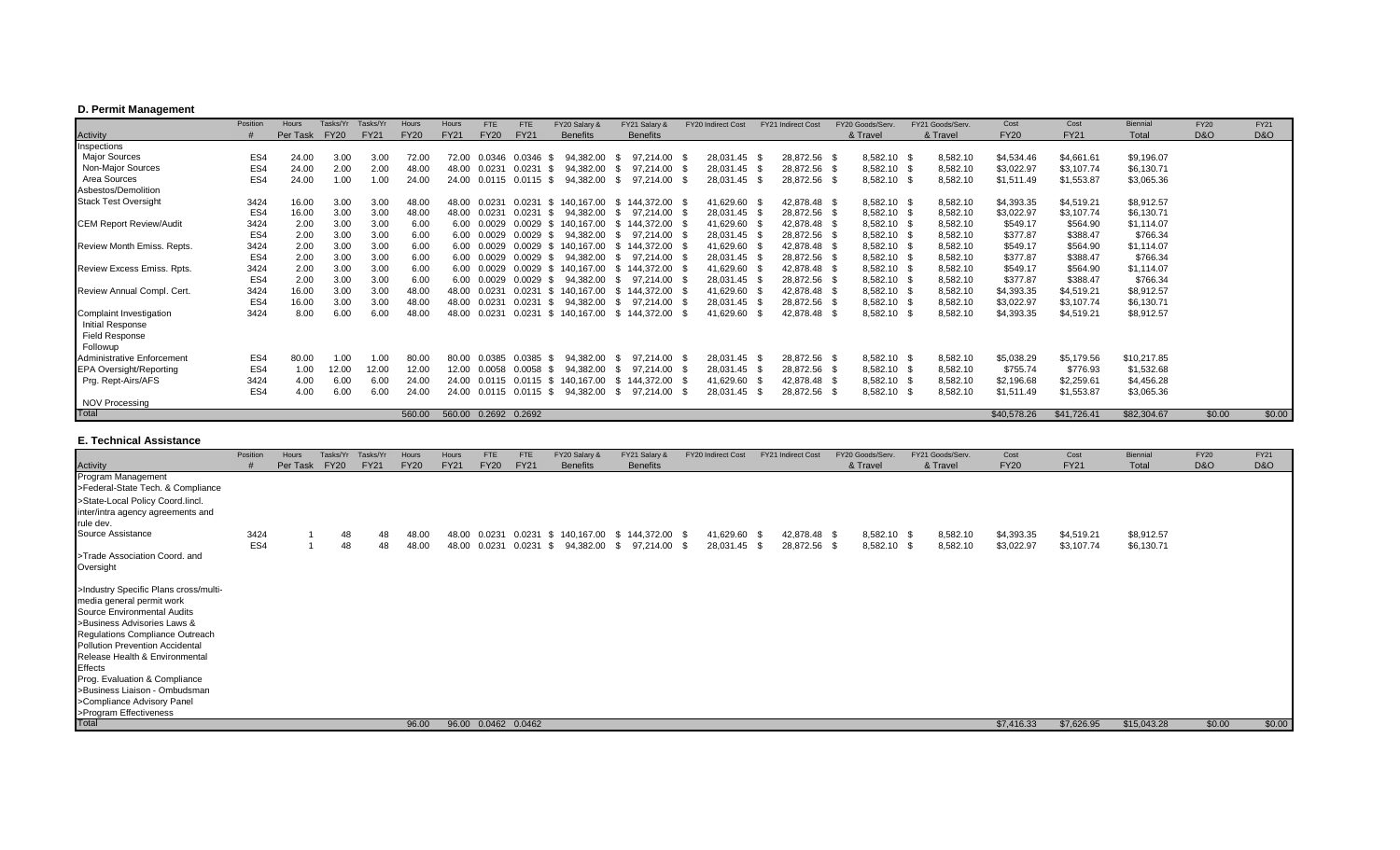#### **F. Outreach & Education**

| Position | Hours |               | Hours             | Hours       | FTE         | <b>FTE</b>  | FY20 Salary &            | FY21 Salary &   | FY20 Indirect Cost | FY20 Goods/Serv.   | FY21 Goods/Serv. | Cost        | Cost        | Biennial | <b>FY20</b>    | <b>FY21</b>    |
|----------|-------|---------------|-------------------|-------------|-------------|-------------|--------------------------|-----------------|--------------------|--------------------|------------------|-------------|-------------|----------|----------------|----------------|
|          |       | <b>FY21</b>   | <b>FY20</b>       | <b>FY21</b> | <b>FY20</b> | <b>FY21</b> | <b>Benefits</b>          | <b>Benefits</b> |                    | & Travel           | & Travel         | <b>FY20</b> | <b>FY21</b> | Total    | <b>D&amp;O</b> | <b>D&amp;O</b> |
|          |       |               |                   |             |             |             |                          |                 |                    |                    |                  |             |             |          |                |                |
|          |       |               |                   |             |             |             |                          |                 |                    |                    |                  |             |             |          |                |                |
|          |       |               |                   |             |             |             |                          |                 |                    |                    |                  |             |             |          |                |                |
|          |       |               |                   |             |             |             |                          |                 |                    |                    |                  |             |             |          |                |                |
|          |       |               |                   |             |             |             |                          |                 |                    |                    |                  |             |             |          |                |                |
|          |       |               | 0.00              |             |             |             |                          |                 |                    |                    |                  | \$0.00      | \$0.00      | \$0.00   | \$0.00         | \$0.00         |
|          |       | Per Task FY20 | Tasks/Yr Tasks/Yr |             |             |             | $0.00$ $0.0000$ $0.0000$ |                 |                    | FY21 Indirect Cost |                  |             |             |          |                |                |

#### **G. Ambient Monitoring &**

**Oversight**

|                                 | Position | Hours |               | Tasks/Yr Tasks/Yr | Hours       | Hours       | FTE         | <b>FTE</b>               | FY20 Salary &   | FY21 Salary &   | FY20 Indirect Cost | FY21 Indirect Cost | FY20 Goods/Serv. | FY21 Goods/Serv. | Cost        | Cost        | <b>Biennial</b> | <b>FY20</b>    | <b>FY21</b> |
|---------------------------------|----------|-------|---------------|-------------------|-------------|-------------|-------------|--------------------------|-----------------|-----------------|--------------------|--------------------|------------------|------------------|-------------|-------------|-----------------|----------------|-------------|
| <b>Activity</b>                 |          |       | Per Task FY20 | <b>FY21</b>       | <b>FY20</b> | <b>FY21</b> | <b>FY20</b> | <b>FY21</b>              | <b>Benefits</b> | <b>Benefits</b> |                    |                    | & Travel         | & Travel         | <b>FY20</b> | <b>FY21</b> | Total           | <b>D&amp;O</b> | D&O         |
| <b>Ambient Monitoring</b>       |          |       |               |                   |             |             |             |                          |                 |                 |                    |                    |                  |                  |             |             |                 |                |             |
| > Monitoring                    |          |       |               |                   |             |             |             |                          |                 |                 |                    |                    |                  |                  |             |             |                 |                |             |
| Local Program Oversight         |          |       |               |                   |             |             |             |                          |                 |                 |                    |                    |                  |                  |             |             |                 |                |             |
| Coordination                    |          |       |               |                   |             |             |             |                          |                 |                 |                    |                    |                  |                  |             |             |                 |                |             |
| >Local Performance Audits       |          |       |               |                   |             |             |             |                          |                 |                 |                    |                    |                  |                  |             |             |                 |                |             |
| > Routine Audits                |          |       |               |                   |             |             |             |                          |                 |                 |                    |                    |                  |                  |             |             |                 |                |             |
| >Ecology Performance Audits-HPV |          |       |               |                   |             |             |             |                          |                 |                 |                    |                    |                  |                  |             |             |                 |                |             |
| <b>Total</b>                    |          |       |               |                   | 0.00        |             |             | $0.00$ $0.0000$ $0.0000$ |                 |                 |                    |                    |                  |                  | \$0.00      | \$0.00      | \$0.00          | \$0.00         | \$0.00      |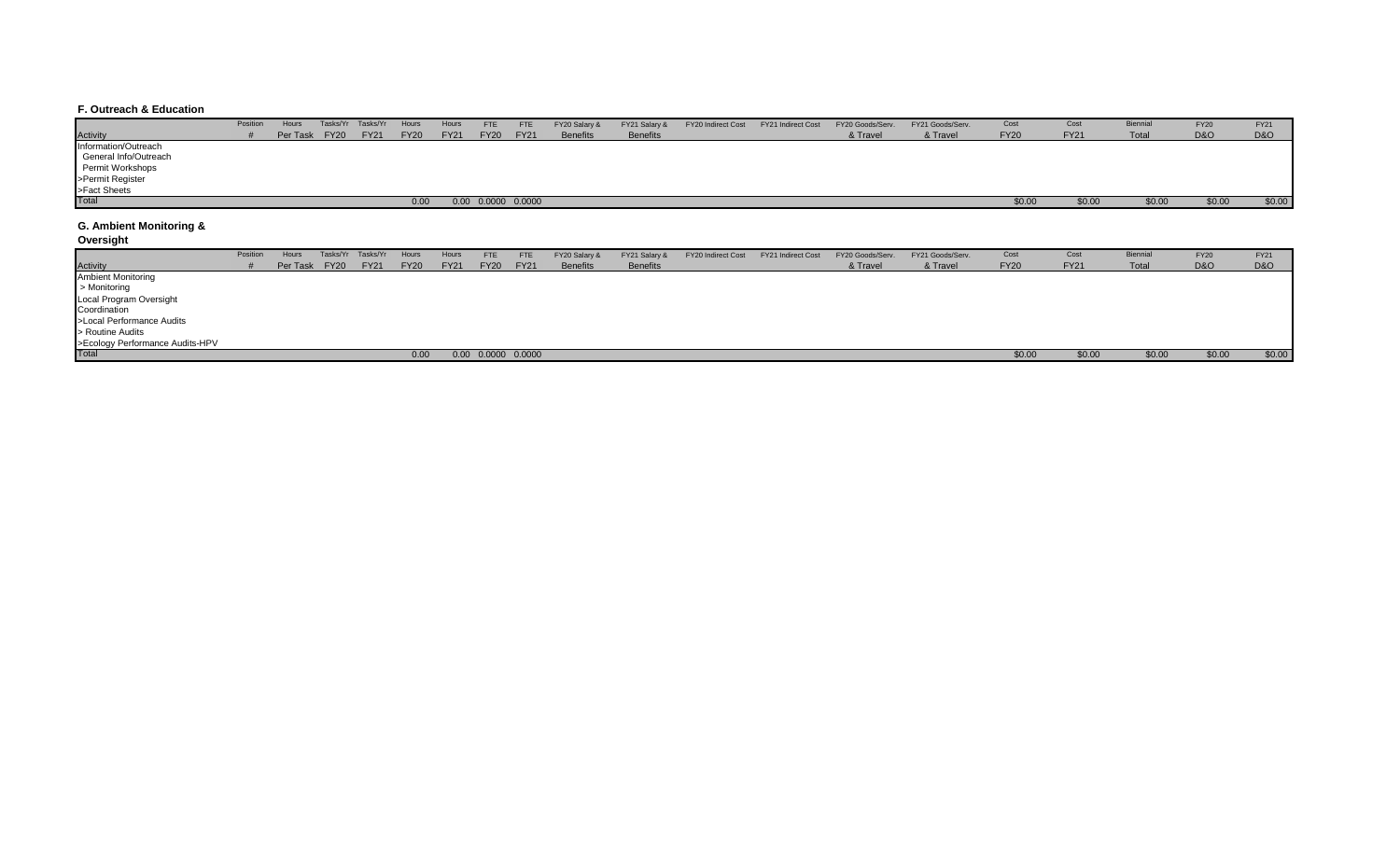# **Industrial (IND)**

## **Summary**

|                                   | Hours       | Hours       | FTE         | <b>FTE</b>  | Cost         | Cost                      | Biennia                                        | <b>FY20</b> | <b>FY21</b> |
|-----------------------------------|-------------|-------------|-------------|-------------|--------------|---------------------------|------------------------------------------------|-------------|-------------|
| Activity                          | <b>FY20</b> | <b>FY21</b> | <b>FY20</b> | <b>FY20</b> | <b>FY20</b>  | <b>FY21</b>               | Total                                          | D&O         | D&O         |
| A. Management & Support           | 3896.00     | 3896.00     | 1.8731      | 1.8731      |              | \$289,146.53 \$297,338.76 | \$586,485.29                                   | \$0.00      | \$0.00      |
| B. Delegation & Regulation        | 0.00        | 0.00        | 0.00        | 0.00        | \$0.00       | \$0.00                    | \$0.00                                         | \$0.00      | \$0.00      |
| C. Permit Processing              | 2160.00     | 2392.00     | 1.04        | 1.15        |              | \$171,378.76 \$209,204.46 | \$380,583.22                                   | \$0.00      | \$0.00      |
| D. Permit Management              | 3536.00     | 3532.00     | 1.70        | 1.70        | \$290,063.11 | \$297,950.93              | \$588,014.04                                   | \$0.00      | \$0.00      |
| E. Technical Assistance           | 0.00        | 0.00        | 0.00        | 0.00        | \$0.00       | \$0.00                    | \$0.00                                         | \$0.00      | \$0.00      |
| F. Outreach & Education           | 0.00        | 0.00        | 0.00        | 0.00        | \$0.00       | \$0.00                    | \$0.00                                         | \$0.00      | \$0.00      |
| G. Ambient Monitoring & Oversight | 0.00        | 0.00        | 0.00        | 0.00        | \$0.00       | \$0.00                    | \$0.00                                         | \$0.00      | \$0.00      |
| Total                             | 9592.00     | 9820.00     | 4.6115      | 4.7212      |              |                           | \$750,588.40    \$804,494.15    \$1,555,082.55 | \$0.00      | \$0.00      |

## **A. Management & Support**

|                                     | Position | <b>Hours</b> | Tasks/Yr    | Tasks/Yr    | Hours       | Hours       | <b>FTE</b>  | <b>FTE</b>     | FY20 Salary &   | FY21 Salary &      |      | FY20 Indirect Cost |      | FY21 Indirect Cost | FY20 Goods/Serv. |             | FY20 Goods/Serv. | Cost         | Cost         | Biennial     | <b>FY20</b>    | <b>FY21</b>    |
|-------------------------------------|----------|--------------|-------------|-------------|-------------|-------------|-------------|----------------|-----------------|--------------------|------|--------------------|------|--------------------|------------------|-------------|------------------|--------------|--------------|--------------|----------------|----------------|
| Activity                            |          | Per Task     | <b>FY20</b> | <b>FY21</b> | <b>FY20</b> | <b>FY21</b> | <b>FY20</b> | <b>FY21</b>    | <b>Benefits</b> | <b>Benefits</b>    |      |                    |      |                    | & Travel         |             | & Travel         | <b>FY20</b>  | <b>FY21</b>  | Total        | <b>D&amp;O</b> | <b>D&amp;O</b> |
| Program Administration              |          |              |             |             |             |             |             |                |                 |                    |      |                    |      |                    |                  |             |                  |              |              |              |                |                |
| Clerical                            | 2668     | 12.00        | 52.00       | 52.00       | 624.00      | 624.00      | 0.3000      | 0.3000<br>- \$ | 65.168.00       | 67.123.00          |      | 19.354.90          |      | 19.935.53          |                  | 8,582.10 \$ | 8,582.10         | \$27,931.50  | \$28,692.19  | \$56,623.69  |                |                |
| Clerical                            | 4027     | 8.00         | 52.00       | 52.00       | 416.00      | 416.00      | 0.2000      | 0.2000<br>- \$ | 62,045.00       | 63,906.00          |      | 18,427.37 \$       |      | 18,980.08          |                  | 8,582.10 \$ | 8,582.10         | \$17,810.89  | \$18,293.64  | \$36,104.53  |                |                |
| Management                          | 666      | 13.00        | 60.00       | 60.00       | 780.00      | 780.00      | 0.3750      | $0.3750$ \$    | 152,136.00      | 156.700.00         |      | 45,184.39 \$       |      | 46,539.90          |                  | 8,582.10 \$ | 8,582.10         | \$77,213.43  | \$79,433.25  | \$156,646.68 |                |                |
| Management                          | 3394     | 1.00         | 70.00       | 70.00       | 70.00       | 70.00       | 0.0337      | 0.0337<br>- \$ | 130.764.00      | 134.687.00<br>- \$ |      | 38,836.91 \$       |      | 40.002.04          |                  | 8.582.10 \$ | 8,582.10         | \$5,996.54   | \$6,167.78   | \$12,164.32  |                |                |
| Management                          | 4084     | 1.00         | 70.00       | 70.00       | 70.00       | 70.00       | 0.0337      | 0.0337<br>- \$ | 164.745.00      | 169.688.00<br>- \$ |      | 48.929.27          |      | 50.397.34 \$       |                  | 8.582.10 \$ | 8,582.10         | \$7,479.78   | \$7,695.54   | \$15,175.32  |                |                |
| Training                            | 666      | 8.00         | 1.00        | 1.00        | 8.00        | 8.00        | 0.0038      | $0.0038$ \$    | 152.136.00      | 156.700.00<br>-S   |      | 45,184.39          | - \$ | 46,539.90          |                  | 8,582.10 \$ | 8,582.10         | \$791.93     | \$814.70     | \$1,606.63   |                |                |
|                                     | 3310     | 8.00         | 1.00        | 1.00        | 8.00        | 8.00        | 0.0038      | $0.0038$ \$    | 140.167.00      | 144.372.00<br>\$   |      | 41,629.60          | - 35 | 42.878.48          |                  | 8,582.10 \$ | 8,582.10         | \$732.23     | \$753.20     | \$1,485.43   |                |                |
|                                     | 2043     | 8.00         | 1.00        | 1.00        | 8.00        | 8.00        | 0.0038      | $0.0038$ \$    | 140.167.00      | 144.372.00<br>- \$ |      | 41,629.60          |      | 42.878.48          |                  | 8,582.10 \$ | 8,582.10         | \$732.23     | \$753.20     | \$1,485.43   |                |                |
|                                     | 2353     | 8.00         | 2.00        | 2.00        | 16.00       | 16.00       | 0.0077      | $0.0077$ \$    | 109,523.00      | 112,809.00<br>- \$ |      | 32,528.33          | - S  | 33,504.27 \$       |                  | 8,582.10 \$ | 8,582.10         | \$1,158.72   | \$1,191.50   | \$2,350.22   |                |                |
|                                     | 819      | 8.00         | 2.00        | 2.00        | 16.00       | 16.00       | 0.0077      | $0.0077$ \$    | 140.167.00      | 144,372.00<br>- S  |      | 41,629.60          |      | 42,878.48          |                  | 8,582.10 \$ | 8,582.10         | \$1,464.45   | \$1,506.40   | \$2,970.86   |                |                |
|                                     | 2427     | 8.00         | 2.00        | 2.00        | 16.00       | 16.00       | 0.0077      | $0.0077$ \$    | 126.999.00      | 130.809.00<br>- \$ |      | 37,718.70          |      | 38.850.27          |                  | 8.582.10 \$ | 8,582.10         | \$1,333.08   | \$1,371.09   | \$2,704.16   |                |                |
|                                     | 3309     | 8.00         | 2.00        | 2.00        | 16.00       | 16.00       | 0.0077      | $0.0077$ \$    | 140.167.00      | 144,372.00<br>-S   |      | 41,629.60          |      | 42,878.48          |                  | 8,582.10 \$ | 8,582.10         | \$1,464.45   | \$1,506.40   | \$2,970.86   |                |                |
|                                     | 2300     | 8.00         | 2.00        | 2.00        | 16.00       | 16.00       | 0.0077      | $0.0077$ \$    | 126.999.00      | 130.809.00<br>-S   |      | 37,718.70          |      | 38.850.27          |                  | 8,582.10 \$ | 8,582.10         | \$1,333.08   | \$1,371.09   | \$2,704.16   |                |                |
|                                     | 2426     | 8.00         | 1.00        | 1.00        | 8.00        | 8.00        | 0.0038      | 0.0038         | 94.382.00       | 97.214.00          |      | 28,031.45          |      | 28,872.56          |                  | 8,582.10 \$ | 8,582.10         | \$503.83     | \$517.96     | \$1,021.79   |                |                |
|                                     | 746      | 8.00         | 2.00        | 2.00        | 16.00       | 16.00       | 0.0077      | $0.0077$ \$    | 109,523.00      | 112,809.00<br>-S   |      | 32,528.33          |      | 33,504.27 \$       |                  | 8,582.10 \$ | 8,582.10         | \$1,158.72   | \$1,191.50   | \$2,350.22   |                |                |
| Data Management                     |          |              |             |             |             |             |             |                |                 |                    |      |                    |      |                    |                  |             |                  |              |              |              |                |                |
| >General Support                    | 2426     | 8.00         | 12.00       | 12.00       | 96.00       | 96.00       | 0.0462      | $0.0462$ \$    | 94,382.00       | 97,214.00          |      | 28,031.45          |      | 28,872.56          |                  | 8,582.10 \$ | 8,582.10         | \$6,045.95   | \$6,215.48   | \$12,261.43  |                |                |
| >Compliance Information             | 2426     | 24.00        | 12.00       | 12.00       | 288.00      | 288.00      | 0.1385      | $0.1385$ \$    | 94,382.00       | 97,214.00          |      | 28,031.45 \$       |      | 28,872.56          |                  | 8,582.10 \$ | 8,582.10         | \$18,137.85  | \$18,646.43  | \$36,784.28  |                |                |
| >EPA reporting                      | 2426     | 16.00        | 12.00       | 12.00       | 192.00      | 192.00      | 0.0923      | $0.0923$ \$    | 94,382.00       | 97,214.00          |      | 28,031.45          |      | 28,872.56          |                  | 8,582.10 \$ | 8,582.10         | \$12,091.90  | \$12,430.95  | \$24,522.85  |                |                |
| >HPV reporting/tracking             | 2426     | 4.00         | 5.00        | 5.00        | 20.00       | 20.00       | 0.0096      | $0.0096$ \$    | 94,382.00       | 97,214.00          |      | 28,031.45          |      | 28,872.56          |                  | 8,582.10 \$ | 8,582.10         | \$1,259.57   | \$1,294.89   | \$2,554.46   |                |                |
| >Emission Inventory                 | 4027     | 120.00       | 0.30        | 0.30        | 36.00       | 36.00       | 0.0173      | $0.0173$ \$    | 62,045.00       | 63,906.00          |      | 18,427.37          |      | 18,980.08          | 8,582.10         | -9          | 8,582.10         | \$1,541.33   | \$1,583.10   | \$3,124.43   |                |                |
| Fee Administration                  |          |              |             |             |             |             |             |                |                 |                    |      |                    |      |                    |                  |             |                  |              |              |              |                |                |
| >Fee Determination                  |          |              |             |             |             |             |             |                |                 |                    |      |                    |      |                    |                  |             |                  |              |              |              |                |                |
| >Collection/Appeals                 |          |              |             |             |             |             |             |                |                 |                    |      |                    |      |                    |                  |             |                  |              |              |              |                |                |
| >Allocation Review                  |          |              |             |             |             |             |             |                |                 |                    |      |                    |      |                    |                  |             |                  |              |              |              |                |                |
| >Tracking                           |          |              |             |             |             |             |             |                |                 |                    |      |                    |      |                    |                  |             |                  |              |              |              |                |                |
| >Annual Report                      |          |              |             |             |             |             |             |                |                 |                    |      |                    |      |                    |                  |             |                  |              |              |              |                |                |
| >Time Accounting                    | 3720     | 2.00         | 24.00       | 24.00       | 48.00       | 48.00       | 0.0231      | 0.0231         | 59,069.00       | 60,841.00<br>-S    | - \$ | 17,543.49          |      | 18,069.78          | 8,582.10<br>- \$ | - \$        | 8,582.10         | \$1,966.03   | \$2,019.07   | \$3,985.10   |                |                |
| Support                             |          |              |             |             |             |             |             |                |                 |                    |      |                    |      |                    |                  |             |                  |              |              |              |                |                |
| Supervision                         | 2043     | 6.00         | 60.00       | 60.00       | 360.00      | 360.00      | 0.1731      | 0.1731<br>. ፍ  | 140.167.00      | 144.372.00<br>-S   |      | 41,629.60          |      | 42,878.48          |                  | 8,582.10 \$ | 8,582.10         | \$32,950.16  | \$33,894.10  | \$66,844.26  |                |                |
|                                     | 3310     | 12.00        | 60.00       | 60.00       | 720.00      | 720.00      | 0.3462      | $0.3462$ \$    | 140.167.00      | 144,372.00<br>-S   |      | 41,629.60          |      | 42.878.48          |                  | 8,582.10 \$ | 8,582.10         | \$65,900.32  | \$67,788.20  | \$133,688.52 |                |                |
| >Clerical (public records requests) | 2668     | 4.00         | 12.00       | 12.00       | 48.00       | 48.00       | 0.0231      | 0.0231<br>- \$ | 65,168.00       | 67,123.00<br>-S    |      | 19,354.90          |      | 19,935.53          | 8,582.10         |             | 8,582.10         | \$2,148.58   | \$2,207.09   | \$4,355.67   |                |                |
| >AFRS Support                       |          |              |             |             |             |             |             |                |                 |                    |      |                    |      |                    |                  |             |                  |              |              |              |                |                |
| Total                               |          |              |             |             | 3896.00     | 3896.00     | 1.8731      | 1.8731         |                 |                    |      |                    |      |                    |                  |             |                  | \$289,146.53 | \$297,338,76 | \$586,485.29 | \$0.00         | \$0.00         |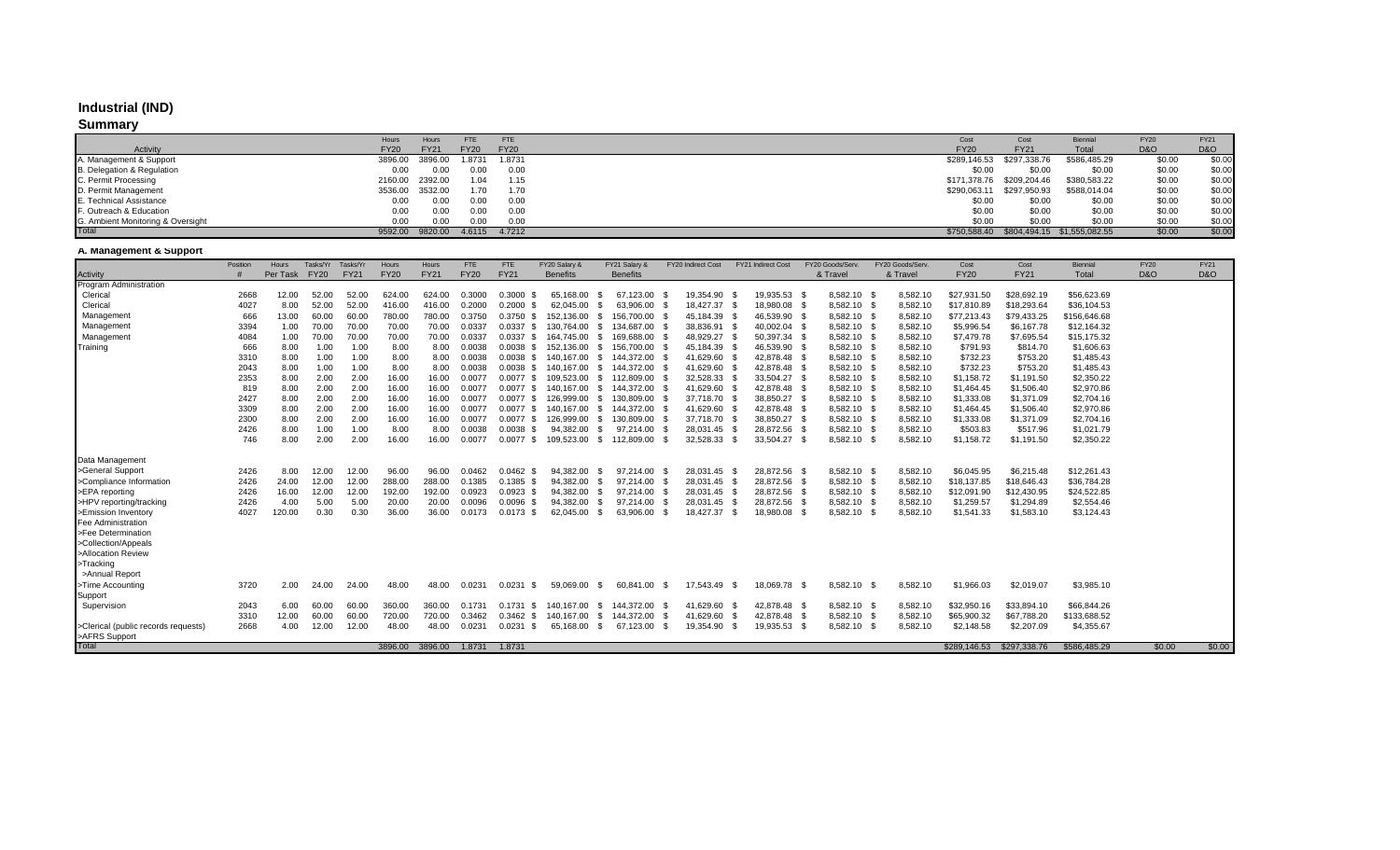## **B. Delegation & Regulation**

|                                                       | Position | Hours    | Tasks/Yr    | Tasks/Yr    | Hours       | Hours       | <b>FTE</b>  | <b>FTE</b>        | FY20 Salary &   | FY21 Salary &   | FY20 Indirect Cost | FY21 Indirect Cost | FY20 Goods/Serv. | FY20 Goods/Serv. | Cost        | Cost        | Biennial | <b>FY20</b>    | FY21   |
|-------------------------------------------------------|----------|----------|-------------|-------------|-------------|-------------|-------------|-------------------|-----------------|-----------------|--------------------|--------------------|------------------|------------------|-------------|-------------|----------|----------------|--------|
|                                                       |          | Per Task | <b>FY20</b> | <b>FY21</b> | <b>FY20</b> | <b>FY21</b> | <b>FY20</b> | <b>FY21</b>       | <b>Benefits</b> | <b>Benefits</b> |                    |                    | & Travel         | & Travel         | <b>FY20</b> | <b>FY21</b> | Total    | <b>D&amp;O</b> | D&O    |
| Activity<br>Regulation Guidance                       |          |          |             |             |             |             |             |                   |                 |                 |                    |                    |                  |                  |             |             |          |                |        |
| >Permit Regulations                                   |          |          |             |             |             |             |             |                   |                 |                 |                    |                    |                  |                  |             |             |          |                |        |
| >Emission Trading                                     |          |          |             |             |             |             |             |                   |                 |                 |                    |                    |                  |                  |             |             |          |                |        |
| >Work on Rule Updates                                 |          |          |             |             |             |             |             |                   |                 |                 |                    |                    |                  |                  |             |             |          |                |        |
| >CAM Monitoring Guidance                              |          |          |             |             |             |             |             |                   |                 |                 |                    |                    |                  |                  |             |             |          |                |        |
| >Insignif. Emiss. Guidance                            |          |          |             |             |             |             |             |                   |                 |                 |                    |                    |                  |                  |             |             |          |                |        |
| >Federal Rule Codif.                                  |          |          |             |             |             |             |             |                   |                 |                 |                    |                    |                  |                  |             |             |          |                |        |
| >Acid Rain                                            |          |          |             |             |             |             |             |                   |                 |                 |                    |                    |                  |                  |             |             |          |                |        |
| >New 112 R. / Plans                                   |          |          |             |             |             |             |             |                   |                 |                 |                    |                    |                  |                  |             |             |          |                |        |
|                                                       |          |          |             |             |             |             |             |                   |                 |                 |                    |                    |                  |                  |             |             |          |                |        |
| Local Program Deleg.<br>Review Prog. Submittal        |          |          |             |             |             |             |             |                   |                 |                 |                    |                    |                  |                  |             |             |          |                |        |
| >Followup                                             |          |          |             |             |             |             |             |                   |                 |                 |                    |                    |                  |                  |             |             |          |                |        |
| >Interagency Agree                                    |          |          |             |             |             |             |             |                   |                 |                 |                    |                    |                  |                  |             |             |          |                |        |
| Federal Prog. Delegation                              |          |          |             |             |             |             |             |                   |                 |                 |                    |                    |                  |                  |             |             |          |                |        |
| >Prog. Deleg. Package                                 |          |          |             |             |             |             |             |                   |                 |                 |                    |                    |                  |                  |             |             |          |                |        |
| >Followup                                             |          |          |             |             |             |             |             |                   |                 |                 |                    |                    |                  |                  |             |             |          |                |        |
| Interagency Agreement                                 |          |          |             |             |             |             |             |                   |                 |                 |                    |                    |                  |                  |             |             |          |                |        |
| >Emiss. Inventory Update                              |          |          |             |             |             |             |             |                   |                 |                 |                    |                    |                  |                  |             |             |          |                |        |
|                                                       |          |          |             |             |             |             |             |                   |                 |                 |                    |                    |                  |                  |             |             |          |                |        |
| <b>Engineering Support</b><br>Engineering Development |          |          |             |             |             |             |             |                   |                 |                 |                    |                    |                  |                  |             |             |          |                |        |
| <b>Total</b>                                          |          |          |             |             | 0.00        | 0.00        |             | $0.0000$ $0.0000$ |                 |                 |                    |                    |                  |                  | \$0.00      | \$0.00      | \$0.00   | \$0.00         | \$0.00 |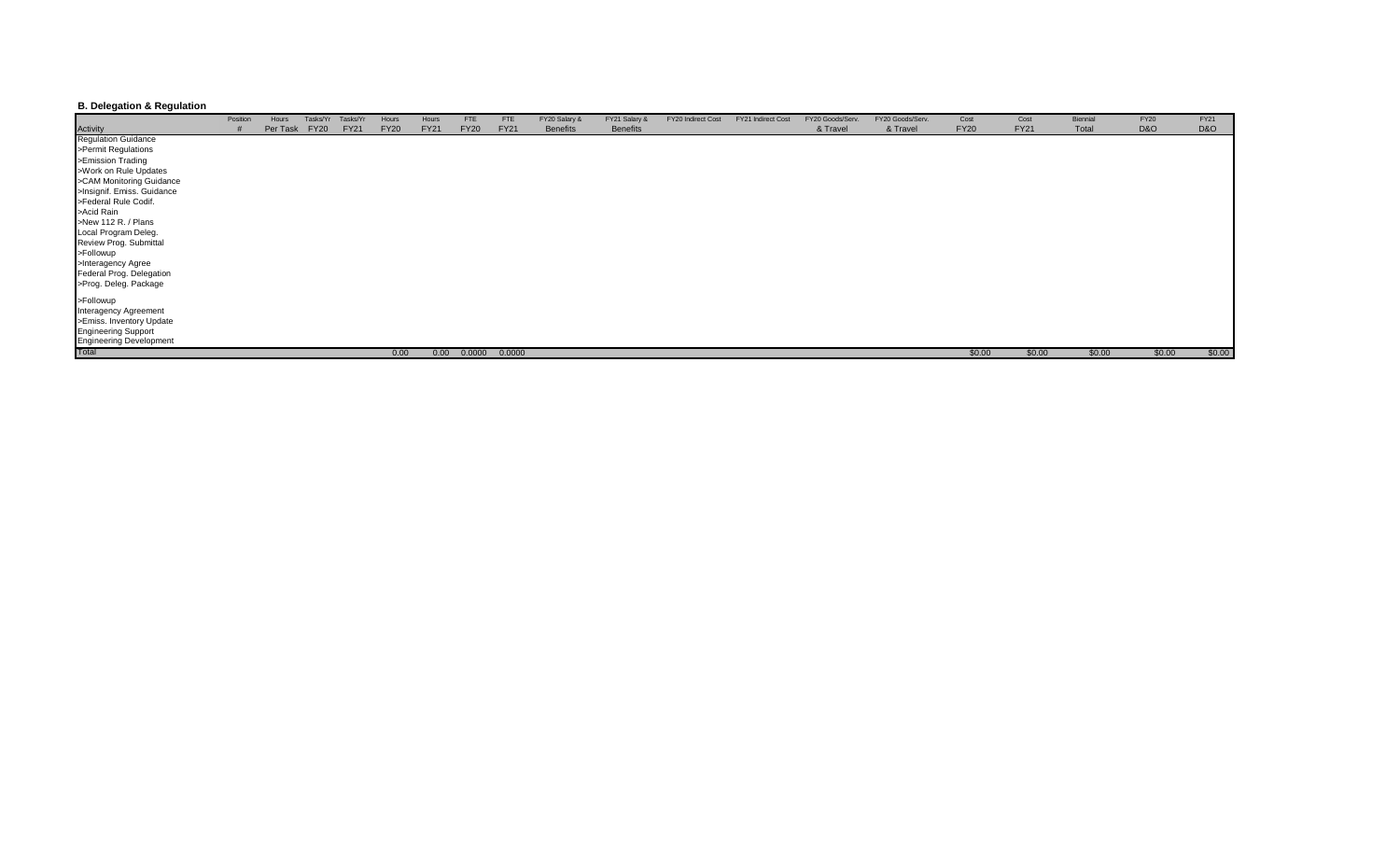### **C. Permit Processing**

| 2427<br>80.00<br>$0.0000$ \$<br><b>Permit Application Review</b><br>0.00<br>0.00<br>0.00<br>0.00<br>0.0000<br>126.999.00<br>130,809.00<br>37.718.70<br>38.850.27<br>8.582.10<br>8,582.10<br>\$0.00<br>\$0.00<br>\$0.00<br>- \$<br>- \$<br>- \$<br>- \$<br>80.00<br>0.00<br>0.0000<br>$0.0000$ \$<br>140,167.00<br>41,629.60<br>42,878.48<br>8,582.10 \$<br>8,582.10<br>\$0.00<br>819<br>0.00<br>0.00<br>0.00<br><b>S</b><br>144,372.00<br>- \$<br>- \$<br>- \$<br>\$0.00<br>\$0.00<br>746<br>80.00<br>0.00<br>0.00<br>0.00<br>0.00<br>0.0000<br>109,523.00<br>\$<br>32,528.33<br>- \$<br>33,504.27<br>8,582.10 \$<br>8,582.10<br>\$0.00<br>\$0.00<br>\$0.00<br>0.0000 S<br>112,809.00<br>- \$<br>- \$<br>8,582.10<br>2353<br>0.00<br>0.00<br>109,523.00<br>112,809.00<br>32,528.33<br>33,504.27<br>8,582.10<br>\$0.00<br>\$0.00<br>80.00<br>0.00<br>0.00<br>0.0000<br>$0.0000$ \$<br>- \$<br>- \$<br>\$0.00<br>- \$<br>- \$<br>- \$<br>2300<br>\$0.00<br>\$0.00<br>80.00<br>0.00<br>0.00<br>0.00<br>0.00<br>0.0000<br>0.0000 S<br>126.999.00<br>37,718.70<br>38,850.27<br>8,582.10 \$<br>8,582.10<br>\$0.00<br>- \$<br>130.809.00<br>- \$<br>- \$<br>- \$<br>3309<br>80.00<br>0.00<br>1.00<br>0.00<br>80.00<br>0.0000<br>0.0385 \$ 140,167.00 \$ 144,372.00 \$<br>41,629.60 \$<br>42,878.48 \$<br>8,582.10 \$<br>8,582.10<br>\$0.00<br>\$7,532.02<br>\$7,532.02<br>0.00<br>8.582.10 \$<br>\$0.00<br>\$0.00<br>\$0.00<br><b>Preapplication Assistance</b><br>2427<br>20.00<br>0.00<br>0.00<br>0.00<br>0.0000<br>0.0000 \$ 126,999.00<br>\$<br>130.809.00<br>37,718.70 \$<br>38.850.27 \$<br>8,582.10<br>- \$<br>819<br>20.00<br>0.00<br>0.00<br>0.00<br>0.00<br>0.0000<br>$0.0000 \text{ }$ \$<br>140,167.00<br>\$<br>144,372.00<br>\$<br>41,629.60<br>\$<br>42,878.48<br>8,582.10<br>8,582.10<br>\$0.00<br>\$0.00<br>\$0.00<br>- \$<br>- \$<br>746<br>20.00<br>0.00<br>0.00<br>0.00<br>0.00<br>0.0000<br>$0.0000$ \$<br>109,523.00<br>\$<br>112,809.00<br>32,528.33<br>- \$<br>33,504.27<br>8,582.10 \$<br>8,582.10<br>\$0.00<br>\$0.00<br>\$0.00<br>- \$<br>- \$<br>2353<br>33,504.27<br>20.00<br>0.00<br>0.00<br>0.00<br>0.00<br>0.0000<br>$0.0000$ \$<br>109,523.00<br><b>S</b><br>112,809.00<br>- \$<br>32,528.33<br>- S<br>8,582.10 \$<br>8,582.10<br>\$0.00<br>\$0.00<br>\$0.00<br>- \$<br>2300<br>\$0.00<br>20.00<br>0.00<br>0.00<br>0.00<br>0.00<br>0.0000<br>0.0000 \$ 126.999.00<br>\$130,809.00<br>- \$<br>37.718.70<br>- S<br>38.850.27<br>- \$<br>8.582.10 \$<br>8.582.10<br>\$0.00<br>\$0.00<br>8,582.10<br>3309<br>20.00<br>0.00<br>0.00<br>0.0000<br>$0.0096$ \$<br>140,167.00 \$<br>41,629.60<br>42,878.48<br>8,582.10<br>\$1,883.01<br>1.00<br>20.00<br>144,372.00<br>- \$<br>- \$<br>\$0.00<br>\$1,883.01<br>- \$<br>- \$<br><b>Permit Renewals</b><br>Major Sources - Other<br>Non-Major Sources<br><b>Prepare Draft Permit</b><br>360.00<br>0.00<br>38,850.27 \$<br>8,582.10 \$<br>\$0.00<br>\$0.00<br>\$0.00<br>2427<br>0.00<br>0.00<br>0.00<br>0.0000<br>0.0000 \$ 126,999.00<br><b>S</b><br>130,809.00<br>- \$<br>37,718.70 \$<br>8,582.10<br>1.00<br>360.00<br>\$32,950.16<br>819<br>360.00<br>1.00<br>360.00<br>0.1731<br>$0.1731$ \$<br>140.167.00<br>- \$<br>144.372.00<br>-\$<br>41.629.60<br>\$<br>42.878.48<br>-\$<br>8.582.10<br>- \$<br>8.582.10<br>\$33,894.10<br>\$66,844.26<br>0.00<br>360.00<br>0.00<br>109,523.00<br><b>S</b><br>32,528.33<br>33,504.27<br>8,582.10 \$<br>8,582.10<br>\$26,071.17<br>\$0.00<br>\$26,071.17<br>746<br>360.00<br>1.00<br>0.1731<br>$0.0000$ \$<br>112,809.00<br>- \$<br>- \$<br>- \$<br>2353<br>\$0.00<br>360.00<br>0.00<br>0.00<br>0.00<br>0.00<br>0.0000<br>109,523.00<br><b>S</b><br>32,528.33<br>33,504.27<br>8,582.10<br>\$0.00<br>\$0.00<br>0.0000 S<br>112,809.00<br>- \$<br>- \$<br>- \$<br>8,582.10 \$<br>2300<br>126,999.00<br>38,850.27<br>8,582.10<br>8,582.10<br>\$29,994.20<br>\$0.00<br>360.00<br>1.00<br>0.00<br>360.00<br>0.00<br>0.1731<br>$0.0000$ \$<br>130,809.00<br>37,718.70<br>\$29,994.20<br>- \$<br>- \$<br>- \$<br>- \$<br>- \$<br>3309<br>360.00<br>1.00<br>1.00<br>360.00<br>360.00<br>41,629.60<br>42,878.48<br>8,582.10 \$<br>8,582.10<br>\$32,950.16<br>\$33,894.10<br>\$66,844.26<br>0.1731<br>$0.1731$ \$<br>140,167.00<br><b>S</b><br>144,372.00<br>- \$<br>- S<br>- \$<br>8,582.10 \$<br>8,582.10<br>\$3,513.63<br>2447<br>32.00<br>2.00<br>2.00<br>64.00<br>64.00<br>0.0308<br>$0.0308$ \$<br>81,427.00<br>83,870.00<br>24,183.82<br>24,909.39<br>\$3,611.12<br>\$7,124.75<br>- \$<br>- \$<br>- \$<br>- \$<br>2668<br>2.00<br>2.00<br>8.00<br>0.0038<br>$0.0038$ \$<br>65,168.00 \$<br>67,123.00<br>19,354.90<br>19,935.53<br>8,582.10 \$<br>8,582.10<br>\$358.10<br>\$367.85<br>\$725.94<br>4.00<br>8.00<br>- \$<br>- \$<br>- \$<br>2447<br>20.00<br>2.00<br>2.00<br>40.00<br>40.00<br>0.0192<br>$0.0192$ \$<br>81,427.00 \$<br>83,870.00 \$<br>24,183.82 \$<br>24,909.39 \$<br>8,582.10 \$<br>8,582.10<br>\$2,196.02<br>\$2,256.95<br>\$4,452.97<br>Public Comment/Website<br>0.00<br>8,582.10 \$<br>8,582.10<br>\$0.00<br>\$0.00<br><b>Public Meetings</b><br>2427<br>60.00<br>0.00<br>0.00<br>0.00<br>0.0000<br>0.0000 \$ 126,999.00<br>- \$<br>130,809.00<br>37,718.70 \$<br>38,850.27 \$<br>\$0.00<br>- \$<br>60.00<br>0.00<br>42.878.48<br>8.582.10 \$<br>8.582.10<br>\$5,649.02<br>819<br>0.00<br>1.00<br>60.00<br>0.0000<br>0.0288 \$ 140.167.00<br>- \$<br>144.372.00<br>-\$<br>41.629.60<br>\$<br>- \$<br>\$0.00<br>\$5,649.02<br>8,582.10<br>60.00<br>0.0288<br>$0.0000$ \$<br>109,523.00<br>112,809.00<br>32,528.33<br>33,504.27<br>8,582.10<br>\$4,345.20<br>\$0.00<br>\$4,345.20<br>746<br>1.00<br>0.00<br>60.00<br>0.00<br>\$<br>- \$<br>- \$<br>-\$<br>- \$<br>2353<br>0.00<br>33,504.27<br>8,582.10<br>\$0.00<br>\$0.00<br>\$0.00<br>60.00<br>0.00<br>0.00<br>0.00<br>0.0000<br>$0.0000$ \$<br>109,523.00<br>\$<br>112,809.00<br>32,528.33<br>8,582.10<br>- \$<br>- \$<br>- \$<br>- S<br>2300<br>60.00<br>0.0000 \$ 126,999.00<br>130,809.00<br>37,718.70<br>38,850.27<br>8,582.10 \$<br>8,582.10<br>\$4,999.03<br>\$0.00<br>\$4,999.03<br>60.00<br>1.00<br>0.00<br>0.00<br>0.0288<br>\$<br>- \$<br>- \$<br>- \$<br>3309<br>60.00<br>0.00<br>1.00<br>0.00<br>60.00<br>0.0000<br>$0.0288$ \$<br>140,167.00<br><b>S</b><br>144,372.00<br>41,629.60<br>42,878.48<br>8,582.10 \$<br>8,582.10<br>\$0.00<br>\$5,649.02<br>\$5,649.02<br>- \$<br>- \$<br>- \$<br>2447<br>40.00<br>2.00<br>2.00<br>80.00<br>80.00<br>0.0385<br>$0.0385$ \$<br>81,427.00<br>- \$<br>83,870.00<br>24,183.82<br>24,909.39<br>8,582.10 \$<br>8,582.10<br>\$4,392.04<br>\$4,513.90<br>\$8,905.94<br>- \$<br>- \$<br>- \$<br>2668<br>$0.0000$ \$<br>65,168.00<br>67,123.00<br>19,354.90<br>19,935.53<br>8,582.10 \$<br>8,582.10<br>\$0.00<br>\$0.00<br>\$0.00<br>8.00<br>0.00<br>0.00<br>0.00<br>0.00<br>0.0000<br>- \$<br>- \$<br>- \$<br>- \$<br><b>Final Permits/Comments</b><br>2427<br>120.00<br>0.00<br>0.00<br>0.00<br>0.0000<br>$0.0000 \text{ }$ \$ 126,999.00 \$<br>130,809.00 \$<br>38,850.27 \$<br>8,582.10 \$<br>8,582.10<br>\$0.00<br>\$0.00<br>\$0.00<br>0.00<br>37,718.70 \$<br>819<br>120.00<br>0.00<br>1.00<br>0.00<br>120.00<br><b>S</b><br>42,878.48<br>8,582.10 \$<br>8,582.10<br>\$0.00<br>\$11,298.03<br>\$11,298.03<br>0.0000<br>$0.0577$ \$<br>140,167.00<br>144,372.00<br>- \$<br>41,629.60<br>- \$<br>- \$<br>33,504.27<br>8,582.10<br>8,582.10<br>746<br>120.00<br>1.00<br>0.00<br>120.00<br>0.00<br>0.0577<br>$0.0000$ \$<br>109,523.00<br><b>S</b><br>112,809.00<br>32,528.33<br>\$8,690.39<br>\$0.00<br>\$8,690.39<br>- \$<br>- \$<br>- \$<br>- \$<br>2353<br>120.00<br>0.00<br>0.00<br>0.00<br>0.00<br>0.0000<br>0.0000 S<br>109,523.00<br>32,528.33<br>33,504.27<br>8,582.10 \$<br>8,582.10<br>\$0.00<br>\$0.00<br>\$0.00<br>\$<br>112,809.00<br>- \$<br>- \$<br>- \$<br>2300<br>120.00<br>8,582.10 \$<br>8,582.10<br>\$9,998.07<br>\$9,998.07<br>1.00<br>0.00<br>120.00<br>0.00<br>0.0577<br>0.0000 \$ 126,999.00<br>\$<br>130,809.00<br>37,718.70<br>38,850.27<br>\$0.00<br>- \$<br>- \$<br>- \$<br>3309<br>120.00<br>0.00<br>120.00<br>0.0577 \$ 140,167.00<br>\$<br>42,878.48<br>8,582.10 \$<br>8,582.10<br>\$0.00<br>\$11,298.03<br>\$11,298.03<br>0.00<br>1.00<br>0.0000<br>144,372.00<br>- \$<br>41,629.60<br>- \$<br>- \$<br>2447<br>32.00<br>2.00<br>2.00<br>64.00<br>64.00<br>0.0308<br>$0.0308$ \$<br>81,427.00<br>83,870.00<br>24,183.82<br>24,909.39<br>8,582.10 \$<br>8,582.10<br>\$3,513.63<br>\$3,611.12<br>\$7,124.75<br>- \$<br>- \$<br>- \$<br>- \$<br>2668<br>4.00<br>2.00<br>2.00<br>8.00<br>8.00<br>0.0038<br>$0.0038$ \$<br>65,168.00<br>- \$<br>67,123.00<br>19,354.90<br>- \$<br>19,935.53<br>8,582.10 \$<br>8,582.10<br>\$358.10<br>\$367.85<br>\$725.94<br>- \$<br>- \$<br><b>Permit Modifications</b><br>\$0.00<br>Significant<br>2427<br>120.00<br>0.00<br>0.00<br>0.00<br>0.00<br>0.0000<br>0.0000 \$ 126,999.00<br><b>S</b><br>130,809.00<br>37,718.70 \$<br>38,850.27 \$<br>8,582.10 \$<br>8,582.10<br>\$0.00<br>\$0.00<br>- \$<br>0.00<br><b>S</b><br>42.878.48<br>8.582.10 \$<br>\$0.00<br>819<br>120.00<br>0.00<br>0.00<br>0.00<br>0.0000<br>$0.0000$ \$<br>140.167.00<br>144.372.00<br>-\$<br>41.629.60<br>- S<br>- \$<br>8.582.10<br>\$0.00<br>\$0.00<br>8,582.10<br>0.00<br>0.00<br>0.00<br>0.0000<br>$0.0000$ \$<br>109,523.00<br>112,809.00<br>32,528.33<br>33,504.27<br>8,582.10<br>\$0.00<br>746<br>120.00<br>0.00<br>- \$<br>- \$<br>- \$<br>- \$<br>- \$<br>\$0.00<br>\$0.00<br>2353<br>0.00<br>120.00<br>0.00<br>0.00<br>0.00<br>0.0000<br>0.0000 \$ 109,523.00<br>\$<br>112,809.00<br>32,528.33<br>- \$<br>33,504.27<br>8,582.10 \$<br>8,582.10<br>\$0.00<br>\$0.00<br>\$0.00<br>- \$<br>- \$<br>2300<br>120.00<br>0.00<br>0.0000 S<br>126,999.00<br>130,809.00<br>37,718.70<br>38,850.27<br>8,582.10 \$<br>\$0.00<br>0.00<br>0.00<br>0.00<br>0.0000<br><b>S</b><br>- \$<br>8,582.10<br>\$0.00<br>\$0.00<br>- \$<br>- \$<br>3309<br>120.00<br>0.00<br>0.00<br>0.00<br>0.00<br>0.0000<br>0.0000 \$ 140,167.00<br><b>S</b><br>144,372.00<br>41,629.60<br>42,878.48<br>8,582.10 \$<br>8,582.10<br>\$0.00<br>\$0.00<br>\$0.00<br>- \$<br>- \$<br>- \$<br>2447<br>24.00<br>0.00<br>0.00<br>0.00<br>0.00<br>0.0000<br>$0.0000$ \$<br>81,427.00<br>83,870.00<br>24,183.82<br>24,909.39<br>8,582.10 \$<br>8,582.10<br>\$0.00<br>\$0.00<br>\$0.00<br>- \$<br>- \$<br>- \$<br>- \$<br>$0.0000$ \$<br>19,354.90<br>19,935.53<br>8,582.10 \$<br>8,582.10<br>2668<br>4.00<br>0.00<br>0.00<br>0.00<br>0.00<br>0.0000<br>65,168.00<br>- \$<br>67,123.00<br>- \$<br>- \$<br>- \$<br>\$0.00<br>\$0.00<br>\$0.00<br>Minor<br>2427<br>40.00<br>40.00<br>0.0000 \$ 126,999.00<br>130,809.00<br>38,850.27 \$<br>8,582.10 \$<br>8,582.10<br>\$3,332.69<br>\$0.00<br>\$3,332.69<br>1.00<br>0.00<br>0.00<br>0.0192<br><b>S</b><br>- \$<br>37,718.70 \$<br>819<br>40.00<br>0.00<br>0.00<br>0.00<br>0.00<br>0.0000<br>0.0000 \$ 140,167.00<br>- \$<br>144,372.00<br>41.629.60<br>\$<br>42.878.48<br>8,582.10<br>8,582.10<br>\$0.00<br>\$0.00<br>\$0.00<br>- \$<br>- \$<br>- \$<br>8,582.10<br>8,582.10<br>746<br>40.00<br>0.00<br>0.00<br>0.0000<br>109,523.00<br>\$<br>112,809.00<br>32,528.33<br>- \$<br>33,504.27<br>\$0.00<br>\$297.88<br>\$297.88<br>0.10<br>4.00<br>$0.0019$ \$<br>- \$<br>- \$<br>- \$<br>2353<br>0.00<br>40.00<br>0.00<br>0.00<br>0.00<br>0.0000 \$ 109,523.00 \$ 112,809.00<br>32,528.33 \$<br>33.504.27<br>8.582.10 \$<br>8.582.10<br>\$0.00<br>\$0.00<br>\$0.00<br>0.0000<br><b>S</b><br>- \$ |          | Position | Hours    | Tasks/Yr    | Tasks/Yr    | Hours       | Hours       | <b>FTE</b>  | FTE         | FY20 Salary &   | FY21 Salary &   | FY20 Indirect Cost | FY21 Indirect Cost | FY20 Goods/Serv. | FY20 Goods/Serv | Cost        | Cost        | Biennial | FY20 | FY21 |
|----------------------------------------------------------------------------------------------------------------------------------------------------------------------------------------------------------------------------------------------------------------------------------------------------------------------------------------------------------------------------------------------------------------------------------------------------------------------------------------------------------------------------------------------------------------------------------------------------------------------------------------------------------------------------------------------------------------------------------------------------------------------------------------------------------------------------------------------------------------------------------------------------------------------------------------------------------------------------------------------------------------------------------------------------------------------------------------------------------------------------------------------------------------------------------------------------------------------------------------------------------------------------------------------------------------------------------------------------------------------------------------------------------------------------------------------------------------------------------------------------------------------------------------------------------------------------------------------------------------------------------------------------------------------------------------------------------------------------------------------------------------------------------------------------------------------------------------------------------------------------------------------------------------------------------------------------------------------------------------------------------------------------------------------------------------------------------------------------------------------------------------------------------------------------------------------------------------------------------------------------------------------------------------------------------------------------------------------------------------------------------------------------------------------------------------------------------------------------------------------------------------------------------------------------------------------------------------------------------------------------------------------------------------------------------------------------------------------------------------------------------------------------------------------------------------------------------------------------------------------------------------------------------------------------------------------------------------------------------------------------------------------------------------------------------------------------------------------------------------------------------------------------------------------------------------------------------------------------------------------------------------------------------------------------------------------------------------------------------------------------------------------------------------------------------------------------------------------------------------------------------------------------------------------------------------------------------------------------------------------------------------------------------------------------------------------------------------------------------------------------------------------------------------------------------------------------------------------------------------------------------------------------------------------------------------------------------------------------------------------------------------------------------------------------------------------------------------------------------------------------------------------------------------------------------------------------------------------------------------------------------------------------------------------------------------------------------------------------------------------------------------------------------------------------------------------------------------------------------------------------------------------------------------------------------------------------------------------------------------------------------------------------------------------------------------------------------------------------------------------------------------------------------------------------------------------------------------------------------------------------------------------------------------------------------------------------------------------------------------------------------------------------------------------------------------------------------------------------------------------------------------------------------------------------------------------------------------------------------------------------------------------------------------------------------------------------------------------------------------------------------------------------------------------------------------------------------------------------------------------------------------------------------------------------------------------------------------------------------------------------------------------------------------------------------------------------------------------------------------------------------------------------------------------------------------------------------------------------------------------------------------------------------------------------------------------------------------------------------------------------------------------------------------------------------------------------------------------------------------------------------------------------------------------------------------------------------------------------------------------------------------------------------------------------------------------------------------------------------------------------------------------------------------------------------------------------------------------------------------------------------------------------------------------------------------------------------------------------------------------------------------------------------------------------------------------------------------------------------------------------------------------------------------------------------------------------------------------------------------------------------------------------------------------------------------------------------------------------------------------------------------------------------------------------------------------------------------------------------------------------------------------------------------------------------------------------------------------------------------------------------------------------------------------------------------------------------------------------------------------------------------------------------------------------------------------------------------------------------------------------------------------------------------------------------------------------------------------------------------------------------------------------------------------------------------------------------------------------------------------------------------------------------------------------------------------------------------------------------------------------------------------------------------------------------------------------------------------------------------------------------------------------------------------------------------------------------------------------------------------------------------------------------------------------------------------------------------------------------------------------------------------------------------------------------------------------------------------------------------------------------------------------------------------------------------------------------------------------------------------------------------------------------------------------------------------------------------------------------------------------------------------------------------------------------------------------------------------------------------------------------------------------------------------------------------------------------------------------------------------------------------------------------------------------------------------------------------------------------------------------------------------------------------------------------------------------------------------------------------------------------------------------------------------------------------------------------------------------------------------------------------------------------------------------------------------------------------------------------------------------------------------------------------------------------------------------------------------------------------------------------------------------------------------------------------------------------------------------------------------------------------------------------------------------------------------------------------------------------------------------------------------------------------------------------------------------------------------------------------------------------------------------------------------------------------------------------------------------------------------------------------------------------------------------------------------------------------------------------------------------------------------------------------------------------------------------------------------------------------------------------------------------------------------------------------------------------------------------------------------------------------------------------------------------------------------------------------------------------------------------------------------------------------------------------------------------------------------------------------------------------------------------------------------------------------------------------------------------------------------------------------------------------------------------------------------------------------------------------------------------------------------------------------------------------------------------------------------------------------------------------------------------------------------------------------------------------------------------------------------------------------------------------------------------------------------------------------------------------------------------------------------------------------------------------------------------------------------------------------------------------------------------------------------------------------------------------------------------|----------|----------|----------|-------------|-------------|-------------|-------------|-------------|-------------|-----------------|-----------------|--------------------|--------------------|------------------|-----------------|-------------|-------------|----------|------|------|
|                                                                                                                                                                                                                                                                                                                                                                                                                                                                                                                                                                                                                                                                                                                                                                                                                                                                                                                                                                                                                                                                                                                                                                                                                                                                                                                                                                                                                                                                                                                                                                                                                                                                                                                                                                                                                                                                                                                                                                                                                                                                                                                                                                                                                                                                                                                                                                                                                                                                                                                                                                                                                                                                                                                                                                                                                                                                                                                                                                                                                                                                                                                                                                                                                                                                                                                                                                                                                                                                                                                                                                                                                                                                                                                                                                                                                                                                                                                                                                                                                                                                                                                                                                                                                                                                                                                                                                                                                                                                                                                                                                                                                                                                                                                                                                                                                                                                                                                                                                                                                                                                                                                                                                                                                                                                                                                                                                                                                                                                                                                                                                                                                                                                                                                                                                                                                                                                                                                                                                                                                                                                                                                                                                                                                                                                                                                                                                                                                                                                                                                                                                                                                                                                                                                                                                                                                                                                                                                                                                                                                                                                                                                                                                                                                                                                                                                                                                                                                                                                                                                                                                                                                                                                                                                                                                                                                                                                                                                                                                                                                                                                                                                                                                                                                                                                                                                                                                                                                                                                                                                                                                                                                                                                                                                                                                                                                                                                                                                                                                                                                                                                                                                                                                                                                                                                                                                                                                                                                                                                                                                                                                                                                                                                                                                                                                                                                                                                                                                                                                                                                                                                                                                                                                                                                                                                                                                                                                                                                                                                                                                                                                                                                                                                                                                                                                                                                                                                                                                                                                                                                                                                                                                                                                                                                                                                                                                                                                                                                                                                            | Activity |          | Per Task | <b>FY20</b> | <b>FY21</b> | <b>FY20</b> | <b>FY21</b> | <b>FY20</b> | <b>FY21</b> | <b>Benefits</b> | <b>Benefits</b> |                    |                    | & Travel         | & Travel        | <b>FY20</b> | <b>FY21</b> | Total    | D&O  | D&O  |
|                                                                                                                                                                                                                                                                                                                                                                                                                                                                                                                                                                                                                                                                                                                                                                                                                                                                                                                                                                                                                                                                                                                                                                                                                                                                                                                                                                                                                                                                                                                                                                                                                                                                                                                                                                                                                                                                                                                                                                                                                                                                                                                                                                                                                                                                                                                                                                                                                                                                                                                                                                                                                                                                                                                                                                                                                                                                                                                                                                                                                                                                                                                                                                                                                                                                                                                                                                                                                                                                                                                                                                                                                                                                                                                                                                                                                                                                                                                                                                                                                                                                                                                                                                                                                                                                                                                                                                                                                                                                                                                                                                                                                                                                                                                                                                                                                                                                                                                                                                                                                                                                                                                                                                                                                                                                                                                                                                                                                                                                                                                                                                                                                                                                                                                                                                                                                                                                                                                                                                                                                                                                                                                                                                                                                                                                                                                                                                                                                                                                                                                                                                                                                                                                                                                                                                                                                                                                                                                                                                                                                                                                                                                                                                                                                                                                                                                                                                                                                                                                                                                                                                                                                                                                                                                                                                                                                                                                                                                                                                                                                                                                                                                                                                                                                                                                                                                                                                                                                                                                                                                                                                                                                                                                                                                                                                                                                                                                                                                                                                                                                                                                                                                                                                                                                                                                                                                                                                                                                                                                                                                                                                                                                                                                                                                                                                                                                                                                                                                                                                                                                                                                                                                                                                                                                                                                                                                                                                                                                                                                                                                                                                                                                                                                                                                                                                                                                                                                                                                                                                                                                                                                                                                                                                                                                                                                                                                                                                                                                                                                            |          |          |          |             |             |             |             |             |             |                 |                 |                    |                    |                  |                 |             |             |          |      |      |
|                                                                                                                                                                                                                                                                                                                                                                                                                                                                                                                                                                                                                                                                                                                                                                                                                                                                                                                                                                                                                                                                                                                                                                                                                                                                                                                                                                                                                                                                                                                                                                                                                                                                                                                                                                                                                                                                                                                                                                                                                                                                                                                                                                                                                                                                                                                                                                                                                                                                                                                                                                                                                                                                                                                                                                                                                                                                                                                                                                                                                                                                                                                                                                                                                                                                                                                                                                                                                                                                                                                                                                                                                                                                                                                                                                                                                                                                                                                                                                                                                                                                                                                                                                                                                                                                                                                                                                                                                                                                                                                                                                                                                                                                                                                                                                                                                                                                                                                                                                                                                                                                                                                                                                                                                                                                                                                                                                                                                                                                                                                                                                                                                                                                                                                                                                                                                                                                                                                                                                                                                                                                                                                                                                                                                                                                                                                                                                                                                                                                                                                                                                                                                                                                                                                                                                                                                                                                                                                                                                                                                                                                                                                                                                                                                                                                                                                                                                                                                                                                                                                                                                                                                                                                                                                                                                                                                                                                                                                                                                                                                                                                                                                                                                                                                                                                                                                                                                                                                                                                                                                                                                                                                                                                                                                                                                                                                                                                                                                                                                                                                                                                                                                                                                                                                                                                                                                                                                                                                                                                                                                                                                                                                                                                                                                                                                                                                                                                                                                                                                                                                                                                                                                                                                                                                                                                                                                                                                                                                                                                                                                                                                                                                                                                                                                                                                                                                                                                                                                                                                                                                                                                                                                                                                                                                                                                                                                                                                                                                                                                            |          |          |          |             |             |             |             |             |             |                 |                 |                    |                    |                  |                 |             |             |          |      |      |
|                                                                                                                                                                                                                                                                                                                                                                                                                                                                                                                                                                                                                                                                                                                                                                                                                                                                                                                                                                                                                                                                                                                                                                                                                                                                                                                                                                                                                                                                                                                                                                                                                                                                                                                                                                                                                                                                                                                                                                                                                                                                                                                                                                                                                                                                                                                                                                                                                                                                                                                                                                                                                                                                                                                                                                                                                                                                                                                                                                                                                                                                                                                                                                                                                                                                                                                                                                                                                                                                                                                                                                                                                                                                                                                                                                                                                                                                                                                                                                                                                                                                                                                                                                                                                                                                                                                                                                                                                                                                                                                                                                                                                                                                                                                                                                                                                                                                                                                                                                                                                                                                                                                                                                                                                                                                                                                                                                                                                                                                                                                                                                                                                                                                                                                                                                                                                                                                                                                                                                                                                                                                                                                                                                                                                                                                                                                                                                                                                                                                                                                                                                                                                                                                                                                                                                                                                                                                                                                                                                                                                                                                                                                                                                                                                                                                                                                                                                                                                                                                                                                                                                                                                                                                                                                                                                                                                                                                                                                                                                                                                                                                                                                                                                                                                                                                                                                                                                                                                                                                                                                                                                                                                                                                                                                                                                                                                                                                                                                                                                                                                                                                                                                                                                                                                                                                                                                                                                                                                                                                                                                                                                                                                                                                                                                                                                                                                                                                                                                                                                                                                                                                                                                                                                                                                                                                                                                                                                                                                                                                                                                                                                                                                                                                                                                                                                                                                                                                                                                                                                                                                                                                                                                                                                                                                                                                                                                                                                                                                                                                            |          |          |          |             |             |             |             |             |             |                 |                 |                    |                    |                  |                 |             |             |          |      |      |
|                                                                                                                                                                                                                                                                                                                                                                                                                                                                                                                                                                                                                                                                                                                                                                                                                                                                                                                                                                                                                                                                                                                                                                                                                                                                                                                                                                                                                                                                                                                                                                                                                                                                                                                                                                                                                                                                                                                                                                                                                                                                                                                                                                                                                                                                                                                                                                                                                                                                                                                                                                                                                                                                                                                                                                                                                                                                                                                                                                                                                                                                                                                                                                                                                                                                                                                                                                                                                                                                                                                                                                                                                                                                                                                                                                                                                                                                                                                                                                                                                                                                                                                                                                                                                                                                                                                                                                                                                                                                                                                                                                                                                                                                                                                                                                                                                                                                                                                                                                                                                                                                                                                                                                                                                                                                                                                                                                                                                                                                                                                                                                                                                                                                                                                                                                                                                                                                                                                                                                                                                                                                                                                                                                                                                                                                                                                                                                                                                                                                                                                                                                                                                                                                                                                                                                                                                                                                                                                                                                                                                                                                                                                                                                                                                                                                                                                                                                                                                                                                                                                                                                                                                                                                                                                                                                                                                                                                                                                                                                                                                                                                                                                                                                                                                                                                                                                                                                                                                                                                                                                                                                                                                                                                                                                                                                                                                                                                                                                                                                                                                                                                                                                                                                                                                                                                                                                                                                                                                                                                                                                                                                                                                                                                                                                                                                                                                                                                                                                                                                                                                                                                                                                                                                                                                                                                                                                                                                                                                                                                                                                                                                                                                                                                                                                                                                                                                                                                                                                                                                                                                                                                                                                                                                                                                                                                                                                                                                                                                                                                            |          |          |          |             |             |             |             |             |             |                 |                 |                    |                    |                  |                 |             |             |          |      |      |
|                                                                                                                                                                                                                                                                                                                                                                                                                                                                                                                                                                                                                                                                                                                                                                                                                                                                                                                                                                                                                                                                                                                                                                                                                                                                                                                                                                                                                                                                                                                                                                                                                                                                                                                                                                                                                                                                                                                                                                                                                                                                                                                                                                                                                                                                                                                                                                                                                                                                                                                                                                                                                                                                                                                                                                                                                                                                                                                                                                                                                                                                                                                                                                                                                                                                                                                                                                                                                                                                                                                                                                                                                                                                                                                                                                                                                                                                                                                                                                                                                                                                                                                                                                                                                                                                                                                                                                                                                                                                                                                                                                                                                                                                                                                                                                                                                                                                                                                                                                                                                                                                                                                                                                                                                                                                                                                                                                                                                                                                                                                                                                                                                                                                                                                                                                                                                                                                                                                                                                                                                                                                                                                                                                                                                                                                                                                                                                                                                                                                                                                                                                                                                                                                                                                                                                                                                                                                                                                                                                                                                                                                                                                                                                                                                                                                                                                                                                                                                                                                                                                                                                                                                                                                                                                                                                                                                                                                                                                                                                                                                                                                                                                                                                                                                                                                                                                                                                                                                                                                                                                                                                                                                                                                                                                                                                                                                                                                                                                                                                                                                                                                                                                                                                                                                                                                                                                                                                                                                                                                                                                                                                                                                                                                                                                                                                                                                                                                                                                                                                                                                                                                                                                                                                                                                                                                                                                                                                                                                                                                                                                                                                                                                                                                                                                                                                                                                                                                                                                                                                                                                                                                                                                                                                                                                                                                                                                                                                                                                                                                            |          |          |          |             |             |             |             |             |             |                 |                 |                    |                    |                  |                 |             |             |          |      |      |
|                                                                                                                                                                                                                                                                                                                                                                                                                                                                                                                                                                                                                                                                                                                                                                                                                                                                                                                                                                                                                                                                                                                                                                                                                                                                                                                                                                                                                                                                                                                                                                                                                                                                                                                                                                                                                                                                                                                                                                                                                                                                                                                                                                                                                                                                                                                                                                                                                                                                                                                                                                                                                                                                                                                                                                                                                                                                                                                                                                                                                                                                                                                                                                                                                                                                                                                                                                                                                                                                                                                                                                                                                                                                                                                                                                                                                                                                                                                                                                                                                                                                                                                                                                                                                                                                                                                                                                                                                                                                                                                                                                                                                                                                                                                                                                                                                                                                                                                                                                                                                                                                                                                                                                                                                                                                                                                                                                                                                                                                                                                                                                                                                                                                                                                                                                                                                                                                                                                                                                                                                                                                                                                                                                                                                                                                                                                                                                                                                                                                                                                                                                                                                                                                                                                                                                                                                                                                                                                                                                                                                                                                                                                                                                                                                                                                                                                                                                                                                                                                                                                                                                                                                                                                                                                                                                                                                                                                                                                                                                                                                                                                                                                                                                                                                                                                                                                                                                                                                                                                                                                                                                                                                                                                                                                                                                                                                                                                                                                                                                                                                                                                                                                                                                                                                                                                                                                                                                                                                                                                                                                                                                                                                                                                                                                                                                                                                                                                                                                                                                                                                                                                                                                                                                                                                                                                                                                                                                                                                                                                                                                                                                                                                                                                                                                                                                                                                                                                                                                                                                                                                                                                                                                                                                                                                                                                                                                                                                                                                                                                            |          |          |          |             |             |             |             |             |             |                 |                 |                    |                    |                  |                 |             |             |          |      |      |
|                                                                                                                                                                                                                                                                                                                                                                                                                                                                                                                                                                                                                                                                                                                                                                                                                                                                                                                                                                                                                                                                                                                                                                                                                                                                                                                                                                                                                                                                                                                                                                                                                                                                                                                                                                                                                                                                                                                                                                                                                                                                                                                                                                                                                                                                                                                                                                                                                                                                                                                                                                                                                                                                                                                                                                                                                                                                                                                                                                                                                                                                                                                                                                                                                                                                                                                                                                                                                                                                                                                                                                                                                                                                                                                                                                                                                                                                                                                                                                                                                                                                                                                                                                                                                                                                                                                                                                                                                                                                                                                                                                                                                                                                                                                                                                                                                                                                                                                                                                                                                                                                                                                                                                                                                                                                                                                                                                                                                                                                                                                                                                                                                                                                                                                                                                                                                                                                                                                                                                                                                                                                                                                                                                                                                                                                                                                                                                                                                                                                                                                                                                                                                                                                                                                                                                                                                                                                                                                                                                                                                                                                                                                                                                                                                                                                                                                                                                                                                                                                                                                                                                                                                                                                                                                                                                                                                                                                                                                                                                                                                                                                                                                                                                                                                                                                                                                                                                                                                                                                                                                                                                                                                                                                                                                                                                                                                                                                                                                                                                                                                                                                                                                                                                                                                                                                                                                                                                                                                                                                                                                                                                                                                                                                                                                                                                                                                                                                                                                                                                                                                                                                                                                                                                                                                                                                                                                                                                                                                                                                                                                                                                                                                                                                                                                                                                                                                                                                                                                                                                                                                                                                                                                                                                                                                                                                                                                                                                                                                                                                            |          |          |          |             |             |             |             |             |             |                 |                 |                    |                    |                  |                 |             |             |          |      |      |
|                                                                                                                                                                                                                                                                                                                                                                                                                                                                                                                                                                                                                                                                                                                                                                                                                                                                                                                                                                                                                                                                                                                                                                                                                                                                                                                                                                                                                                                                                                                                                                                                                                                                                                                                                                                                                                                                                                                                                                                                                                                                                                                                                                                                                                                                                                                                                                                                                                                                                                                                                                                                                                                                                                                                                                                                                                                                                                                                                                                                                                                                                                                                                                                                                                                                                                                                                                                                                                                                                                                                                                                                                                                                                                                                                                                                                                                                                                                                                                                                                                                                                                                                                                                                                                                                                                                                                                                                                                                                                                                                                                                                                                                                                                                                                                                                                                                                                                                                                                                                                                                                                                                                                                                                                                                                                                                                                                                                                                                                                                                                                                                                                                                                                                                                                                                                                                                                                                                                                                                                                                                                                                                                                                                                                                                                                                                                                                                                                                                                                                                                                                                                                                                                                                                                                                                                                                                                                                                                                                                                                                                                                                                                                                                                                                                                                                                                                                                                                                                                                                                                                                                                                                                                                                                                                                                                                                                                                                                                                                                                                                                                                                                                                                                                                                                                                                                                                                                                                                                                                                                                                                                                                                                                                                                                                                                                                                                                                                                                                                                                                                                                                                                                                                                                                                                                                                                                                                                                                                                                                                                                                                                                                                                                                                                                                                                                                                                                                                                                                                                                                                                                                                                                                                                                                                                                                                                                                                                                                                                                                                                                                                                                                                                                                                                                                                                                                                                                                                                                                                                                                                                                                                                                                                                                                                                                                                                                                                                                                                                                            |          |          |          |             |             |             |             |             |             |                 |                 |                    |                    |                  |                 |             |             |          |      |      |
|                                                                                                                                                                                                                                                                                                                                                                                                                                                                                                                                                                                                                                                                                                                                                                                                                                                                                                                                                                                                                                                                                                                                                                                                                                                                                                                                                                                                                                                                                                                                                                                                                                                                                                                                                                                                                                                                                                                                                                                                                                                                                                                                                                                                                                                                                                                                                                                                                                                                                                                                                                                                                                                                                                                                                                                                                                                                                                                                                                                                                                                                                                                                                                                                                                                                                                                                                                                                                                                                                                                                                                                                                                                                                                                                                                                                                                                                                                                                                                                                                                                                                                                                                                                                                                                                                                                                                                                                                                                                                                                                                                                                                                                                                                                                                                                                                                                                                                                                                                                                                                                                                                                                                                                                                                                                                                                                                                                                                                                                                                                                                                                                                                                                                                                                                                                                                                                                                                                                                                                                                                                                                                                                                                                                                                                                                                                                                                                                                                                                                                                                                                                                                                                                                                                                                                                                                                                                                                                                                                                                                                                                                                                                                                                                                                                                                                                                                                                                                                                                                                                                                                                                                                                                                                                                                                                                                                                                                                                                                                                                                                                                                                                                                                                                                                                                                                                                                                                                                                                                                                                                                                                                                                                                                                                                                                                                                                                                                                                                                                                                                                                                                                                                                                                                                                                                                                                                                                                                                                                                                                                                                                                                                                                                                                                                                                                                                                                                                                                                                                                                                                                                                                                                                                                                                                                                                                                                                                                                                                                                                                                                                                                                                                                                                                                                                                                                                                                                                                                                                                                                                                                                                                                                                                                                                                                                                                                                                                                                                                                                            |          |          |          |             |             |             |             |             |             |                 |                 |                    |                    |                  |                 |             |             |          |      |      |
|                                                                                                                                                                                                                                                                                                                                                                                                                                                                                                                                                                                                                                                                                                                                                                                                                                                                                                                                                                                                                                                                                                                                                                                                                                                                                                                                                                                                                                                                                                                                                                                                                                                                                                                                                                                                                                                                                                                                                                                                                                                                                                                                                                                                                                                                                                                                                                                                                                                                                                                                                                                                                                                                                                                                                                                                                                                                                                                                                                                                                                                                                                                                                                                                                                                                                                                                                                                                                                                                                                                                                                                                                                                                                                                                                                                                                                                                                                                                                                                                                                                                                                                                                                                                                                                                                                                                                                                                                                                                                                                                                                                                                                                                                                                                                                                                                                                                                                                                                                                                                                                                                                                                                                                                                                                                                                                                                                                                                                                                                                                                                                                                                                                                                                                                                                                                                                                                                                                                                                                                                                                                                                                                                                                                                                                                                                                                                                                                                                                                                                                                                                                                                                                                                                                                                                                                                                                                                                                                                                                                                                                                                                                                                                                                                                                                                                                                                                                                                                                                                                                                                                                                                                                                                                                                                                                                                                                                                                                                                                                                                                                                                                                                                                                                                                                                                                                                                                                                                                                                                                                                                                                                                                                                                                                                                                                                                                                                                                                                                                                                                                                                                                                                                                                                                                                                                                                                                                                                                                                                                                                                                                                                                                                                                                                                                                                                                                                                                                                                                                                                                                                                                                                                                                                                                                                                                                                                                                                                                                                                                                                                                                                                                                                                                                                                                                                                                                                                                                                                                                                                                                                                                                                                                                                                                                                                                                                                                                                                                                                                            |          |          |          |             |             |             |             |             |             |                 |                 |                    |                    |                  |                 |             |             |          |      |      |
|                                                                                                                                                                                                                                                                                                                                                                                                                                                                                                                                                                                                                                                                                                                                                                                                                                                                                                                                                                                                                                                                                                                                                                                                                                                                                                                                                                                                                                                                                                                                                                                                                                                                                                                                                                                                                                                                                                                                                                                                                                                                                                                                                                                                                                                                                                                                                                                                                                                                                                                                                                                                                                                                                                                                                                                                                                                                                                                                                                                                                                                                                                                                                                                                                                                                                                                                                                                                                                                                                                                                                                                                                                                                                                                                                                                                                                                                                                                                                                                                                                                                                                                                                                                                                                                                                                                                                                                                                                                                                                                                                                                                                                                                                                                                                                                                                                                                                                                                                                                                                                                                                                                                                                                                                                                                                                                                                                                                                                                                                                                                                                                                                                                                                                                                                                                                                                                                                                                                                                                                                                                                                                                                                                                                                                                                                                                                                                                                                                                                                                                                                                                                                                                                                                                                                                                                                                                                                                                                                                                                                                                                                                                                                                                                                                                                                                                                                                                                                                                                                                                                                                                                                                                                                                                                                                                                                                                                                                                                                                                                                                                                                                                                                                                                                                                                                                                                                                                                                                                                                                                                                                                                                                                                                                                                                                                                                                                                                                                                                                                                                                                                                                                                                                                                                                                                                                                                                                                                                                                                                                                                                                                                                                                                                                                                                                                                                                                                                                                                                                                                                                                                                                                                                                                                                                                                                                                                                                                                                                                                                                                                                                                                                                                                                                                                                                                                                                                                                                                                                                                                                                                                                                                                                                                                                                                                                                                                                                                                                                                                            |          |          |          |             |             |             |             |             |             |                 |                 |                    |                    |                  |                 |             |             |          |      |      |
|                                                                                                                                                                                                                                                                                                                                                                                                                                                                                                                                                                                                                                                                                                                                                                                                                                                                                                                                                                                                                                                                                                                                                                                                                                                                                                                                                                                                                                                                                                                                                                                                                                                                                                                                                                                                                                                                                                                                                                                                                                                                                                                                                                                                                                                                                                                                                                                                                                                                                                                                                                                                                                                                                                                                                                                                                                                                                                                                                                                                                                                                                                                                                                                                                                                                                                                                                                                                                                                                                                                                                                                                                                                                                                                                                                                                                                                                                                                                                                                                                                                                                                                                                                                                                                                                                                                                                                                                                                                                                                                                                                                                                                                                                                                                                                                                                                                                                                                                                                                                                                                                                                                                                                                                                                                                                                                                                                                                                                                                                                                                                                                                                                                                                                                                                                                                                                                                                                                                                                                                                                                                                                                                                                                                                                                                                                                                                                                                                                                                                                                                                                                                                                                                                                                                                                                                                                                                                                                                                                                                                                                                                                                                                                                                                                                                                                                                                                                                                                                                                                                                                                                                                                                                                                                                                                                                                                                                                                                                                                                                                                                                                                                                                                                                                                                                                                                                                                                                                                                                                                                                                                                                                                                                                                                                                                                                                                                                                                                                                                                                                                                                                                                                                                                                                                                                                                                                                                                                                                                                                                                                                                                                                                                                                                                                                                                                                                                                                                                                                                                                                                                                                                                                                                                                                                                                                                                                                                                                                                                                                                                                                                                                                                                                                                                                                                                                                                                                                                                                                                                                                                                                                                                                                                                                                                                                                                                                                                                                                                                                            |          |          |          |             |             |             |             |             |             |                 |                 |                    |                    |                  |                 |             |             |          |      |      |
|                                                                                                                                                                                                                                                                                                                                                                                                                                                                                                                                                                                                                                                                                                                                                                                                                                                                                                                                                                                                                                                                                                                                                                                                                                                                                                                                                                                                                                                                                                                                                                                                                                                                                                                                                                                                                                                                                                                                                                                                                                                                                                                                                                                                                                                                                                                                                                                                                                                                                                                                                                                                                                                                                                                                                                                                                                                                                                                                                                                                                                                                                                                                                                                                                                                                                                                                                                                                                                                                                                                                                                                                                                                                                                                                                                                                                                                                                                                                                                                                                                                                                                                                                                                                                                                                                                                                                                                                                                                                                                                                                                                                                                                                                                                                                                                                                                                                                                                                                                                                                                                                                                                                                                                                                                                                                                                                                                                                                                                                                                                                                                                                                                                                                                                                                                                                                                                                                                                                                                                                                                                                                                                                                                                                                                                                                                                                                                                                                                                                                                                                                                                                                                                                                                                                                                                                                                                                                                                                                                                                                                                                                                                                                                                                                                                                                                                                                                                                                                                                                                                                                                                                                                                                                                                                                                                                                                                                                                                                                                                                                                                                                                                                                                                                                                                                                                                                                                                                                                                                                                                                                                                                                                                                                                                                                                                                                                                                                                                                                                                                                                                                                                                                                                                                                                                                                                                                                                                                                                                                                                                                                                                                                                                                                                                                                                                                                                                                                                                                                                                                                                                                                                                                                                                                                                                                                                                                                                                                                                                                                                                                                                                                                                                                                                                                                                                                                                                                                                                                                                                                                                                                                                                                                                                                                                                                                                                                                                                                                                                                            |          |          |          |             |             |             |             |             |             |                 |                 |                    |                    |                  |                 |             |             |          |      |      |
|                                                                                                                                                                                                                                                                                                                                                                                                                                                                                                                                                                                                                                                                                                                                                                                                                                                                                                                                                                                                                                                                                                                                                                                                                                                                                                                                                                                                                                                                                                                                                                                                                                                                                                                                                                                                                                                                                                                                                                                                                                                                                                                                                                                                                                                                                                                                                                                                                                                                                                                                                                                                                                                                                                                                                                                                                                                                                                                                                                                                                                                                                                                                                                                                                                                                                                                                                                                                                                                                                                                                                                                                                                                                                                                                                                                                                                                                                                                                                                                                                                                                                                                                                                                                                                                                                                                                                                                                                                                                                                                                                                                                                                                                                                                                                                                                                                                                                                                                                                                                                                                                                                                                                                                                                                                                                                                                                                                                                                                                                                                                                                                                                                                                                                                                                                                                                                                                                                                                                                                                                                                                                                                                                                                                                                                                                                                                                                                                                                                                                                                                                                                                                                                                                                                                                                                                                                                                                                                                                                                                                                                                                                                                                                                                                                                                                                                                                                                                                                                                                                                                                                                                                                                                                                                                                                                                                                                                                                                                                                                                                                                                                                                                                                                                                                                                                                                                                                                                                                                                                                                                                                                                                                                                                                                                                                                                                                                                                                                                                                                                                                                                                                                                                                                                                                                                                                                                                                                                                                                                                                                                                                                                                                                                                                                                                                                                                                                                                                                                                                                                                                                                                                                                                                                                                                                                                                                                                                                                                                                                                                                                                                                                                                                                                                                                                                                                                                                                                                                                                                                                                                                                                                                                                                                                                                                                                                                                                                                                                                                                            |          |          |          |             |             |             |             |             |             |                 |                 |                    |                    |                  |                 |             |             |          |      |      |
|                                                                                                                                                                                                                                                                                                                                                                                                                                                                                                                                                                                                                                                                                                                                                                                                                                                                                                                                                                                                                                                                                                                                                                                                                                                                                                                                                                                                                                                                                                                                                                                                                                                                                                                                                                                                                                                                                                                                                                                                                                                                                                                                                                                                                                                                                                                                                                                                                                                                                                                                                                                                                                                                                                                                                                                                                                                                                                                                                                                                                                                                                                                                                                                                                                                                                                                                                                                                                                                                                                                                                                                                                                                                                                                                                                                                                                                                                                                                                                                                                                                                                                                                                                                                                                                                                                                                                                                                                                                                                                                                                                                                                                                                                                                                                                                                                                                                                                                                                                                                                                                                                                                                                                                                                                                                                                                                                                                                                                                                                                                                                                                                                                                                                                                                                                                                                                                                                                                                                                                                                                                                                                                                                                                                                                                                                                                                                                                                                                                                                                                                                                                                                                                                                                                                                                                                                                                                                                                                                                                                                                                                                                                                                                                                                                                                                                                                                                                                                                                                                                                                                                                                                                                                                                                                                                                                                                                                                                                                                                                                                                                                                                                                                                                                                                                                                                                                                                                                                                                                                                                                                                                                                                                                                                                                                                                                                                                                                                                                                                                                                                                                                                                                                                                                                                                                                                                                                                                                                                                                                                                                                                                                                                                                                                                                                                                                                                                                                                                                                                                                                                                                                                                                                                                                                                                                                                                                                                                                                                                                                                                                                                                                                                                                                                                                                                                                                                                                                                                                                                                                                                                                                                                                                                                                                                                                                                                                                                                                                                                                            |          |          |          |             |             |             |             |             |             |                 |                 |                    |                    |                  |                 |             |             |          |      |      |
|                                                                                                                                                                                                                                                                                                                                                                                                                                                                                                                                                                                                                                                                                                                                                                                                                                                                                                                                                                                                                                                                                                                                                                                                                                                                                                                                                                                                                                                                                                                                                                                                                                                                                                                                                                                                                                                                                                                                                                                                                                                                                                                                                                                                                                                                                                                                                                                                                                                                                                                                                                                                                                                                                                                                                                                                                                                                                                                                                                                                                                                                                                                                                                                                                                                                                                                                                                                                                                                                                                                                                                                                                                                                                                                                                                                                                                                                                                                                                                                                                                                                                                                                                                                                                                                                                                                                                                                                                                                                                                                                                                                                                                                                                                                                                                                                                                                                                                                                                                                                                                                                                                                                                                                                                                                                                                                                                                                                                                                                                                                                                                                                                                                                                                                                                                                                                                                                                                                                                                                                                                                                                                                                                                                                                                                                                                                                                                                                                                                                                                                                                                                                                                                                                                                                                                                                                                                                                                                                                                                                                                                                                                                                                                                                                                                                                                                                                                                                                                                                                                                                                                                                                                                                                                                                                                                                                                                                                                                                                                                                                                                                                                                                                                                                                                                                                                                                                                                                                                                                                                                                                                                                                                                                                                                                                                                                                                                                                                                                                                                                                                                                                                                                                                                                                                                                                                                                                                                                                                                                                                                                                                                                                                                                                                                                                                                                                                                                                                                                                                                                                                                                                                                                                                                                                                                                                                                                                                                                                                                                                                                                                                                                                                                                                                                                                                                                                                                                                                                                                                                                                                                                                                                                                                                                                                                                                                                                                                                                                                                                            |          |          |          |             |             |             |             |             |             |                 |                 |                    |                    |                  |                 |             |             |          |      |      |
|                                                                                                                                                                                                                                                                                                                                                                                                                                                                                                                                                                                                                                                                                                                                                                                                                                                                                                                                                                                                                                                                                                                                                                                                                                                                                                                                                                                                                                                                                                                                                                                                                                                                                                                                                                                                                                                                                                                                                                                                                                                                                                                                                                                                                                                                                                                                                                                                                                                                                                                                                                                                                                                                                                                                                                                                                                                                                                                                                                                                                                                                                                                                                                                                                                                                                                                                                                                                                                                                                                                                                                                                                                                                                                                                                                                                                                                                                                                                                                                                                                                                                                                                                                                                                                                                                                                                                                                                                                                                                                                                                                                                                                                                                                                                                                                                                                                                                                                                                                                                                                                                                                                                                                                                                                                                                                                                                                                                                                                                                                                                                                                                                                                                                                                                                                                                                                                                                                                                                                                                                                                                                                                                                                                                                                                                                                                                                                                                                                                                                                                                                                                                                                                                                                                                                                                                                                                                                                                                                                                                                                                                                                                                                                                                                                                                                                                                                                                                                                                                                                                                                                                                                                                                                                                                                                                                                                                                                                                                                                                                                                                                                                                                                                                                                                                                                                                                                                                                                                                                                                                                                                                                                                                                                                                                                                                                                                                                                                                                                                                                                                                                                                                                                                                                                                                                                                                                                                                                                                                                                                                                                                                                                                                                                                                                                                                                                                                                                                                                                                                                                                                                                                                                                                                                                                                                                                                                                                                                                                                                                                                                                                                                                                                                                                                                                                                                                                                                                                                                                                                                                                                                                                                                                                                                                                                                                                                                                                                                                                                                            |          |          |          |             |             |             |             |             |             |                 |                 |                    |                    |                  |                 |             |             |          |      |      |
|                                                                                                                                                                                                                                                                                                                                                                                                                                                                                                                                                                                                                                                                                                                                                                                                                                                                                                                                                                                                                                                                                                                                                                                                                                                                                                                                                                                                                                                                                                                                                                                                                                                                                                                                                                                                                                                                                                                                                                                                                                                                                                                                                                                                                                                                                                                                                                                                                                                                                                                                                                                                                                                                                                                                                                                                                                                                                                                                                                                                                                                                                                                                                                                                                                                                                                                                                                                                                                                                                                                                                                                                                                                                                                                                                                                                                                                                                                                                                                                                                                                                                                                                                                                                                                                                                                                                                                                                                                                                                                                                                                                                                                                                                                                                                                                                                                                                                                                                                                                                                                                                                                                                                                                                                                                                                                                                                                                                                                                                                                                                                                                                                                                                                                                                                                                                                                                                                                                                                                                                                                                                                                                                                                                                                                                                                                                                                                                                                                                                                                                                                                                                                                                                                                                                                                                                                                                                                                                                                                                                                                                                                                                                                                                                                                                                                                                                                                                                                                                                                                                                                                                                                                                                                                                                                                                                                                                                                                                                                                                                                                                                                                                                                                                                                                                                                                                                                                                                                                                                                                                                                                                                                                                                                                                                                                                                                                                                                                                                                                                                                                                                                                                                                                                                                                                                                                                                                                                                                                                                                                                                                                                                                                                                                                                                                                                                                                                                                                                                                                                                                                                                                                                                                                                                                                                                                                                                                                                                                                                                                                                                                                                                                                                                                                                                                                                                                                                                                                                                                                                                                                                                                                                                                                                                                                                                                                                                                                                                                                                                            |          |          |          |             |             |             |             |             |             |                 |                 |                    |                    |                  |                 |             |             |          |      |      |
|                                                                                                                                                                                                                                                                                                                                                                                                                                                                                                                                                                                                                                                                                                                                                                                                                                                                                                                                                                                                                                                                                                                                                                                                                                                                                                                                                                                                                                                                                                                                                                                                                                                                                                                                                                                                                                                                                                                                                                                                                                                                                                                                                                                                                                                                                                                                                                                                                                                                                                                                                                                                                                                                                                                                                                                                                                                                                                                                                                                                                                                                                                                                                                                                                                                                                                                                                                                                                                                                                                                                                                                                                                                                                                                                                                                                                                                                                                                                                                                                                                                                                                                                                                                                                                                                                                                                                                                                                                                                                                                                                                                                                                                                                                                                                                                                                                                                                                                                                                                                                                                                                                                                                                                                                                                                                                                                                                                                                                                                                                                                                                                                                                                                                                                                                                                                                                                                                                                                                                                                                                                                                                                                                                                                                                                                                                                                                                                                                                                                                                                                                                                                                                                                                                                                                                                                                                                                                                                                                                                                                                                                                                                                                                                                                                                                                                                                                                                                                                                                                                                                                                                                                                                                                                                                                                                                                                                                                                                                                                                                                                                                                                                                                                                                                                                                                                                                                                                                                                                                                                                                                                                                                                                                                                                                                                                                                                                                                                                                                                                                                                                                                                                                                                                                                                                                                                                                                                                                                                                                                                                                                                                                                                                                                                                                                                                                                                                                                                                                                                                                                                                                                                                                                                                                                                                                                                                                                                                                                                                                                                                                                                                                                                                                                                                                                                                                                                                                                                                                                                                                                                                                                                                                                                                                                                                                                                                                                                                                                                                                            |          |          |          |             |             |             |             |             |             |                 |                 |                    |                    |                  |                 |             |             |          |      |      |
|                                                                                                                                                                                                                                                                                                                                                                                                                                                                                                                                                                                                                                                                                                                                                                                                                                                                                                                                                                                                                                                                                                                                                                                                                                                                                                                                                                                                                                                                                                                                                                                                                                                                                                                                                                                                                                                                                                                                                                                                                                                                                                                                                                                                                                                                                                                                                                                                                                                                                                                                                                                                                                                                                                                                                                                                                                                                                                                                                                                                                                                                                                                                                                                                                                                                                                                                                                                                                                                                                                                                                                                                                                                                                                                                                                                                                                                                                                                                                                                                                                                                                                                                                                                                                                                                                                                                                                                                                                                                                                                                                                                                                                                                                                                                                                                                                                                                                                                                                                                                                                                                                                                                                                                                                                                                                                                                                                                                                                                                                                                                                                                                                                                                                                                                                                                                                                                                                                                                                                                                                                                                                                                                                                                                                                                                                                                                                                                                                                                                                                                                                                                                                                                                                                                                                                                                                                                                                                                                                                                                                                                                                                                                                                                                                                                                                                                                                                                                                                                                                                                                                                                                                                                                                                                                                                                                                                                                                                                                                                                                                                                                                                                                                                                                                                                                                                                                                                                                                                                                                                                                                                                                                                                                                                                                                                                                                                                                                                                                                                                                                                                                                                                                                                                                                                                                                                                                                                                                                                                                                                                                                                                                                                                                                                                                                                                                                                                                                                                                                                                                                                                                                                                                                                                                                                                                                                                                                                                                                                                                                                                                                                                                                                                                                                                                                                                                                                                                                                                                                                                                                                                                                                                                                                                                                                                                                                                                                                                                                                                                            |          |          |          |             |             |             |             |             |             |                 |                 |                    |                    |                  |                 |             |             |          |      |      |
|                                                                                                                                                                                                                                                                                                                                                                                                                                                                                                                                                                                                                                                                                                                                                                                                                                                                                                                                                                                                                                                                                                                                                                                                                                                                                                                                                                                                                                                                                                                                                                                                                                                                                                                                                                                                                                                                                                                                                                                                                                                                                                                                                                                                                                                                                                                                                                                                                                                                                                                                                                                                                                                                                                                                                                                                                                                                                                                                                                                                                                                                                                                                                                                                                                                                                                                                                                                                                                                                                                                                                                                                                                                                                                                                                                                                                                                                                                                                                                                                                                                                                                                                                                                                                                                                                                                                                                                                                                                                                                                                                                                                                                                                                                                                                                                                                                                                                                                                                                                                                                                                                                                                                                                                                                                                                                                                                                                                                                                                                                                                                                                                                                                                                                                                                                                                                                                                                                                                                                                                                                                                                                                                                                                                                                                                                                                                                                                                                                                                                                                                                                                                                                                                                                                                                                                                                                                                                                                                                                                                                                                                                                                                                                                                                                                                                                                                                                                                                                                                                                                                                                                                                                                                                                                                                                                                                                                                                                                                                                                                                                                                                                                                                                                                                                                                                                                                                                                                                                                                                                                                                                                                                                                                                                                                                                                                                                                                                                                                                                                                                                                                                                                                                                                                                                                                                                                                                                                                                                                                                                                                                                                                                                                                                                                                                                                                                                                                                                                                                                                                                                                                                                                                                                                                                                                                                                                                                                                                                                                                                                                                                                                                                                                                                                                                                                                                                                                                                                                                                                                                                                                                                                                                                                                                                                                                                                                                                                                                                                                                            |          |          |          |             |             |             |             |             |             |                 |                 |                    |                    |                  |                 |             |             |          |      |      |
|                                                                                                                                                                                                                                                                                                                                                                                                                                                                                                                                                                                                                                                                                                                                                                                                                                                                                                                                                                                                                                                                                                                                                                                                                                                                                                                                                                                                                                                                                                                                                                                                                                                                                                                                                                                                                                                                                                                                                                                                                                                                                                                                                                                                                                                                                                                                                                                                                                                                                                                                                                                                                                                                                                                                                                                                                                                                                                                                                                                                                                                                                                                                                                                                                                                                                                                                                                                                                                                                                                                                                                                                                                                                                                                                                                                                                                                                                                                                                                                                                                                                                                                                                                                                                                                                                                                                                                                                                                                                                                                                                                                                                                                                                                                                                                                                                                                                                                                                                                                                                                                                                                                                                                                                                                                                                                                                                                                                                                                                                                                                                                                                                                                                                                                                                                                                                                                                                                                                                                                                                                                                                                                                                                                                                                                                                                                                                                                                                                                                                                                                                                                                                                                                                                                                                                                                                                                                                                                                                                                                                                                                                                                                                                                                                                                                                                                                                                                                                                                                                                                                                                                                                                                                                                                                                                                                                                                                                                                                                                                                                                                                                                                                                                                                                                                                                                                                                                                                                                                                                                                                                                                                                                                                                                                                                                                                                                                                                                                                                                                                                                                                                                                                                                                                                                                                                                                                                                                                                                                                                                                                                                                                                                                                                                                                                                                                                                                                                                                                                                                                                                                                                                                                                                                                                                                                                                                                                                                                                                                                                                                                                                                                                                                                                                                                                                                                                                                                                                                                                                                                                                                                                                                                                                                                                                                                                                                                                                                                                                                                            |          |          |          |             |             |             |             |             |             |                 |                 |                    |                    |                  |                 |             |             |          |      |      |
|                                                                                                                                                                                                                                                                                                                                                                                                                                                                                                                                                                                                                                                                                                                                                                                                                                                                                                                                                                                                                                                                                                                                                                                                                                                                                                                                                                                                                                                                                                                                                                                                                                                                                                                                                                                                                                                                                                                                                                                                                                                                                                                                                                                                                                                                                                                                                                                                                                                                                                                                                                                                                                                                                                                                                                                                                                                                                                                                                                                                                                                                                                                                                                                                                                                                                                                                                                                                                                                                                                                                                                                                                                                                                                                                                                                                                                                                                                                                                                                                                                                                                                                                                                                                                                                                                                                                                                                                                                                                                                                                                                                                                                                                                                                                                                                                                                                                                                                                                                                                                                                                                                                                                                                                                                                                                                                                                                                                                                                                                                                                                                                                                                                                                                                                                                                                                                                                                                                                                                                                                                                                                                                                                                                                                                                                                                                                                                                                                                                                                                                                                                                                                                                                                                                                                                                                                                                                                                                                                                                                                                                                                                                                                                                                                                                                                                                                                                                                                                                                                                                                                                                                                                                                                                                                                                                                                                                                                                                                                                                                                                                                                                                                                                                                                                                                                                                                                                                                                                                                                                                                                                                                                                                                                                                                                                                                                                                                                                                                                                                                                                                                                                                                                                                                                                                                                                                                                                                                                                                                                                                                                                                                                                                                                                                                                                                                                                                                                                                                                                                                                                                                                                                                                                                                                                                                                                                                                                                                                                                                                                                                                                                                                                                                                                                                                                                                                                                                                                                                                                                                                                                                                                                                                                                                                                                                                                                                                                                                                                                                            |          |          |          |             |             |             |             |             |             |                 |                 |                    |                    |                  |                 |             |             |          |      |      |
|                                                                                                                                                                                                                                                                                                                                                                                                                                                                                                                                                                                                                                                                                                                                                                                                                                                                                                                                                                                                                                                                                                                                                                                                                                                                                                                                                                                                                                                                                                                                                                                                                                                                                                                                                                                                                                                                                                                                                                                                                                                                                                                                                                                                                                                                                                                                                                                                                                                                                                                                                                                                                                                                                                                                                                                                                                                                                                                                                                                                                                                                                                                                                                                                                                                                                                                                                                                                                                                                                                                                                                                                                                                                                                                                                                                                                                                                                                                                                                                                                                                                                                                                                                                                                                                                                                                                                                                                                                                                                                                                                                                                                                                                                                                                                                                                                                                                                                                                                                                                                                                                                                                                                                                                                                                                                                                                                                                                                                                                                                                                                                                                                                                                                                                                                                                                                                                                                                                                                                                                                                                                                                                                                                                                                                                                                                                                                                                                                                                                                                                                                                                                                                                                                                                                                                                                                                                                                                                                                                                                                                                                                                                                                                                                                                                                                                                                                                                                                                                                                                                                                                                                                                                                                                                                                                                                                                                                                                                                                                                                                                                                                                                                                                                                                                                                                                                                                                                                                                                                                                                                                                                                                                                                                                                                                                                                                                                                                                                                                                                                                                                                                                                                                                                                                                                                                                                                                                                                                                                                                                                                                                                                                                                                                                                                                                                                                                                                                                                                                                                                                                                                                                                                                                                                                                                                                                                                                                                                                                                                                                                                                                                                                                                                                                                                                                                                                                                                                                                                                                                                                                                                                                                                                                                                                                                                                                                                                                                                                                                                            |          |          |          |             |             |             |             |             |             |                 |                 |                    |                    |                  |                 |             |             |          |      |      |
|                                                                                                                                                                                                                                                                                                                                                                                                                                                                                                                                                                                                                                                                                                                                                                                                                                                                                                                                                                                                                                                                                                                                                                                                                                                                                                                                                                                                                                                                                                                                                                                                                                                                                                                                                                                                                                                                                                                                                                                                                                                                                                                                                                                                                                                                                                                                                                                                                                                                                                                                                                                                                                                                                                                                                                                                                                                                                                                                                                                                                                                                                                                                                                                                                                                                                                                                                                                                                                                                                                                                                                                                                                                                                                                                                                                                                                                                                                                                                                                                                                                                                                                                                                                                                                                                                                                                                                                                                                                                                                                                                                                                                                                                                                                                                                                                                                                                                                                                                                                                                                                                                                                                                                                                                                                                                                                                                                                                                                                                                                                                                                                                                                                                                                                                                                                                                                                                                                                                                                                                                                                                                                                                                                                                                                                                                                                                                                                                                                                                                                                                                                                                                                                                                                                                                                                                                                                                                                                                                                                                                                                                                                                                                                                                                                                                                                                                                                                                                                                                                                                                                                                                                                                                                                                                                                                                                                                                                                                                                                                                                                                                                                                                                                                                                                                                                                                                                                                                                                                                                                                                                                                                                                                                                                                                                                                                                                                                                                                                                                                                                                                                                                                                                                                                                                                                                                                                                                                                                                                                                                                                                                                                                                                                                                                                                                                                                                                                                                                                                                                                                                                                                                                                                                                                                                                                                                                                                                                                                                                                                                                                                                                                                                                                                                                                                                                                                                                                                                                                                                                                                                                                                                                                                                                                                                                                                                                                                                                                                                                                            |          |          |          |             |             |             |             |             |             |                 |                 |                    |                    |                  |                 |             |             |          |      |      |
|                                                                                                                                                                                                                                                                                                                                                                                                                                                                                                                                                                                                                                                                                                                                                                                                                                                                                                                                                                                                                                                                                                                                                                                                                                                                                                                                                                                                                                                                                                                                                                                                                                                                                                                                                                                                                                                                                                                                                                                                                                                                                                                                                                                                                                                                                                                                                                                                                                                                                                                                                                                                                                                                                                                                                                                                                                                                                                                                                                                                                                                                                                                                                                                                                                                                                                                                                                                                                                                                                                                                                                                                                                                                                                                                                                                                                                                                                                                                                                                                                                                                                                                                                                                                                                                                                                                                                                                                                                                                                                                                                                                                                                                                                                                                                                                                                                                                                                                                                                                                                                                                                                                                                                                                                                                                                                                                                                                                                                                                                                                                                                                                                                                                                                                                                                                                                                                                                                                                                                                                                                                                                                                                                                                                                                                                                                                                                                                                                                                                                                                                                                                                                                                                                                                                                                                                                                                                                                                                                                                                                                                                                                                                                                                                                                                                                                                                                                                                                                                                                                                                                                                                                                                                                                                                                                                                                                                                                                                                                                                                                                                                                                                                                                                                                                                                                                                                                                                                                                                                                                                                                                                                                                                                                                                                                                                                                                                                                                                                                                                                                                                                                                                                                                                                                                                                                                                                                                                                                                                                                                                                                                                                                                                                                                                                                                                                                                                                                                                                                                                                                                                                                                                                                                                                                                                                                                                                                                                                                                                                                                                                                                                                                                                                                                                                                                                                                                                                                                                                                                                                                                                                                                                                                                                                                                                                                                                                                                                                                                                                            |          |          |          |             |             |             |             |             |             |                 |                 |                    |                    |                  |                 |             |             |          |      |      |
|                                                                                                                                                                                                                                                                                                                                                                                                                                                                                                                                                                                                                                                                                                                                                                                                                                                                                                                                                                                                                                                                                                                                                                                                                                                                                                                                                                                                                                                                                                                                                                                                                                                                                                                                                                                                                                                                                                                                                                                                                                                                                                                                                                                                                                                                                                                                                                                                                                                                                                                                                                                                                                                                                                                                                                                                                                                                                                                                                                                                                                                                                                                                                                                                                                                                                                                                                                                                                                                                                                                                                                                                                                                                                                                                                                                                                                                                                                                                                                                                                                                                                                                                                                                                                                                                                                                                                                                                                                                                                                                                                                                                                                                                                                                                                                                                                                                                                                                                                                                                                                                                                                                                                                                                                                                                                                                                                                                                                                                                                                                                                                                                                                                                                                                                                                                                                                                                                                                                                                                                                                                                                                                                                                                                                                                                                                                                                                                                                                                                                                                                                                                                                                                                                                                                                                                                                                                                                                                                                                                                                                                                                                                                                                                                                                                                                                                                                                                                                                                                                                                                                                                                                                                                                                                                                                                                                                                                                                                                                                                                                                                                                                                                                                                                                                                                                                                                                                                                                                                                                                                                                                                                                                                                                                                                                                                                                                                                                                                                                                                                                                                                                                                                                                                                                                                                                                                                                                                                                                                                                                                                                                                                                                                                                                                                                                                                                                                                                                                                                                                                                                                                                                                                                                                                                                                                                                                                                                                                                                                                                                                                                                                                                                                                                                                                                                                                                                                                                                                                                                                                                                                                                                                                                                                                                                                                                                                                                                                                                                                                            |          |          |          |             |             |             |             |             |             |                 |                 |                    |                    |                  |                 |             |             |          |      |      |
|                                                                                                                                                                                                                                                                                                                                                                                                                                                                                                                                                                                                                                                                                                                                                                                                                                                                                                                                                                                                                                                                                                                                                                                                                                                                                                                                                                                                                                                                                                                                                                                                                                                                                                                                                                                                                                                                                                                                                                                                                                                                                                                                                                                                                                                                                                                                                                                                                                                                                                                                                                                                                                                                                                                                                                                                                                                                                                                                                                                                                                                                                                                                                                                                                                                                                                                                                                                                                                                                                                                                                                                                                                                                                                                                                                                                                                                                                                                                                                                                                                                                                                                                                                                                                                                                                                                                                                                                                                                                                                                                                                                                                                                                                                                                                                                                                                                                                                                                                                                                                                                                                                                                                                                                                                                                                                                                                                                                                                                                                                                                                                                                                                                                                                                                                                                                                                                                                                                                                                                                                                                                                                                                                                                                                                                                                                                                                                                                                                                                                                                                                                                                                                                                                                                                                                                                                                                                                                                                                                                                                                                                                                                                                                                                                                                                                                                                                                                                                                                                                                                                                                                                                                                                                                                                                                                                                                                                                                                                                                                                                                                                                                                                                                                                                                                                                                                                                                                                                                                                                                                                                                                                                                                                                                                                                                                                                                                                                                                                                                                                                                                                                                                                                                                                                                                                                                                                                                                                                                                                                                                                                                                                                                                                                                                                                                                                                                                                                                                                                                                                                                                                                                                                                                                                                                                                                                                                                                                                                                                                                                                                                                                                                                                                                                                                                                                                                                                                                                                                                                                                                                                                                                                                                                                                                                                                                                                                                                                                                                                                            |          |          |          |             |             |             |             |             |             |                 |                 |                    |                    |                  |                 |             |             |          |      |      |
|                                                                                                                                                                                                                                                                                                                                                                                                                                                                                                                                                                                                                                                                                                                                                                                                                                                                                                                                                                                                                                                                                                                                                                                                                                                                                                                                                                                                                                                                                                                                                                                                                                                                                                                                                                                                                                                                                                                                                                                                                                                                                                                                                                                                                                                                                                                                                                                                                                                                                                                                                                                                                                                                                                                                                                                                                                                                                                                                                                                                                                                                                                                                                                                                                                                                                                                                                                                                                                                                                                                                                                                                                                                                                                                                                                                                                                                                                                                                                                                                                                                                                                                                                                                                                                                                                                                                                                                                                                                                                                                                                                                                                                                                                                                                                                                                                                                                                                                                                                                                                                                                                                                                                                                                                                                                                                                                                                                                                                                                                                                                                                                                                                                                                                                                                                                                                                                                                                                                                                                                                                                                                                                                                                                                                                                                                                                                                                                                                                                                                                                                                                                                                                                                                                                                                                                                                                                                                                                                                                                                                                                                                                                                                                                                                                                                                                                                                                                                                                                                                                                                                                                                                                                                                                                                                                                                                                                                                                                                                                                                                                                                                                                                                                                                                                                                                                                                                                                                                                                                                                                                                                                                                                                                                                                                                                                                                                                                                                                                                                                                                                                                                                                                                                                                                                                                                                                                                                                                                                                                                                                                                                                                                                                                                                                                                                                                                                                                                                                                                                                                                                                                                                                                                                                                                                                                                                                                                                                                                                                                                                                                                                                                                                                                                                                                                                                                                                                                                                                                                                                                                                                                                                                                                                                                                                                                                                                                                                                                                                                                            |          |          |          |             |             |             |             |             |             |                 |                 |                    |                    |                  |                 |             |             |          |      |      |
|                                                                                                                                                                                                                                                                                                                                                                                                                                                                                                                                                                                                                                                                                                                                                                                                                                                                                                                                                                                                                                                                                                                                                                                                                                                                                                                                                                                                                                                                                                                                                                                                                                                                                                                                                                                                                                                                                                                                                                                                                                                                                                                                                                                                                                                                                                                                                                                                                                                                                                                                                                                                                                                                                                                                                                                                                                                                                                                                                                                                                                                                                                                                                                                                                                                                                                                                                                                                                                                                                                                                                                                                                                                                                                                                                                                                                                                                                                                                                                                                                                                                                                                                                                                                                                                                                                                                                                                                                                                                                                                                                                                                                                                                                                                                                                                                                                                                                                                                                                                                                                                                                                                                                                                                                                                                                                                                                                                                                                                                                                                                                                                                                                                                                                                                                                                                                                                                                                                                                                                                                                                                                                                                                                                                                                                                                                                                                                                                                                                                                                                                                                                                                                                                                                                                                                                                                                                                                                                                                                                                                                                                                                                                                                                                                                                                                                                                                                                                                                                                                                                                                                                                                                                                                                                                                                                                                                                                                                                                                                                                                                                                                                                                                                                                                                                                                                                                                                                                                                                                                                                                                                                                                                                                                                                                                                                                                                                                                                                                                                                                                                                                                                                                                                                                                                                                                                                                                                                                                                                                                                                                                                                                                                                                                                                                                                                                                                                                                                                                                                                                                                                                                                                                                                                                                                                                                                                                                                                                                                                                                                                                                                                                                                                                                                                                                                                                                                                                                                                                                                                                                                                                                                                                                                                                                                                                                                                                                                                                                                                                            |          |          |          |             |             |             |             |             |             |                 |                 |                    |                    |                  |                 |             |             |          |      |      |
|                                                                                                                                                                                                                                                                                                                                                                                                                                                                                                                                                                                                                                                                                                                                                                                                                                                                                                                                                                                                                                                                                                                                                                                                                                                                                                                                                                                                                                                                                                                                                                                                                                                                                                                                                                                                                                                                                                                                                                                                                                                                                                                                                                                                                                                                                                                                                                                                                                                                                                                                                                                                                                                                                                                                                                                                                                                                                                                                                                                                                                                                                                                                                                                                                                                                                                                                                                                                                                                                                                                                                                                                                                                                                                                                                                                                                                                                                                                                                                                                                                                                                                                                                                                                                                                                                                                                                                                                                                                                                                                                                                                                                                                                                                                                                                                                                                                                                                                                                                                                                                                                                                                                                                                                                                                                                                                                                                                                                                                                                                                                                                                                                                                                                                                                                                                                                                                                                                                                                                                                                                                                                                                                                                                                                                                                                                                                                                                                                                                                                                                                                                                                                                                                                                                                                                                                                                                                                                                                                                                                                                                                                                                                                                                                                                                                                                                                                                                                                                                                                                                                                                                                                                                                                                                                                                                                                                                                                                                                                                                                                                                                                                                                                                                                                                                                                                                                                                                                                                                                                                                                                                                                                                                                                                                                                                                                                                                                                                                                                                                                                                                                                                                                                                                                                                                                                                                                                                                                                                                                                                                                                                                                                                                                                                                                                                                                                                                                                                                                                                                                                                                                                                                                                                                                                                                                                                                                                                                                                                                                                                                                                                                                                                                                                                                                                                                                                                                                                                                                                                                                                                                                                                                                                                                                                                                                                                                                                                                                                                                                            |          |          |          |             |             |             |             |             |             |                 |                 |                    |                    |                  |                 |             |             |          |      |      |
|                                                                                                                                                                                                                                                                                                                                                                                                                                                                                                                                                                                                                                                                                                                                                                                                                                                                                                                                                                                                                                                                                                                                                                                                                                                                                                                                                                                                                                                                                                                                                                                                                                                                                                                                                                                                                                                                                                                                                                                                                                                                                                                                                                                                                                                                                                                                                                                                                                                                                                                                                                                                                                                                                                                                                                                                                                                                                                                                                                                                                                                                                                                                                                                                                                                                                                                                                                                                                                                                                                                                                                                                                                                                                                                                                                                                                                                                                                                                                                                                                                                                                                                                                                                                                                                                                                                                                                                                                                                                                                                                                                                                                                                                                                                                                                                                                                                                                                                                                                                                                                                                                                                                                                                                                                                                                                                                                                                                                                                                                                                                                                                                                                                                                                                                                                                                                                                                                                                                                                                                                                                                                                                                                                                                                                                                                                                                                                                                                                                                                                                                                                                                                                                                                                                                                                                                                                                                                                                                                                                                                                                                                                                                                                                                                                                                                                                                                                                                                                                                                                                                                                                                                                                                                                                                                                                                                                                                                                                                                                                                                                                                                                                                                                                                                                                                                                                                                                                                                                                                                                                                                                                                                                                                                                                                                                                                                                                                                                                                                                                                                                                                                                                                                                                                                                                                                                                                                                                                                                                                                                                                                                                                                                                                                                                                                                                                                                                                                                                                                                                                                                                                                                                                                                                                                                                                                                                                                                                                                                                                                                                                                                                                                                                                                                                                                                                                                                                                                                                                                                                                                                                                                                                                                                                                                                                                                                                                                                                                                                                                            |          |          |          |             |             |             |             |             |             |                 |                 |                    |                    |                  |                 |             |             |          |      |      |
|                                                                                                                                                                                                                                                                                                                                                                                                                                                                                                                                                                                                                                                                                                                                                                                                                                                                                                                                                                                                                                                                                                                                                                                                                                                                                                                                                                                                                                                                                                                                                                                                                                                                                                                                                                                                                                                                                                                                                                                                                                                                                                                                                                                                                                                                                                                                                                                                                                                                                                                                                                                                                                                                                                                                                                                                                                                                                                                                                                                                                                                                                                                                                                                                                                                                                                                                                                                                                                                                                                                                                                                                                                                                                                                                                                                                                                                                                                                                                                                                                                                                                                                                                                                                                                                                                                                                                                                                                                                                                                                                                                                                                                                                                                                                                                                                                                                                                                                                                                                                                                                                                                                                                                                                                                                                                                                                                                                                                                                                                                                                                                                                                                                                                                                                                                                                                                                                                                                                                                                                                                                                                                                                                                                                                                                                                                                                                                                                                                                                                                                                                                                                                                                                                                                                                                                                                                                                                                                                                                                                                                                                                                                                                                                                                                                                                                                                                                                                                                                                                                                                                                                                                                                                                                                                                                                                                                                                                                                                                                                                                                                                                                                                                                                                                                                                                                                                                                                                                                                                                                                                                                                                                                                                                                                                                                                                                                                                                                                                                                                                                                                                                                                                                                                                                                                                                                                                                                                                                                                                                                                                                                                                                                                                                                                                                                                                                                                                                                                                                                                                                                                                                                                                                                                                                                                                                                                                                                                                                                                                                                                                                                                                                                                                                                                                                                                                                                                                                                                                                                                                                                                                                                                                                                                                                                                                                                                                                                                                                                                                            |          |          |          |             |             |             |             |             |             |                 |                 |                    |                    |                  |                 |             |             |          |      |      |
|                                                                                                                                                                                                                                                                                                                                                                                                                                                                                                                                                                                                                                                                                                                                                                                                                                                                                                                                                                                                                                                                                                                                                                                                                                                                                                                                                                                                                                                                                                                                                                                                                                                                                                                                                                                                                                                                                                                                                                                                                                                                                                                                                                                                                                                                                                                                                                                                                                                                                                                                                                                                                                                                                                                                                                                                                                                                                                                                                                                                                                                                                                                                                                                                                                                                                                                                                                                                                                                                                                                                                                                                                                                                                                                                                                                                                                                                                                                                                                                                                                                                                                                                                                                                                                                                                                                                                                                                                                                                                                                                                                                                                                                                                                                                                                                                                                                                                                                                                                                                                                                                                                                                                                                                                                                                                                                                                                                                                                                                                                                                                                                                                                                                                                                                                                                                                                                                                                                                                                                                                                                                                                                                                                                                                                                                                                                                                                                                                                                                                                                                                                                                                                                                                                                                                                                                                                                                                                                                                                                                                                                                                                                                                                                                                                                                                                                                                                                                                                                                                                                                                                                                                                                                                                                                                                                                                                                                                                                                                                                                                                                                                                                                                                                                                                                                                                                                                                                                                                                                                                                                                                                                                                                                                                                                                                                                                                                                                                                                                                                                                                                                                                                                                                                                                                                                                                                                                                                                                                                                                                                                                                                                                                                                                                                                                                                                                                                                                                                                                                                                                                                                                                                                                                                                                                                                                                                                                                                                                                                                                                                                                                                                                                                                                                                                                                                                                                                                                                                                                                                                                                                                                                                                                                                                                                                                                                                                                                                                                                                                            |          |          |          |             |             |             |             |             |             |                 |                 |                    |                    |                  |                 |             |             |          |      |      |
|                                                                                                                                                                                                                                                                                                                                                                                                                                                                                                                                                                                                                                                                                                                                                                                                                                                                                                                                                                                                                                                                                                                                                                                                                                                                                                                                                                                                                                                                                                                                                                                                                                                                                                                                                                                                                                                                                                                                                                                                                                                                                                                                                                                                                                                                                                                                                                                                                                                                                                                                                                                                                                                                                                                                                                                                                                                                                                                                                                                                                                                                                                                                                                                                                                                                                                                                                                                                                                                                                                                                                                                                                                                                                                                                                                                                                                                                                                                                                                                                                                                                                                                                                                                                                                                                                                                                                                                                                                                                                                                                                                                                                                                                                                                                                                                                                                                                                                                                                                                                                                                                                                                                                                                                                                                                                                                                                                                                                                                                                                                                                                                                                                                                                                                                                                                                                                                                                                                                                                                                                                                                                                                                                                                                                                                                                                                                                                                                                                                                                                                                                                                                                                                                                                                                                                                                                                                                                                                                                                                                                                                                                                                                                                                                                                                                                                                                                                                                                                                                                                                                                                                                                                                                                                                                                                                                                                                                                                                                                                                                                                                                                                                                                                                                                                                                                                                                                                                                                                                                                                                                                                                                                                                                                                                                                                                                                                                                                                                                                                                                                                                                                                                                                                                                                                                                                                                                                                                                                                                                                                                                                                                                                                                                                                                                                                                                                                                                                                                                                                                                                                                                                                                                                                                                                                                                                                                                                                                                                                                                                                                                                                                                                                                                                                                                                                                                                                                                                                                                                                                                                                                                                                                                                                                                                                                                                                                                                                                                                                                                            |          |          |          |             |             |             |             |             |             |                 |                 |                    |                    |                  |                 |             |             |          |      |      |
|                                                                                                                                                                                                                                                                                                                                                                                                                                                                                                                                                                                                                                                                                                                                                                                                                                                                                                                                                                                                                                                                                                                                                                                                                                                                                                                                                                                                                                                                                                                                                                                                                                                                                                                                                                                                                                                                                                                                                                                                                                                                                                                                                                                                                                                                                                                                                                                                                                                                                                                                                                                                                                                                                                                                                                                                                                                                                                                                                                                                                                                                                                                                                                                                                                                                                                                                                                                                                                                                                                                                                                                                                                                                                                                                                                                                                                                                                                                                                                                                                                                                                                                                                                                                                                                                                                                                                                                                                                                                                                                                                                                                                                                                                                                                                                                                                                                                                                                                                                                                                                                                                                                                                                                                                                                                                                                                                                                                                                                                                                                                                                                                                                                                                                                                                                                                                                                                                                                                                                                                                                                                                                                                                                                                                                                                                                                                                                                                                                                                                                                                                                                                                                                                                                                                                                                                                                                                                                                                                                                                                                                                                                                                                                                                                                                                                                                                                                                                                                                                                                                                                                                                                                                                                                                                                                                                                                                                                                                                                                                                                                                                                                                                                                                                                                                                                                                                                                                                                                                                                                                                                                                                                                                                                                                                                                                                                                                                                                                                                                                                                                                                                                                                                                                                                                                                                                                                                                                                                                                                                                                                                                                                                                                                                                                                                                                                                                                                                                                                                                                                                                                                                                                                                                                                                                                                                                                                                                                                                                                                                                                                                                                                                                                                                                                                                                                                                                                                                                                                                                                                                                                                                                                                                                                                                                                                                                                                                                                                                                                                            |          |          |          |             |             |             |             |             |             |                 |                 |                    |                    |                  |                 |             |             |          |      |      |
|                                                                                                                                                                                                                                                                                                                                                                                                                                                                                                                                                                                                                                                                                                                                                                                                                                                                                                                                                                                                                                                                                                                                                                                                                                                                                                                                                                                                                                                                                                                                                                                                                                                                                                                                                                                                                                                                                                                                                                                                                                                                                                                                                                                                                                                                                                                                                                                                                                                                                                                                                                                                                                                                                                                                                                                                                                                                                                                                                                                                                                                                                                                                                                                                                                                                                                                                                                                                                                                                                                                                                                                                                                                                                                                                                                                                                                                                                                                                                                                                                                                                                                                                                                                                                                                                                                                                                                                                                                                                                                                                                                                                                                                                                                                                                                                                                                                                                                                                                                                                                                                                                                                                                                                                                                                                                                                                                                                                                                                                                                                                                                                                                                                                                                                                                                                                                                                                                                                                                                                                                                                                                                                                                                                                                                                                                                                                                                                                                                                                                                                                                                                                                                                                                                                                                                                                                                                                                                                                                                                                                                                                                                                                                                                                                                                                                                                                                                                                                                                                                                                                                                                                                                                                                                                                                                                                                                                                                                                                                                                                                                                                                                                                                                                                                                                                                                                                                                                                                                                                                                                                                                                                                                                                                                                                                                                                                                                                                                                                                                                                                                                                                                                                                                                                                                                                                                                                                                                                                                                                                                                                                                                                                                                                                                                                                                                                                                                                                                                                                                                                                                                                                                                                                                                                                                                                                                                                                                                                                                                                                                                                                                                                                                                                                                                                                                                                                                                                                                                                                                                                                                                                                                                                                                                                                                                                                                                                                                                                                                                                            |          |          |          |             |             |             |             |             |             |                 |                 |                    |                    |                  |                 |             |             |          |      |      |
|                                                                                                                                                                                                                                                                                                                                                                                                                                                                                                                                                                                                                                                                                                                                                                                                                                                                                                                                                                                                                                                                                                                                                                                                                                                                                                                                                                                                                                                                                                                                                                                                                                                                                                                                                                                                                                                                                                                                                                                                                                                                                                                                                                                                                                                                                                                                                                                                                                                                                                                                                                                                                                                                                                                                                                                                                                                                                                                                                                                                                                                                                                                                                                                                                                                                                                                                                                                                                                                                                                                                                                                                                                                                                                                                                                                                                                                                                                                                                                                                                                                                                                                                                                                                                                                                                                                                                                                                                                                                                                                                                                                                                                                                                                                                                                                                                                                                                                                                                                                                                                                                                                                                                                                                                                                                                                                                                                                                                                                                                                                                                                                                                                                                                                                                                                                                                                                                                                                                                                                                                                                                                                                                                                                                                                                                                                                                                                                                                                                                                                                                                                                                                                                                                                                                                                                                                                                                                                                                                                                                                                                                                                                                                                                                                                                                                                                                                                                                                                                                                                                                                                                                                                                                                                                                                                                                                                                                                                                                                                                                                                                                                                                                                                                                                                                                                                                                                                                                                                                                                                                                                                                                                                                                                                                                                                                                                                                                                                                                                                                                                                                                                                                                                                                                                                                                                                                                                                                                                                                                                                                                                                                                                                                                                                                                                                                                                                                                                                                                                                                                                                                                                                                                                                                                                                                                                                                                                                                                                                                                                                                                                                                                                                                                                                                                                                                                                                                                                                                                                                                                                                                                                                                                                                                                                                                                                                                                                                                                                                                                            |          |          |          |             |             |             |             |             |             |                 |                 |                    |                    |                  |                 |             |             |          |      |      |
|                                                                                                                                                                                                                                                                                                                                                                                                                                                                                                                                                                                                                                                                                                                                                                                                                                                                                                                                                                                                                                                                                                                                                                                                                                                                                                                                                                                                                                                                                                                                                                                                                                                                                                                                                                                                                                                                                                                                                                                                                                                                                                                                                                                                                                                                                                                                                                                                                                                                                                                                                                                                                                                                                                                                                                                                                                                                                                                                                                                                                                                                                                                                                                                                                                                                                                                                                                                                                                                                                                                                                                                                                                                                                                                                                                                                                                                                                                                                                                                                                                                                                                                                                                                                                                                                                                                                                                                                                                                                                                                                                                                                                                                                                                                                                                                                                                                                                                                                                                                                                                                                                                                                                                                                                                                                                                                                                                                                                                                                                                                                                                                                                                                                                                                                                                                                                                                                                                                                                                                                                                                                                                                                                                                                                                                                                                                                                                                                                                                                                                                                                                                                                                                                                                                                                                                                                                                                                                                                                                                                                                                                                                                                                                                                                                                                                                                                                                                                                                                                                                                                                                                                                                                                                                                                                                                                                                                                                                                                                                                                                                                                                                                                                                                                                                                                                                                                                                                                                                                                                                                                                                                                                                                                                                                                                                                                                                                                                                                                                                                                                                                                                                                                                                                                                                                                                                                                                                                                                                                                                                                                                                                                                                                                                                                                                                                                                                                                                                                                                                                                                                                                                                                                                                                                                                                                                                                                                                                                                                                                                                                                                                                                                                                                                                                                                                                                                                                                                                                                                                                                                                                                                                                                                                                                                                                                                                                                                                                                                                                                            |          |          |          |             |             |             |             |             |             |                 |                 |                    |                    |                  |                 |             |             |          |      |      |
|                                                                                                                                                                                                                                                                                                                                                                                                                                                                                                                                                                                                                                                                                                                                                                                                                                                                                                                                                                                                                                                                                                                                                                                                                                                                                                                                                                                                                                                                                                                                                                                                                                                                                                                                                                                                                                                                                                                                                                                                                                                                                                                                                                                                                                                                                                                                                                                                                                                                                                                                                                                                                                                                                                                                                                                                                                                                                                                                                                                                                                                                                                                                                                                                                                                                                                                                                                                                                                                                                                                                                                                                                                                                                                                                                                                                                                                                                                                                                                                                                                                                                                                                                                                                                                                                                                                                                                                                                                                                                                                                                                                                                                                                                                                                                                                                                                                                                                                                                                                                                                                                                                                                                                                                                                                                                                                                                                                                                                                                                                                                                                                                                                                                                                                                                                                                                                                                                                                                                                                                                                                                                                                                                                                                                                                                                                                                                                                                                                                                                                                                                                                                                                                                                                                                                                                                                                                                                                                                                                                                                                                                                                                                                                                                                                                                                                                                                                                                                                                                                                                                                                                                                                                                                                                                                                                                                                                                                                                                                                                                                                                                                                                                                                                                                                                                                                                                                                                                                                                                                                                                                                                                                                                                                                                                                                                                                                                                                                                                                                                                                                                                                                                                                                                                                                                                                                                                                                                                                                                                                                                                                                                                                                                                                                                                                                                                                                                                                                                                                                                                                                                                                                                                                                                                                                                                                                                                                                                                                                                                                                                                                                                                                                                                                                                                                                                                                                                                                                                                                                                                                                                                                                                                                                                                                                                                                                                                                                                                                                                                            |          |          |          |             |             |             |             |             |             |                 |                 |                    |                    |                  |                 |             |             |          |      |      |
|                                                                                                                                                                                                                                                                                                                                                                                                                                                                                                                                                                                                                                                                                                                                                                                                                                                                                                                                                                                                                                                                                                                                                                                                                                                                                                                                                                                                                                                                                                                                                                                                                                                                                                                                                                                                                                                                                                                                                                                                                                                                                                                                                                                                                                                                                                                                                                                                                                                                                                                                                                                                                                                                                                                                                                                                                                                                                                                                                                                                                                                                                                                                                                                                                                                                                                                                                                                                                                                                                                                                                                                                                                                                                                                                                                                                                                                                                                                                                                                                                                                                                                                                                                                                                                                                                                                                                                                                                                                                                                                                                                                                                                                                                                                                                                                                                                                                                                                                                                                                                                                                                                                                                                                                                                                                                                                                                                                                                                                                                                                                                                                                                                                                                                                                                                                                                                                                                                                                                                                                                                                                                                                                                                                                                                                                                                                                                                                                                                                                                                                                                                                                                                                                                                                                                                                                                                                                                                                                                                                                                                                                                                                                                                                                                                                                                                                                                                                                                                                                                                                                                                                                                                                                                                                                                                                                                                                                                                                                                                                                                                                                                                                                                                                                                                                                                                                                                                                                                                                                                                                                                                                                                                                                                                                                                                                                                                                                                                                                                                                                                                                                                                                                                                                                                                                                                                                                                                                                                                                                                                                                                                                                                                                                                                                                                                                                                                                                                                                                                                                                                                                                                                                                                                                                                                                                                                                                                                                                                                                                                                                                                                                                                                                                                                                                                                                                                                                                                                                                                                                                                                                                                                                                                                                                                                                                                                                                                                                                                                                                            |          |          |          |             |             |             |             |             |             |                 |                 |                    |                    |                  |                 |             |             |          |      |      |
|                                                                                                                                                                                                                                                                                                                                                                                                                                                                                                                                                                                                                                                                                                                                                                                                                                                                                                                                                                                                                                                                                                                                                                                                                                                                                                                                                                                                                                                                                                                                                                                                                                                                                                                                                                                                                                                                                                                                                                                                                                                                                                                                                                                                                                                                                                                                                                                                                                                                                                                                                                                                                                                                                                                                                                                                                                                                                                                                                                                                                                                                                                                                                                                                                                                                                                                                                                                                                                                                                                                                                                                                                                                                                                                                                                                                                                                                                                                                                                                                                                                                                                                                                                                                                                                                                                                                                                                                                                                                                                                                                                                                                                                                                                                                                                                                                                                                                                                                                                                                                                                                                                                                                                                                                                                                                                                                                                                                                                                                                                                                                                                                                                                                                                                                                                                                                                                                                                                                                                                                                                                                                                                                                                                                                                                                                                                                                                                                                                                                                                                                                                                                                                                                                                                                                                                                                                                                                                                                                                                                                                                                                                                                                                                                                                                                                                                                                                                                                                                                                                                                                                                                                                                                                                                                                                                                                                                                                                                                                                                                                                                                                                                                                                                                                                                                                                                                                                                                                                                                                                                                                                                                                                                                                                                                                                                                                                                                                                                                                                                                                                                                                                                                                                                                                                                                                                                                                                                                                                                                                                                                                                                                                                                                                                                                                                                                                                                                                                                                                                                                                                                                                                                                                                                                                                                                                                                                                                                                                                                                                                                                                                                                                                                                                                                                                                                                                                                                                                                                                                                                                                                                                                                                                                                                                                                                                                                                                                                                                                                                            |          |          |          |             |             |             |             |             |             |                 |                 |                    |                    |                  |                 |             |             |          |      |      |
|                                                                                                                                                                                                                                                                                                                                                                                                                                                                                                                                                                                                                                                                                                                                                                                                                                                                                                                                                                                                                                                                                                                                                                                                                                                                                                                                                                                                                                                                                                                                                                                                                                                                                                                                                                                                                                                                                                                                                                                                                                                                                                                                                                                                                                                                                                                                                                                                                                                                                                                                                                                                                                                                                                                                                                                                                                                                                                                                                                                                                                                                                                                                                                                                                                                                                                                                                                                                                                                                                                                                                                                                                                                                                                                                                                                                                                                                                                                                                                                                                                                                                                                                                                                                                                                                                                                                                                                                                                                                                                                                                                                                                                                                                                                                                                                                                                                                                                                                                                                                                                                                                                                                                                                                                                                                                                                                                                                                                                                                                                                                                                                                                                                                                                                                                                                                                                                                                                                                                                                                                                                                                                                                                                                                                                                                                                                                                                                                                                                                                                                                                                                                                                                                                                                                                                                                                                                                                                                                                                                                                                                                                                                                                                                                                                                                                                                                                                                                                                                                                                                                                                                                                                                                                                                                                                                                                                                                                                                                                                                                                                                                                                                                                                                                                                                                                                                                                                                                                                                                                                                                                                                                                                                                                                                                                                                                                                                                                                                                                                                                                                                                                                                                                                                                                                                                                                                                                                                                                                                                                                                                                                                                                                                                                                                                                                                                                                                                                                                                                                                                                                                                                                                                                                                                                                                                                                                                                                                                                                                                                                                                                                                                                                                                                                                                                                                                                                                                                                                                                                                                                                                                                                                                                                                                                                                                                                                                                                                                                                                                            |          |          |          |             |             |             |             |             |             |                 |                 |                    |                    |                  |                 |             |             |          |      |      |
|                                                                                                                                                                                                                                                                                                                                                                                                                                                                                                                                                                                                                                                                                                                                                                                                                                                                                                                                                                                                                                                                                                                                                                                                                                                                                                                                                                                                                                                                                                                                                                                                                                                                                                                                                                                                                                                                                                                                                                                                                                                                                                                                                                                                                                                                                                                                                                                                                                                                                                                                                                                                                                                                                                                                                                                                                                                                                                                                                                                                                                                                                                                                                                                                                                                                                                                                                                                                                                                                                                                                                                                                                                                                                                                                                                                                                                                                                                                                                                                                                                                                                                                                                                                                                                                                                                                                                                                                                                                                                                                                                                                                                                                                                                                                                                                                                                                                                                                                                                                                                                                                                                                                                                                                                                                                                                                                                                                                                                                                                                                                                                                                                                                                                                                                                                                                                                                                                                                                                                                                                                                                                                                                                                                                                                                                                                                                                                                                                                                                                                                                                                                                                                                                                                                                                                                                                                                                                                                                                                                                                                                                                                                                                                                                                                                                                                                                                                                                                                                                                                                                                                                                                                                                                                                                                                                                                                                                                                                                                                                                                                                                                                                                                                                                                                                                                                                                                                                                                                                                                                                                                                                                                                                                                                                                                                                                                                                                                                                                                                                                                                                                                                                                                                                                                                                                                                                                                                                                                                                                                                                                                                                                                                                                                                                                                                                                                                                                                                                                                                                                                                                                                                                                                                                                                                                                                                                                                                                                                                                                                                                                                                                                                                                                                                                                                                                                                                                                                                                                                                                                                                                                                                                                                                                                                                                                                                                                                                                                                                                                            |          |          |          |             |             |             |             |             |             |                 |                 |                    |                    |                  |                 |             |             |          |      |      |
|                                                                                                                                                                                                                                                                                                                                                                                                                                                                                                                                                                                                                                                                                                                                                                                                                                                                                                                                                                                                                                                                                                                                                                                                                                                                                                                                                                                                                                                                                                                                                                                                                                                                                                                                                                                                                                                                                                                                                                                                                                                                                                                                                                                                                                                                                                                                                                                                                                                                                                                                                                                                                                                                                                                                                                                                                                                                                                                                                                                                                                                                                                                                                                                                                                                                                                                                                                                                                                                                                                                                                                                                                                                                                                                                                                                                                                                                                                                                                                                                                                                                                                                                                                                                                                                                                                                                                                                                                                                                                                                                                                                                                                                                                                                                                                                                                                                                                                                                                                                                                                                                                                                                                                                                                                                                                                                                                                                                                                                                                                                                                                                                                                                                                                                                                                                                                                                                                                                                                                                                                                                                                                                                                                                                                                                                                                                                                                                                                                                                                                                                                                                                                                                                                                                                                                                                                                                                                                                                                                                                                                                                                                                                                                                                                                                                                                                                                                                                                                                                                                                                                                                                                                                                                                                                                                                                                                                                                                                                                                                                                                                                                                                                                                                                                                                                                                                                                                                                                                                                                                                                                                                                                                                                                                                                                                                                                                                                                                                                                                                                                                                                                                                                                                                                                                                                                                                                                                                                                                                                                                                                                                                                                                                                                                                                                                                                                                                                                                                                                                                                                                                                                                                                                                                                                                                                                                                                                                                                                                                                                                                                                                                                                                                                                                                                                                                                                                                                                                                                                                                                                                                                                                                                                                                                                                                                                                                                                                                                                                                                            |          |          |          |             |             |             |             |             |             |                 |                 |                    |                    |                  |                 |             |             |          |      |      |
|                                                                                                                                                                                                                                                                                                                                                                                                                                                                                                                                                                                                                                                                                                                                                                                                                                                                                                                                                                                                                                                                                                                                                                                                                                                                                                                                                                                                                                                                                                                                                                                                                                                                                                                                                                                                                                                                                                                                                                                                                                                                                                                                                                                                                                                                                                                                                                                                                                                                                                                                                                                                                                                                                                                                                                                                                                                                                                                                                                                                                                                                                                                                                                                                                                                                                                                                                                                                                                                                                                                                                                                                                                                                                                                                                                                                                                                                                                                                                                                                                                                                                                                                                                                                                                                                                                                                                                                                                                                                                                                                                                                                                                                                                                                                                                                                                                                                                                                                                                                                                                                                                                                                                                                                                                                                                                                                                                                                                                                                                                                                                                                                                                                                                                                                                                                                                                                                                                                                                                                                                                                                                                                                                                                                                                                                                                                                                                                                                                                                                                                                                                                                                                                                                                                                                                                                                                                                                                                                                                                                                                                                                                                                                                                                                                                                                                                                                                                                                                                                                                                                                                                                                                                                                                                                                                                                                                                                                                                                                                                                                                                                                                                                                                                                                                                                                                                                                                                                                                                                                                                                                                                                                                                                                                                                                                                                                                                                                                                                                                                                                                                                                                                                                                                                                                                                                                                                                                                                                                                                                                                                                                                                                                                                                                                                                                                                                                                                                                                                                                                                                                                                                                                                                                                                                                                                                                                                                                                                                                                                                                                                                                                                                                                                                                                                                                                                                                                                                                                                                                                                                                                                                                                                                                                                                                                                                                                                                                                                                                                                            |          |          |          |             |             |             |             |             |             |                 |                 |                    |                    |                  |                 |             |             |          |      |      |
|                                                                                                                                                                                                                                                                                                                                                                                                                                                                                                                                                                                                                                                                                                                                                                                                                                                                                                                                                                                                                                                                                                                                                                                                                                                                                                                                                                                                                                                                                                                                                                                                                                                                                                                                                                                                                                                                                                                                                                                                                                                                                                                                                                                                                                                                                                                                                                                                                                                                                                                                                                                                                                                                                                                                                                                                                                                                                                                                                                                                                                                                                                                                                                                                                                                                                                                                                                                                                                                                                                                                                                                                                                                                                                                                                                                                                                                                                                                                                                                                                                                                                                                                                                                                                                                                                                                                                                                                                                                                                                                                                                                                                                                                                                                                                                                                                                                                                                                                                                                                                                                                                                                                                                                                                                                                                                                                                                                                                                                                                                                                                                                                                                                                                                                                                                                                                                                                                                                                                                                                                                                                                                                                                                                                                                                                                                                                                                                                                                                                                                                                                                                                                                                                                                                                                                                                                                                                                                                                                                                                                                                                                                                                                                                                                                                                                                                                                                                                                                                                                                                                                                                                                                                                                                                                                                                                                                                                                                                                                                                                                                                                                                                                                                                                                                                                                                                                                                                                                                                                                                                                                                                                                                                                                                                                                                                                                                                                                                                                                                                                                                                                                                                                                                                                                                                                                                                                                                                                                                                                                                                                                                                                                                                                                                                                                                                                                                                                                                                                                                                                                                                                                                                                                                                                                                                                                                                                                                                                                                                                                                                                                                                                                                                                                                                                                                                                                                                                                                                                                                                                                                                                                                                                                                                                                                                                                                                                                                                                                                                                            |          |          |          |             |             |             |             |             |             |                 |                 |                    |                    |                  |                 |             |             |          |      |      |
|                                                                                                                                                                                                                                                                                                                                                                                                                                                                                                                                                                                                                                                                                                                                                                                                                                                                                                                                                                                                                                                                                                                                                                                                                                                                                                                                                                                                                                                                                                                                                                                                                                                                                                                                                                                                                                                                                                                                                                                                                                                                                                                                                                                                                                                                                                                                                                                                                                                                                                                                                                                                                                                                                                                                                                                                                                                                                                                                                                                                                                                                                                                                                                                                                                                                                                                                                                                                                                                                                                                                                                                                                                                                                                                                                                                                                                                                                                                                                                                                                                                                                                                                                                                                                                                                                                                                                                                                                                                                                                                                                                                                                                                                                                                                                                                                                                                                                                                                                                                                                                                                                                                                                                                                                                                                                                                                                                                                                                                                                                                                                                                                                                                                                                                                                                                                                                                                                                                                                                                                                                                                                                                                                                                                                                                                                                                                                                                                                                                                                                                                                                                                                                                                                                                                                                                                                                                                                                                                                                                                                                                                                                                                                                                                                                                                                                                                                                                                                                                                                                                                                                                                                                                                                                                                                                                                                                                                                                                                                                                                                                                                                                                                                                                                                                                                                                                                                                                                                                                                                                                                                                                                                                                                                                                                                                                                                                                                                                                                                                                                                                                                                                                                                                                                                                                                                                                                                                                                                                                                                                                                                                                                                                                                                                                                                                                                                                                                                                                                                                                                                                                                                                                                                                                                                                                                                                                                                                                                                                                                                                                                                                                                                                                                                                                                                                                                                                                                                                                                                                                                                                                                                                                                                                                                                                                                                                                                                                                                                                                                            |          |          |          |             |             |             |             |             |             |                 |                 |                    |                    |                  |                 |             |             |          |      |      |
|                                                                                                                                                                                                                                                                                                                                                                                                                                                                                                                                                                                                                                                                                                                                                                                                                                                                                                                                                                                                                                                                                                                                                                                                                                                                                                                                                                                                                                                                                                                                                                                                                                                                                                                                                                                                                                                                                                                                                                                                                                                                                                                                                                                                                                                                                                                                                                                                                                                                                                                                                                                                                                                                                                                                                                                                                                                                                                                                                                                                                                                                                                                                                                                                                                                                                                                                                                                                                                                                                                                                                                                                                                                                                                                                                                                                                                                                                                                                                                                                                                                                                                                                                                                                                                                                                                                                                                                                                                                                                                                                                                                                                                                                                                                                                                                                                                                                                                                                                                                                                                                                                                                                                                                                                                                                                                                                                                                                                                                                                                                                                                                                                                                                                                                                                                                                                                                                                                                                                                                                                                                                                                                                                                                                                                                                                                                                                                                                                                                                                                                                                                                                                                                                                                                                                                                                                                                                                                                                                                                                                                                                                                                                                                                                                                                                                                                                                                                                                                                                                                                                                                                                                                                                                                                                                                                                                                                                                                                                                                                                                                                                                                                                                                                                                                                                                                                                                                                                                                                                                                                                                                                                                                                                                                                                                                                                                                                                                                                                                                                                                                                                                                                                                                                                                                                                                                                                                                                                                                                                                                                                                                                                                                                                                                                                                                                                                                                                                                                                                                                                                                                                                                                                                                                                                                                                                                                                                                                                                                                                                                                                                                                                                                                                                                                                                                                                                                                                                                                                                                                                                                                                                                                                                                                                                                                                                                                                                                                                                                                                            |          |          |          |             |             |             |             |             |             |                 |                 |                    |                    |                  |                 |             |             |          |      |      |
|                                                                                                                                                                                                                                                                                                                                                                                                                                                                                                                                                                                                                                                                                                                                                                                                                                                                                                                                                                                                                                                                                                                                                                                                                                                                                                                                                                                                                                                                                                                                                                                                                                                                                                                                                                                                                                                                                                                                                                                                                                                                                                                                                                                                                                                                                                                                                                                                                                                                                                                                                                                                                                                                                                                                                                                                                                                                                                                                                                                                                                                                                                                                                                                                                                                                                                                                                                                                                                                                                                                                                                                                                                                                                                                                                                                                                                                                                                                                                                                                                                                                                                                                                                                                                                                                                                                                                                                                                                                                                                                                                                                                                                                                                                                                                                                                                                                                                                                                                                                                                                                                                                                                                                                                                                                                                                                                                                                                                                                                                                                                                                                                                                                                                                                                                                                                                                                                                                                                                                                                                                                                                                                                                                                                                                                                                                                                                                                                                                                                                                                                                                                                                                                                                                                                                                                                                                                                                                                                                                                                                                                                                                                                                                                                                                                                                                                                                                                                                                                                                                                                                                                                                                                                                                                                                                                                                                                                                                                                                                                                                                                                                                                                                                                                                                                                                                                                                                                                                                                                                                                                                                                                                                                                                                                                                                                                                                                                                                                                                                                                                                                                                                                                                                                                                                                                                                                                                                                                                                                                                                                                                                                                                                                                                                                                                                                                                                                                                                                                                                                                                                                                                                                                                                                                                                                                                                                                                                                                                                                                                                                                                                                                                                                                                                                                                                                                                                                                                                                                                                                                                                                                                                                                                                                                                                                                                                                                                                                                                                                                            |          |          |          |             |             |             |             |             |             |                 |                 |                    |                    |                  |                 |             |             |          |      |      |
|                                                                                                                                                                                                                                                                                                                                                                                                                                                                                                                                                                                                                                                                                                                                                                                                                                                                                                                                                                                                                                                                                                                                                                                                                                                                                                                                                                                                                                                                                                                                                                                                                                                                                                                                                                                                                                                                                                                                                                                                                                                                                                                                                                                                                                                                                                                                                                                                                                                                                                                                                                                                                                                                                                                                                                                                                                                                                                                                                                                                                                                                                                                                                                                                                                                                                                                                                                                                                                                                                                                                                                                                                                                                                                                                                                                                                                                                                                                                                                                                                                                                                                                                                                                                                                                                                                                                                                                                                                                                                                                                                                                                                                                                                                                                                                                                                                                                                                                                                                                                                                                                                                                                                                                                                                                                                                                                                                                                                                                                                                                                                                                                                                                                                                                                                                                                                                                                                                                                                                                                                                                                                                                                                                                                                                                                                                                                                                                                                                                                                                                                                                                                                                                                                                                                                                                                                                                                                                                                                                                                                                                                                                                                                                                                                                                                                                                                                                                                                                                                                                                                                                                                                                                                                                                                                                                                                                                                                                                                                                                                                                                                                                                                                                                                                                                                                                                                                                                                                                                                                                                                                                                                                                                                                                                                                                                                                                                                                                                                                                                                                                                                                                                                                                                                                                                                                                                                                                                                                                                                                                                                                                                                                                                                                                                                                                                                                                                                                                                                                                                                                                                                                                                                                                                                                                                                                                                                                                                                                                                                                                                                                                                                                                                                                                                                                                                                                                                                                                                                                                                                                                                                                                                                                                                                                                                                                                                                                                                                                                                                            |          |          |          |             |             |             |             |             |             |                 |                 |                    |                    |                  |                 |             |             |          |      |      |
|                                                                                                                                                                                                                                                                                                                                                                                                                                                                                                                                                                                                                                                                                                                                                                                                                                                                                                                                                                                                                                                                                                                                                                                                                                                                                                                                                                                                                                                                                                                                                                                                                                                                                                                                                                                                                                                                                                                                                                                                                                                                                                                                                                                                                                                                                                                                                                                                                                                                                                                                                                                                                                                                                                                                                                                                                                                                                                                                                                                                                                                                                                                                                                                                                                                                                                                                                                                                                                                                                                                                                                                                                                                                                                                                                                                                                                                                                                                                                                                                                                                                                                                                                                                                                                                                                                                                                                                                                                                                                                                                                                                                                                                                                                                                                                                                                                                                                                                                                                                                                                                                                                                                                                                                                                                                                                                                                                                                                                                                                                                                                                                                                                                                                                                                                                                                                                                                                                                                                                                                                                                                                                                                                                                                                                                                                                                                                                                                                                                                                                                                                                                                                                                                                                                                                                                                                                                                                                                                                                                                                                                                                                                                                                                                                                                                                                                                                                                                                                                                                                                                                                                                                                                                                                                                                                                                                                                                                                                                                                                                                                                                                                                                                                                                                                                                                                                                                                                                                                                                                                                                                                                                                                                                                                                                                                                                                                                                                                                                                                                                                                                                                                                                                                                                                                                                                                                                                                                                                                                                                                                                                                                                                                                                                                                                                                                                                                                                                                                                                                                                                                                                                                                                                                                                                                                                                                                                                                                                                                                                                                                                                                                                                                                                                                                                                                                                                                                                                                                                                                                                                                                                                                                                                                                                                                                                                                                                                                                                                                                                            |          |          |          |             |             |             |             |             |             |                 |                 |                    |                    |                  |                 |             |             |          |      |      |
|                                                                                                                                                                                                                                                                                                                                                                                                                                                                                                                                                                                                                                                                                                                                                                                                                                                                                                                                                                                                                                                                                                                                                                                                                                                                                                                                                                                                                                                                                                                                                                                                                                                                                                                                                                                                                                                                                                                                                                                                                                                                                                                                                                                                                                                                                                                                                                                                                                                                                                                                                                                                                                                                                                                                                                                                                                                                                                                                                                                                                                                                                                                                                                                                                                                                                                                                                                                                                                                                                                                                                                                                                                                                                                                                                                                                                                                                                                                                                                                                                                                                                                                                                                                                                                                                                                                                                                                                                                                                                                                                                                                                                                                                                                                                                                                                                                                                                                                                                                                                                                                                                                                                                                                                                                                                                                                                                                                                                                                                                                                                                                                                                                                                                                                                                                                                                                                                                                                                                                                                                                                                                                                                                                                                                                                                                                                                                                                                                                                                                                                                                                                                                                                                                                                                                                                                                                                                                                                                                                                                                                                                                                                                                                                                                                                                                                                                                                                                                                                                                                                                                                                                                                                                                                                                                                                                                                                                                                                                                                                                                                                                                                                                                                                                                                                                                                                                                                                                                                                                                                                                                                                                                                                                                                                                                                                                                                                                                                                                                                                                                                                                                                                                                                                                                                                                                                                                                                                                                                                                                                                                                                                                                                                                                                                                                                                                                                                                                                                                                                                                                                                                                                                                                                                                                                                                                                                                                                                                                                                                                                                                                                                                                                                                                                                                                                                                                                                                                                                                                                                                                                                                                                                                                                                                                                                                                                                                                                                                                                                                            |          |          |          |             |             |             |             |             |             |                 |                 |                    |                    |                  |                 |             |             |          |      |      |
|                                                                                                                                                                                                                                                                                                                                                                                                                                                                                                                                                                                                                                                                                                                                                                                                                                                                                                                                                                                                                                                                                                                                                                                                                                                                                                                                                                                                                                                                                                                                                                                                                                                                                                                                                                                                                                                                                                                                                                                                                                                                                                                                                                                                                                                                                                                                                                                                                                                                                                                                                                                                                                                                                                                                                                                                                                                                                                                                                                                                                                                                                                                                                                                                                                                                                                                                                                                                                                                                                                                                                                                                                                                                                                                                                                                                                                                                                                                                                                                                                                                                                                                                                                                                                                                                                                                                                                                                                                                                                                                                                                                                                                                                                                                                                                                                                                                                                                                                                                                                                                                                                                                                                                                                                                                                                                                                                                                                                                                                                                                                                                                                                                                                                                                                                                                                                                                                                                                                                                                                                                                                                                                                                                                                                                                                                                                                                                                                                                                                                                                                                                                                                                                                                                                                                                                                                                                                                                                                                                                                                                                                                                                                                                                                                                                                                                                                                                                                                                                                                                                                                                                                                                                                                                                                                                                                                                                                                                                                                                                                                                                                                                                                                                                                                                                                                                                                                                                                                                                                                                                                                                                                                                                                                                                                                                                                                                                                                                                                                                                                                                                                                                                                                                                                                                                                                                                                                                                                                                                                                                                                                                                                                                                                                                                                                                                                                                                                                                                                                                                                                                                                                                                                                                                                                                                                                                                                                                                                                                                                                                                                                                                                                                                                                                                                                                                                                                                                                                                                                                                                                                                                                                                                                                                                                                                                                                                                                                                                                                                                            |          |          |          |             |             |             |             |             |             |                 |                 |                    |                    |                  |                 |             |             |          |      |      |
|                                                                                                                                                                                                                                                                                                                                                                                                                                                                                                                                                                                                                                                                                                                                                                                                                                                                                                                                                                                                                                                                                                                                                                                                                                                                                                                                                                                                                                                                                                                                                                                                                                                                                                                                                                                                                                                                                                                                                                                                                                                                                                                                                                                                                                                                                                                                                                                                                                                                                                                                                                                                                                                                                                                                                                                                                                                                                                                                                                                                                                                                                                                                                                                                                                                                                                                                                                                                                                                                                                                                                                                                                                                                                                                                                                                                                                                                                                                                                                                                                                                                                                                                                                                                                                                                                                                                                                                                                                                                                                                                                                                                                                                                                                                                                                                                                                                                                                                                                                                                                                                                                                                                                                                                                                                                                                                                                                                                                                                                                                                                                                                                                                                                                                                                                                                                                                                                                                                                                                                                                                                                                                                                                                                                                                                                                                                                                                                                                                                                                                                                                                                                                                                                                                                                                                                                                                                                                                                                                                                                                                                                                                                                                                                                                                                                                                                                                                                                                                                                                                                                                                                                                                                                                                                                                                                                                                                                                                                                                                                                                                                                                                                                                                                                                                                                                                                                                                                                                                                                                                                                                                                                                                                                                                                                                                                                                                                                                                                                                                                                                                                                                                                                                                                                                                                                                                                                                                                                                                                                                                                                                                                                                                                                                                                                                                                                                                                                                                                                                                                                                                                                                                                                                                                                                                                                                                                                                                                                                                                                                                                                                                                                                                                                                                                                                                                                                                                                                                                                                                                                                                                                                                                                                                                                                                                                                                                                                                                                                                                                            |          |          |          |             |             |             |             |             |             |                 |                 |                    |                    |                  |                 |             |             |          |      |      |
|                                                                                                                                                                                                                                                                                                                                                                                                                                                                                                                                                                                                                                                                                                                                                                                                                                                                                                                                                                                                                                                                                                                                                                                                                                                                                                                                                                                                                                                                                                                                                                                                                                                                                                                                                                                                                                                                                                                                                                                                                                                                                                                                                                                                                                                                                                                                                                                                                                                                                                                                                                                                                                                                                                                                                                                                                                                                                                                                                                                                                                                                                                                                                                                                                                                                                                                                                                                                                                                                                                                                                                                                                                                                                                                                                                                                                                                                                                                                                                                                                                                                                                                                                                                                                                                                                                                                                                                                                                                                                                                                                                                                                                                                                                                                                                                                                                                                                                                                                                                                                                                                                                                                                                                                                                                                                                                                                                                                                                                                                                                                                                                                                                                                                                                                                                                                                                                                                                                                                                                                                                                                                                                                                                                                                                                                                                                                                                                                                                                                                                                                                                                                                                                                                                                                                                                                                                                                                                                                                                                                                                                                                                                                                                                                                                                                                                                                                                                                                                                                                                                                                                                                                                                                                                                                                                                                                                                                                                                                                                                                                                                                                                                                                                                                                                                                                                                                                                                                                                                                                                                                                                                                                                                                                                                                                                                                                                                                                                                                                                                                                                                                                                                                                                                                                                                                                                                                                                                                                                                                                                                                                                                                                                                                                                                                                                                                                                                                                                                                                                                                                                                                                                                                                                                                                                                                                                                                                                                                                                                                                                                                                                                                                                                                                                                                                                                                                                                                                                                                                                                                                                                                                                                                                                                                                                                                                                                                                                                                                                                                            |          |          |          |             |             |             |             |             |             |                 |                 |                    |                    |                  |                 |             |             |          |      |      |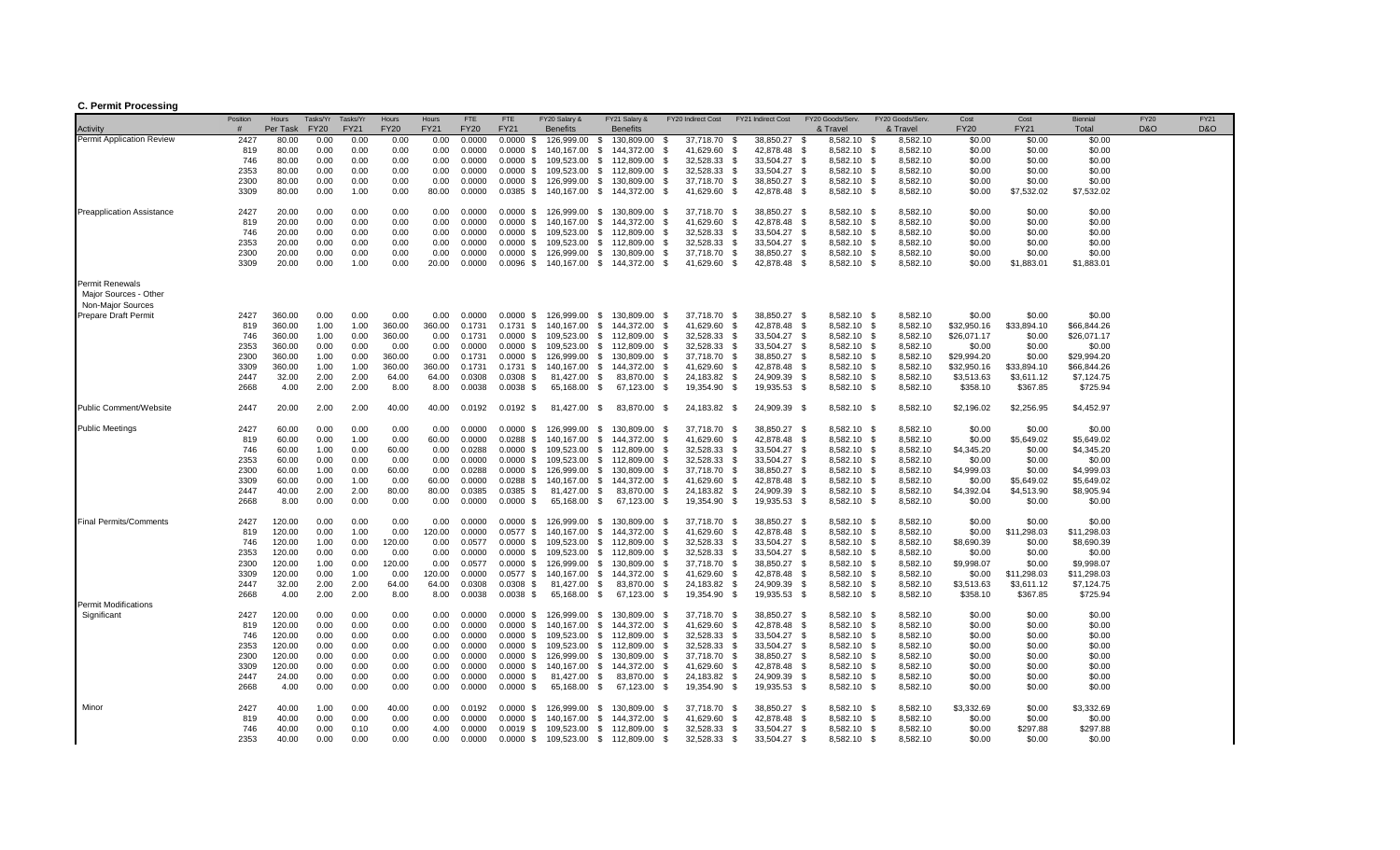| Total                          | 746<br>2353<br>2300<br>3309 | 300.00<br>300.00<br>300.00<br>300.00 | 0.00<br>0.00<br>0.00<br>0.00 | 0.00<br>0.00<br>1.00<br>1.00 | 0.00<br>0.00<br>0.00<br>0.00 | 0.00<br>0.00<br>300.00<br>300.00<br>2392.00 | 0.0000<br>0.0000<br>0.0000<br>0.0000<br>1.0385 | 0.0000 S<br>$0.0000$ \$<br>$0.1442$ \$<br>$0.1442$ \$<br>1.1500 | 109,523.00 \$<br>109,523.00<br>126,999.00<br>140,167.00 \$ | - S<br>- \$  | 112.809.00<br>112,809.00<br>130,809.00<br>144,372.00<br>- \$ | 32,528.33 \$<br>32,528.33<br>37,718.70 \$<br>41,629.60<br>- \$ | 33,504.27<br>33,504.27<br>38,850.27 | 42,878.48 \$                 | 8,582.10 \$<br>8,582.10 \$<br>8,582.10 \$<br>8,582.10 \$ | 8,582.10<br>8,582.10<br>8,582.10<br>8,582.10 | \$0.00<br>\$0.00<br>\$0.00<br>\$0.00 | \$0.00<br>\$0.00<br>\$25,707.89<br>\$28,245.08<br>\$171,378,76 \$209,204,46 | \$0.00<br>\$0.00<br>\$25,707.89<br>\$28,245.08<br>\$380,583,22 | \$0.00<br>\$0.00 |
|--------------------------------|-----------------------------|--------------------------------------|------------------------------|------------------------------|------------------------------|---------------------------------------------|------------------------------------------------|-----------------------------------------------------------------|------------------------------------------------------------|--------------|--------------------------------------------------------------|----------------------------------------------------------------|-------------------------------------|------------------------------|----------------------------------------------------------|----------------------------------------------|--------------------------------------|-----------------------------------------------------------------------------|----------------------------------------------------------------|------------------|
|                                |                             |                                      |                              |                              |                              |                                             |                                                |                                                                 |                                                            |              |                                                              |                                                                |                                     |                              |                                                          |                                              |                                      |                                                                             |                                                                |                  |
|                                |                             |                                      |                              |                              |                              |                                             |                                                |                                                                 |                                                            |              |                                                              |                                                                |                                     |                              |                                                          |                                              |                                      |                                                                             |                                                                |                  |
|                                |                             |                                      |                              |                              |                              |                                             |                                                |                                                                 |                                                            |              |                                                              |                                                                |                                     |                              |                                                          |                                              |                                      |                                                                             |                                                                |                  |
|                                |                             |                                      |                              |                              |                              |                                             |                                                |                                                                 |                                                            |              |                                                              |                                                                |                                     |                              |                                                          |                                              |                                      |                                                                             |                                                                |                  |
|                                |                             |                                      |                              |                              |                              |                                             |                                                |                                                                 |                                                            |              |                                                              |                                                                |                                     |                              |                                                          |                                              |                                      |                                                                             |                                                                |                  |
|                                | 819                         | 300.00                               | 0.00                         | 0.00                         | 0.00                         | 0.00                                        | 0.0000                                         | $0.0000$ \$                                                     | 140.167.00                                                 | - SS         | 144,372.00                                                   | 41,629.60 \$                                                   |                                     | 42,878.48 \$                 | 8,582.10 \$                                              | 8,582.10                                     | \$0.00                               | \$0.00                                                                      | \$0.00                                                         |                  |
| <b>Permit Appeals</b>          | 2427                        | 300.00                               | 0.00                         | 1.00                         | 0.00                         | 300.00                                      | 0.0000                                         | $0.1442$ \$                                                     | 126,999.00                                                 | - S          | 130,809.00<br>- \$                                           | 37,718.70 \$                                                   |                                     | 38,850.27 \$                 | 8,582.10 \$                                              | 8,582.10                                     | \$0.00                               | \$25,707.89                                                                 | \$25,707.89                                                    |                  |
|                                | 3309                        | 40.00                                | 0.10                         | 0.10                         | 4.00                         | 4.00                                        | 0.0019                                         | $0.0019$ \$                                                     | 140.167.00                                                 | - S          | 144.372.00<br>- \$                                           | 41,629.60 \$                                                   |                                     | 42,878.48 \$                 | 8,582.10 \$                                              | 8,582.10                                     | \$366.11                             | \$376.60                                                                    | \$742.71                                                       |                  |
|                                | 2300                        | 40.00                                | 0.10                         | 0.10                         | 4.00                         | 4.00                                        | 0.0019                                         | $0.0019$ \$                                                     | 126.999.00                                                 | -SS          | 130.809.00                                                   | 37,718.70 \$                                                   | 38,850.27                           |                              | 8,582.10 \$                                              | 8,582.10                                     | \$333.27                             | \$342.77                                                                    | \$676.04                                                       |                  |
|                                | 2353                        | 40.00                                | 0.20                         | 0.20                         | 8.00                         | 8.00                                        | 0.0038                                         | $0.0038$ \$                                                     | 109,523.00                                                 | S.           | 112,809.00                                                   | 32,528.33 \$                                                   | 33,504.27                           |                              | 8,582.10 \$                                              | 8,582.10                                     | \$579.36                             | \$595.75                                                                    | \$1,175.11                                                     |                  |
|                                | 746                         | 40.00                                | 0.10                         | 0.10                         | 4.00                         | 4.00                                        | 0.0019                                         | $0.0019$ \$                                                     | 109,523.00                                                 | $^{\circ}$   | 112,809.00                                                   | 32,528.33 \$                                                   | 33,504.27                           |                              | 8,582.10 \$                                              | 8,582.10                                     | \$289.68                             | \$297.88                                                                    | \$587.56                                                       |                  |
|                                | 819                         | 40.00                                | 0.20                         | 0.20                         | 8.00                         | 8.00                                        | 0.0038                                         | $0.0038$ \$                                                     | 140.167.00                                                 | - S          | 144.372.00 \$                                                | 41,629.60 \$                                                   |                                     | 42.878.48 \$                 | 8,582.10 \$                                              | 8,582.10                                     | \$732.23                             | \$753.20                                                                    | \$1,485.43                                                     |                  |
| Operational Flex, Reviews      | 2427                        | 40.00                                | 0.00                         | 0.20                         | 0.00                         | 8.00                                        | 0.0000                                         | 0.0038<br>- 96                                                  | 126.999.00                                                 | - SS         | 130.809.00<br>- \$                                           | 37,718.70 \$                                                   |                                     | 38,850.27 \$                 | 8.582.10 \$                                              | 8,582.10                                     | \$0.00                               | \$685.54                                                                    | \$685.54                                                       |                  |
| <b>Early Reduction Reviews</b> |                             |                                      |                              |                              |                              |                                             |                                                |                                                                 |                                                            |              |                                                              |                                                                |                                     |                              |                                                          |                                              |                                      |                                                                             |                                                                |                  |
|                                |                             |                                      |                              |                              |                              |                                             |                                                |                                                                 |                                                            |              |                                                              |                                                                |                                     |                              |                                                          |                                              |                                      |                                                                             |                                                                |                  |
|                                | 2447<br>2668                | 24.00<br>4.00                        | 0.00<br>0.00                 | 0.00<br>0.00                 | 0.00<br>0.00                 | 0.00                                        | 0.0000<br>0.0000                               | $0.0000$ \$                                                     | 81,427.00<br>65,168.00                                     | - \$<br>- 35 | 83,870.00<br>67,123.00                                       | 24,183.82 \$<br>19,354.90                                      |                                     | 24,909.39 \$<br>19,935.53 \$ | 8,582.10 \$<br>8,582.10 \$                               | 8,582.10<br>8,582.10                         | \$0.00<br>\$0.00                     | \$0.00<br>\$0.00                                                            | \$0.00<br>\$0.00                                               |                  |
|                                | 3309                        | 160.00                               | 0.00                         | 0.00                         | 0.00                         | 0.00<br>0.00                                | 0.0000                                         | $0.0000$ \$<br>$0.0000$ \$                                      | 140.167.00                                                 | - SS         | 144,372.00                                                   | 41,629.60 \$                                                   |                                     | 42,878.48 \$                 | 8,582.10 \$                                              | 8,582.10                                     | \$0.00                               | \$0.00                                                                      | \$0.00                                                         |                  |
|                                | 2300                        | 160.00                               | 0.00                         | 0.00                         | 0.00                         | 0.00                                        | 0.0000                                         | $0.0000$ \$                                                     | 126,999.00                                                 | - \$         | 130.809.00                                                   | 37,718.70 \$                                                   |                                     | 38,850.27 \$                 | 8,582.10 \$                                              | 8,582.10                                     | \$0.00                               | \$0.00                                                                      | \$0.00                                                         |                  |
|                                | 2353                        | 160.00                               | 0.00                         | 0.00                         | 0.00                         | 0.00                                        | 0.0000                                         | $0.0000$ \$                                                     | 109,523.00                                                 | - \$         | 112,809.00                                                   | 32,528.33                                                      | 33,504.27                           |                              | 8,582.10 \$                                              | 8,582.10                                     | \$0.00                               | \$0.00                                                                      | \$0.00                                                         |                  |
|                                | 746                         | 160.00                               | 0.00                         | 0.00                         | 0.00                         | 0.00                                        | 0.0000                                         | $0.0000$ \$                                                     | 109.523.00                                                 | -SS          | 112.809.00                                                   | 32.528.33                                                      | 33.504.27                           |                              | 8.582.10 \$                                              | 8.582.10                                     | \$0.00                               | \$0.00                                                                      | \$0.00                                                         |                  |
|                                | 819                         | 160.00                               | 0.00                         | 0.00                         | 0.00                         | 0.00                                        | 0.0000                                         | $0.0000$ \$                                                     | 140.167.00                                                 | - SS         | 144.372.00                                                   | 41,629.60 \$                                                   |                                     | 42.878.48 \$                 | 8.582.10 \$                                              | 8,582.10                                     | \$0.00                               | \$0.00                                                                      | \$0.00                                                         |                  |
| Permit Reopening               | 2427                        | 160.00                               | 0.00                         | 0.00                         | 0.00                         | 0.00                                        | 0.0000                                         | 0.0000<br>- \$                                                  | 126,999.00                                                 | - \$         | 130,809.00 \$                                                | 37,718.70 \$                                                   |                                     | 38,850.27 \$                 | 8,582.10 \$                                              | 8,582.10                                     | \$0.00                               | \$0.00                                                                      | \$0.00                                                         |                  |
|                                |                             |                                      |                              |                              |                              |                                             |                                                |                                                                 |                                                            |              |                                                              |                                                                |                                     |                              |                                                          |                                              |                                      |                                                                             |                                                                |                  |
| Admin, Permit Amend.           | 2668                        | 8.00                                 | 1.00                         | 1.00                         | 8.00                         | 8.00                                        | 0.0038                                         | $0.0038$ \$                                                     | 65,168.00                                                  | - \$         | 67,123.00<br>- \$                                            | 19,354.90 \$                                                   |                                     | 19,935.53 \$                 | 8,582.10 \$                                              | 8,582.10                                     | \$358.10                             | \$367.85                                                                    | \$725.94                                                       |                  |
|                                | 2668                        | 4.00                                 | 1.00                         | 0.00                         | 4.00                         | 0.00                                        | 0.0019                                         | $0.0000$ \$                                                     | 65,168.00                                                  | P.           | 67,123.00                                                    | 19,354.90 \$                                                   |                                     | 19,935.53 \$                 | 8,582.10 \$                                              | 8,582.10                                     | \$179.05                             | \$0.00                                                                      | \$179.05                                                       |                  |
|                                | 2447                        | 16.00                                | 1.00                         | 0.00                         | 16.00                        | 0.00                                        | 0.0077                                         | $0.0000$ \$                                                     | 81,427.00                                                  |              | 83,870.00                                                    | 24,183.82                                                      | 24,909.39                           |                              | 8,582.10 \$                                              | 8,582.10                                     | \$878.41                             | \$0.00                                                                      | \$878.41                                                       |                  |
|                                | 3309                        | 40.00                                | 0.00                         | 0.00                         | 0.00                         | 0.00                                        | 0.0000                                         | $0.0000$ \$                                                     | 140.167.00                                                 | - SS         | 144.372.00                                                   | 41.629.60                                                      |                                     | 42.878.48 \$                 | 8.582.10 \$                                              | 8,582.10                                     | \$0.00                               | \$0.00                                                                      | \$0.00                                                         |                  |
|                                | 2300                        | 40.00                                | 0.00                         | 0.00                         | 0.00                         | 0.00                                        | 0.0000                                         | $0.0000$ \$                                                     | 126.999.00                                                 | -SS          | 130.809.00                                                   | 37.718.70 \$                                                   | 38.850.27                           |                              | 8,582.10 \$                                              | 8,582.10                                     | \$0.00                               | \$0.00                                                                      | \$0.00                                                         |                  |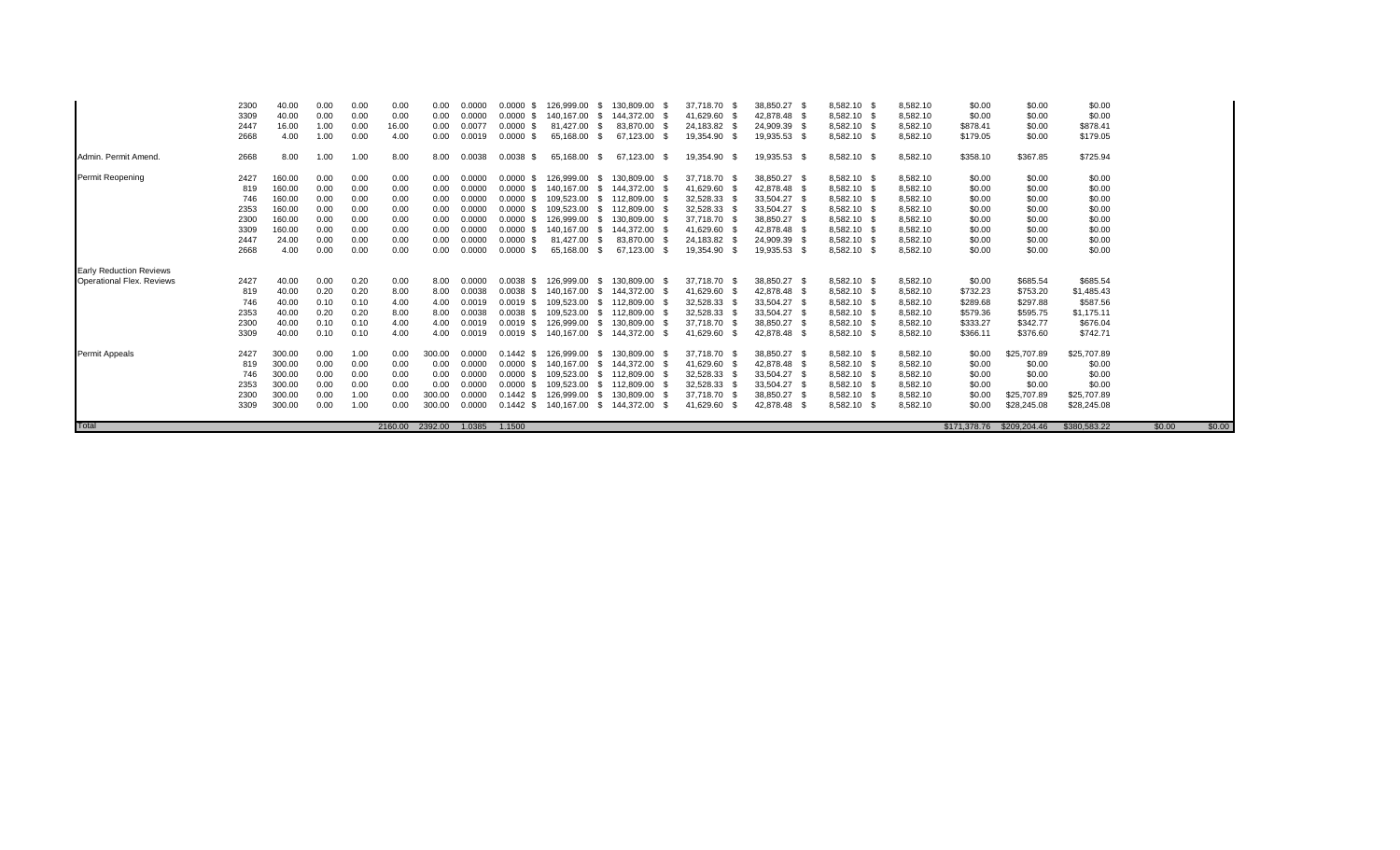## **D. Permit Management**

| Activity                            | Position<br># | Hours<br>Per Task | Tasks/Yr<br><b>FY20</b> | Tasks/Yr<br><b>FY21</b> | Hours<br><b>FY20</b> | Hours<br><b>FY21</b> | <b>FTE</b><br><b>FY20</b> | FTE<br><b>FY21</b>         | FY20 Salary &<br><b>Benefits</b>      |      | FY21 Salary &<br><b>Benefits</b> |              | FY20 Indirect Cost                     | FY21 Indirect Cost     |              | FY20 Goods/Serv.<br>& Travel | FY20 Goods/Serv<br>& Travel | Cost<br><b>FY20</b>    | Cost<br><b>FY21</b>    | Biennial<br>Total        | <b>FY20</b><br>D&O | FY21<br>D&O |  |
|-------------------------------------|---------------|-------------------|-------------------------|-------------------------|----------------------|----------------------|---------------------------|----------------------------|---------------------------------------|------|----------------------------------|--------------|----------------------------------------|------------------------|--------------|------------------------------|-----------------------------|------------------------|------------------------|--------------------------|--------------------|-------------|--|
| Inspections<br><b>Major Sources</b> | 2427          | 100.00            | 2.00                    | 2.00                    | 200.00               | 200.00               | 0.0962                    | $0.0962$ \$                | 126,999.00                            | - \$ | 130,809.00 \$                    |              | 37,718.70 \$                           | 38,850.27 \$           |              | 8,582.10 \$                  | 8,582.10                    | \$16,663.44            | \$17,138.59            | \$33,802.04              |                    |             |  |
|                                     | 819           | 100.00            | 2.00                    | 2.00                    | 200.00               | 200.00               | 0.0962                    | $0.0962$ \$                | 140,167.00                            | \$   | 144,372.00                       | - \$         | 41,629.60<br>- \$                      | 42,878.48              | - \$         | 8,582.10 \$                  | 8,582.10                    | \$18,305.64            | \$18,830.06            | \$37,135.70              |                    |             |  |
|                                     | 746           | 100.00            | 1.00                    | 1.00                    | 100.00               | 100.00               | 0.0481                    | $0.0481$ \$                | 109,523.00                            | - \$ | 112,809.00                       | - \$         | 32,528.33<br>- \$                      | 33,504.27              | - \$         | 8,582.10 \$                  | 8,582.10                    | \$7,241.99             | \$7,446.89             | \$14,688.88              |                    |             |  |
|                                     | 2353          | 100.00            | 1.00                    | 1.00                    | 100.00               | 100.00               | 0.0481                    | 0.0481 \$                  | 109,523.00                            |      | \$112,809.00                     | - \$         | 32,528.33<br>- \$                      | 33,504.27              | - \$         | 8,582.10 \$                  | 8,582.10                    | \$7,241.99             | \$7,446.89             | \$14,688.88              |                    |             |  |
|                                     | 2300          | 100.00            | 2.00                    | 2.00                    | 200.00               | 200.00               | 0.0962                    | $0.0962$ \$                | 126.999.00                            | S.   | 130,809.00                       | - \$         | 37,718.70<br>- \$                      | 38,850.27              | - \$         | 8,582.10 \$                  | 8,582.10                    | \$16,663.44            | \$17,138.59            | \$33,802.04              |                    |             |  |
|                                     | 3309          | 100.00            | 1.00                    | 1.00                    | 100.00               | 100.00               | 0.0481                    |                            | 0.0481 \$ 140.167.00 \$ 144.372.00 \$ |      |                                  |              | 41,629.60 \$                           | 42,878.48 \$           |              | 8,582.10 \$                  | 8,582.10                    | \$9,152.82             | \$9,415.03             | \$18,567.85              |                    |             |  |
| Non-Major Sources                   |               |                   |                         |                         |                      |                      |                           |                            |                                       |      |                                  |              |                                        |                        |              |                              |                             |                        |                        |                          |                    |             |  |
| Area Sources<br>Asbestos/Demolition | 3246          | 2.00              | 24.00                   | 24.00                   | 48.00                | 48.00                | 0.0231                    | $0.0231$ \$                |                                       |      | 126,999.00 \$ 130,809.00 \$      |              | 37,718.70 \$                           | 38,850.27 \$           |              | 8,582.10 \$                  | 8,582.10                    | \$3,999.23             | \$4,113.26             | \$8,112.49               |                    |             |  |
| <b>Stack Test Oversight</b>         | 2427          | 8.00              | 1.00                    | 1.00                    | 8.00                 | 8.00                 | 0.0038                    |                            | 0.0038 \$ 126,999.00                  |      | \$ 130,809,00 \$                 |              | 37,718.70 \$                           | 38,850.27              | - \$         | 8,582.10 \$                  | 8,582.10                    | \$666.54               | \$685.54               | \$1,352.08               |                    |             |  |
|                                     | 819           | 8.00              | 1.00                    | 1.00                    | 8.00                 | 8.00                 | 0.0038                    | $0.0038$ \$                | 140,167.00                            | \$   | 144,372.00                       | - \$         | 41,629.60<br>- \$                      | 42,878.48              | - \$         | 8,582.10 \$                  | 8,582.10                    | \$732.23               | \$753.20               | \$1,485.43               |                    |             |  |
|                                     | 746           | 8.00              | 1.00                    | 1.00                    | 8.00                 | 8.00                 | 0.0038                    |                            | 0.0038 \$ 109,523.00                  |      | \$112,809.00                     | - \$         | 32,528.33<br>- \$                      | 33,504.27              | - \$         | 8,582.10 \$                  | 8,582.10                    | \$579.36               | \$595.75               | \$1,175.11               |                    |             |  |
|                                     | 2353          | 8.00              | 1.00                    | 1.00                    | 8.00                 | 8.00                 | 0.0038                    |                            | 0.0038 \$ 109,523.00                  |      | \$ 112,809.00 \$                 |              | 32,528.33<br>- \$                      | 33,504.27              | - \$         | 8,582.10 \$                  | 8,582.10                    | \$579.36               | \$595.75               | \$1,175.11               |                    |             |  |
|                                     | 2300          | 8.00              | 1.00                    | 1.00                    | 8.00                 | 8.00                 | 0.0038                    |                            | 0.0038 \$ 126,999.00                  |      | \$ 130,809.00                    | \$           | 37,718.70<br>- \$                      | 38,850.27              | - \$         | 8,582.10 \$                  | 8,582.10                    | \$666.54               | \$685.54               | \$1,352.08               |                    |             |  |
|                                     | 3309          | 8.00              | 1.00                    | 1.00                    | 8.00                 | 8.00                 | 0.0038                    |                            | 0.0038 \$ 140,167.00 \$ 144,372.00 \$ |      |                                  |              | 41,629.60<br>- \$                      | 42,878.48              | - \$         | 8,582.10 \$                  | 8,582.10                    | \$732.23               | \$753.20               | \$1,485.43               |                    |             |  |
|                                     |               |                   |                         |                         |                      |                      |                           |                            |                                       |      |                                  |              |                                        |                        |              |                              |                             |                        |                        |                          |                    |             |  |
| <b>CEM Report Review/Audit</b>      | 2427          | 8.00              | 2.00                    | 2.00                    | 16.00                | 16.00                | 0.0077                    | $0.0077$ \$                | 126,999.00                            | - \$ | 130,809.00                       | - \$         | 37,718.70<br>- \$                      | 38,850.27              | - \$         | 8,582.10 \$                  | 8,582.10                    | \$1,333.08             | \$1,371.09             | \$2,704.16               |                    |             |  |
|                                     | 819           | 8.00              | 2.00                    | 2.00                    | 16.00                | 12.00                | 0.0077                    | $0.0058$ \$                | 140,167.00                            | \$   | 144,372.00                       | - \$         | 41,629.60<br>- \$                      | 42,878.48              | - \$         | 8,582.10 \$                  | 8,582.10                    | \$1,464.45             | \$1,129.80             | \$2,594.25               |                    |             |  |
|                                     | 746<br>2353   | 8.00<br>8.00      | 1.00<br>1.00            | 1.00<br>1.00            | 8.00<br>8.00         | 8.00<br>8.00         | 0.0038<br>0.0038          | $0.0038$ \$                | 109,523.00<br>0.0038 \$ 109,523.00    |      | \$112,809.00<br>\$112,809.00     | - \$<br>- \$ | 32,528.33<br>- \$<br>32,528.33<br>- \$ | 33,504.27<br>33,504.27 | - \$<br>- \$ | 8,582.10 \$<br>8,582.10 \$   | 8,582.10<br>8,582.10        | \$579.36<br>\$579.36   | \$595.75<br>\$595.75   | \$1,175.11<br>\$1,175.11 |                    |             |  |
|                                     | 2300          | 8.00              | 2.00                    | 2.00                    | 16.00                | 16.00                | 0.0077                    |                            | 0.0077 \$ 126,999.00                  |      | \$130,809.00                     | \$           | 37,718.70<br>- \$                      | 38,850.27              | - \$         | 8,582.10 \$                  | 8,582.10                    | \$1,333.08             | \$1,371.09             | \$2,704.16               |                    |             |  |
|                                     | 3309          | 8.00              | 1.00                    | 1.00                    | 8.00                 | 8.00                 | 0.0038                    |                            | 0.0038 \$ 140,167.00 \$ 144,372.00 \$ |      |                                  |              | 41,629.60<br>- \$                      | 42,878.48 \$           |              | 8,582.10 \$                  | 8,582.10                    | \$732.23               | \$753.20               | \$1,485.43               |                    |             |  |
|                                     |               |                   |                         |                         |                      |                      |                           |                            |                                       |      |                                  |              |                                        |                        |              |                              |                             |                        |                        |                          |                    |             |  |
| Review Month Emiss. Repts.          | 2427          | 8.00              | 24.00                   | 24.00                   | 192.00               | 192.00               | 0.0923                    |                            | 0.0923 \$ 126,999.00                  | - \$ | 130,809.00                       | - \$         | 37,718.70 \$                           | 38,850.27 \$           |              | 8,582.10 \$                  | 8,582.10                    | \$15,996.90            | \$16,453.05            | \$32,449.95              |                    |             |  |
|                                     | 819           | 8.00              | 24.00                   | 24.00                   | 192.00               | 192.00               | 0.0923                    | $0.0923$ \$                | 140,167.00                            | \$   | 144,372.00                       | - \$         | 41,629.60<br>- \$                      | 42,878.48              | - \$         | 8,582.10 \$                  | 8,582.10                    | \$17,573.42            | \$18,076.85            | \$35,650.27              |                    |             |  |
|                                     | 746           | 8.00              | 12.00                   | 12.00                   | 96.00                | 96.00                | 0.0462                    | $0.0462$ \$                | 109.523.00                            | S.   | 112,809.00                       | - \$         | 32,528.33<br>- \$                      | 33,504.27              | - \$         | 8,582.10 \$                  | 8,582.10                    | \$6,952.31             | \$7,149.02             | \$14,101.33              |                    |             |  |
|                                     | 2353          | 8.00              | 12.00                   | 12.00                   | 96.00                | 96.00                | 0.0462                    | $0.0462$ \$                | 109,523.00                            |      | \$112,809.00                     | - \$         | 32,528.33<br>- \$                      | 33,504.27 \$           |              | 8,582.10 \$                  | 8,582.10                    | \$6,952.31             | \$7,149.02             | \$14,101.33              |                    |             |  |
|                                     | 2300          | 8.00              | 24.00                   | 24.00                   | 192.00               | 192.00               | 0.0923                    |                            | 0.0923 \$ 126,999.00                  | - \$ | 130,809.00                       | - \$         | 37,718.70<br>- \$                      | 38,850.27 \$           |              | 8,582.10 \$                  | 8,582.10                    | \$15,996.90            | \$16,453.05            | \$32,449.95              |                    |             |  |
|                                     | 3309          | 8.00              | 12.00                   | 12.00                   | 96.00                | 96.00                | 0.0462                    |                            | 0.0462 \$ 140,167.00                  |      | \$ 144,372.00                    | - \$         | 41,629.60<br>- \$                      | 42,878.48              | - \$         | 8,582.10 \$                  | 8,582.10                    | \$8,786.71             | \$9,038.43             | \$17,825.14              |                    |             |  |
|                                     | 2426          | 0.50              | 108.00                  | 108.00                  | 54.00                | 54.00                | 0.0260                    | $0.0260$ \$                | 94,382.00                             | - \$ | 97,214.00                        | - \$         | 28,031.45<br>- \$                      | 28,872.56              | - \$         | 8,582.10 \$                  | 8,582.10                    | \$3,400.85             | \$3,496.21             | \$6,897.05               |                    |             |  |
| Review Excess Emiss. Rpts.          | 2427          | 8.00              | 6.00                    | 6.00                    | 48.00                | 48.00                | 0.0231                    |                            | 0.0231 \$ 126,999.00 \$ 130,809.00 \$ |      |                                  |              | 37,718.70 \$                           | 38,850.27 \$           |              | 8,582.10 \$                  | 8,582.10                    | \$3,999.23             | \$4,113.26             | \$8,112.49               |                    |             |  |
|                                     | 819           | 8.00              | 6.00                    | 6.00                    | 48.00                | 48.00                | 0.0231                    | $0.0231$ \$                | 140,167.00                            | \$   | 144,372.00                       | - \$         | 41,629.60<br>- \$                      | 42,878.48              | - \$         | 8,582.10 \$                  | 8,582.10                    | \$4,393.35             | \$4,519.21             | \$8,912.57               |                    |             |  |
|                                     | 746           | 8.00              | 3.00                    | 3.00                    | 24.00                | 24.00                | 0.0115                    |                            | 0.0115 \$ 109,523.00                  |      | \$112,809.00                     | - \$         | 32,528.33<br>- \$                      | 33,504.27              | - \$         | 8,582.10 \$                  | 8,582.10                    | \$1,738.08             | \$1,787.25             | \$3,525.33               |                    |             |  |
|                                     | 2353          | 8.00              | 3.00                    | 3.00                    | 24.00                | 24.00                | 0.0115                    |                            | 0.0115 \$ 109,523.00                  |      | \$ 112,809.00 \$                 |              | 32,528.33<br>- \$                      | 33,504.27 \$           |              | 8,582.10 \$                  | 8,582.10                    | \$1,738.08             | \$1,787.25             | \$3,525.33               |                    |             |  |
|                                     | 2300          | 8.00              | 6.00                    | 6.00                    | 48.00                | 48.00                | 0.0231                    |                            | 0.0231 \$ 126,999.00 \$ 130,809.00 \$ |      |                                  |              | 37,718.70<br>- \$                      | 38,850.27              | - \$         | 8,582.10 \$                  | 8,582.10                    | \$3,999.23             | \$4,113.26             | \$8,112.49               |                    |             |  |
|                                     | 3309          | 8.00              | 3.00                    | 3.00                    | 24.00                | 24.00                | 0.0115                    |                            | 0.0115 \$ 140,167.00 \$ 144,372.00    |      |                                  | - \$         | 41,629.60<br>- \$                      | 42,878.48              | - \$         | 8,582.10 \$                  | 8,582.10                    | \$2,196.68             | \$2,259.61             | \$4,456.28               |                    |             |  |
|                                     |               |                   |                         |                         |                      |                      |                           |                            |                                       |      |                                  |              |                                        |                        |              |                              |                             |                        |                        |                          |                    |             |  |
| Review Annual Compl. Cert           | 2427          | 10.00             | 2.00                    | 2.00                    | 20.00                | 20.00                | 0.0096                    | $0.0096$ \$                | 126,999.00                            |      | \$ 130,809.00 \$                 |              | 37,718.70 \$                           | 38,850.27 \$           |              | 8,582.10 \$                  | 8,582.10                    | \$1,666.34             | \$1,713.86             | \$3,380.20               |                    |             |  |
|                                     | 819           | 10.00             | 2.00                    | 2.00                    | 20.00                | 20.00                | 0.0096                    | $0.0096$ \$                | 140,167.00                            | \$   | 144,372.00                       | - \$         | 41,629.60<br>- \$                      | 42,878.48              | - \$         | 8,582.10 \$                  | 8,582.10                    | \$1,830.56             | \$1,883.01             | \$3,713.57               |                    |             |  |
|                                     | 746           | 10.00             | 1.00                    | 1.00                    | 10.00                | 10.00                | 0.0048                    | $0.0048$ \$                | 109,523.00                            |      | \$112,809.00                     | - \$         | 32,528.33<br>- \$                      | 33,504.27              | - \$         | 8,582.10 \$                  | 8,582.10                    | \$724.20               | \$744.69               | \$1,468.89               |                    |             |  |
|                                     | 2353          | 10.00             | 1.00                    | 1.00                    | 10.00                | 10.00                | 0.0048                    | $0.0048$ \$                | 109,523.00                            |      | \$ 112,809.00 \$<br>\$130,809.00 |              | 32,528.33<br>- \$                      | 33,504.27 \$           |              | 8,582.10 \$                  | 8,582.10                    | \$724.20               | \$744.69               | \$1,468.89               |                    |             |  |
|                                     | 2300<br>3309  | 10.00<br>10.00    | 2.00<br>1.00            | 2.00<br>1.00            | 20.00<br>10.00       | 20.00<br>10.00       | 0.0096<br>0.0048          | $0.0096$ \$<br>$0.0048$ \$ | 126,999.00<br>140,167.00              |      | \$144,372.00                     | \$<br>- \$   | 37,718.70<br>- \$<br>41,629.60<br>- \$ | 38,850.27<br>42,878.48 | - \$<br>- \$ | 8,582.10 \$<br>8,582.10 \$   | 8,582.10<br>8,582.10        | \$1,666.34<br>\$915.28 | \$1,713.86<br>\$941.50 | \$3,380.20<br>\$1,856.79 |                    |             |  |
|                                     | 2426          | 10.00             | 1.00                    | 1.00                    | 10.00                | 10.00                | 0.0048                    | $0.0048$ \$                | 94,382.00 \$                          |      | 97,214.00                        | - \$         | 28,031.45<br>- \$                      | 28,872.56              | - \$         | 8,582.10 \$                  | 8,582.10                    | \$629.79               | \$647.45               | \$1,277.23               |                    |             |  |
| Complaint Investigation             |               |                   |                         |                         |                      |                      |                           |                            |                                       |      |                                  |              |                                        |                        |              |                              |                             |                        |                        |                          |                    |             |  |
| <b>Initial Response</b>             | 2427          | 1.00              | 6.00                    | 6.00                    | 6.00                 | 6.00                 | 0.0029                    |                            | 0.0029 \$ 126,999.00                  |      | \$ 130,809,00 \$                 |              | 37,718.70<br>- \$                      | 38,850.27 \$           |              | 8,582.10 \$                  | 8,582.10                    | \$499.90               | \$514.16               | \$1,014.06               |                    |             |  |
|                                     | 819           | 1.00              | 20.00                   | 20.00                   | 20.00                | 20.00                | 0.0096                    | $0.0096$ \$                | 140,167.00                            | - \$ | 144,372.00                       | - \$         | 41,629.60<br>- \$                      | 42,878.48              | - \$         | 8,582.10 \$                  | 8,582.10                    | \$1,830.56             | \$1,883.01             | \$3,713.57               |                    |             |  |
|                                     | 746           | 1.00              | 6.00                    | 6.00                    | 6.00                 | 6.00                 | 0.0029                    |                            | 0.0029 \$ 109,523.00 \$ 112,809.00    |      |                                  | - \$         | 32,528.33<br>- \$                      | 33,504.27 \$           |              | 8,582.10 \$                  | 8,582.10                    | \$434.52               | \$446.81               | \$881.33                 |                    |             |  |
|                                     | 2353          | 1.00              | 75.00                   | 75.00                   | 75.00                | 75.00                | 0.0361                    |                            | 0.0361 \$ 109,523.00 \$ 112,809.00    |      |                                  | - \$         | 32,528.33<br>- \$                      | 33,504.27              | - \$         | 8,582.10 \$                  | 8,582.10                    | \$5,431.49             | \$5,585.17             | \$11.016.66              |                    |             |  |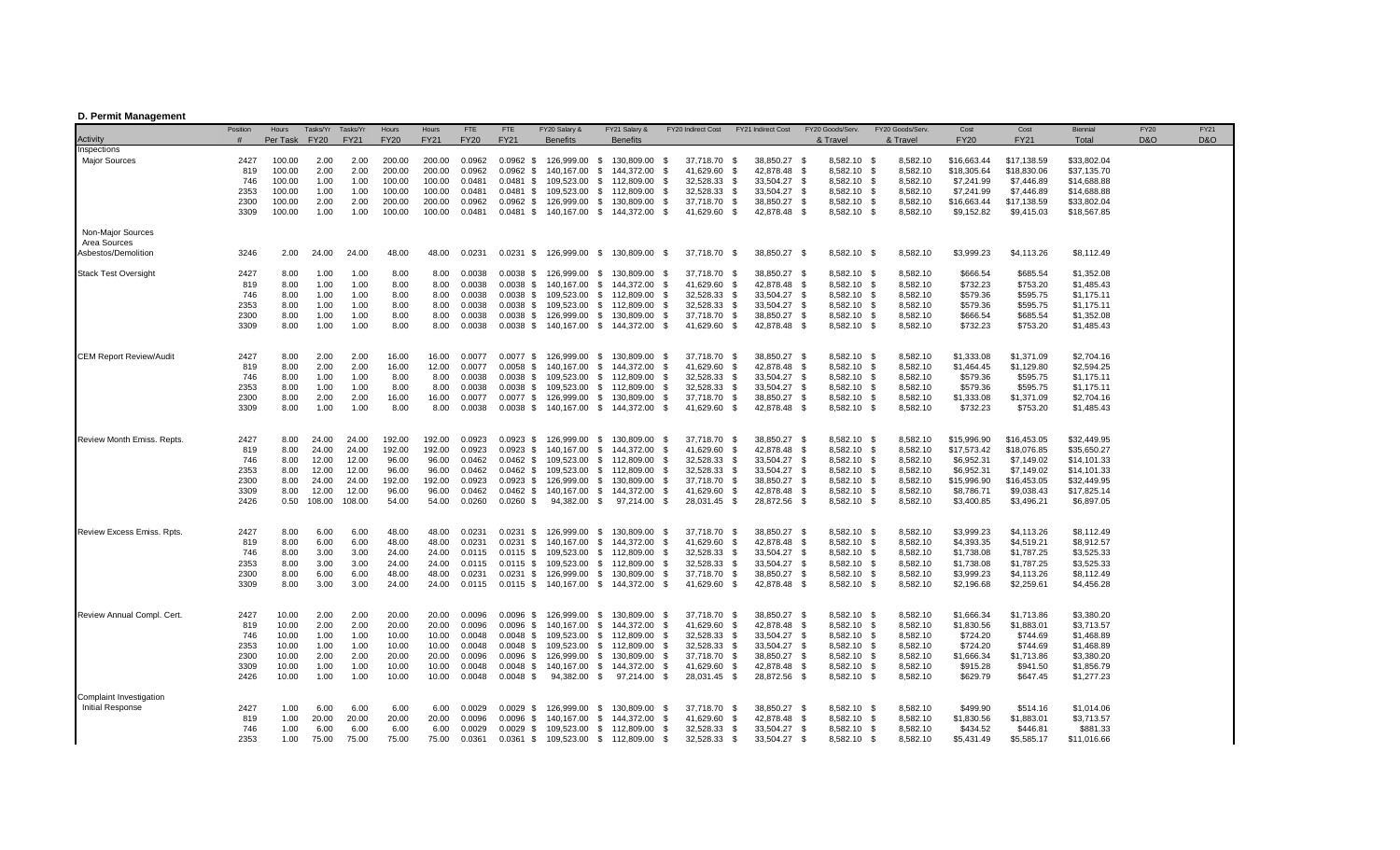| Total                      |             |               |               |               | 3536.00        | 3532.00        | 1.7000             | 1.6981                     |                                  |                          |                              |                              |                            |                      | \$290.063.11             | \$297,950.93             | \$588.014.04              | \$0.00<br>\$0.00 |
|----------------------------|-------------|---------------|---------------|---------------|----------------|----------------|--------------------|----------------------------|----------------------------------|--------------------------|------------------------------|------------------------------|----------------------------|----------------------|--------------------------|--------------------------|---------------------------|------------------|
|                            |             |               |               |               |                |                |                    |                            |                                  |                          |                              |                              |                            |                      |                          |                          |                           |                  |
|                            | 3309        | 20.00         | 2.00          | 2.00          | 40.00          | 40.00          | 0.0192             |                            | 0.0192 \$ 140,167.00<br>-S       | 144,372.00               | 41,629.60 \$                 | 42,878.48 \$                 | 8,582.10 \$                | 8,582.10             | \$3,661.13               | \$3,766.01               | \$7,427.14                |                  |
|                            | 2300        | 10.00         | 4.00          | 4.00          | 40.00          | 40.00          | 0.0192             | $0.0192$ \$                | 126,999.00                       | 130,809.00               | 37,718.70 \$                 | 38,850.27 \$                 | 8,582.10 \$                | 8,582.10             | \$3,332.69               | \$3,427.72               | \$6,760.41                |                  |
|                            | 2353        | 10.00         | 4.00          | 4.00          | 40.00          | 40.00          | 0.0192             | $0.0192$ \$                | 109.523.00                       | 112.809.00               | 32,528.33 \$                 | 33,504.27 \$                 | 8,582.10 \$                | 8,582.10             | \$2,896.80               | \$2,978.76               | \$5,875.55                |                  |
|                            | 746         | 20.00         | 2.00          | 2.00          | 40.00          | 40.00          | 0.0192             | $0.0192$ \$                | 109,523.00                       | 112,809.00               | 32,528.33 \$                 | 33,504.27 \$                 | 8,582.10 \$                | 8,582.10             | \$2,896.80               | \$2,978.76               | \$5,875.55                |                  |
|                            | 2427<br>819 | 20.00<br>2.00 | 4.00<br>4.00  | 4.00<br>4.00  | 80.00<br>8.00  | 80.00<br>8.00  | 0.0385<br>0.0038   | $0.0385$ \$<br>$0.0038$ \$ | 126,999.00<br>140.167.00<br>- 96 | 130,809.00<br>144.372.00 | 37,718.70 \$<br>41,629.60 \$ | 38,850.27 \$<br>42.878.48 \$ | 8,582.10 \$<br>8.582.10 \$ | 8,582.10<br>8,582.10 | \$6,665.38<br>\$732.23   | \$6,855.44<br>\$753.20   | \$13,520.81<br>\$1,485.43 |                  |
| <b>NOV Processing</b>      |             |               |               |               |                |                |                    |                            |                                  |                          |                              |                              |                            |                      |                          |                          |                           |                  |
|                            | 2447        | 16.00         | 2.00          | 2.00          | 32.00          | 32.00          | 0.0154             | $0.0154$ \$                | 81,427.00<br>-SS                 | 83,870.00                | 24,183.82 \$                 | 24,909.39 \$                 | 8,582.10 \$                | 8,582.10             | \$1,756.81               | \$1,805.56               | \$3,562.38                |                  |
|                            | 3309        | 24.00         | 1.00          | 1.00          | 24.00          | 24.00          | 0.0115             | $0.0115$ \$                | 140.167.00                       | 144,372.00               | 41,629.60 \$                 | 42.878.48 \$                 | 8,582.10 \$                | 8,582.10             | \$2,196.68               | \$2,259.61               | \$4,456.28                |                  |
|                            | 2300        | 24.00         | 2.00          | 2.00          | 48.00          | 48.00          | 0.0231             | $0.0231$ \$                | 126.999.00                       | 130.809.00               | 37,718.70 \$                 | 38.850.27 \$                 | 8,582.10 \$                | 8,582.10             | \$3,999.23               | \$4,113.26               | \$8,112.49                |                  |
|                            | 2353        | 24.00         | 2.00          | 2.00          | 48.00          | 48.00          | 0.0231             | $0.0231$ \$                | 109,523.00                       | 112,809.00               | 32,528.33 \$                 | 33,504.27 \$                 | 8,582.10 \$                | 8,582.10             | \$3,476.16               | \$3,574.51               | \$7,050.66                |                  |
|                            | 746         | 24.00         | 1.00          | 1.00          | 24.00          | 24.00          | 0.0115             | $0.0115$ \$                | 109.523.00                       | 112,809.00               | 32,528.33 \$                 | 33.504.27 \$                 | 8,582.10 \$                | 8,582.10             | \$1,738.08               | \$1,787.25               | \$3,525.33                |                  |
|                            | 819         | 24.00         | 2.00          | 2.00          | 48.00          | 48.00          | 0.0231             | $0.0231$ \$                | 140.167.00                       | 144.372.00               | 41,629.60 \$                 | 42.878.48 \$                 | 8.582.10 \$                | 8,582.10             | \$4,393.35               | \$4,519.21               | \$8,912.57                |                  |
| <b>Penalty Processing</b>  | 2427        | 24.00         | 2.00          | 2.00          | 48.00          | 48.00          | 0.0231             | $0.0231$ \$                | 126.999.00                       | 130.809.00               | 37.718.70 \$                 | 38.850.27 \$                 | 8.582.10 \$                | 8.582.10             | \$3,999.23               | \$4,113,26               | \$8,112.49                |                  |
| Administrative Enforcement |             |               |               |               |                |                |                    |                            |                                  |                          |                              |                              |                            |                      |                          |                          |                           |                  |
|                            |             |               |               |               |                |                |                    |                            |                                  |                          |                              |                              |                            |                      |                          |                          |                           |                  |
|                            | 3309        | 1.00          | 6.00          | 6.00          | 6.00           | 6.00           | 0.0029             | $0.0029$ \$                | 140,167.00<br>-SS                | 144,372.00               | 41,629.60 \$                 | 42,878.48 \$                 | 8,582.10 \$                | 8,582.10             | \$549.17                 | \$564.90                 | \$1,114.07                |                  |
|                            | 2300        | 1.00          | 00.00         | 00.00         | 100.00         | 100.00         | 0.0481             | $0.0481$ \$                | 126.999.00                       | 130.809.00               | 37.718.70 \$                 | 38,850.27 \$                 | 8,582.10 \$                | 8,582.10             | \$8,331.72               | \$8,569.30               | \$16,901.02               |                  |
|                            | 2353        | 1.00          | 75.00         | 75.00         | 75.00          | 75.00          | 0.0361             | $0.0361$ \$                | 109.523.00                       | 112,809.00               | 32,528.33 \$                 | 33,504.27 \$                 | 8,582.10 \$                | 8,582.10             | \$5,431.49               | \$5,585.17               | \$11,016.66               |                  |
|                            | 746         | 1.00          | 6.00          | 6.00          | 6.00           | 6.00           | 0.0029             | $0.0029$ \$                | 109,523.00                       | 112,809.00               | 32,528.33 \$                 | 33,504.27 \$                 | 8,582.10 \$                | 8,582.10             | \$434.52                 | \$446.81                 | \$881.33                  |                  |
|                            | 819         | 1.00          | 20.00         | 20.00         | 20.00          | 20.00          | 0.0096             | $0.0096$ \$                | 140,167.00                       | 144,372.00               | 41,629.60 \$                 | 42,878.48 \$                 | 8,582.10 \$                | 8,582.10             | \$1,830.56               | \$1,883.01               | \$3,713.57                |                  |
| Followup                   | 2427        | 1.00          | 6.00          | 6.00          | 6.00           | 6.00           | 0.0029             | $0.0029$ \$                | 126.999.00                       | 130,809.00               | 37,718.70 \$                 | 38,850.27 \$                 | 8,582.10 \$                | 8,582.10             | \$499.90                 | \$514.16                 | \$1,014.06                |                  |
|                            |             |               |               |               |                |                |                    |                            |                                  |                          |                              |                              |                            |                      |                          |                          |                           |                  |
|                            | 3309        | 8.00          | 2.00          | 2.00          | 16.00          | 16.00          | 0.0077             |                            | 0.0077 \$ 140,167.00<br>-SS      | 144,372.00               | 41,629.60 \$                 | 42,878.48 \$                 | 8,582.10 \$                | 8,582.10             | \$1,464.45               | \$1,506.40               | \$2,970.86                |                  |
|                            | 2300        | 8.00          | 10.00         | 10.00         | 80.00          | 80.00          | 0.0385             | $0.0385$ \$                | 126,999.00                       | 130,809.00               | 37,718.70 \$                 | 38,850.27 \$                 | 8,582.10 \$                | 8,582.10             | \$6,665.38               | \$6,855.44               | \$13,520.81               |                  |
|                            | 2353        | 8.00          | 5.00          | 5.00          | 40.00          | 40.00          | 0.0192             | $0.0192$ \$                | 109,523.00                       | 112,809.00               | 32,528.33 \$                 | 33,504.27 \$                 | 8,582.10 \$                | 8,582.10             | \$2,896.80               | \$2,978.76               | \$5,875.55                |                  |
|                            | 819<br>746  | 8.00<br>8.00  | 10.00<br>2.00 | 10.00<br>2.00 | 80.00<br>16.00 | 80.00<br>16.00 | 0.0385<br>0.0077   | $0.0385$ \$<br>$0.0077$ \$ | 140.167.00<br>-SS<br>109,523.00  | 144,372.00<br>112,809.00 | 41,629.60 \$<br>32,528.33 \$ | 42,878.48 \$<br>33,504.27 \$ | 8,582.10 \$<br>8,582.10 \$ | 8,582.10<br>8,582.10 | \$7,322.26<br>\$1,158.72 | \$7,532.02<br>\$1,191.50 | \$14,854.28<br>\$2,350.22 |                  |
| <b>Field Response</b>      | 2427        | 8.00          | 2.00          | 2.00          | 16.00          | 16.00          | 0.0077             | $0.0077$ \$                | 126,999.00<br>-SS                | 130,809.00               | 37,718.70 \$                 | 38,850.27 \$                 | 8,582.10 \$                | 8,582.10             | \$1,333.08               | \$1,371.09               | \$2,704.16                |                  |
|                            |             |               |               |               |                |                |                    |                            |                                  |                          |                              |                              |                            |                      |                          |                          |                           |                  |
|                            | 2447        | 1.00          | 40.00         | 40.00         | 40.00          | 40.00          | 0.0192             | $0.0192$ \$                | 81,427.00<br>-S                  | 83,870.00                | 24,183.82 \$                 | 24,909.39 \$                 | 8,582.10 \$                | 8,582.10             | \$2,196.02               | \$2,256.95               | \$4,452.97                |                  |
|                            | 3309        | 1.00          | 6.00          | 6.00          | 6.00           | 6.00           | 0.0029             | $0.0029$ \$                | 140.167.00                       | 144.372.00               | 41,629.60 \$                 | 42.878.48 \$                 | 8,582.10 \$                | 8,582.10             | \$549.17                 | \$564.90                 | \$1,114.07                |                  |
|                            | 2300        | 1.00          | 100.00        | 100.00        | 100.00         | 100.00         | 0.048 <sup>2</sup> | 0.0481<br>- \$             | 126.999.00                       | 130.809.00               | 37,718.70 \$                 | 38,850.27                    | 8,582.10 \$                | 8,582.10             | \$8,331.72               | \$8,569.30               | \$16,901.02               |                  |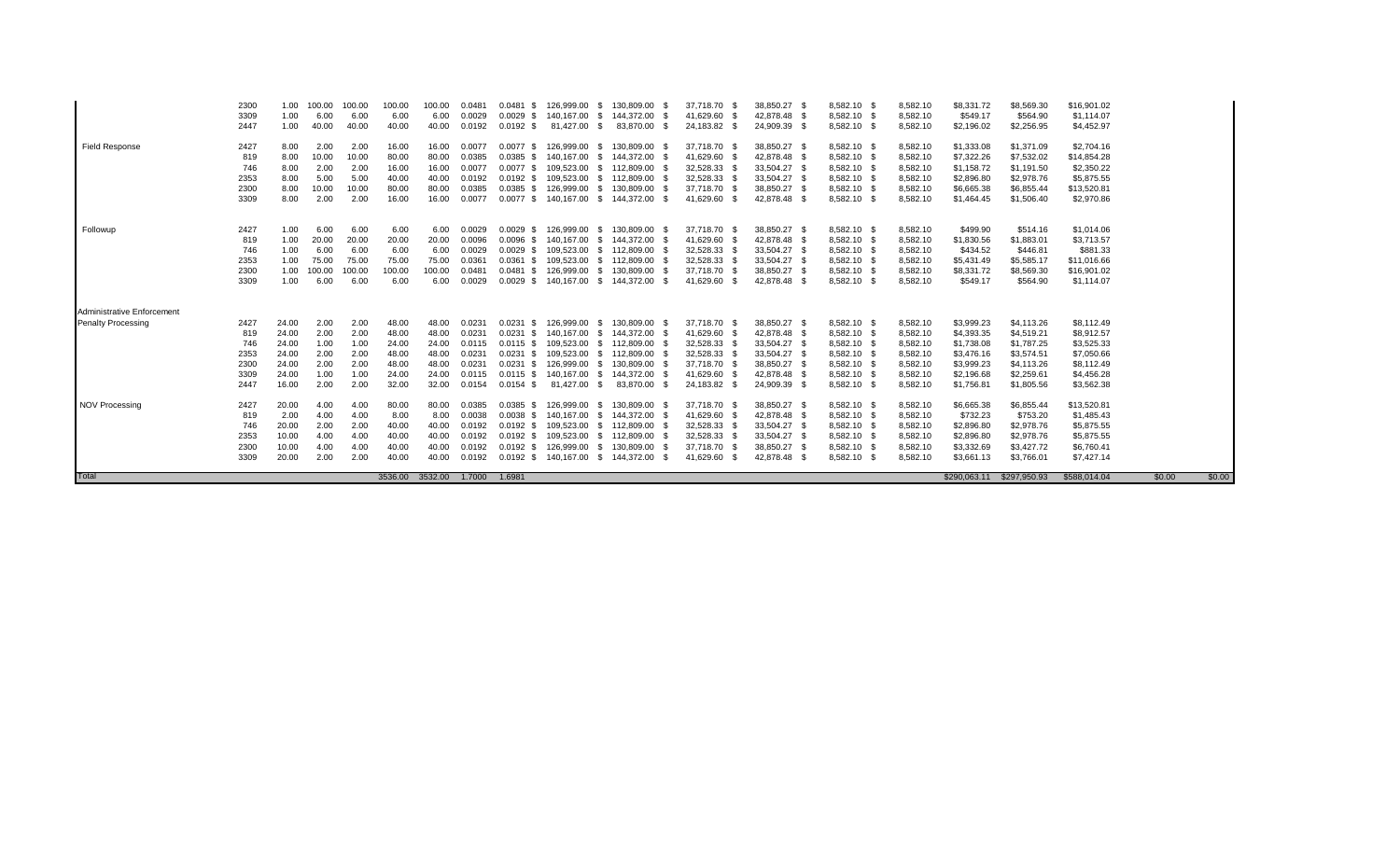#### **E. Technical Assistance**

|                                                                       | Position | Hours    |             | Tasks/Yr Tasks/Yr | Hours       | Hours       | <b>FTE</b>  | <b>FTE</b>  | FY20 Salary &   | FY21 Salary &   | FY20 Indirect Cost | FY21 Indirect Cost | FY20 Goods/Serv. | FY20 Goods/Serv. | Cost        | Cost        | Biennial | <b>FY20</b>    | <b>FY21</b> |
|-----------------------------------------------------------------------|----------|----------|-------------|-------------------|-------------|-------------|-------------|-------------|-----------------|-----------------|--------------------|--------------------|------------------|------------------|-------------|-------------|----------|----------------|-------------|
| Activity                                                              |          | Per Task | <b>FY20</b> | <b>FY21</b>       | <b>FY20</b> | <b>FY21</b> | <b>FY20</b> | <b>FY21</b> | <b>Benefits</b> | <b>Benefits</b> |                    |                    | & Travel         | & Travel         | <b>FY20</b> | <b>FY21</b> | Total    | <b>D&amp;O</b> | D&O         |
|                                                                       |          |          |             |                   |             |             |             |             |                 |                 |                    |                    |                  |                  |             |             |          |                |             |
|                                                                       |          |          |             |                   |             |             |             |             |                 |                 |                    |                    |                  |                  |             |             |          |                |             |
|                                                                       |          |          |             |                   |             |             |             |             |                 |                 |                    |                    |                  |                  |             |             |          |                |             |
| Program Management                                                    |          |          |             |                   |             |             |             |             |                 |                 |                    |                    |                  |                  |             |             |          |                |             |
| >Federal-State Tech. & Compliance                                     |          |          |             |                   |             |             |             |             |                 |                 |                    |                    |                  |                  |             |             |          |                |             |
| >State-Local Policy Coord.lincl.                                      |          |          |             |                   |             |             |             |             |                 |                 |                    |                    |                  |                  |             |             |          |                |             |
| inter/intra agency agreements and                                     |          |          |             |                   |             |             |             |             |                 |                 |                    |                    |                  |                  |             |             |          |                |             |
| rule dev.                                                             |          |          |             |                   |             |             |             |             |                 |                 |                    |                    |                  |                  |             |             |          |                |             |
| Source Assistance                                                     |          |          |             |                   |             |             |             |             |                 |                 |                    |                    |                  |                  |             |             |          |                |             |
| >Trade Association Coord. and                                         |          |          |             |                   |             |             |             |             |                 |                 |                    |                    |                  |                  |             |             |          |                |             |
| Oversight                                                             |          |          |             |                   |             |             |             |             |                 |                 |                    |                    |                  |                  |             |             |          |                |             |
| >Industry Specific Plans cross/multi-                                 |          |          |             |                   |             |             |             |             |                 |                 |                    |                    |                  |                  |             |             |          |                |             |
| media general permit work                                             |          |          |             |                   |             |             |             |             |                 |                 |                    |                    |                  |                  |             |             |          |                |             |
| Source Environmental Audits<br><b>PDUSITIESS AUVISURES LAWS &amp;</b> |          |          |             |                   |             |             |             |             |                 |                 |                    |                    |                  |                  |             |             |          |                |             |
| Regulations Compliance Outreach                                       |          |          |             |                   |             |             |             |             |                 |                 |                    |                    |                  |                  |             |             |          |                |             |
| Prog. Evaluation & Compliance                                         |          |          |             |                   |             |             |             |             |                 |                 |                    |                    |                  |                  |             |             |          |                |             |
| >Business Liaison - Ombudsman                                         |          |          |             |                   |             |             |             |             |                 |                 |                    |                    |                  |                  |             |             |          |                |             |
| >Compliance Advisory Panel                                            |          |          |             |                   |             |             |             |             |                 |                 |                    |                    |                  |                  |             |             |          |                |             |
| >Program Effectiveness                                                |          |          |             |                   |             |             |             |             |                 |                 |                    |                    |                  |                  |             |             |          |                |             |
| Total                                                                 |          |          |             |                   | 0.00        |             | 0.00 0.0000 | 0.0000      |                 |                 |                    |                    |                  |                  | \$0.00      | \$0.00      | \$0.00   | \$0.00         | \$0.00      |
|                                                                       |          |          |             |                   |             |             |             |             |                 |                 |                    |                    |                  |                  |             |             |          |                |             |

### **F. Outreach & Education**

|                                                                                                       | Position | Hours         | Tasks/Yr Tasks/Yr | Hours       | Hours       | <b>FTE</b>  | <b>FTE</b>  | FY20 Salary &   | FY21 Salary &   | FY20 Indirect Cost | FY21 Indirect Cost | FY20 Goods/Serv. | FY20 Goods/Serv. | Cost        | Cost        | Biennial | <b>FY20</b>    | <b>FY21</b> |
|-------------------------------------------------------------------------------------------------------|----------|---------------|-------------------|-------------|-------------|-------------|-------------|-----------------|-----------------|--------------------|--------------------|------------------|------------------|-------------|-------------|----------|----------------|-------------|
| Activity                                                                                              |          | Per Task FY20 | <b>FY21</b>       | <b>FY20</b> | <b>FY21</b> | <b>FY20</b> | <b>FY21</b> | <b>Benefits</b> | <b>Benefits</b> |                    |                    | & Travel         | & Travel         | <b>FY20</b> | <b>FY21</b> | Total    | <b>D&amp;O</b> | D&O         |
| Information/Outreach<br>General Info/Outreach<br>Permit Workshops<br>>Permit Register<br>>Fact Sheets |          |               |                   |             |             |             |             |                 |                 |                    |                    |                  |                  |             |             |          |                |             |
| Total                                                                                                 |          |               |                   | 0.00        | 0.00        | 0.0000      | 0.0000      |                 |                 |                    |                    |                  |                  | \$0.00      | \$0.00      | \$0.00   | \$0.00         | \$0.00      |

#### **G. Ambient Monitoring & Oversight**

| <b>Overalgin</b>                                       |          |               |          |             |             |             |             |             |                 |                 |                    |                    |                  |                  |             |             |          |                |        |
|--------------------------------------------------------|----------|---------------|----------|-------------|-------------|-------------|-------------|-------------|-----------------|-----------------|--------------------|--------------------|------------------|------------------|-------------|-------------|----------|----------------|--------|
|                                                        | Position | Hours         | Tasks/Yr | Tasks/Yr    | Hours       | Hours       | <b>FTE</b>  | FTE         | FY20 Salary &   | FY21 Salary &   | FY20 Indirect Cost | FY21 Indirect Cost | FY20 Goods/Serv. | FY20 Goods/Serv. | Cost        | Cost        | Biennial | <b>FY20</b>    | FY21   |
| <b>Activity</b>                                        |          | Per Task FY20 |          | <b>FY21</b> | <b>FY20</b> | <b>FY21</b> | <b>FY20</b> | <b>FY21</b> | <b>Benefits</b> | <b>Benefits</b> |                    |                    | & Travel         | & Travel         | <b>FY20</b> | <b>FY21</b> | Total    | <b>D&amp;O</b> | D&O    |
| <b>Ambient Monitoring</b>                              |          |               |          |             |             |             |             |             |                 |                 |                    |                    |                  |                  |             |             |          |                |        |
| > Monitoring                                           |          |               |          |             |             |             |             |             |                 |                 |                    |                    |                  |                  |             |             |          |                |        |
| Local Program Oversight                                |          |               |          |             |             |             |             |             |                 |                 |                    |                    |                  |                  |             |             |          |                |        |
| Coordination                                           |          |               |          |             |             |             |             |             |                 |                 |                    |                    |                  |                  |             |             |          |                |        |
| >Local Performance Audits                              |          |               |          |             |             |             |             |             |                 |                 |                    |                    |                  |                  |             |             |          |                |        |
| > Routine Audits                                       |          |               |          |             |             |             |             |             |                 |                 |                    |                    |                  |                  |             |             |          |                |        |
| EPA Oversight/Reporting                                |          |               |          |             |             |             |             |             |                 |                 |                    |                    |                  |                  |             |             |          |                |        |
| >Prg. Rept-Airs/AFS<br>>Ecology Performance Audits-HPV |          |               |          |             |             |             |             |             |                 |                 |                    |                    |                  |                  |             |             |          |                |        |
|                                                        |          |               |          |             |             |             |             |             |                 |                 |                    |                    |                  |                  |             |             |          |                |        |
| Total                                                  |          |               |          |             | 0.00        | 0.00        | 0.0000      | 0.0000      |                 |                 |                    |                    |                  |                  | \$0.00      | \$0.00      | \$0.00   | \$0.00         | \$0.00 |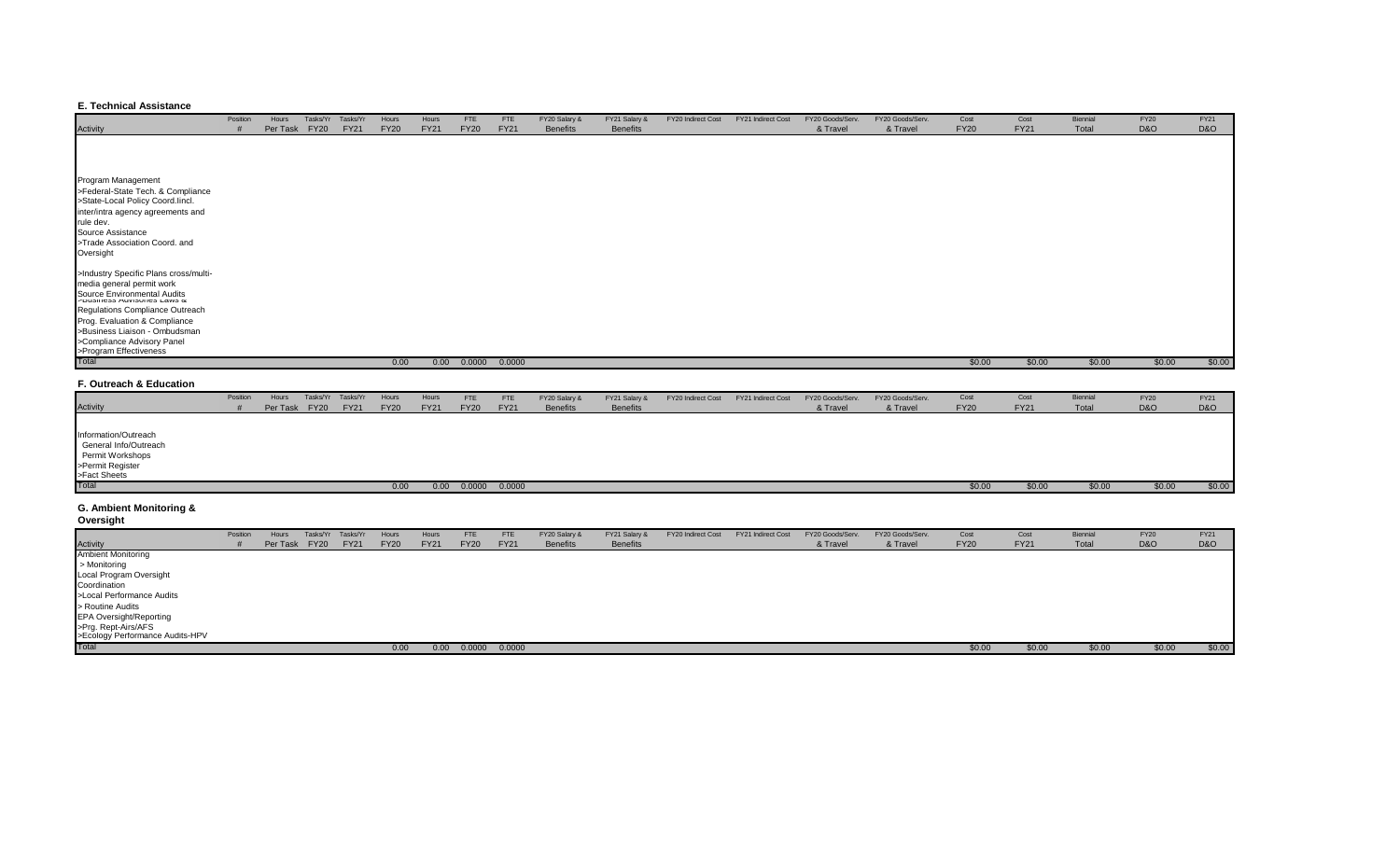#### **Nuclear Waste (NUC)**

#### **Summary**

|                                   | Hours           | <b>Hours</b> | FTE         | FTE         | Cost         | Cost         | <b>Biennia</b> | <b>FY20</b>    | <b>FY21</b>    |
|-----------------------------------|-----------------|--------------|-------------|-------------|--------------|--------------|----------------|----------------|----------------|
| Activity                          | <b>FY20</b>     | <b>FY21</b>  | <b>FY20</b> | <b>FY20</b> | <b>FY20</b>  | <b>FY21</b>  | Total          | <b>D&amp;O</b> | <b>D&amp;O</b> |
| A. Management & Support           | 951.00          | 991.00       | 0.46        | 0.48        | \$79.364.74  | \$85,393,97  | \$164,758,71   | \$0.00         | \$0.00         |
| B. Delegation & Regulation        | 84.00           | 84.00        | 0.04        | 0.04        | \$7,392.77   | \$7,604.16   | \$14,996.93    | \$0.00         | \$0.00         |
| C. Permit Processing              | 1550.00         | 1240.00      | 0.75        | 0.60        | \$135,546.27 | \$111.502.81 | \$247,049.08   | \$0.00         | \$0.00         |
| D. Permit Management              | 2142.00 2172.00 |              | 1.03        | 1.04        | \$180,091.25 | \$187,799.67 | \$367,890.92   | \$0.00         | \$0.00         |
| E. Technical Assistance           | 104.00          | 104.00       | 0.05        | 0.05        | \$9,387.56   | \$9,656.31   | \$19,043.87    | \$0.00         | \$0.00         |
| F. Outreach & Education           | 88.00           | 96.00        | 0.04        | 0.05        | \$5,417.28   | \$6,322.12   | \$11,739.40    | \$0.00         | \$0.00         |
| G. Ambient Monitoring & Oversight | 0.00            | 0.00         | 0.00        | 0.00        | \$0.00       | \$0.00       | \$0.00         | \$0.00         | \$0.00         |
| Total                             | 4919.00         | 4687.00      | 2.3649      | 2.2534      | \$417,199.87 | \$408,279.05 | \$825,478.92   | \$0.00         | \$0.00         |

## **A. Management & Support**

|                               | Position | Hours    | Tasks/Yr    | Tasks/Yr    | Hours       | Hours       | <b>FTE</b>  | <b>FTE</b>  | FY20 Salary &        | FY21 Salary &    |      | FY20 Indirect Cost |      | FY21 Indirect Cost |      | FY20 Goods/Serv | FY20 Goods/Serv. | Cost        | Cost        | Biennial     | <b>FY20</b>    | FY21           |
|-------------------------------|----------|----------|-------------|-------------|-------------|-------------|-------------|-------------|----------------------|------------------|------|--------------------|------|--------------------|------|-----------------|------------------|-------------|-------------|--------------|----------------|----------------|
| Activity                      |          | Per Task | <b>FY20</b> | <b>FY21</b> | <b>FY20</b> | <b>FY21</b> | <b>FY20</b> | <b>FY21</b> | <b>Benefits</b>      | <b>Benefits</b>  |      |                    |      |                    |      | & Travel        | & Travel         | <b>FY20</b> | <b>FY21</b> | Total        | <b>D&amp;O</b> | <b>D&amp;O</b> |
| <b>Program Administration</b> |          |          |             |             |             |             |             |             |                      |                  |      |                    |      |                    |      |                 |                  |             |             |              |                |                |
| Clerical                      | 2646     | 0.50     | 50.00       | 50.00       | 25.00       | 25.00       | 0.0120      | 0.0120      | 57.721.00            | 59.452.00<br>S.  |      | 17.143.14 \$       |      | 17.657.24 \$       |      | 8.582.10 \$     | 8,582.10         | \$1,002.96  | \$1,029.94  | \$2.032.90   |                |                |
| Management                    | 3427     | 1.00     | 10.00       | 10.00       | 10.00       | 10.00       | 0.0048      | 0.0048      | 141,105.00<br>-S.    | 145.338.00<br>-S |      | 41,908.19 \$       |      | 43,165.39          |      | 8,582.10 \$     | 8,582.10         | \$921.13    | \$947.53    | \$1,868.66   |                |                |
| Training                      | 287'     | 8.00     | 20.00       | 25.00       | 160.00      | 200.00      | 0.0769      | $0.0962$ \$ | 140.167.00           | \$144,372.00     |      | 41,629.60 \$       |      | 42,878.48 \$       |      | 8,582.10 \$     | 8,582.10         | \$14,644.52 | \$18,830.06 | \$33,474.57  |                |                |
|                               | 2162     | 8.00     | 20.00       | 20.00       | 160.00      | 160.00      | 0.0769      | 0.0769      | 126.999.00<br>-S.    | 130.809.00<br>-S |      | 37,718.70 \$       |      | 38,850.27          |      | 8,582.10 \$     | 8,582.10         | \$13,330.75 | \$13,710.87 | \$27,041.63  |                |                |
|                               | 3134     | 8.00     | 20.00       | 20.00       | 160.00      | 160.00      | 0.0769      | $0.0769$ \$ | 126.999.00           | 130.809.00<br>S. |      | 37,718.70 \$       |      | 38,850.27          |      | 8,582.10 \$     | 8,582.10         | \$13,330.75 | \$13,710.87 | \$27,041.63  |                |                |
|                               | 1192     | 8.00     | 10.00       | 10.00       | 80.00       | 80.00       | 0.0385      | 0.0385      | 126.999.00<br>-S.    | 130.809.00<br>-S |      | 37.718.70 \$       |      | 38.850.27          |      | 8.582.10 \$     | 8,582.10         | \$6,665.38  | \$6,855.44  | \$13,520.81  |                |                |
| >Permit Eng. Workshops        | 287'     | 16.00    | 4.00        | 4.00        | 64.00       | 64.00       | 0.0308      | $0.0308$ \$ | 140.167.00           | \$144,372.00     |      | 41,629.60 \$       |      | 42.878.48 \$       |      | 8,582.10 \$     | 8,582.10         | \$5,857.81  | \$6,025.62  | \$11,883.42  |                |                |
|                               | 2162     | 8.00     | 2.00        | 2.00        | 16.00       | 16.00       | 0.0077      | 0.0077      | 126.999.00<br>-S     | 130.809.00<br>-S |      | 37,718.70 \$       |      | 38,850.27          |      | 8,582.10 \$     | 8,582.10         | \$1,333.08  | \$1,371.09  | \$2,704.16   |                |                |
|                               | 1192     | 8.00     | 2.00        | 2.00        | 16.00       | 16.00       | 0.0077      | $0.0077$ \$ | 126,999.00           | 130,809.00<br>-S |      | 37,718.70 \$       |      | 38,850.27          |      | 8,582.10 \$     | 8,582.10         | \$1,333.08  | \$1,371.09  | \$2,704.16   |                |                |
|                               | 3134     | 8.00     | 2.00        | 2.00        | 16.00       | 16.00       | 0.0077      | $0.0077$ \$ | 126,999.00           | 130,809.00<br>-S |      | 37.718.70 \$       |      | 38,850.27          | - 9  | 8,582.10 \$     | 8,582.10         | \$1,333.08  | \$1,371.09  | \$2,704.16   |                |                |
| Data Management               |          |          |             |             |             |             |             |             |                      |                  |      |                    |      |                    |      |                 |                  |             |             |              |                |                |
|                               | 2241     | 40.00    | 3.00        | 3.00        | 120.00      | 120.00      | 0.0577      | $0.0577$ \$ | 135.334.00           | 139.394.00<br>-S | - \$ | 40.194.20 \$       |      | 41.400.02 \$       |      | 8.582.10 \$     | 8,582.10         | \$10,621.75 | \$10,925.55 | \$21,547.29  |                |                |
|                               | 4162     | 24.00    | 2.00        | 2.00        | 48.00       | 48.00       | 0.023       | 0.0231      | 77,498.00<br>-S      | 79,823.00<br>S.  |      | 23,016.91          | - \$ | 23,707.43          |      | 8,582.10 \$     | 8,582.10         | \$2,517.62  | \$2,587.21  | \$5,104.84   |                |                |
| >General Support              |          |          |             |             |             |             |             |             |                      |                  |      |                    |      |                    |      |                 |                  |             |             |              |                |                |
| >Compliance Information       |          |          |             |             |             |             |             |             |                      |                  |      |                    |      |                    |      |                 |                  |             |             |              |                |                |
| >Emission Inventory           | 2162     | 30.00    | 2.00        | 2.00        | 60.00       | 60.00       | 0.0288      | 0.0288      | 126.999.00<br>s.     | \$130,809.00     | - \$ | 37.718.70          | - \$ | 38.850.27          | - \$ | 8,582.10 \$     | 8,582.10         | \$4,999.03  | \$5,141.58  | \$10,140.61  |                |                |
| <b>Fee Administration</b>     |          |          |             |             |             |             |             |             |                      |                  |      |                    |      |                    |      |                 |                  |             |             |              |                |                |
| >Fee Determination            |          |          |             |             |             |             |             |             |                      |                  |      |                    |      |                    |      |                 |                  |             |             |              |                |                |
| >Collection/Appeals           |          |          |             |             |             |             |             |             |                      |                  |      |                    |      |                    |      |                 |                  |             |             |              |                |                |
| >Allocation Review            |          |          |             |             |             |             |             |             |                      |                  |      |                    |      |                    |      |                 |                  |             |             |              |                |                |
| >Tracking                     |          |          |             |             |             |             |             |             |                      |                  |      |                    |      |                    |      |                 |                  |             |             |              |                |                |
| >Annual Report                |          |          |             |             |             |             |             |             |                      |                  |      |                    |      |                    |      |                 |                  |             |             |              |                |                |
| >Time Accounting              |          |          |             |             |             |             |             |             |                      |                  |      |                    |      |                    |      |                 |                  |             |             |              |                |                |
| Support                       |          |          |             |             |             |             |             |             |                      |                  |      |                    |      |                    |      |                 |                  |             |             |              |                |                |
| Supervision                   | 3427     | 8.00     | 2.00        | 2.00        | 16.00       | 16.00       | 0.0077      |             | 0.0077 \$ 141,105.00 | \$145,338.00     | - \$ | 41,908.19          | - \$ | 43,165.39          | - \$ | 8,582.10 \$     | 8,582.10         | \$1,473.81  | \$1,516.04  | \$2,989.85   |                |                |
| >Clerical                     |          |          |             |             |             |             |             |             |                      |                  |      |                    |      |                    |      |                 |                  |             |             |              |                |                |
| >ACIS Support<br>Total        |          |          |             |             |             | 991.00      | 0.4572      | 0.4764      |                      |                  |      |                    |      |                    |      |                 |                  |             |             |              |                | \$0.00         |
|                               |          |          |             |             | 951.00      |             |             |             |                      |                  |      |                    |      |                    |      |                 |                  | \$79,364.74 | \$85,393.97 | \$164,758.71 | \$0.00         |                |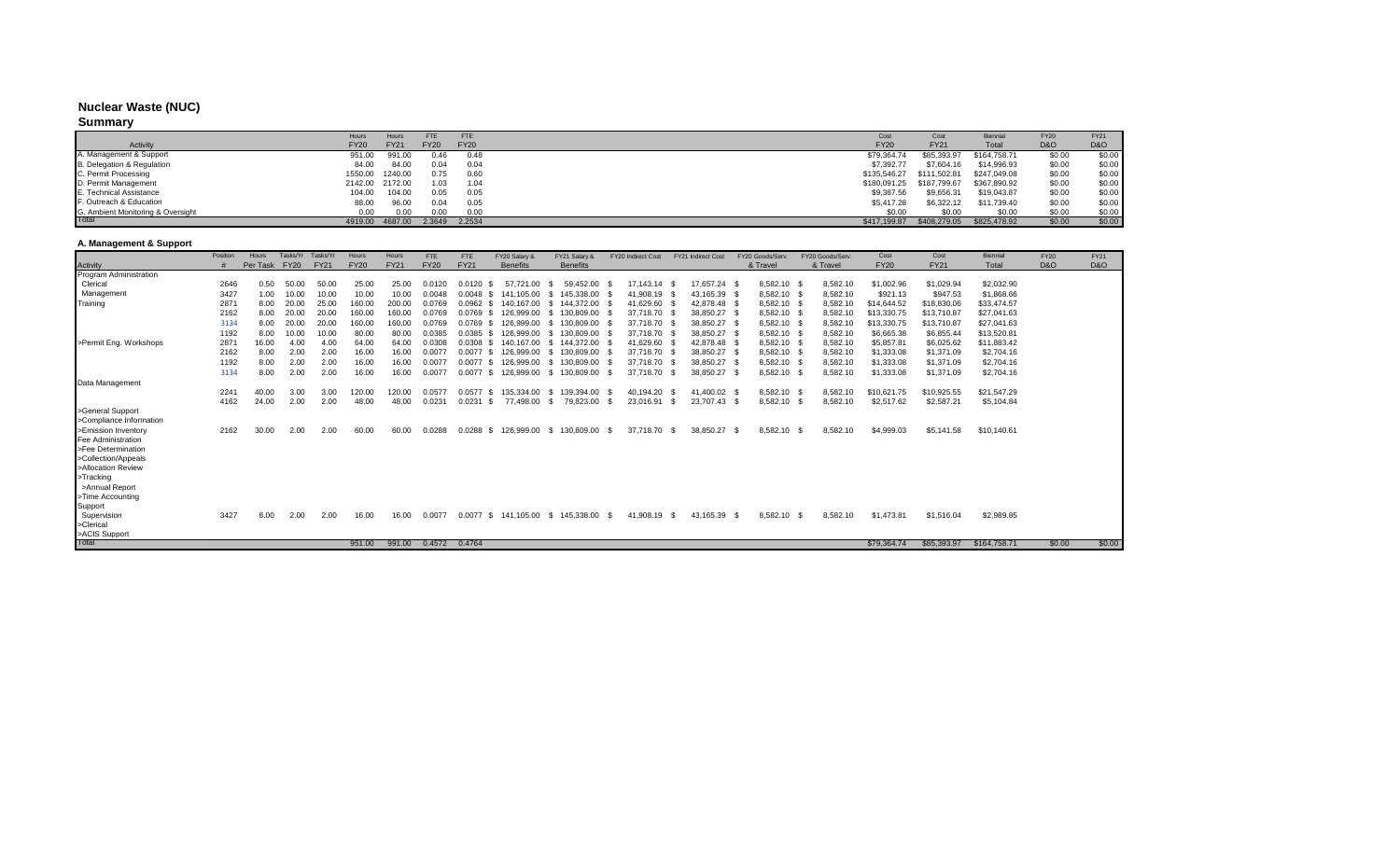### **B. Delegation & Regulation**

|                                        | Position | Hours    | Tasks/Yr    | Tasks/Yr    | Hours       | Hours       | <b>FTE</b>    | FTE            | FY20 Salary &   | FY21 Salary &        | <b>FY20 Indirect Cost</b> | FY21 Indirect Cost | FY20 Goods/Serv. |             | FY20 Goods/Serv. | Cost        | Cost        | Biennial    | <b>FY20</b>    | <b>FY21</b>    |
|----------------------------------------|----------|----------|-------------|-------------|-------------|-------------|---------------|----------------|-----------------|----------------------|---------------------------|--------------------|------------------|-------------|------------------|-------------|-------------|-------------|----------------|----------------|
|                                        |          | Per Task | <b>FY20</b> | <b>FY21</b> | <b>FY20</b> | <b>FY21</b> | <b>FY20</b>   | <b>FY21</b>    | <b>Benefits</b> | <b>Benefits</b>      |                           |                    | & Travel         |             | & Travel         | <b>FY20</b> | <b>FY21</b> | Total       | <b>D&amp;O</b> | <b>D&amp;O</b> |
| <b>Activity</b><br>Regulation Guidance |          |          |             |             |             |             |               |                |                 |                      |                           |                    |                  |             |                  |             |             |             |                |                |
| >Permit Regulations                    |          |          |             |             |             |             |               |                |                 |                      |                           |                    |                  |             |                  |             |             |             |                |                |
| >Emission Trading                      |          |          |             |             |             |             |               |                |                 |                      |                           |                    |                  |             |                  |             |             |             |                |                |
| >Work on Rule Updates                  |          |          |             |             |             |             |               |                |                 |                      |                           |                    |                  |             |                  |             |             |             |                |                |
| >CAM Monitoring Guidance               |          |          |             |             |             |             |               |                |                 |                      |                           |                    |                  |             |                  |             |             |             |                |                |
| >Insignif. Emiss. Guidance             |          |          |             |             |             |             |               |                |                 |                      |                           |                    |                  |             |                  |             |             |             |                |                |
| >Federal Rule Codif.                   |          |          |             |             |             |             |               |                |                 |                      |                           |                    |                  |             |                  |             |             |             |                |                |
| >Acid Rain                             |          |          |             |             |             |             |               |                |                 |                      |                           |                    |                  |             |                  |             |             |             |                |                |
| >New 112 R. / Plans                    |          |          |             |             |             |             |               |                |                 |                      |                           |                    |                  |             |                  |             |             |             |                |                |
| Local Program Deleg.                   |          |          |             |             |             |             |               |                |                 |                      |                           |                    |                  |             |                  |             |             |             |                |                |
| Review Prog. Submittal                 |          |          |             |             |             |             |               |                |                 |                      |                           |                    |                  |             |                  |             |             |             |                |                |
| >Followup                              |          |          |             |             |             |             |               |                |                 |                      |                           |                    |                  |             |                  |             |             |             |                |                |
| >Interagency Agree                     | 2871     | 8.00     | 2.00        | 2.00        | 16.00       | 16.00       | 0.0077        | 0.0077         | 140,167.00      | 144,372.00<br>. SS ⊃ | 41,629.60 \$              | 42,878.48 \$       |                  | 8,582.10 \$ | 8,582.10         | \$1,464.45  | \$1,506.40  | \$2,970.86  |                |                |
|                                        | 2162     | 2.00     | 2.00        | 2.00        | 4.00        | 4.00        | 0.0019        | 0.0019<br>- \$ | 126,999.00      | 130,809.00<br>- S    | 37,718.70 \$              | 38,850.27          | - \$             | 8,582.10 \$ | 8,582.10         | \$333.27    | \$342.77    | \$676.04    |                |                |
| Federal Prog. Delegation               |          |          |             |             |             |             |               |                |                 |                      |                           |                    |                  |             |                  |             |             |             |                |                |
| >Prog. Deleg. Package                  |          |          |             |             |             |             |               |                |                 |                      |                           |                    |                  |             |                  |             |             |             |                |                |
| >Followup                              |          |          |             |             |             |             |               |                |                 |                      |                           |                    |                  |             |                  |             |             |             |                |                |
| Interagency Agreement                  |          |          |             |             |             |             |               |                |                 |                      |                           |                    |                  |             |                  |             |             |             |                |                |
| >Emiss. Inventory Update               |          |          |             |             |             |             |               |                |                 |                      |                           |                    |                  |             |                  |             |             |             |                |                |
| <b>Engineering Support</b>             | 2871     | 8.00     | 4.00        | 4.00        | 32.00       | 32.00       | 0.0154        | 0.0154         | 140.167.00      | 144,372.00<br>- \$   | 41,629.60                 | 42,878.48 \$       |                  | 8,582.10 \$ | 8,582.10         | \$2,928.90  | \$3,012.81  | \$5,941.71  |                |                |
|                                        | 2162     | 8.00     | 4.00        | 4.00        | 32.00       | 32.00       | 0.0154        | 0.0154<br>- SS | 126,999.00      | 130,809.00<br>- \$   | 37,718.70 \$              | 38,850.27          | - \$             | 8,582.10 \$ | 8,582.10         | \$2,666.15  | \$2,742.17  | \$5,408.33  |                |                |
| <b>Engineering Development</b>         |          |          |             |             |             |             |               |                |                 |                      |                           |                    |                  |             |                  |             |             |             |                |                |
| Total                                  |          |          |             |             | 84.00       | 84.00       | 0.0404 0.0404 |                |                 |                      |                           |                    |                  |             |                  | \$7,392.77  | \$7,604.16  | \$14,996.93 | \$0.00         | \$0.00         |

#### **C. Permit Processing**

|                                  | Position | <b>Hours</b> | Tasks/Yr       | Tasks/Yr       | Hours       | Hours       | FTE         | FTE            | FY20 Salary &        | FY21 Salary &         |      | FY20 Indirect Cost |      | FY21 Indirect Cost |      | FY20 Goods/Serv | FY20 Goods/Serv. | Cost         | Cost         | Biennial     | <b>FY20</b>    | FY21   |
|----------------------------------|----------|--------------|----------------|----------------|-------------|-------------|-------------|----------------|----------------------|-----------------------|------|--------------------|------|--------------------|------|-----------------|------------------|--------------|--------------|--------------|----------------|--------|
| Activity                         |          | Per Task     | <b>FY20</b>    | <b>FY21</b>    | <b>FY20</b> | <b>FY21</b> | <b>FY20</b> | <b>FY21</b>    | <b>Benefits</b>      | <b>Benefits</b>       |      |                    |      |                    |      | & Travel        | & Travel         | <b>FY20</b>  | <b>FY21</b>  | Total        | <b>D&amp;O</b> | D&O    |
| Permit Application Review        |          |              |                |                |             |             |             |                |                      |                       |      |                    |      |                    |      |                 |                  |              |              |              |                |        |
| <b>Preapplication Assistance</b> |          |              |                |                |             |             |             |                |                      |                       |      |                    |      |                    |      |                 |                  |              |              |              |                |        |
| <b>Permit Renewals</b>           | 2871     | 80           | $\overline{2}$ |                | 160.00      | 0.00        | 0.0769      | 0.0000<br>- \$ | 140.167.00           | 144.372.00 \$<br>- \$ |      | 41.629.60          |      | 42.878.48 \$       |      | 8.582.10 \$     | 8.582.10         | \$14,644.52  | \$0.00       | \$14,644.52  |                |        |
|                                  | 2162     | 20           |                |                | 20.00       | 0.00        | 0.0096      | 0.0000<br>- \$ | 126.999.00           | 130,809.00<br>- \$    | - \$ | 37,718.70 \$       |      | 38,850.27 \$       |      | 8,582.10 \$     | 8,582.10         | \$1,666.34   | \$0.00       | \$1,666.34   |                |        |
|                                  | 3134     | 40           |                |                | 40.00       | 0.00        | 0.0192      | 0.0000<br>- \$ | 126.999.00           | 130.809.00<br>- \$    | - \$ | 37.718.70 \$       |      | 38.850.27 \$       |      | 8.582.10 \$     | 8.582.10         | \$3,332.69   | \$0.00       | \$3,332.69   |                |        |
|                                  | 1192     | 10           |                |                | 10.00       | 0.00        | 0.0048      | 0.0000<br>- \$ | 126,999.00           | 130,809.00<br>- \$    | - \$ | 37,718.70 \$       |      | 38,850.27 \$       |      | 8,582.10 \$     | 8,582.10         | \$833.17     | \$0.00       | \$833.17     |                |        |
| Major Sources - Other            |          |              |                |                |             |             |             |                |                      |                       |      |                    |      |                    |      |                 |                  |              |              |              |                |        |
| Non-Major Sources                |          |              |                |                |             |             |             |                |                      |                       |      |                    |      |                    |      |                 |                  |              |              |              |                |        |
| <b>Prepare Draft Permit</b>      | 2871     | 80           | $\overline{2}$ | 2              | 160.00      | 160.00      | 0.0769      | 0.0769<br>- \$ | 140.167.00           | \$144,372.00          | - \$ | 41.629.60 \$       |      | 42.878.48 \$       |      | 8,582.10 \$     | 8,582.10         | \$14,644.52  | \$15,064.04  | \$29,708.56  |                |        |
|                                  | 3134     | 60           | $\overline{2}$ | $\overline{2}$ | 120.00      | 120.00      | 0.0577      | $0.0577$ \$    | 126,999.00           | 130,809.00<br>- \$    | - S  | 37,718.70 \$       |      | 38,850.27          | - \$ | 8,582.10 \$     | 8,582.10         | \$9,998.07   | \$10,283.16  | \$20,281.22  |                |        |
| <b>Public Meetings</b>           |          |              |                |                |             |             |             |                |                      |                       |      |                    |      |                    |      |                 |                  |              |              |              |                |        |
|                                  |          |              |                |                |             |             |             |                |                      |                       |      |                    |      |                    |      |                 |                  |              |              |              |                |        |
| <b>Final Permits/Comments</b>    | 2871     | 100          | $\overline{2}$ |                | 200.00      | 200.00      | 0.0962      | $0.0962$ \$    | 140.167.00           | \$144,372.00          | - \$ | 41.629.60 \$       |      | 42,878.48 \$       |      | 8,582.10 \$     | 8,582.10         | \$18,305.64  | \$18,830.06  | \$37,135.70  |                |        |
|                                  | 3134     | 60           |                |                | 120.00      | 120.00      | 0.0577      | 0.0577<br>- \$ | 126,999.00           | 130,809.00<br>- S     | - \$ | 37,718.70 \$       |      | 38,850.27 \$       |      | 8,582.10 \$     | 8,582.10         | \$9,998.07   | \$10,283.16  | \$20,281.22  |                |        |
|                                  | 2162     | 20           | $\overline{2}$ | $\overline{2}$ | 40.00       | 40.00       | 0.0192      | $0.0192$ \$    | 126.999.00           | 130.809.00<br>- SS    | - S  | 37,718.70 \$       |      | 38,850.27 \$       |      | 8,582.10 \$     | 8,582.10         | \$3,332.69   | \$3,427.72   | \$6,760.41   |                |        |
|                                  | 1192     | 10           | $\overline{2}$ | $\overline{2}$ | 20.00       | 20.00       | 0.0096      | 0.0096<br>- \$ | 126,999.00           | 130,809.00<br>- \$    | - \$ | 37,718.70 \$       |      | 38,850.27 \$       |      | 8,582.10 \$     | 8,582.10         | \$1,666.34   | \$1,713.86   | \$3,380.20   |                |        |
| <b>Permit Modifications</b>      |          |              |                |                |             |             |             |                |                      |                       |      |                    |      |                    |      |                 |                  |              |              |              |                |        |
| Significant                      | 2871     | 120.00       | 2.00           | 2.00           | 240.00      | 240.00      | 0.1154      | 0.1154<br>- \$ | 140,167.00           | 144.372.00<br>- \$    | - S  | 41.629.60 \$       |      | 42,878.48 \$       |      | 8,582.10 \$     | 8,582.10         | \$21,966.77  | \$22,596.07  | \$44,562.84  |                |        |
|                                  | 2162     | 40.00        | 2.00           | 2.00           | 80.00       | 80.00       | 0.0385      | $0.0385$ \$    | 126.999.00           | 130.809.00<br>- \$    | - \$ | 37,718.70 \$       |      | 38,850.27 \$       |      | 8,582.10 \$     | 8,582.10         | \$6,665.38   | \$6,855.44   | \$13,520.81  |                |        |
|                                  | 1192     | 20.00        | 2.00           | 2.00           | 40.00       | 40.00       | 0.0192      | $0.0192$ \$    | 126,999.00           | 130,809.00<br>- \$    |      | 37,718.70 \$       |      | 38,850.27 \$       |      | 8,582.10 \$     | 8,582.10         | \$3,332.69   | \$3,427.72   | \$6,760.41   |                |        |
|                                  | 3134     | 60.00        | 2.00           | 2.00           | 120.00      | 120.00      | 0.0577      |                | 0.0577 \$ 126,999.00 | 130,809.00<br>- \$    | - \$ | 37,718.70 \$       |      | 38,850.27 \$       |      | 8,582.10 \$     | 8,582.10         | \$9,998.07   | \$10,283.16  | \$20,281.22  |                |        |
| Minor                            |          |              |                |                |             |             |             |                |                      |                       |      |                    |      |                    |      |                 |                  |              |              |              |                |        |
|                                  |          |              |                |                |             |             |             |                |                      |                       |      |                    |      |                    |      |                 |                  |              |              |              |                |        |
| Admin, Permit Amend.             |          |              |                |                |             |             |             |                |                      |                       |      |                    |      |                    |      |                 |                  |              |              |              |                |        |
| Permit Reopening                 |          |              |                |                |             |             |             |                |                      |                       |      |                    |      |                    |      |                 |                  |              |              |              |                |        |
| <b>Early Reduction Reviews</b>   |          |              |                |                |             |             |             |                |                      |                       |      |                    |      |                    |      |                 |                  |              |              |              |                |        |
| Operational Flex. Reviews        |          |              |                |                |             |             |             |                |                      |                       |      |                    |      |                    |      |                 |                  |              |              |              |                |        |
| Permit Appeals                   |          |              |                |                |             |             |             |                |                      |                       |      |                    |      |                    |      |                 |                  |              |              |              |                |        |
| EPA Oversight/reporting          | 2871     | 20           |                |                | 20.00       | 20.00       | 0.0096      | 0.0096<br>-\$  | 140,167.00           | 144.372.00<br>- \$    | - \$ | 41.629.60          | - \$ | 42.878.48 \$       |      | 8,582.10 \$     | 8,582.10         | \$1,830.56   | \$1,883.01   | \$3,713.57   |                |        |
|                                  | 2162     | 40           |                |                | 40.00       | 40.00       | 0.0192      | $0.0192$ \$    | 126,999.00           | 130,809.00<br>- \$    | -S   | 37,718.70 \$       |      | 38,850.27          | - \$ | 8,582.10 \$     | 8,582.10         | \$3,332.69   | \$3,427.72   | \$6,760.41   |                |        |
| >Ecology performance audits      |          |              |                |                |             |             |             |                |                      |                       |      |                    |      |                    |      |                 |                  |              |              |              |                |        |
| <b>HPV</b>                       | 2162     | 40           |                |                | 120.00      | 40.00       | 0.0577      | 0.0192<br>- \$ | 126.999.00           | 130.809.00<br>- \$    |      | 37.718.70          |      | 38.850.27          | - 9  | 8.582.10        | 8,582.10         | \$9,998.07   | \$3,427.72   | \$13,425.78  |                |        |
| Total                            |          |              |                |                | 1550.00     | 1240.00     | 0.7452      | 0.5962         |                      |                       |      |                    |      |                    |      |                 |                  | \$135,546.27 | \$111,502.81 | \$247,049.08 | \$0.00         | \$0.00 |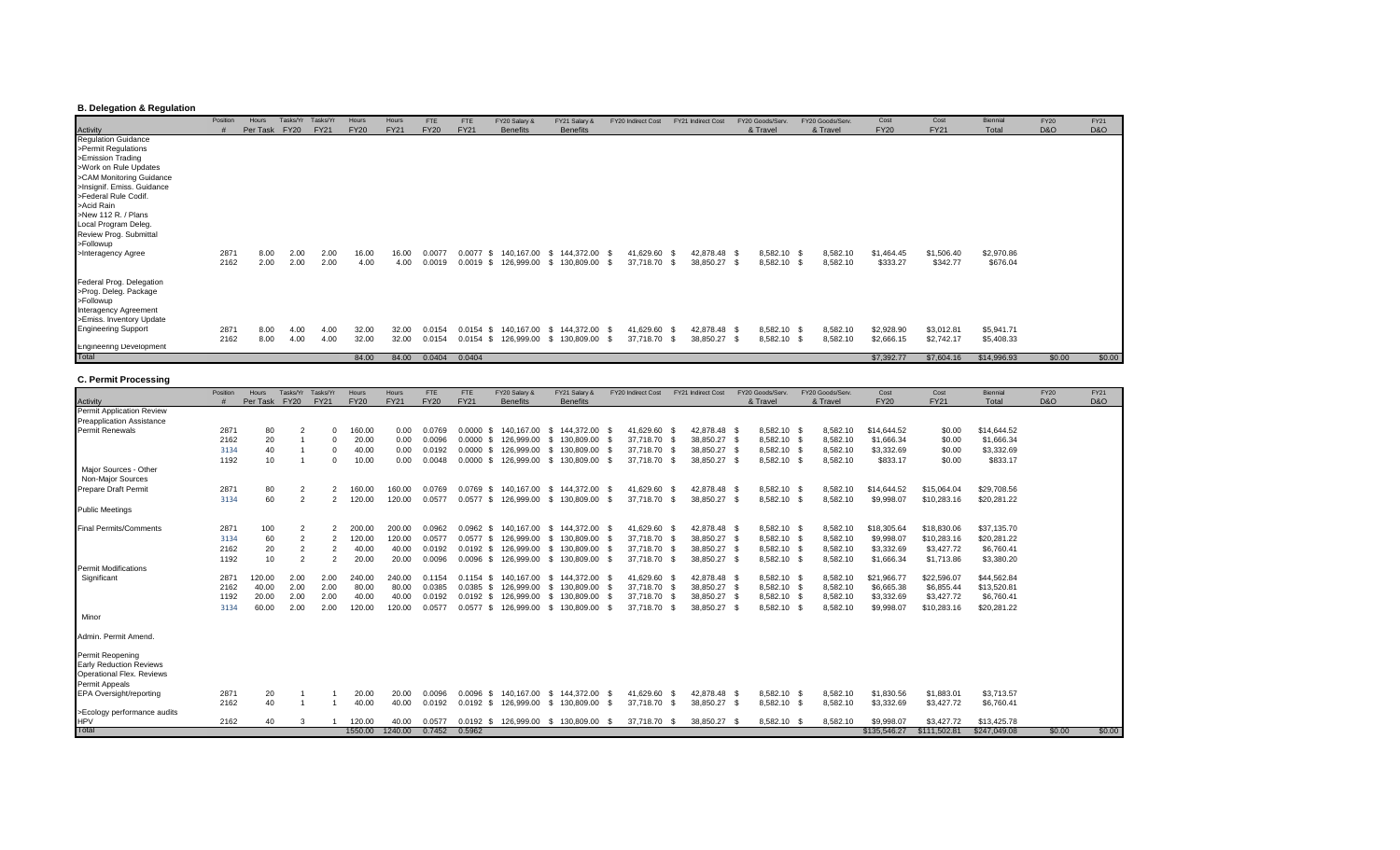### **D. Permit Management**

| <b>Activity</b><br><b>Benefits</b><br><b>Benefits</b><br>Inspections<br><b>Major Sources</b><br>8.582.10<br>\$7,427.14<br>287'<br>8.582.10<br>\$3,661.13<br>\$3,766.01<br>40.00<br>1.00<br>40.00<br>40.00<br>140.167.00<br>144.372.00<br>41.629.60<br>42.878.48<br>1.00<br>0.0192<br>0.0192<br>-S<br>- 96<br>- SS<br>- 55<br>8,582.10<br>2162<br>80.00<br>12.00<br>960.00<br>960.00<br>37.718.70<br>8,582.10 \$<br>\$79,984.52<br>\$82,265.25<br>\$162,249.77<br>12.00<br>126.999.00<br>130.809.00<br>38,850.27<br>0.4615<br>0.4615<br>-S<br>- \$<br>- S<br>- 55<br>8,582.10<br>\$13,330.75<br>\$27,041.63<br>40.00<br>4.00<br>160.00<br>160.00<br>0.0769<br>0.0769<br>126.999.00<br>S.<br>130,809.00<br>37.718.70<br>38.850.27<br>8,582.10<br>\$13,710.87<br>3134<br>4.00<br>- \$<br>Non-Maior Sources<br>Area Sources<br>6.00<br>8.582.10<br>8,582.10<br>Asbestos/Demolition<br>1192<br>60.00<br>60.00<br>0.0288<br>126.999.00<br>130.809.00<br>37.718.70<br>38.850.27<br>\$4,999.03<br>\$5,141.58<br>\$10,140.61<br>10.00<br>6.00<br>0.0288<br>-SS<br>- SS<br>1.00<br>\$856.93<br>\$856.93<br>Stack Test Oversight<br>2162<br>10.00<br>38.850.27<br>8,582.10 \$<br>8,582.10<br>\$0.00<br>0.00<br>10.00<br>0.0000<br>0.0048<br>126.999.00<br>130.809.00<br>37,718.70<br>0.00<br>-S<br>- S<br>8.582.10<br>\$1,713.86<br>20.00<br>1.00<br>20.00<br>0.0096<br>126.999.00<br>130.809.00<br>37.718.70 \$<br>38.850.27<br>8,582.10<br>\$0.00<br>\$1,713.86<br>1192<br>0.00<br>0.00<br>0.0000<br>-S<br>\$1,856.79<br>2871<br>10.00<br>1.00<br>144.372.00<br>41,629.60<br>42.878.48<br>8,582.10<br>8,582.10<br>\$915.28<br>\$941.50<br><b>CEM Report Review/Audit</b><br>10.00<br>10.00<br>0.0048<br>0.0048<br>140.167.00<br>1.00<br>-S<br>- S<br>10.00<br>1.00<br>126.999.00<br>8,582.10<br>8,582.10<br>\$833.17<br>\$856.93<br>\$1,690.10<br>2162<br>10.00<br>10.00<br>0.0048<br>130.809.00<br>37,718.70<br>38,850.27<br>1.00<br>0.0048<br>-S<br>- \$<br>2871<br>12.00<br>0.0288<br>144,372.00<br>42,878.48<br>8,582.10<br>5.00<br>60.00<br>60.00<br>140.167.00<br>41,629.60<br>8,582.10<br>\$5,491.69<br>\$5,649.02<br>\$11,140.71<br>Review Month Emiss, Repts.<br>12.00<br>0.0288<br>-S<br>- S<br>2162<br>0.0288<br>126.999.00<br>130.809.00<br>38,850.27<br>8,582.10<br>8,582.10<br>\$4,999.03<br>\$10,140.61<br>5.00<br>12.00<br>60.00<br>60.00<br>0.0288<br>37,718.70<br>\$5,141.58<br>12.00<br>-S<br>- 96<br>2871<br>4.00<br>1.00<br>144.372.00<br>42,878.48<br>8,582.10<br>\$366.11<br>\$376.60<br>\$742.71<br><b>Review Excess Emiss, Rots</b><br>4.00<br>4.00<br>0.0019<br>140.167.00<br>S.<br>41,629.60<br>8,582.10<br>1.00<br>0.0019<br>-SS<br>2162<br>4.00<br>1.00<br>126.999.00<br>130.809.00<br>38,850.27<br>8,582.10<br>8,582.10<br>\$333.27<br>\$342.77<br>\$676.04<br>4.00<br>0.0019<br>37,718.70<br>1.00<br>4.00<br>0.0019<br>-SS<br>- SS<br>1.00<br>\$144.372.00<br>41,629.60<br>42.878.48<br>8,582.10 \$<br>8,582.10<br>\$915.28<br>\$1,856.79<br>287'<br>10.00<br>10.00<br>10.00<br>0.0048<br>140.167.00<br>\$941.50<br>1.00<br>0.0048<br>Review Annual Compl. Cert<br>- \$<br>- SS<br>2162<br>60.00<br>1.00<br>126.999.00<br>130,809.00<br>38,850.27<br>8,582.10 \$<br>8,582.10<br>\$4,999.03<br>\$10,140.61<br>1.00<br>60.00<br>60.00<br>0.0288<br>0.0288<br>37,718.70 \$<br>\$5,141.58<br>-S<br>- 56<br>Complaint Investigation<br>8.00<br>1.00<br>0.0038<br>126.999.00<br>130.809.00<br>38.850.27<br>8,582.10<br>8,582.10<br>\$666.54<br>\$685.54<br>\$1,352.08<br>3134<br>8.00<br>8.00<br>0.0038<br>37,718.70<br>1.00<br>-S<br>- 96<br>8.00<br>1.00<br>0.0038<br>126.999.00<br>37,718.70 \$<br>38,850.27<br>8,582.10 \$<br>8,582.10<br>\$666.54<br>\$685.54<br>\$1,352.08<br>2162<br>8.00<br>8.00<br>130.809.00<br>1.00<br>0.0038<br>-S<br>2871<br>4.00<br>1.00<br>41,629.60<br>42,878.48<br>8,582.10<br>8,582.10<br>\$366.11<br>\$742.71<br>Initial Response<br>4.00<br>4.00<br>0.0019<br>140.167.00<br>144,372.00<br>\$376.60<br>0.0019<br>-S<br>1.00<br>- SS<br>126.999.00<br>37,718.70 \$<br>38,850.27<br>8,582.10 \$<br>8,582.10<br>\$333.27<br>\$342.77<br>\$676.04<br>2162<br>4.00<br>1.00<br>4.00<br>0.0019<br>130.809.00<br>1.00<br>4.00<br>0.0019<br>-S<br>- 56<br><b>Field Response</b><br>1.00<br>42,878.48<br>8,582.10<br>8,582.10<br>\$366.11<br>\$376.60<br>\$742.71<br>2871<br>4.00<br>4.00<br>140.167.00<br>144,372.00<br>41,629.60<br>4.00<br>0.0019<br>0.0019<br>-S<br>1.00<br>-S<br>4.00<br>1.00<br>8,582.10<br>8,582.10<br>\$333.27<br>\$342.77<br>\$676.04<br>2162<br>4.00<br>4.00<br>0.0019<br>126.999.00<br>130.809.00<br>37,718.70<br>38,850.27<br>1.00<br>0.0019<br>-S<br>- \$<br>2871<br>1.00<br>42.878.48<br>8,582.10<br>\$564.90<br>6.00<br>6.00<br>6.00<br>0.0029<br>140.167.00<br>144.372.00<br>41,629.60<br>8,582.10<br>\$549.17<br>\$1,114.07<br>Followup<br>1.00<br>0.0029<br>S.<br>-SS<br>2162<br>6.00<br>1.00<br>6.00<br>0.0029<br>126.999.00<br>130,809.00<br>38,850.27<br>8,582.10 \$<br>8,582.10<br>\$499.90<br>\$514.16<br>\$1,014.06<br>1.00<br>6.00<br>37.718.70<br>0.0029<br>-S<br>- 35<br>Administrative Enforcement<br>2871<br>40.00<br>1.00<br>42.878.48<br>8,582.10<br>\$3,766.01<br>\$7,427.14<br>40.00<br>40.00<br>140.167.00<br>144.372.00<br>41,629.60<br>8,582.10<br>\$3,661.13<br>1.00<br>0.0192<br>S.<br>0.0192<br>- SS<br>2162<br>120.00<br>1.00<br>120.00<br>126,999.00<br>38,850.27<br>8,582.10 \$<br>\$9,998.07<br>\$10,283.16<br>\$20,281.22<br>1.00<br>120.00<br>130,809.00<br>37.718.70<br>8,582.10<br>0.0577<br>0.0577<br>-S<br>- \$<br>- 56<br>\$6,855.44<br>\$13,520.81<br>80.00<br>1.00<br>80.00<br>80.00<br>0.0385<br>126.999.00<br>130.809.00<br>37.718.70<br>38,850.27<br>8,582.10<br>8,582.10<br>\$6,665.38<br>3134<br>1.00<br>0.0385<br>-SS<br><b>NOV Processing</b><br>8,582.10 \$<br>\$19,996.13<br>\$40,562.44<br>120.00<br>2.00<br>240.00<br>240.00<br>126.999.00<br>130.809.00<br>38.850.27<br>8,582.10<br>\$20,566.31<br>3134<br>2.00<br>0.1154<br>-S<br>37.718.70<br>0.1154<br>- SS<br>2.00<br>\$13,330.75<br>80.00<br>160.00<br>160.00<br>126.999.00<br>37.718.70<br>38.850.27<br>8.582.10<br>8,582.10<br>\$13,710.87<br>\$27,041.63<br>2162<br>2.00<br>0.0769<br>0.0769<br>-S<br>130.809.00<br>- SS<br>1.00<br>2871<br>20.00<br>20.00<br>41,629.60<br>42.878.48<br>8,582.10<br>\$1,830.56<br>\$1,883.0<br>\$3,713.57<br>1.00<br>20.00<br>0.0096<br>140,167.00<br>\$144,372.00<br>8,582.10<br>0.0096<br>-S<br><b>EPA Oversight/Reporting</b><br>>Prg. Rept-Airs/AFS<br>Total<br>\$367,890.92<br>\$0.00<br>2142.00<br>2172.00<br>1.0298<br>1.0442<br>\$180,091.25<br>\$187,799.67 | Position | <b>Hours</b> | Tasks/Yr    | Tasks/Yr    | Hours       | <b>Hours</b> | FTE         | <b>FTE</b>  | FY20 Salary 8 | FY21 Salary & | FY20 Indirect Cost | FY21 Indirect Cost | FY20 Goods/Serv | FY20 Goods/Serv. | Cost        | Cost        | <b>Biennial</b> | <b>FY20</b>    | FY21           |
|---------------------------------------------------------------------------------------------------------------------------------------------------------------------------------------------------------------------------------------------------------------------------------------------------------------------------------------------------------------------------------------------------------------------------------------------------------------------------------------------------------------------------------------------------------------------------------------------------------------------------------------------------------------------------------------------------------------------------------------------------------------------------------------------------------------------------------------------------------------------------------------------------------------------------------------------------------------------------------------------------------------------------------------------------------------------------------------------------------------------------------------------------------------------------------------------------------------------------------------------------------------------------------------------------------------------------------------------------------------------------------------------------------------------------------------------------------------------------------------------------------------------------------------------------------------------------------------------------------------------------------------------------------------------------------------------------------------------------------------------------------------------------------------------------------------------------------------------------------------------------------------------------------------------------------------------------------------------------------------------------------------------------------------------------------------------------------------------------------------------------------------------------------------------------------------------------------------------------------------------------------------------------------------------------------------------------------------------------------------------------------------------------------------------------------------------------------------------------------------------------------------------------------------------------------------------------------------------------------------------------------------------------------------------------------------------------------------------------------------------------------------------------------------------------------------------------------------------------------------------------------------------------------------------------------------------------------------------------------------------------------------------------------------------------------------------------------------------------------------------------------------------------------------------------------------------------------------------------------------------------------------------------------------------------------------------------------------------------------------------------------------------------------------------------------------------------------------------------------------------------------------------------------------------------------------------------------------------------------------------------------------------------------------------------------------------------------------------------------------------------------------------------------------------------------------------------------------------------------------------------------------------------------------------------------------------------------------------------------------------------------------------------------------------------------------------------------------------------------------------------------------------------------------------------------------------------------------------------------------------------------------------------------------------------------------------------------------------------------------------------------------------------------------------------------------------------------------------------------------------------------------------------------------------------------------------------------------------------------------------------------------------------------------------------------------------------------------------------------------------------------------------------------------------------------------------------------------------------------------------------------------------------------------------------------------------------------------------------------------------------------------------------------------------------------------------------------------------------------------------------------------------------------------------------------------------------------------------------------------------------------------------------------------------------------------------------------------------------------------------------------------------------------------------------------------------------------------------------------------------------------------------------------------------------------------------------------------------------------------------------------------------------------------------------------------------------------------------------------------------------------------------------------------------------------------------------------------------------------------------------------------------------------------------------------------------------------------------------------------------------------------------------------------------------------------------------------------------------------------------------------------------------------------------------------------------------------------------------------------------------------------------------------------------------------------------------------------------------------------------------------------------------------------------------------------------------------------------------------------------------------------------------------------------------------------------------------------|----------|--------------|-------------|-------------|-------------|--------------|-------------|-------------|---------------|---------------|--------------------|--------------------|-----------------|------------------|-------------|-------------|-----------------|----------------|----------------|
|                                                                                                                                                                                                                                                                                                                                                                                                                                                                                                                                                                                                                                                                                                                                                                                                                                                                                                                                                                                                                                                                                                                                                                                                                                                                                                                                                                                                                                                                                                                                                                                                                                                                                                                                                                                                                                                                                                                                                                                                                                                                                                                                                                                                                                                                                                                                                                                                                                                                                                                                                                                                                                                                                                                                                                                                                                                                                                                                                                                                                                                                                                                                                                                                                                                                                                                                                                                                                                                                                                                                                                                                                                                                                                                                                                                                                                                                                                                                                                                                                                                                                                                                                                                                                                                                                                                                                                                                                                                                                                                                                                                                                                                                                                                                                                                                                                                                                                                                                                                                                                                                                                                                                                                                                                                                                                                                                                                                                                                                                                                                                                                                                                                                                                                                                                                                                                                                                                                                                                                                                                                                                                                                                                                                                                                                                                                                                                                                                                                                                                                                                                                       |          | Per Task     | <b>FY20</b> | <b>FY21</b> | <b>FY20</b> | <b>FY21</b>  | <b>FY20</b> | <b>FY21</b> |               |               |                    |                    | & Travel        | & Travel         | <b>FY20</b> | <b>FY21</b> | Total           | <b>D&amp;O</b> | <b>D&amp;O</b> |
|                                                                                                                                                                                                                                                                                                                                                                                                                                                                                                                                                                                                                                                                                                                                                                                                                                                                                                                                                                                                                                                                                                                                                                                                                                                                                                                                                                                                                                                                                                                                                                                                                                                                                                                                                                                                                                                                                                                                                                                                                                                                                                                                                                                                                                                                                                                                                                                                                                                                                                                                                                                                                                                                                                                                                                                                                                                                                                                                                                                                                                                                                                                                                                                                                                                                                                                                                                                                                                                                                                                                                                                                                                                                                                                                                                                                                                                                                                                                                                                                                                                                                                                                                                                                                                                                                                                                                                                                                                                                                                                                                                                                                                                                                                                                                                                                                                                                                                                                                                                                                                                                                                                                                                                                                                                                                                                                                                                                                                                                                                                                                                                                                                                                                                                                                                                                                                                                                                                                                                                                                                                                                                                                                                                                                                                                                                                                                                                                                                                                                                                                                                                       |          |              |             |             |             |              |             |             |               |               |                    |                    |                 |                  |             |             |                 |                |                |
|                                                                                                                                                                                                                                                                                                                                                                                                                                                                                                                                                                                                                                                                                                                                                                                                                                                                                                                                                                                                                                                                                                                                                                                                                                                                                                                                                                                                                                                                                                                                                                                                                                                                                                                                                                                                                                                                                                                                                                                                                                                                                                                                                                                                                                                                                                                                                                                                                                                                                                                                                                                                                                                                                                                                                                                                                                                                                                                                                                                                                                                                                                                                                                                                                                                                                                                                                                                                                                                                                                                                                                                                                                                                                                                                                                                                                                                                                                                                                                                                                                                                                                                                                                                                                                                                                                                                                                                                                                                                                                                                                                                                                                                                                                                                                                                                                                                                                                                                                                                                                                                                                                                                                                                                                                                                                                                                                                                                                                                                                                                                                                                                                                                                                                                                                                                                                                                                                                                                                                                                                                                                                                                                                                                                                                                                                                                                                                                                                                                                                                                                                                                       |          |              |             |             |             |              |             |             |               |               |                    |                    |                 |                  |             |             |                 |                |                |
|                                                                                                                                                                                                                                                                                                                                                                                                                                                                                                                                                                                                                                                                                                                                                                                                                                                                                                                                                                                                                                                                                                                                                                                                                                                                                                                                                                                                                                                                                                                                                                                                                                                                                                                                                                                                                                                                                                                                                                                                                                                                                                                                                                                                                                                                                                                                                                                                                                                                                                                                                                                                                                                                                                                                                                                                                                                                                                                                                                                                                                                                                                                                                                                                                                                                                                                                                                                                                                                                                                                                                                                                                                                                                                                                                                                                                                                                                                                                                                                                                                                                                                                                                                                                                                                                                                                                                                                                                                                                                                                                                                                                                                                                                                                                                                                                                                                                                                                                                                                                                                                                                                                                                                                                                                                                                                                                                                                                                                                                                                                                                                                                                                                                                                                                                                                                                                                                                                                                                                                                                                                                                                                                                                                                                                                                                                                                                                                                                                                                                                                                                                                       |          |              |             |             |             |              |             |             |               |               |                    |                    |                 |                  |             |             |                 |                |                |
|                                                                                                                                                                                                                                                                                                                                                                                                                                                                                                                                                                                                                                                                                                                                                                                                                                                                                                                                                                                                                                                                                                                                                                                                                                                                                                                                                                                                                                                                                                                                                                                                                                                                                                                                                                                                                                                                                                                                                                                                                                                                                                                                                                                                                                                                                                                                                                                                                                                                                                                                                                                                                                                                                                                                                                                                                                                                                                                                                                                                                                                                                                                                                                                                                                                                                                                                                                                                                                                                                                                                                                                                                                                                                                                                                                                                                                                                                                                                                                                                                                                                                                                                                                                                                                                                                                                                                                                                                                                                                                                                                                                                                                                                                                                                                                                                                                                                                                                                                                                                                                                                                                                                                                                                                                                                                                                                                                                                                                                                                                                                                                                                                                                                                                                                                                                                                                                                                                                                                                                                                                                                                                                                                                                                                                                                                                                                                                                                                                                                                                                                                                                       |          |              |             |             |             |              |             |             |               |               |                    |                    |                 |                  |             |             |                 |                |                |
|                                                                                                                                                                                                                                                                                                                                                                                                                                                                                                                                                                                                                                                                                                                                                                                                                                                                                                                                                                                                                                                                                                                                                                                                                                                                                                                                                                                                                                                                                                                                                                                                                                                                                                                                                                                                                                                                                                                                                                                                                                                                                                                                                                                                                                                                                                                                                                                                                                                                                                                                                                                                                                                                                                                                                                                                                                                                                                                                                                                                                                                                                                                                                                                                                                                                                                                                                                                                                                                                                                                                                                                                                                                                                                                                                                                                                                                                                                                                                                                                                                                                                                                                                                                                                                                                                                                                                                                                                                                                                                                                                                                                                                                                                                                                                                                                                                                                                                                                                                                                                                                                                                                                                                                                                                                                                                                                                                                                                                                                                                                                                                                                                                                                                                                                                                                                                                                                                                                                                                                                                                                                                                                                                                                                                                                                                                                                                                                                                                                                                                                                                                                       |          |              |             |             |             |              |             |             |               |               |                    |                    |                 |                  |             |             |                 |                |                |
|                                                                                                                                                                                                                                                                                                                                                                                                                                                                                                                                                                                                                                                                                                                                                                                                                                                                                                                                                                                                                                                                                                                                                                                                                                                                                                                                                                                                                                                                                                                                                                                                                                                                                                                                                                                                                                                                                                                                                                                                                                                                                                                                                                                                                                                                                                                                                                                                                                                                                                                                                                                                                                                                                                                                                                                                                                                                                                                                                                                                                                                                                                                                                                                                                                                                                                                                                                                                                                                                                                                                                                                                                                                                                                                                                                                                                                                                                                                                                                                                                                                                                                                                                                                                                                                                                                                                                                                                                                                                                                                                                                                                                                                                                                                                                                                                                                                                                                                                                                                                                                                                                                                                                                                                                                                                                                                                                                                                                                                                                                                                                                                                                                                                                                                                                                                                                                                                                                                                                                                                                                                                                                                                                                                                                                                                                                                                                                                                                                                                                                                                                                                       |          |              |             |             |             |              |             |             |               |               |                    |                    |                 |                  |             |             |                 |                |                |
|                                                                                                                                                                                                                                                                                                                                                                                                                                                                                                                                                                                                                                                                                                                                                                                                                                                                                                                                                                                                                                                                                                                                                                                                                                                                                                                                                                                                                                                                                                                                                                                                                                                                                                                                                                                                                                                                                                                                                                                                                                                                                                                                                                                                                                                                                                                                                                                                                                                                                                                                                                                                                                                                                                                                                                                                                                                                                                                                                                                                                                                                                                                                                                                                                                                                                                                                                                                                                                                                                                                                                                                                                                                                                                                                                                                                                                                                                                                                                                                                                                                                                                                                                                                                                                                                                                                                                                                                                                                                                                                                                                                                                                                                                                                                                                                                                                                                                                                                                                                                                                                                                                                                                                                                                                                                                                                                                                                                                                                                                                                                                                                                                                                                                                                                                                                                                                                                                                                                                                                                                                                                                                                                                                                                                                                                                                                                                                                                                                                                                                                                                                                       |          |              |             |             |             |              |             |             |               |               |                    |                    |                 |                  |             |             |                 |                |                |
|                                                                                                                                                                                                                                                                                                                                                                                                                                                                                                                                                                                                                                                                                                                                                                                                                                                                                                                                                                                                                                                                                                                                                                                                                                                                                                                                                                                                                                                                                                                                                                                                                                                                                                                                                                                                                                                                                                                                                                                                                                                                                                                                                                                                                                                                                                                                                                                                                                                                                                                                                                                                                                                                                                                                                                                                                                                                                                                                                                                                                                                                                                                                                                                                                                                                                                                                                                                                                                                                                                                                                                                                                                                                                                                                                                                                                                                                                                                                                                                                                                                                                                                                                                                                                                                                                                                                                                                                                                                                                                                                                                                                                                                                                                                                                                                                                                                                                                                                                                                                                                                                                                                                                                                                                                                                                                                                                                                                                                                                                                                                                                                                                                                                                                                                                                                                                                                                                                                                                                                                                                                                                                                                                                                                                                                                                                                                                                                                                                                                                                                                                                                       |          |              |             |             |             |              |             |             |               |               |                    |                    |                 |                  |             |             |                 |                |                |
|                                                                                                                                                                                                                                                                                                                                                                                                                                                                                                                                                                                                                                                                                                                                                                                                                                                                                                                                                                                                                                                                                                                                                                                                                                                                                                                                                                                                                                                                                                                                                                                                                                                                                                                                                                                                                                                                                                                                                                                                                                                                                                                                                                                                                                                                                                                                                                                                                                                                                                                                                                                                                                                                                                                                                                                                                                                                                                                                                                                                                                                                                                                                                                                                                                                                                                                                                                                                                                                                                                                                                                                                                                                                                                                                                                                                                                                                                                                                                                                                                                                                                                                                                                                                                                                                                                                                                                                                                                                                                                                                                                                                                                                                                                                                                                                                                                                                                                                                                                                                                                                                                                                                                                                                                                                                                                                                                                                                                                                                                                                                                                                                                                                                                                                                                                                                                                                                                                                                                                                                                                                                                                                                                                                                                                                                                                                                                                                                                                                                                                                                                                                       |          |              |             |             |             |              |             |             |               |               |                    |                    |                 |                  |             |             |                 |                |                |
|                                                                                                                                                                                                                                                                                                                                                                                                                                                                                                                                                                                                                                                                                                                                                                                                                                                                                                                                                                                                                                                                                                                                                                                                                                                                                                                                                                                                                                                                                                                                                                                                                                                                                                                                                                                                                                                                                                                                                                                                                                                                                                                                                                                                                                                                                                                                                                                                                                                                                                                                                                                                                                                                                                                                                                                                                                                                                                                                                                                                                                                                                                                                                                                                                                                                                                                                                                                                                                                                                                                                                                                                                                                                                                                                                                                                                                                                                                                                                                                                                                                                                                                                                                                                                                                                                                                                                                                                                                                                                                                                                                                                                                                                                                                                                                                                                                                                                                                                                                                                                                                                                                                                                                                                                                                                                                                                                                                                                                                                                                                                                                                                                                                                                                                                                                                                                                                                                                                                                                                                                                                                                                                                                                                                                                                                                                                                                                                                                                                                                                                                                                                       |          |              |             |             |             |              |             |             |               |               |                    |                    |                 |                  |             |             |                 |                |                |
|                                                                                                                                                                                                                                                                                                                                                                                                                                                                                                                                                                                                                                                                                                                                                                                                                                                                                                                                                                                                                                                                                                                                                                                                                                                                                                                                                                                                                                                                                                                                                                                                                                                                                                                                                                                                                                                                                                                                                                                                                                                                                                                                                                                                                                                                                                                                                                                                                                                                                                                                                                                                                                                                                                                                                                                                                                                                                                                                                                                                                                                                                                                                                                                                                                                                                                                                                                                                                                                                                                                                                                                                                                                                                                                                                                                                                                                                                                                                                                                                                                                                                                                                                                                                                                                                                                                                                                                                                                                                                                                                                                                                                                                                                                                                                                                                                                                                                                                                                                                                                                                                                                                                                                                                                                                                                                                                                                                                                                                                                                                                                                                                                                                                                                                                                                                                                                                                                                                                                                                                                                                                                                                                                                                                                                                                                                                                                                                                                                                                                                                                                                                       |          |              |             |             |             |              |             |             |               |               |                    |                    |                 |                  |             |             |                 |                |                |
|                                                                                                                                                                                                                                                                                                                                                                                                                                                                                                                                                                                                                                                                                                                                                                                                                                                                                                                                                                                                                                                                                                                                                                                                                                                                                                                                                                                                                                                                                                                                                                                                                                                                                                                                                                                                                                                                                                                                                                                                                                                                                                                                                                                                                                                                                                                                                                                                                                                                                                                                                                                                                                                                                                                                                                                                                                                                                                                                                                                                                                                                                                                                                                                                                                                                                                                                                                                                                                                                                                                                                                                                                                                                                                                                                                                                                                                                                                                                                                                                                                                                                                                                                                                                                                                                                                                                                                                                                                                                                                                                                                                                                                                                                                                                                                                                                                                                                                                                                                                                                                                                                                                                                                                                                                                                                                                                                                                                                                                                                                                                                                                                                                                                                                                                                                                                                                                                                                                                                                                                                                                                                                                                                                                                                                                                                                                                                                                                                                                                                                                                                                                       |          |              |             |             |             |              |             |             |               |               |                    |                    |                 |                  |             |             |                 |                |                |
|                                                                                                                                                                                                                                                                                                                                                                                                                                                                                                                                                                                                                                                                                                                                                                                                                                                                                                                                                                                                                                                                                                                                                                                                                                                                                                                                                                                                                                                                                                                                                                                                                                                                                                                                                                                                                                                                                                                                                                                                                                                                                                                                                                                                                                                                                                                                                                                                                                                                                                                                                                                                                                                                                                                                                                                                                                                                                                                                                                                                                                                                                                                                                                                                                                                                                                                                                                                                                                                                                                                                                                                                                                                                                                                                                                                                                                                                                                                                                                                                                                                                                                                                                                                                                                                                                                                                                                                                                                                                                                                                                                                                                                                                                                                                                                                                                                                                                                                                                                                                                                                                                                                                                                                                                                                                                                                                                                                                                                                                                                                                                                                                                                                                                                                                                                                                                                                                                                                                                                                                                                                                                                                                                                                                                                                                                                                                                                                                                                                                                                                                                                                       |          |              |             |             |             |              |             |             |               |               |                    |                    |                 |                  |             |             |                 |                |                |
|                                                                                                                                                                                                                                                                                                                                                                                                                                                                                                                                                                                                                                                                                                                                                                                                                                                                                                                                                                                                                                                                                                                                                                                                                                                                                                                                                                                                                                                                                                                                                                                                                                                                                                                                                                                                                                                                                                                                                                                                                                                                                                                                                                                                                                                                                                                                                                                                                                                                                                                                                                                                                                                                                                                                                                                                                                                                                                                                                                                                                                                                                                                                                                                                                                                                                                                                                                                                                                                                                                                                                                                                                                                                                                                                                                                                                                                                                                                                                                                                                                                                                                                                                                                                                                                                                                                                                                                                                                                                                                                                                                                                                                                                                                                                                                                                                                                                                                                                                                                                                                                                                                                                                                                                                                                                                                                                                                                                                                                                                                                                                                                                                                                                                                                                                                                                                                                                                                                                                                                                                                                                                                                                                                                                                                                                                                                                                                                                                                                                                                                                                                                       |          |              |             |             |             |              |             |             |               |               |                    |                    |                 |                  |             |             |                 |                |                |
|                                                                                                                                                                                                                                                                                                                                                                                                                                                                                                                                                                                                                                                                                                                                                                                                                                                                                                                                                                                                                                                                                                                                                                                                                                                                                                                                                                                                                                                                                                                                                                                                                                                                                                                                                                                                                                                                                                                                                                                                                                                                                                                                                                                                                                                                                                                                                                                                                                                                                                                                                                                                                                                                                                                                                                                                                                                                                                                                                                                                                                                                                                                                                                                                                                                                                                                                                                                                                                                                                                                                                                                                                                                                                                                                                                                                                                                                                                                                                                                                                                                                                                                                                                                                                                                                                                                                                                                                                                                                                                                                                                                                                                                                                                                                                                                                                                                                                                                                                                                                                                                                                                                                                                                                                                                                                                                                                                                                                                                                                                                                                                                                                                                                                                                                                                                                                                                                                                                                                                                                                                                                                                                                                                                                                                                                                                                                                                                                                                                                                                                                                                                       |          |              |             |             |             |              |             |             |               |               |                    |                    |                 |                  |             |             |                 |                |                |
|                                                                                                                                                                                                                                                                                                                                                                                                                                                                                                                                                                                                                                                                                                                                                                                                                                                                                                                                                                                                                                                                                                                                                                                                                                                                                                                                                                                                                                                                                                                                                                                                                                                                                                                                                                                                                                                                                                                                                                                                                                                                                                                                                                                                                                                                                                                                                                                                                                                                                                                                                                                                                                                                                                                                                                                                                                                                                                                                                                                                                                                                                                                                                                                                                                                                                                                                                                                                                                                                                                                                                                                                                                                                                                                                                                                                                                                                                                                                                                                                                                                                                                                                                                                                                                                                                                                                                                                                                                                                                                                                                                                                                                                                                                                                                                                                                                                                                                                                                                                                                                                                                                                                                                                                                                                                                                                                                                                                                                                                                                                                                                                                                                                                                                                                                                                                                                                                                                                                                                                                                                                                                                                                                                                                                                                                                                                                                                                                                                                                                                                                                                                       |          |              |             |             |             |              |             |             |               |               |                    |                    |                 |                  |             |             |                 |                |                |
|                                                                                                                                                                                                                                                                                                                                                                                                                                                                                                                                                                                                                                                                                                                                                                                                                                                                                                                                                                                                                                                                                                                                                                                                                                                                                                                                                                                                                                                                                                                                                                                                                                                                                                                                                                                                                                                                                                                                                                                                                                                                                                                                                                                                                                                                                                                                                                                                                                                                                                                                                                                                                                                                                                                                                                                                                                                                                                                                                                                                                                                                                                                                                                                                                                                                                                                                                                                                                                                                                                                                                                                                                                                                                                                                                                                                                                                                                                                                                                                                                                                                                                                                                                                                                                                                                                                                                                                                                                                                                                                                                                                                                                                                                                                                                                                                                                                                                                                                                                                                                                                                                                                                                                                                                                                                                                                                                                                                                                                                                                                                                                                                                                                                                                                                                                                                                                                                                                                                                                                                                                                                                                                                                                                                                                                                                                                                                                                                                                                                                                                                                                                       |          |              |             |             |             |              |             |             |               |               |                    |                    |                 |                  |             |             |                 |                |                |
|                                                                                                                                                                                                                                                                                                                                                                                                                                                                                                                                                                                                                                                                                                                                                                                                                                                                                                                                                                                                                                                                                                                                                                                                                                                                                                                                                                                                                                                                                                                                                                                                                                                                                                                                                                                                                                                                                                                                                                                                                                                                                                                                                                                                                                                                                                                                                                                                                                                                                                                                                                                                                                                                                                                                                                                                                                                                                                                                                                                                                                                                                                                                                                                                                                                                                                                                                                                                                                                                                                                                                                                                                                                                                                                                                                                                                                                                                                                                                                                                                                                                                                                                                                                                                                                                                                                                                                                                                                                                                                                                                                                                                                                                                                                                                                                                                                                                                                                                                                                                                                                                                                                                                                                                                                                                                                                                                                                                                                                                                                                                                                                                                                                                                                                                                                                                                                                                                                                                                                                                                                                                                                                                                                                                                                                                                                                                                                                                                                                                                                                                                                                       |          |              |             |             |             |              |             |             |               |               |                    |                    |                 |                  |             |             |                 |                |                |
|                                                                                                                                                                                                                                                                                                                                                                                                                                                                                                                                                                                                                                                                                                                                                                                                                                                                                                                                                                                                                                                                                                                                                                                                                                                                                                                                                                                                                                                                                                                                                                                                                                                                                                                                                                                                                                                                                                                                                                                                                                                                                                                                                                                                                                                                                                                                                                                                                                                                                                                                                                                                                                                                                                                                                                                                                                                                                                                                                                                                                                                                                                                                                                                                                                                                                                                                                                                                                                                                                                                                                                                                                                                                                                                                                                                                                                                                                                                                                                                                                                                                                                                                                                                                                                                                                                                                                                                                                                                                                                                                                                                                                                                                                                                                                                                                                                                                                                                                                                                                                                                                                                                                                                                                                                                                                                                                                                                                                                                                                                                                                                                                                                                                                                                                                                                                                                                                                                                                                                                                                                                                                                                                                                                                                                                                                                                                                                                                                                                                                                                                                                                       |          |              |             |             |             |              |             |             |               |               |                    |                    |                 |                  |             |             |                 |                |                |
|                                                                                                                                                                                                                                                                                                                                                                                                                                                                                                                                                                                                                                                                                                                                                                                                                                                                                                                                                                                                                                                                                                                                                                                                                                                                                                                                                                                                                                                                                                                                                                                                                                                                                                                                                                                                                                                                                                                                                                                                                                                                                                                                                                                                                                                                                                                                                                                                                                                                                                                                                                                                                                                                                                                                                                                                                                                                                                                                                                                                                                                                                                                                                                                                                                                                                                                                                                                                                                                                                                                                                                                                                                                                                                                                                                                                                                                                                                                                                                                                                                                                                                                                                                                                                                                                                                                                                                                                                                                                                                                                                                                                                                                                                                                                                                                                                                                                                                                                                                                                                                                                                                                                                                                                                                                                                                                                                                                                                                                                                                                                                                                                                                                                                                                                                                                                                                                                                                                                                                                                                                                                                                                                                                                                                                                                                                                                                                                                                                                                                                                                                                                       |          |              |             |             |             |              |             |             |               |               |                    |                    |                 |                  |             |             |                 |                |                |
|                                                                                                                                                                                                                                                                                                                                                                                                                                                                                                                                                                                                                                                                                                                                                                                                                                                                                                                                                                                                                                                                                                                                                                                                                                                                                                                                                                                                                                                                                                                                                                                                                                                                                                                                                                                                                                                                                                                                                                                                                                                                                                                                                                                                                                                                                                                                                                                                                                                                                                                                                                                                                                                                                                                                                                                                                                                                                                                                                                                                                                                                                                                                                                                                                                                                                                                                                                                                                                                                                                                                                                                                                                                                                                                                                                                                                                                                                                                                                                                                                                                                                                                                                                                                                                                                                                                                                                                                                                                                                                                                                                                                                                                                                                                                                                                                                                                                                                                                                                                                                                                                                                                                                                                                                                                                                                                                                                                                                                                                                                                                                                                                                                                                                                                                                                                                                                                                                                                                                                                                                                                                                                                                                                                                                                                                                                                                                                                                                                                                                                                                                                                       |          |              |             |             |             |              |             |             |               |               |                    |                    |                 |                  |             |             |                 |                |                |
|                                                                                                                                                                                                                                                                                                                                                                                                                                                                                                                                                                                                                                                                                                                                                                                                                                                                                                                                                                                                                                                                                                                                                                                                                                                                                                                                                                                                                                                                                                                                                                                                                                                                                                                                                                                                                                                                                                                                                                                                                                                                                                                                                                                                                                                                                                                                                                                                                                                                                                                                                                                                                                                                                                                                                                                                                                                                                                                                                                                                                                                                                                                                                                                                                                                                                                                                                                                                                                                                                                                                                                                                                                                                                                                                                                                                                                                                                                                                                                                                                                                                                                                                                                                                                                                                                                                                                                                                                                                                                                                                                                                                                                                                                                                                                                                                                                                                                                                                                                                                                                                                                                                                                                                                                                                                                                                                                                                                                                                                                                                                                                                                                                                                                                                                                                                                                                                                                                                                                                                                                                                                                                                                                                                                                                                                                                                                                                                                                                                                                                                                                                                       |          |              |             |             |             |              |             |             |               |               |                    |                    |                 |                  |             |             |                 |                |                |
|                                                                                                                                                                                                                                                                                                                                                                                                                                                                                                                                                                                                                                                                                                                                                                                                                                                                                                                                                                                                                                                                                                                                                                                                                                                                                                                                                                                                                                                                                                                                                                                                                                                                                                                                                                                                                                                                                                                                                                                                                                                                                                                                                                                                                                                                                                                                                                                                                                                                                                                                                                                                                                                                                                                                                                                                                                                                                                                                                                                                                                                                                                                                                                                                                                                                                                                                                                                                                                                                                                                                                                                                                                                                                                                                                                                                                                                                                                                                                                                                                                                                                                                                                                                                                                                                                                                                                                                                                                                                                                                                                                                                                                                                                                                                                                                                                                                                                                                                                                                                                                                                                                                                                                                                                                                                                                                                                                                                                                                                                                                                                                                                                                                                                                                                                                                                                                                                                                                                                                                                                                                                                                                                                                                                                                                                                                                                                                                                                                                                                                                                                                                       |          |              |             |             |             |              |             |             |               |               |                    |                    |                 |                  |             |             |                 |                |                |
|                                                                                                                                                                                                                                                                                                                                                                                                                                                                                                                                                                                                                                                                                                                                                                                                                                                                                                                                                                                                                                                                                                                                                                                                                                                                                                                                                                                                                                                                                                                                                                                                                                                                                                                                                                                                                                                                                                                                                                                                                                                                                                                                                                                                                                                                                                                                                                                                                                                                                                                                                                                                                                                                                                                                                                                                                                                                                                                                                                                                                                                                                                                                                                                                                                                                                                                                                                                                                                                                                                                                                                                                                                                                                                                                                                                                                                                                                                                                                                                                                                                                                                                                                                                                                                                                                                                                                                                                                                                                                                                                                                                                                                                                                                                                                                                                                                                                                                                                                                                                                                                                                                                                                                                                                                                                                                                                                                                                                                                                                                                                                                                                                                                                                                                                                                                                                                                                                                                                                                                                                                                                                                                                                                                                                                                                                                                                                                                                                                                                                                                                                                                       |          |              |             |             |             |              |             |             |               |               |                    |                    |                 |                  |             |             |                 |                |                |
|                                                                                                                                                                                                                                                                                                                                                                                                                                                                                                                                                                                                                                                                                                                                                                                                                                                                                                                                                                                                                                                                                                                                                                                                                                                                                                                                                                                                                                                                                                                                                                                                                                                                                                                                                                                                                                                                                                                                                                                                                                                                                                                                                                                                                                                                                                                                                                                                                                                                                                                                                                                                                                                                                                                                                                                                                                                                                                                                                                                                                                                                                                                                                                                                                                                                                                                                                                                                                                                                                                                                                                                                                                                                                                                                                                                                                                                                                                                                                                                                                                                                                                                                                                                                                                                                                                                                                                                                                                                                                                                                                                                                                                                                                                                                                                                                                                                                                                                                                                                                                                                                                                                                                                                                                                                                                                                                                                                                                                                                                                                                                                                                                                                                                                                                                                                                                                                                                                                                                                                                                                                                                                                                                                                                                                                                                                                                                                                                                                                                                                                                                                                       |          |              |             |             |             |              |             |             |               |               |                    |                    |                 |                  |             |             |                 |                |                |
|                                                                                                                                                                                                                                                                                                                                                                                                                                                                                                                                                                                                                                                                                                                                                                                                                                                                                                                                                                                                                                                                                                                                                                                                                                                                                                                                                                                                                                                                                                                                                                                                                                                                                                                                                                                                                                                                                                                                                                                                                                                                                                                                                                                                                                                                                                                                                                                                                                                                                                                                                                                                                                                                                                                                                                                                                                                                                                                                                                                                                                                                                                                                                                                                                                                                                                                                                                                                                                                                                                                                                                                                                                                                                                                                                                                                                                                                                                                                                                                                                                                                                                                                                                                                                                                                                                                                                                                                                                                                                                                                                                                                                                                                                                                                                                                                                                                                                                                                                                                                                                                                                                                                                                                                                                                                                                                                                                                                                                                                                                                                                                                                                                                                                                                                                                                                                                                                                                                                                                                                                                                                                                                                                                                                                                                                                                                                                                                                                                                                                                                                                                                       |          |              |             |             |             |              |             |             |               |               |                    |                    |                 |                  |             |             |                 |                |                |
|                                                                                                                                                                                                                                                                                                                                                                                                                                                                                                                                                                                                                                                                                                                                                                                                                                                                                                                                                                                                                                                                                                                                                                                                                                                                                                                                                                                                                                                                                                                                                                                                                                                                                                                                                                                                                                                                                                                                                                                                                                                                                                                                                                                                                                                                                                                                                                                                                                                                                                                                                                                                                                                                                                                                                                                                                                                                                                                                                                                                                                                                                                                                                                                                                                                                                                                                                                                                                                                                                                                                                                                                                                                                                                                                                                                                                                                                                                                                                                                                                                                                                                                                                                                                                                                                                                                                                                                                                                                                                                                                                                                                                                                                                                                                                                                                                                                                                                                                                                                                                                                                                                                                                                                                                                                                                                                                                                                                                                                                                                                                                                                                                                                                                                                                                                                                                                                                                                                                                                                                                                                                                                                                                                                                                                                                                                                                                                                                                                                                                                                                                                                       |          |              |             |             |             |              |             |             |               |               |                    |                    |                 |                  |             |             |                 |                |                |
|                                                                                                                                                                                                                                                                                                                                                                                                                                                                                                                                                                                                                                                                                                                                                                                                                                                                                                                                                                                                                                                                                                                                                                                                                                                                                                                                                                                                                                                                                                                                                                                                                                                                                                                                                                                                                                                                                                                                                                                                                                                                                                                                                                                                                                                                                                                                                                                                                                                                                                                                                                                                                                                                                                                                                                                                                                                                                                                                                                                                                                                                                                                                                                                                                                                                                                                                                                                                                                                                                                                                                                                                                                                                                                                                                                                                                                                                                                                                                                                                                                                                                                                                                                                                                                                                                                                                                                                                                                                                                                                                                                                                                                                                                                                                                                                                                                                                                                                                                                                                                                                                                                                                                                                                                                                                                                                                                                                                                                                                                                                                                                                                                                                                                                                                                                                                                                                                                                                                                                                                                                                                                                                                                                                                                                                                                                                                                                                                                                                                                                                                                                                       |          |              |             |             |             |              |             |             |               |               |                    |                    |                 |                  |             |             |                 |                |                |
|                                                                                                                                                                                                                                                                                                                                                                                                                                                                                                                                                                                                                                                                                                                                                                                                                                                                                                                                                                                                                                                                                                                                                                                                                                                                                                                                                                                                                                                                                                                                                                                                                                                                                                                                                                                                                                                                                                                                                                                                                                                                                                                                                                                                                                                                                                                                                                                                                                                                                                                                                                                                                                                                                                                                                                                                                                                                                                                                                                                                                                                                                                                                                                                                                                                                                                                                                                                                                                                                                                                                                                                                                                                                                                                                                                                                                                                                                                                                                                                                                                                                                                                                                                                                                                                                                                                                                                                                                                                                                                                                                                                                                                                                                                                                                                                                                                                                                                                                                                                                                                                                                                                                                                                                                                                                                                                                                                                                                                                                                                                                                                                                                                                                                                                                                                                                                                                                                                                                                                                                                                                                                                                                                                                                                                                                                                                                                                                                                                                                                                                                                                                       |          |              |             |             |             |              |             |             |               |               |                    |                    |                 |                  |             |             |                 |                |                |
|                                                                                                                                                                                                                                                                                                                                                                                                                                                                                                                                                                                                                                                                                                                                                                                                                                                                                                                                                                                                                                                                                                                                                                                                                                                                                                                                                                                                                                                                                                                                                                                                                                                                                                                                                                                                                                                                                                                                                                                                                                                                                                                                                                                                                                                                                                                                                                                                                                                                                                                                                                                                                                                                                                                                                                                                                                                                                                                                                                                                                                                                                                                                                                                                                                                                                                                                                                                                                                                                                                                                                                                                                                                                                                                                                                                                                                                                                                                                                                                                                                                                                                                                                                                                                                                                                                                                                                                                                                                                                                                                                                                                                                                                                                                                                                                                                                                                                                                                                                                                                                                                                                                                                                                                                                                                                                                                                                                                                                                                                                                                                                                                                                                                                                                                                                                                                                                                                                                                                                                                                                                                                                                                                                                                                                                                                                                                                                                                                                                                                                                                                                                       |          |              |             |             |             |              |             |             |               |               |                    |                    |                 |                  |             |             |                 |                |                |
|                                                                                                                                                                                                                                                                                                                                                                                                                                                                                                                                                                                                                                                                                                                                                                                                                                                                                                                                                                                                                                                                                                                                                                                                                                                                                                                                                                                                                                                                                                                                                                                                                                                                                                                                                                                                                                                                                                                                                                                                                                                                                                                                                                                                                                                                                                                                                                                                                                                                                                                                                                                                                                                                                                                                                                                                                                                                                                                                                                                                                                                                                                                                                                                                                                                                                                                                                                                                                                                                                                                                                                                                                                                                                                                                                                                                                                                                                                                                                                                                                                                                                                                                                                                                                                                                                                                                                                                                                                                                                                                                                                                                                                                                                                                                                                                                                                                                                                                                                                                                                                                                                                                                                                                                                                                                                                                                                                                                                                                                                                                                                                                                                                                                                                                                                                                                                                                                                                                                                                                                                                                                                                                                                                                                                                                                                                                                                                                                                                                                                                                                                                                       |          |              |             |             |             |              |             |             |               |               |                    |                    |                 |                  |             |             |                 |                |                |
|                                                                                                                                                                                                                                                                                                                                                                                                                                                                                                                                                                                                                                                                                                                                                                                                                                                                                                                                                                                                                                                                                                                                                                                                                                                                                                                                                                                                                                                                                                                                                                                                                                                                                                                                                                                                                                                                                                                                                                                                                                                                                                                                                                                                                                                                                                                                                                                                                                                                                                                                                                                                                                                                                                                                                                                                                                                                                                                                                                                                                                                                                                                                                                                                                                                                                                                                                                                                                                                                                                                                                                                                                                                                                                                                                                                                                                                                                                                                                                                                                                                                                                                                                                                                                                                                                                                                                                                                                                                                                                                                                                                                                                                                                                                                                                                                                                                                                                                                                                                                                                                                                                                                                                                                                                                                                                                                                                                                                                                                                                                                                                                                                                                                                                                                                                                                                                                                                                                                                                                                                                                                                                                                                                                                                                                                                                                                                                                                                                                                                                                                                                                       |          |              |             |             |             |              |             |             |               |               |                    |                    |                 |                  |             |             |                 |                |                |
|                                                                                                                                                                                                                                                                                                                                                                                                                                                                                                                                                                                                                                                                                                                                                                                                                                                                                                                                                                                                                                                                                                                                                                                                                                                                                                                                                                                                                                                                                                                                                                                                                                                                                                                                                                                                                                                                                                                                                                                                                                                                                                                                                                                                                                                                                                                                                                                                                                                                                                                                                                                                                                                                                                                                                                                                                                                                                                                                                                                                                                                                                                                                                                                                                                                                                                                                                                                                                                                                                                                                                                                                                                                                                                                                                                                                                                                                                                                                                                                                                                                                                                                                                                                                                                                                                                                                                                                                                                                                                                                                                                                                                                                                                                                                                                                                                                                                                                                                                                                                                                                                                                                                                                                                                                                                                                                                                                                                                                                                                                                                                                                                                                                                                                                                                                                                                                                                                                                                                                                                                                                                                                                                                                                                                                                                                                                                                                                                                                                                                                                                                                                       |          |              |             |             |             |              |             |             |               |               |                    |                    |                 |                  |             |             |                 |                | \$0.00         |

#### **E. Technical Assistance**

|                                                                                                                                                                                                                                                                                                                                                                               | Position | Hours         | Tasks/Yr | Tasks/Yr    | Hours       | Hours       | FTE         | <b>FTE</b>  | FY20 Salary &      | FY21 Salary &      | FY20 Indirect Cost | FY21 Indirect Cost | FY20 Goods/Serv     | FY20 Goods/Serv. | Cost        | Cost        | Biennial    | <b>FY20</b>    | FY21   |
|-------------------------------------------------------------------------------------------------------------------------------------------------------------------------------------------------------------------------------------------------------------------------------------------------------------------------------------------------------------------------------|----------|---------------|----------|-------------|-------------|-------------|-------------|-------------|--------------------|--------------------|--------------------|--------------------|---------------------|------------------|-------------|-------------|-------------|----------------|--------|
| <b>Activity</b>                                                                                                                                                                                                                                                                                                                                                               |          | Per Task FY20 |          | <b>FY21</b> | <b>FY20</b> | <b>FY21</b> | <b>FY20</b> | <b>FY21</b> | <b>Benefits</b>    | <b>Benefits</b>    |                    |                    | & Travel            | & Travel         | <b>FY20</b> | <b>FY21</b> | Total       | <b>D&amp;O</b> | D&O    |
| Program Management                                                                                                                                                                                                                                                                                                                                                            |          |               |          |             |             |             |             |             |                    |                    |                    |                    |                     |                  |             |             |             |                |        |
| >Federal-State Tech. & Compliance                                                                                                                                                                                                                                                                                                                                             |          |               |          |             |             |             |             |             |                    |                    |                    |                    |                     |                  |             |             |             |                |        |
| >State-Local Policy Coord.lincl.                                                                                                                                                                                                                                                                                                                                              |          |               |          |             |             |             |             |             |                    |                    |                    |                    |                     |                  |             |             |             |                |        |
| inter/intra agency agreements and                                                                                                                                                                                                                                                                                                                                             |          |               |          |             |             |             |             |             |                    |                    |                    |                    |                     |                  |             |             |             |                |        |
| rule dev.                                                                                                                                                                                                                                                                                                                                                                     | 2871     | 8             |          |             | 8.00        | 8.00        | 0.0038      | 0.0038      | 140,167.00         | \$144,372.00       | 41,629.60 \$       | 42,878.48 \$       | 8,582.10 \$         | 8,582.10         | \$732.23    | \$753.20    | \$1,485.43  |                |        |
| Source Assistance                                                                                                                                                                                                                                                                                                                                                             | 2871     | 8.00          | 10.00    | 10.00       | 80.00       | 80.00       | 0.0385      | 0.0385      | 140.167.00         | 144,372.00<br>-SS  | 41,629.60          | 42,878.48          | 8,582.10            | 8,582.10         | \$7,322.26  | \$7,532.02  | \$14,854.28 |                |        |
|                                                                                                                                                                                                                                                                                                                                                                               | 2162     | 4.00          | 4.00     | 4.00        | 16.00       | 16.00       | 0.0077      | 0.0077      | 126,999.00<br>- SS | - \$<br>130,809.00 | 37,718.70 \$       | 38,850.27          | 8,582.10 \$<br>- \$ | 8,582.10         | \$1,333.08  | \$1,371.09  | \$2,704.16  |                |        |
| >Trade Association Coord. and<br>Oversight                                                                                                                                                                                                                                                                                                                                    |          |               |          |             |             |             |             |             |                    |                    |                    |                    |                     |                  |             |             |             |                |        |
| >Industry Specific Plans cross/multi-<br>media general permit work<br>Source Environmental Audits<br>>Business Advisories Laws &<br>Regulations Compliance Outreach<br>Pollution Prevention Accidental<br>Release Health & Environmental<br>Effects<br>Prog. Evaluation & Compliance<br>>Business Liaison - Ombudsman<br>>Compliance Advisory Panel<br>>Program Effectiveness |          |               |          |             |             |             |             |             |                    |                    |                    |                    |                     |                  |             |             |             |                |        |
| Total                                                                                                                                                                                                                                                                                                                                                                         |          |               |          |             | 104.00      | 104.00      | 0.0500      | 0.0500      |                    |                    |                    |                    |                     |                  | \$9,387.56  | \$9,656.31  | \$19,043.87 | \$0.00         | \$0.00 |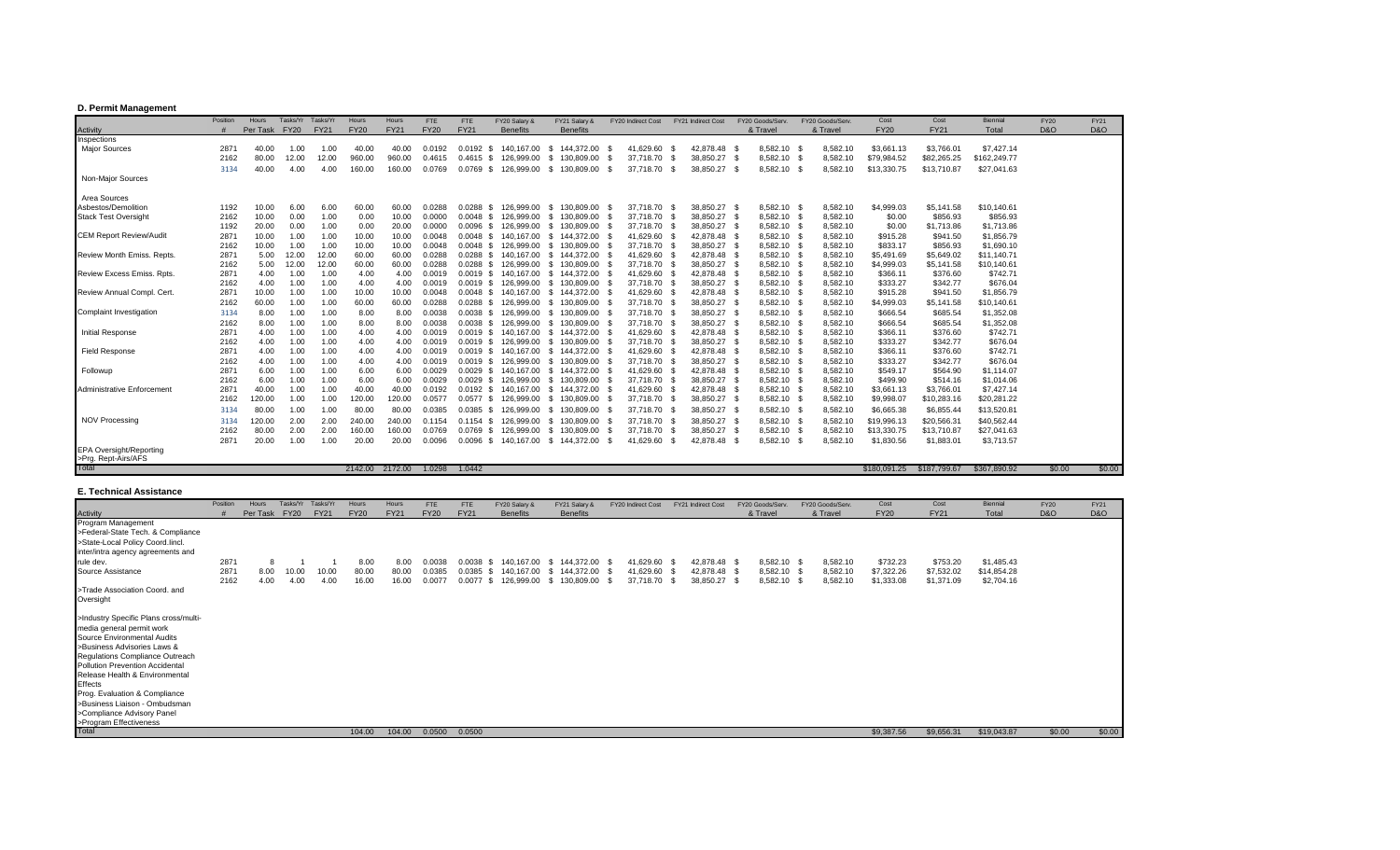#### **F. Outreach & Education**

|                       | Position | Hours         | Tasks/Yr | Tasks/Yr    | Hours       | Hours       | <b>FTE</b>  | <b>FTE</b>    | FY20 Salary &                      | FY21 Salary &   | FY20 Indirect Cost | FY21 Indirect Cost | FY20 Goods/Serv. | FY20 Goods/Serv. | Cost        | Cost        | <b>Biennia</b> | <b>FY20</b>    | FY21   |
|-----------------------|----------|---------------|----------|-------------|-------------|-------------|-------------|---------------|------------------------------------|-----------------|--------------------|--------------------|------------------|------------------|-------------|-------------|----------------|----------------|--------|
| Activity              |          | Per Task FY20 |          | <b>FY21</b> | <b>FY20</b> | <b>FY21</b> | <b>FY20</b> | <b>FY21</b>   | <b>Benefits</b>                    | <b>Benefits</b> |                    |                    | & Travel         | & Travel         | <b>FY20</b> | <b>FY21</b> | Total          | <b>D&amp;O</b> | D&O    |
| Information/Outreach  |          |               |          |             |             |             |             |               |                                    |                 |                    |                    |                  |                  |             |             |                |                |        |
| General Info/Outreach | 2114     | 8.00          | 5.00     | 5.00        | 40.00       | 40.00       | 0.0192      | $0.0192$ \$   | 81,427.00 \$                       | 83,870.00       | 24,183.82          | 24,909.39          | 8,582.10         | 8,582.10         | \$2,196.02  | \$2.256.95  | \$4,452.97     |                |        |
| Permit Workshops      | 2114     | 8.00          | 1.00     | 1.00        | 8.00        | 8.00        | 0.0038      | 0.0038        | 81.427.00 \$                       | 83,870.00       | 24,183.82          | 24,909.39          | 8,582.10         | 8,582.10         | \$439.20    | \$451.39    | \$890.59       |                |        |
| >Permit Register      |          |               |          |             | 16.00       | 24.00       | 0.0077      |               | 0.0115 \$ 140,167.00 \$ 144,372.00 |                 | 41,629.60          | 42.878.48          | 8.582.10         | 8,582.10         | \$1,464.45  | \$2,259.61  | \$3.724.06     |                |        |
| >Fact Sheets          | 2114     |               |          |             | 24.00       | 24.00       | 0.0115      | $0.0115$ \$   | 81.427.00 \$                       | 83.870.00       | 24.183.82          | 24.909.39          | 8.582.10         | 8.582.10         | \$1.317.61  | \$1.354.17  | \$2,671.78     |                |        |
| <b>Total</b>          |          |               |          |             | 88.00       | 96.00       |             | 0.0423 0.0462 |                                    |                 |                    |                    |                  |                  | \$5,417.28  | \$6,322.12  | \$11,739.40    | \$0.00         | \$0.00 |

### **G. Ambient Monitoring &**

| Oversight |  |  |
|-----------|--|--|
|           |  |  |

|                           | Position | Hours         | Tasks/Yr Tasks/Yr | Hours       | Hours       | <b>FTE</b>  | FTE         | FY20 Salary &   | FY21 Salary &   | FY20 Indirect Cost | FY21 Indirect Cost | FY20 Goods/Serv. | FY20 Goods/Serv. | Cost        | Cost        | Biennial | <b>FY20</b>    | FY21           |
|---------------------------|----------|---------------|-------------------|-------------|-------------|-------------|-------------|-----------------|-----------------|--------------------|--------------------|------------------|------------------|-------------|-------------|----------|----------------|----------------|
| <b>Activity</b>           |          | Per Task FY20 | <b>FY21</b>       | <b>FY20</b> | <b>FY21</b> | <b>FY20</b> | <b>FY21</b> | <b>Benefits</b> | <b>Benefits</b> |                    |                    | & Travel         | & Travel         | <b>FY20</b> | <b>FY21</b> | Total    | <b>D&amp;O</b> | <b>D&amp;O</b> |
| <b>Ambient Monitoring</b> |          |               |                   |             |             |             |             |                 |                 |                    |                    |                  |                  |             |             |          |                |                |
| > Monitoring              |          |               |                   |             |             |             |             |                 |                 |                    |                    |                  |                  |             |             |          |                |                |
| Local Program Oversight   |          |               |                   |             |             |             |             |                 |                 |                    |                    |                  |                  |             |             |          |                |                |
|                           |          |               |                   |             |             |             |             |                 |                 |                    |                    |                  |                  |             |             |          |                |                |
| Coordination              |          |               |                   |             |             |             |             |                 |                 |                    |                    |                  |                  |             |             |          |                |                |
| >Local Performance Audits |          |               |                   |             |             |             |             |                 |                 |                    |                    |                  |                  |             |             |          |                |                |
| > Routine Audits          |          |               |                   |             |             |             |             |                 |                 |                    |                    |                  |                  |             |             |          |                |                |
|                           |          |               |                   |             |             |             |             |                 |                 |                    |                    |                  |                  |             |             |          |                |                |
| Total                     |          |               |                   | 0.00        | 0.00        | 0.0000      | 0.0000      |                 |                 |                    |                    |                  |                  | \$0.00      | \$0.00      | \$0.00   | \$0.00         | \$0.00         |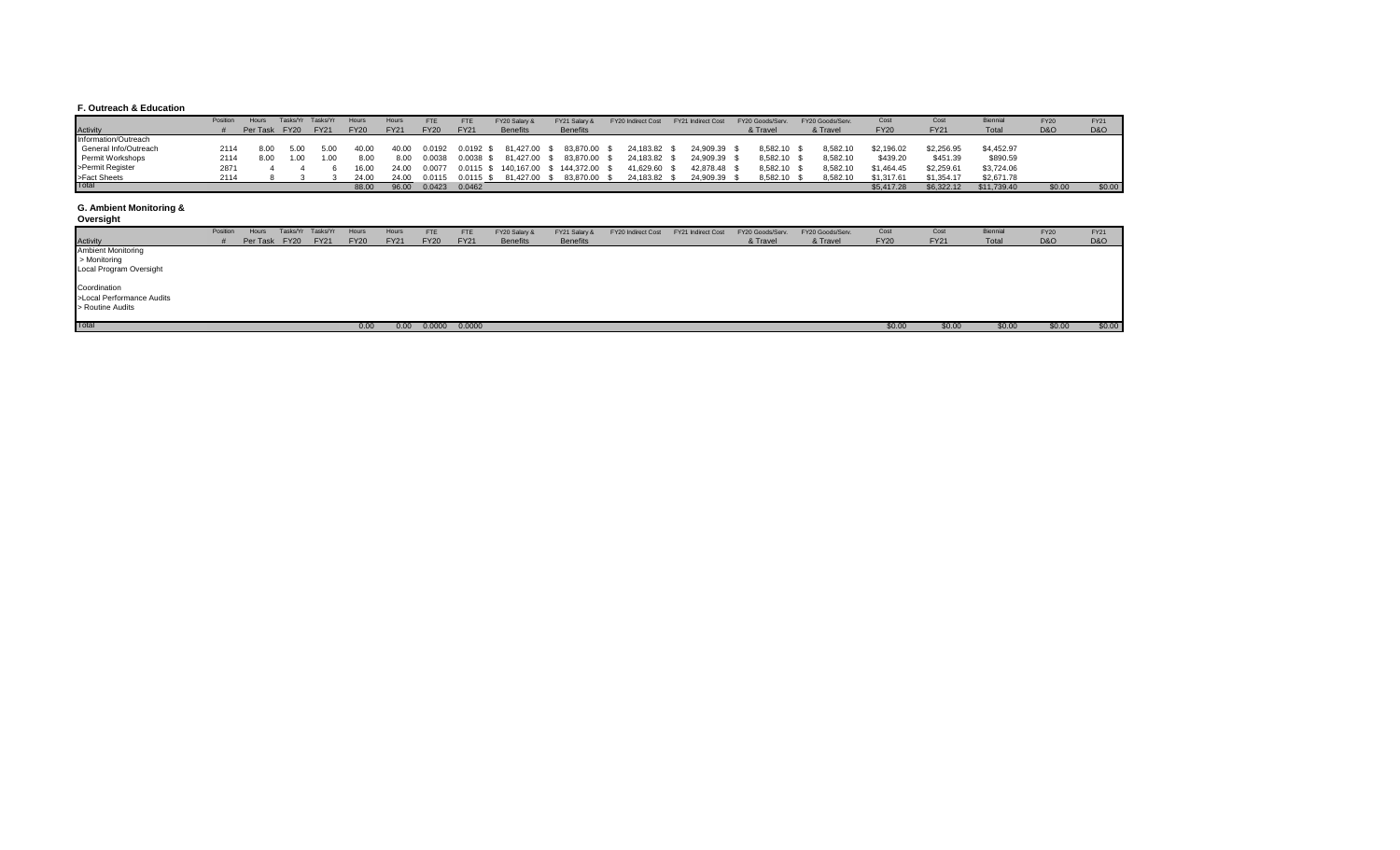# **Dept. of Health (DOH)**

### **Summary (WSU)**

|                                   | <b>Hours</b> | Hours       | <b>FTE</b>  | <b>FTE</b>  | Cost        | Cost        | <b>Biennial</b> | <b>FY20</b>    | <b>FY21</b>    |
|-----------------------------------|--------------|-------------|-------------|-------------|-------------|-------------|-----------------|----------------|----------------|
| Activity                          | <b>FY20</b>  | <b>FY21</b> | <b>FY20</b> | <b>FY21</b> | <b>FY20</b> | <b>FY21</b> | Total           | <b>D&amp;O</b> | <b>D&amp;O</b> |
| A. Management & Support           | 57.00        | 57.00       | 0.03        | 0.03        | \$4,341.50  | \$4,471.75  | \$8,813,24      | \$0.00         | \$0.00         |
| B. Delegation & Regulation        | 0.00         | 0.00        | 0.00        | 0.00        | \$0.00      | \$0.00      | \$0.00          | \$0.00         | \$0.00         |
| C. Permit Processing              | 61.50        | 85.00       | 0.03        | 0.04        | \$4,621.10  | \$6.921.54  | \$11.542.64     | \$0.00         | \$0.00         |
| D. Permit Management              | 33.00        | 33.00       | 0.01        | 0.01        | \$1.973.17  | \$2,032.37  | \$4,005.54      | \$0.00         | \$0.00         |
| E. Technical Assistance           | 0.00         | 0.00        | 0.00        | 0.00        | \$0.00      | \$0.00      | \$0.00          | \$0.00         | \$0.00         |
| F. Outreach & Education           | 0.00         | 0.00        | 0.00        | 0.00        | \$0.00      | \$0.00      | \$0.00          | \$0.00         | \$0.00         |
| G. Ambient Monitoring & Oversight | 0.00         | 0.00        | 0.00        | 0.00        | \$0.00      | \$0.00      | \$0.00          | \$0.00         | \$0.00         |
| Total                             | 151.50       | 175.00      | 0.0680      | 0.0803      | \$10,935,77 | \$13,425.66 | \$24.361.43     | \$0.00         | \$0.00         |

### **A. Management & Support**

|                         | Position #       | Hours       | Hours       | FTE         | FTE         | Cost        | Cost        | <b>Biennial</b> | <b>FY20</b>    | <b>FY21</b>    |
|-------------------------|------------------|-------------|-------------|-------------|-------------|-------------|-------------|-----------------|----------------|----------------|
| Activity                |                  | <b>FY20</b> | <b>FY21</b> | <b>FY20</b> | <b>FY21</b> | <b>FY20</b> | <b>FY21</b> | Total           | <b>D&amp;O</b> | <b>D&amp;O</b> |
| Program Administration  |                  |             |             |             |             |             |             |                 |                |                |
| Clerical                | AA3              | 5.00        | 5.00        | 0.0024      | 0.0024      | \$243.50    | \$250.80    | \$494.30        |                |                |
| Management              | RHP4             | 10.00       | 10.00       | 0.0048      | 0.0048      | \$916.83    | \$944.33    | \$1.861.16      |                |                |
| Training                | RHP <sub>2</sub> | 10.00       | 10.00       | 0.0048      | 0.0048      | \$783.29    | \$806.79    | \$1,590.07      |                |                |
|                         | RHP3             | 10.00       | 10.00       | 0.0048      | 0.0048      | \$837.67    | \$862.81    | \$1,700.48      |                |                |
|                         | RHP4             | 10.00       | 10.00       | 0.0048      | 0.0048      | \$916.83    | \$944.33    | \$1,861.16      |                |                |
|                         | HSC <sub>1</sub> | 10.00       | 10.00       | 0.0048      | 0.0048      | \$530.05    | \$545.96    | \$1,076.01      |                |                |
| >Permit Eng. Workshops  |                  |             |             |             |             |             |             |                 |                |                |
| Data Management         |                  |             |             |             |             |             |             |                 |                |                |
| >General Support        |                  |             |             |             |             |             |             |                 |                |                |
| >Compliance Information |                  |             |             |             |             |             |             |                 |                |                |
| >Emission Inventory     |                  |             |             |             |             |             |             |                 |                |                |
| Fee Administration      |                  |             |             |             |             |             |             |                 |                |                |
| >Fee Determination      |                  |             |             |             |             |             |             |                 |                |                |
| >Collection/Appeals     |                  |             |             |             |             |             |             |                 |                |                |
| >Allocation Review      |                  |             |             |             |             |             |             |                 |                |                |
| >Tracking               |                  |             |             |             |             |             |             |                 |                |                |
| >Annual Report          |                  |             |             |             |             |             |             |                 |                |                |
| >Time Accounting        | AA3              | 0.50        | 0.50        | 0.0002      | 0.0002      | \$24.35     | \$25.08     | \$49.43         |                |                |
|                         | RHP <sub>2</sub> | 0.10        | 0.10        | 0.0000      | 0.0000      | \$7.83      | \$8.07      | \$15.90         |                |                |
|                         | RHP3             | 0.10        | 0.10        | 0.0000      | 0.0000      | \$8.38      | \$8.63      | \$17.00         |                |                |
|                         | RHP4             | 0.10        | 0.10        | 0.0000      | 0.0000      | \$9.17      | \$9.44      | \$18.61         |                |                |
|                         | HSC <sub>1</sub> | 1.20        | 1.20        | 0.0006      | 0.0006      | \$63.61     | \$65.52     | \$129.12        |                |                |
| Support                 |                  |             |             |             |             |             |             |                 |                |                |
| Supervision             |                  |             |             |             |             |             |             |                 |                |                |
| >Clerical               |                  |             |             |             |             |             |             |                 |                |                |
| >AFRS Support           |                  |             |             |             |             |             |             |                 |                |                |
| Total                   |                  | 57.00       | 57.00       | 0.0274      | 0.0274      | \$4,341.50  | \$4,471.75  | \$8,813.24      | \$0.00         | \$0.00         |

## **B. Delegation & Regulation**

|                                | Position # | Hours       | Hours       | <b>FTE</b>  | FTE         | Cost        | Cost        | <b>Biennial</b> | <b>FY20</b>    | <b>FY21</b>    |
|--------------------------------|------------|-------------|-------------|-------------|-------------|-------------|-------------|-----------------|----------------|----------------|
| Activity                       |            | <b>FY20</b> | <b>FY21</b> | <b>FY20</b> | <b>FY21</b> | <b>FY20</b> | <b>FY21</b> | Total           | <b>D&amp;O</b> | <b>D&amp;O</b> |
| <b>Regulation Guidance</b>     |            |             |             |             |             |             |             |                 |                |                |
| >Permit Regulations            |            |             |             |             |             |             |             |                 |                |                |
| >Emission Trading              |            |             |             |             |             |             |             |                 |                |                |
| >Work on Rule Updates          |            |             |             |             |             |             |             |                 |                |                |
| >CAM Monitoring Guidance       |            |             |             |             |             |             |             |                 |                |                |
| >Insignif. Emiss. Guidance     |            |             |             |             |             |             |             |                 |                |                |
| >Federal Rule Codif.           |            |             |             |             |             |             |             |                 |                |                |
| >Acid Rain                     |            |             |             |             |             |             |             |                 |                |                |
| >New 112 R. / Plans            |            |             |             |             |             |             |             |                 |                |                |
| Local Program Deleg.           |            |             |             |             |             |             |             |                 |                |                |
| Review Prog. Submittal         |            |             |             |             |             |             |             |                 |                |                |
| >Followup                      |            |             |             |             |             |             |             |                 |                |                |
| >Interagency Agree             |            |             |             |             |             |             |             |                 |                |                |
| Federal Prog. Delegation       |            |             |             |             |             |             |             |                 |                |                |
| >Prog. Deleg. Package          |            |             |             |             |             |             |             |                 |                |                |
| >Followup                      |            |             |             |             |             |             |             |                 |                |                |
| Interagency Agreement          |            |             |             |             |             |             |             |                 |                |                |
| >Emiss. Inventory Update       |            |             |             |             |             |             |             |                 |                |                |
| <b>Engineering Support</b>     |            |             |             |             |             |             |             |                 |                |                |
| <b>Engineering Development</b> |            |             |             |             |             |             |             |                 |                |                |
| Total                          |            | 0.00        | 0.00        | 0.0000      | 0.0000      | \$0.00      | \$0.00      | \$0.00          | \$0.00         | \$0.00         |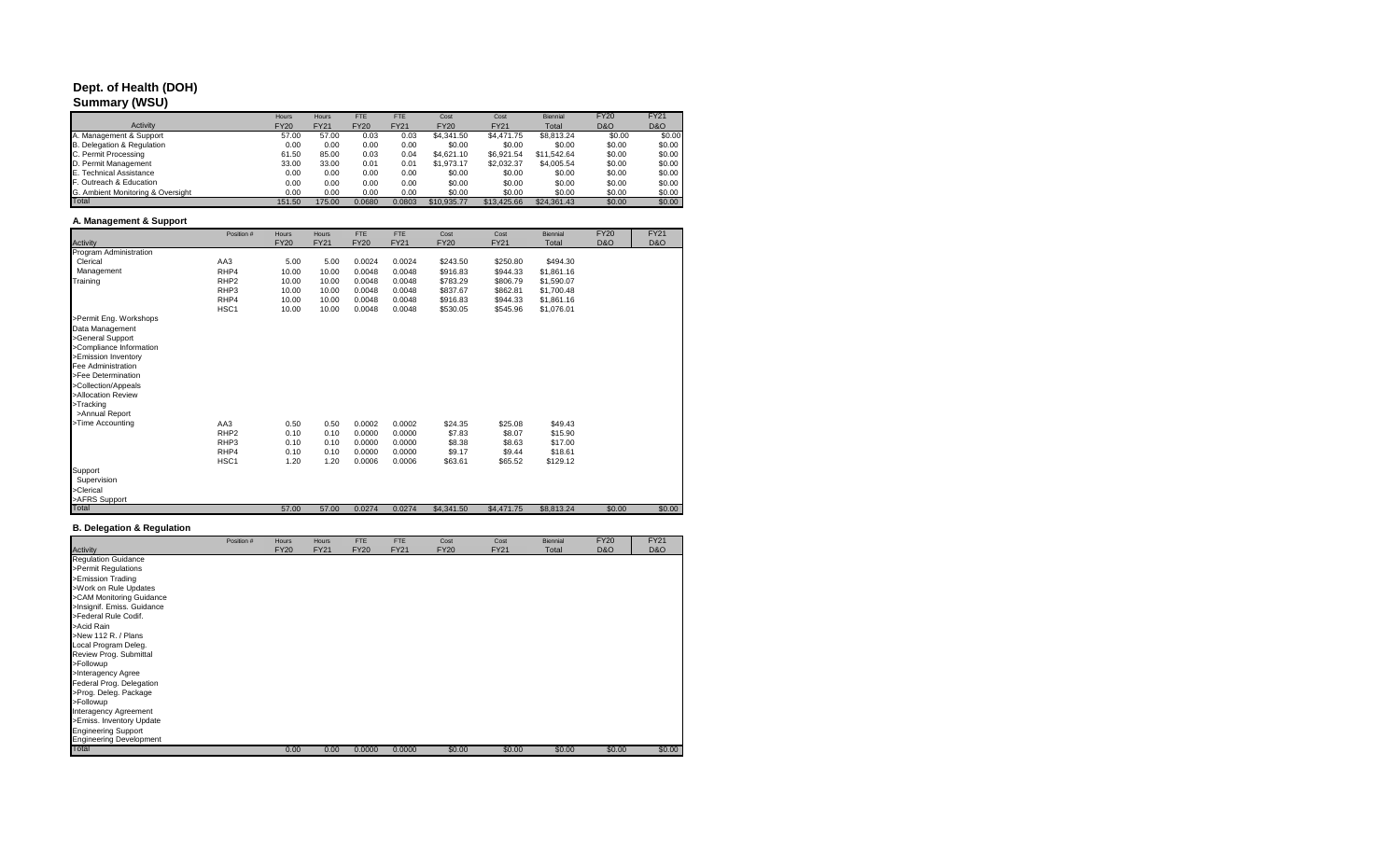#### **C. Permit Processing**

|                                  | Position #       | <b>Hours</b>   | Hours          | FTE         | <b>FTE</b>  | Cost        | Cost        | <b>Biennial</b> | <b>FY20</b>    | <b>FY21</b>    |
|----------------------------------|------------------|----------------|----------------|-------------|-------------|-------------|-------------|-----------------|----------------|----------------|
| Activity                         |                  | <b>FY20</b>    | <b>FY21</b>    | <b>FY20</b> | <b>FY21</b> | <b>FY20</b> | <b>FY21</b> | Total           | <b>D&amp;O</b> | <b>D&amp;O</b> |
| Permit Application Review        |                  |                |                |             |             |             |             |                 |                |                |
| <b>Preapplication Assistance</b> |                  |                |                |             |             |             |             |                 |                |                |
| Permit Renewals                  |                  |                |                |             |             |             |             |                 |                |                |
| Major Sources - Other            |                  |                |                |             |             |             |             |                 |                |                |
| Non-Major Sources                |                  |                |                |             |             |             |             |                 |                |                |
| Prepare Draft Permit             | RHP <sub>2</sub> | 2.00           | 2.00           | 0.0010      | 0.0010      | \$156.66    | \$161.36    | \$318.01        |                |                |
|                                  | RHP3             | 5.00           | 5.00           | 0.0024      | 0.0024      | \$418.84    | \$431.40    | \$850.24        |                |                |
|                                  | RHP4             | 1.00           | 1.00           | 0.0005      | 0.0005      | \$91.68     | \$94.43     | \$186.12        |                |                |
|                                  | AA3              | 2.00           | 2.00           | 0.0010      | 0.0010      | \$97.40     | \$100.32    | \$197.72        |                |                |
|                                  | HSC <sub>1</sub> | 2.00           | 2.00           |             | 0.0010      | \$0.00      | \$109.19    | \$109.19        |                |                |
| <b>Public Meetings</b>           |                  |                |                |             |             |             |             |                 |                |                |
| <b>Final Permits/Comments</b>    | RHP <sub>2</sub> | 10.00          | 10.00          | 0.0048      | 0.0048      | \$783.29    | \$806.79    | \$1,590.07      |                |                |
|                                  | RHP3             | 5.00           | 20.00          | 0.0024      | 0.0096      | \$418.84    | \$1,725.61  | \$2,144.45      |                |                |
|                                  | RHP4             | 2.50           | 10.00          | 0.0012      | 0.0048      | \$229.21    | \$944.33    | \$1,173.54      |                |                |
|                                  | AA3              | 1.00           | 2.00           | 0.0005      | 0.0010      | \$48.70     | \$100.32    | \$149.02        |                |                |
|                                  | HSC <sub>1</sub> | 1.00           | 1.00           | 0.0005      | 0.0005      | \$53.01     | \$54.60     | \$107.60        |                |                |
| <b>Permit Modifications</b>      |                  |                |                |             |             |             |             |                 |                |                |
| Significant                      |                  |                |                |             |             |             |             |                 |                |                |
| Minor                            |                  |                |                |             |             |             |             |                 |                |                |
| Admin, Permit Amend.             |                  |                |                |             |             |             |             |                 |                |                |
| Permit Reopening (incorporation) | RHP <sub>2</sub> | 20             | 20             | 0.0096      | 0.0096      | \$1,566.58  | \$1,613.57  | \$3,180.15      |                |                |
|                                  | RHP3             | 5              | 5              | 0.0024      | 0.0024      | \$418.84    | \$431.40    | \$850.24        |                |                |
|                                  | RHP4             | $\overline{2}$ | $\overline{2}$ | 0.0010      | 0.0010      | \$183.37    | \$188.87    | \$372.23        |                |                |
|                                  | AA3              | 1              | $\mathbf{1}$   | 0.0005      | 0.0005      | \$48.70     | \$50.16     | \$98.86         |                |                |
|                                  | HSC <sub>1</sub> | $\overline{2}$ | $\overline{2}$ | 0.0010      | 0.0010      | \$106.01    | \$109.19    | \$215.20        |                |                |
| <b>Early Reduction Reviews</b>   |                  |                |                |             |             |             |             |                 |                |                |
| Operational Flex. Reviews        |                  |                |                |             |             |             |             |                 |                |                |
| Permit Appeals                   |                  |                |                |             |             |             |             |                 |                |                |
| Total                            |                  | 61.50          | 85.00          | 0.0286      | 0.0409      | \$4,621.10  | \$6,921.54  | \$11.542.64     | \$0.00         | \$0.00         |

## **D. Permit Management**

|                                  | Position #       | Hours       | Hours       | FTE         | <b>FTE</b>  | Cost        | Cost        | <b>Biennial</b> | <b>FY20</b>    | <b>FY21</b>    |
|----------------------------------|------------------|-------------|-------------|-------------|-------------|-------------|-------------|-----------------|----------------|----------------|
| Activity                         |                  | <b>FY20</b> | <b>FY21</b> | <b>FY20</b> | <b>FY21</b> | <b>FY20</b> | <b>FY21</b> | Total           | <b>D&amp;O</b> | <b>D&amp;O</b> |
| Inspections                      | RHP <sub>2</sub> | 8.00        | 8.00        |             |             |             |             |                 |                |                |
| <b>Major Sources</b>             |                  |             |             |             |             |             |             |                 |                |                |
| Non-Major Sources                |                  |             |             |             |             |             |             |                 |                |                |
| Area Sources                     |                  |             |             |             |             |             |             |                 |                |                |
| Review NESHAP Report             | RHP <sub>2</sub> | 8.00        | 8.00        | 0.0038      | 0.0038      | \$626.63    | \$645.43    | \$1,272.06      |                |                |
|                                  | RHP3             | 1.00        | 1.00        | 0.0005      | 0.0005      | \$83.77     | \$86.28     | \$170.05        |                |                |
|                                  | RHP4             | 0.50        | 0.50        | 0.0002      | 0.0002      | \$45.84     | \$47.22     | \$93.06         |                |                |
|                                  | HSC1             | 0.50        | 0.50        | 0.0002      | 0.0002      | \$26.50     | \$27.30     | \$53.80         |                |                |
| Ashestos/Demolition              |                  |             |             |             |             |             |             |                 |                |                |
| <b>Stack Test Oversight</b>      |                  |             |             |             |             |             |             |                 |                |                |
| CEM Report Review/Audit/NESHAP   |                  |             |             |             |             |             |             |                 |                |                |
| Review Semi-annual Emiss. Repts. | RHP <sub>2</sub> | 4.00        | 4.00        | 0.0019      | 0.0019      | \$313.32    | \$322.71    | \$636.03        |                |                |
|                                  | RHP3             | 0.50        | 0.50        | 0.0002      | 0.0002      | \$41.88     | \$43.14     | \$85.02         |                |                |
|                                  | RHP4             | 0.25        | 0.25        | 0.0001      | 0.0001      | \$22.92     | \$23.61     | \$46.53         |                |                |
|                                  | HSC <sub>1</sub> | 0.25        | 0.25        | 0.0001      | 0.0001      | \$13.25     | \$13.65     | \$26.90         |                |                |
| Review Excess Emiss, Rots.       |                  |             |             |             |             |             |             |                 |                |                |
| Review Annual Compl. Cert.       | RHP <sub>2</sub> | 5.00        | 5.00        | 0.0024      | 0.0024      | \$391.64    | \$403.39    | \$795.04        |                |                |
|                                  | RHP3             | 4.00        | 4.00        | 0.0019      | 0.0019      | \$335.07    | \$345.12    | \$680.19        |                |                |
|                                  | RHP4             | 0.50        | 0.50        | 0.0002      | 0.0002      | \$45.84     | \$47.22     | \$93.06         |                |                |
|                                  | HSC <sub>1</sub> | 0.50        | 0.50        | 0.0002      | 0.0002      | \$26.50     | \$27.30     | \$53.80         |                |                |
| Complaint Investigation          |                  |             |             |             |             |             |             |                 |                |                |
| Initial Response                 |                  |             |             |             |             |             |             |                 |                |                |
| <b>Field Response</b>            |                  |             |             |             |             |             |             |                 |                |                |
| Followup                         |                  |             |             |             |             |             |             |                 |                |                |
| Administrative Enforcement       |                  |             |             |             |             |             |             |                 |                |                |
| <b>NOV Processing</b>            |                  |             |             |             |             |             |             |                 |                |                |
| Total                            |                  | 33.00       | 33.00       | 0.0120      | 0.0120      | \$1,973.17  | \$2,032.37  | \$4,005.54      | \$0.00         | \$0.00         |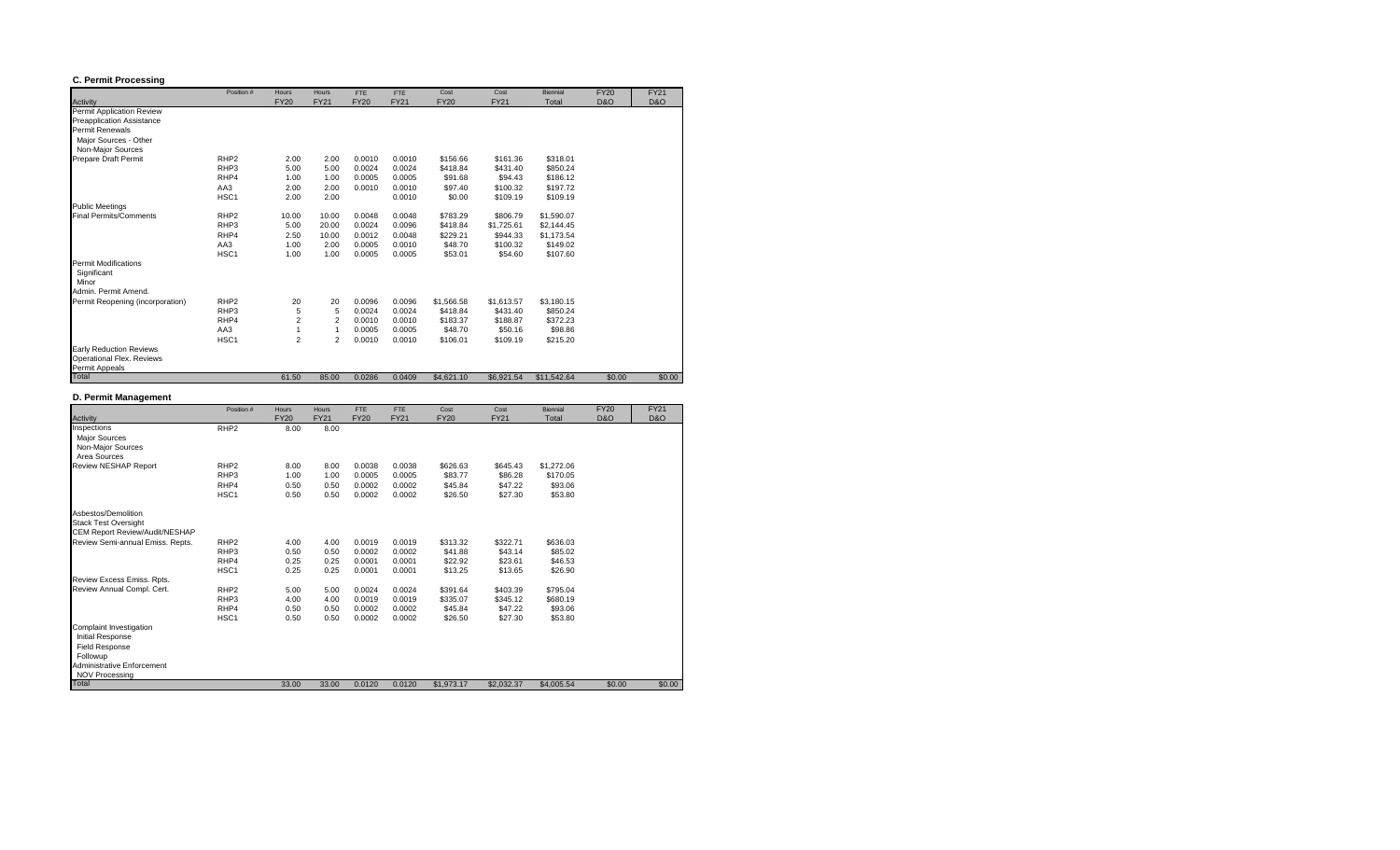#### **E. Technical Assistance**

|                                                                                                                                                                                                                                                                       | Position # | Hours       | Hours       | FTE         | <b>FTE</b>  | Cost        | Cost        | Biennial | <b>FY20</b>    | <b>FY21</b>    |
|-----------------------------------------------------------------------------------------------------------------------------------------------------------------------------------------------------------------------------------------------------------------------|------------|-------------|-------------|-------------|-------------|-------------|-------------|----------|----------------|----------------|
| <b>Activity</b><br>Program Management                                                                                                                                                                                                                                 |            | <b>FY20</b> | <b>FY21</b> | <b>FY20</b> | <b>FY21</b> | <b>FY20</b> | <b>FY21</b> | Total    | <b>D&amp;O</b> | <b>D&amp;O</b> |
| >Federal-State Tech. & Compliance                                                                                                                                                                                                                                     |            |             |             |             |             |             |             |          |                |                |
| >State-Local Policy Coord.lincl. inter/intra<br>agency agreements and rule dev.<br>Source Assistance<br>>Trade Association Coord, and<br>Oversight<br>>Industry Specific Plans cross/multi-<br>media general permit work<br>Source Environmental Audits               |            |             |             |             |             |             |             |          |                |                |
| >Business Advisories Laws &<br>Regulations Compliance Outreach<br>Pollution Prevention Accidental Release<br>Health & Environmental Effects<br>Prog. Evaluation & Compliance<br>>Business Liaison - Ombudsman<br>>Compliance Advisory Panel<br>>Program Effectiveness |            |             |             |             |             |             |             |          |                |                |
| <b>Total</b>                                                                                                                                                                                                                                                          |            | 0.00        | 0.00        | 0.0000      | 0.0000      | \$0.00      | \$0.00      | \$0.00   | \$0.00         | \$0.00         |

#### **F. Outreach & Education**

|                       | Position # | <b>Hours</b> | <b>Hours</b> | FTE         | FTE         | Cost        | Cost        | <b>Biennial</b> | <b>FY20</b>    | <b>FY21</b>    |
|-----------------------|------------|--------------|--------------|-------------|-------------|-------------|-------------|-----------------|----------------|----------------|
| Activity              |            | <b>FY20</b>  | <b>FY21</b>  | <b>FY20</b> | <b>FY21</b> | <b>FY20</b> | <b>FY21</b> | Total           | <b>D&amp;O</b> | <b>D&amp;O</b> |
| Information/Outreach  |            |              |              |             |             |             |             |                 |                |                |
| General Info/Outreach |            |              |              |             |             |             |             |                 |                |                |
| Permit Workshops      |            |              |              |             |             |             |             |                 |                |                |
| >Permit Register      |            |              |              |             |             |             |             |                 |                |                |
| >Fact Sheets          |            |              |              |             |             |             |             |                 |                |                |
| Total                 |            | 0.00         | 0.00         | 0.0000      | 0.0000      | \$0.00      | \$0.00      | \$0.00          | \$0.00         | \$0.00         |

## **G. Ambient Monitoring &**

| Oversight |
|-----------|
|-----------|

|                                 | Position # | <b>Hours</b> | Hours       | <b>FTE</b>  | <b>FTE</b>  | Cost        | Cost        | <b>Biennial</b> | <b>FY20</b>    | <b>FY21</b>    |
|---------------------------------|------------|--------------|-------------|-------------|-------------|-------------|-------------|-----------------|----------------|----------------|
| Activity                        |            | <b>FY20</b>  | <b>FY21</b> | <b>FY20</b> | <b>FY21</b> | <b>FY20</b> | <b>FY21</b> | Total           | <b>D&amp;O</b> | <b>D&amp;O</b> |
| <b>Ambient Monitoring</b>       |            |              |             |             |             |             |             |                 |                |                |
| > Monitoring                    |            |              |             |             |             |             |             |                 |                |                |
| Local Program Oversight         |            |              |             |             |             |             |             |                 |                |                |
| Coordination                    |            |              |             |             |             |             |             |                 |                |                |
| >Local Performance Audits       |            |              |             |             |             |             |             |                 |                |                |
| > Routine Audits                |            |              |             |             |             |             |             |                 |                |                |
| <b>EPA Oversight/Reporting</b>  |            |              |             |             |             |             |             |                 |                |                |
| >Prg. Rept-Airs/AFS             |            |              |             |             |             |             |             |                 |                |                |
| >Ecology Performance Audits-HPV |            |              |             |             |             |             |             |                 |                |                |
| Total                           |            | 0.00         | 0.00        | 0.0000      | 0.0000      | \$0.00      | \$0.00      | \$0.00          | \$0.00         | \$0.00         |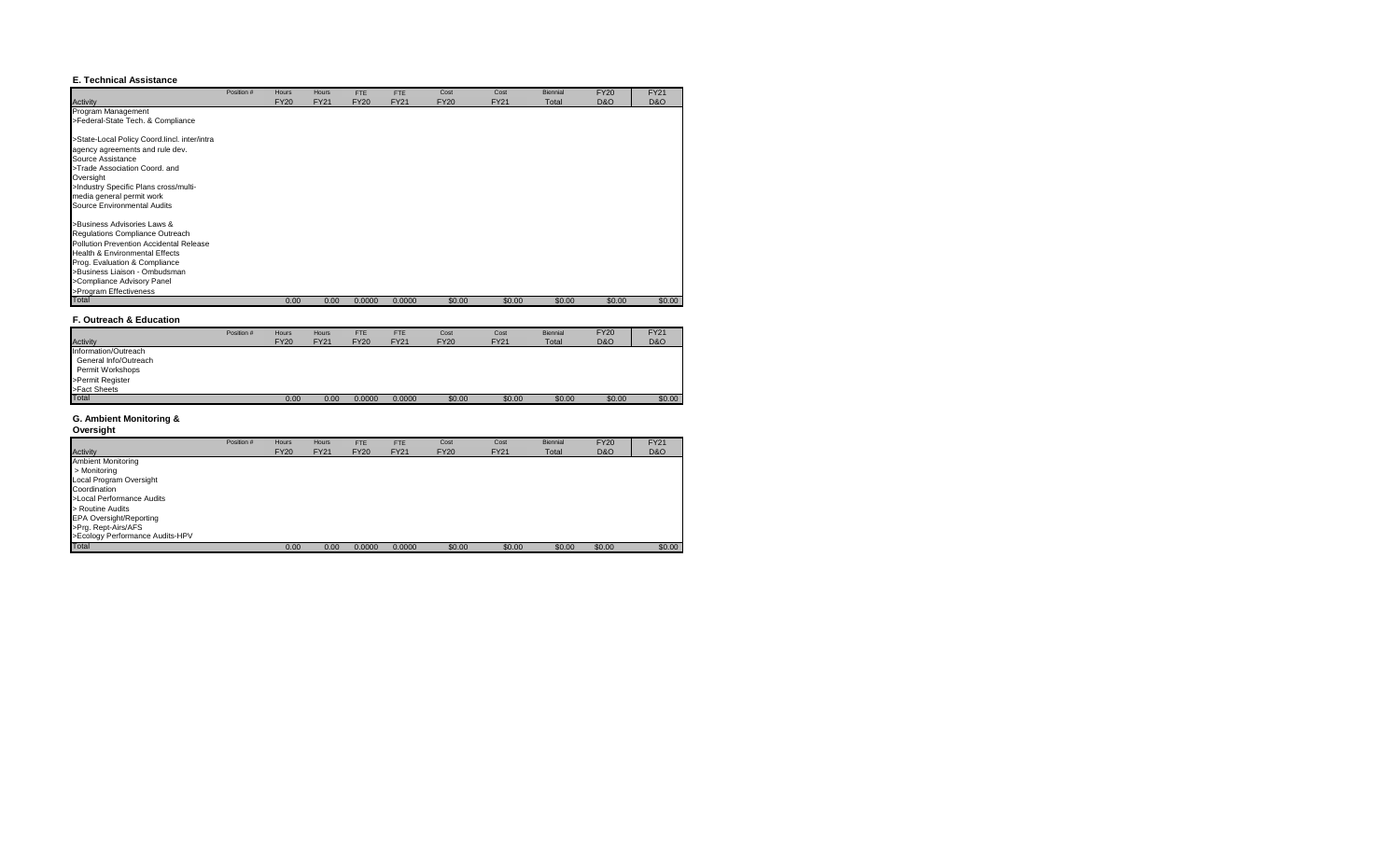## **Dept. of Health (DOH)**

**Summary (Hanford)**

|                                   | <b>Hours</b> | Hours       | <b>FTE</b>  | <b>FTF</b>  | Cost        | Cost        | Biennial     | <b>FY20</b>    | <b>FY21</b>    |
|-----------------------------------|--------------|-------------|-------------|-------------|-------------|-------------|--------------|----------------|----------------|
| Activity                          | <b>FY20</b>  | <b>FY21</b> | <b>FY20</b> | <b>FY21</b> | <b>FY20</b> | <b>FY21</b> | Total        | <b>D&amp;O</b> | <b>D&amp;O</b> |
| A. Management & Support           | 122.00       | 122.00      | 0.06        | 0.06        | \$8,006.81  | \$8,247.05  | \$16,253.86  | \$0.00         | \$0.00         |
| B. Delegation & Regulation        | 0.00         | 0.00        | 0.00        | 0.00        | \$0.00      | \$0.00      | \$0.00       | \$0.00         | \$0.00         |
| C. Permit Processing              | 241.00       | 431.00      | 0.13        | 0.21        | \$19,167.03 | \$33,106.45 | \$52,273,48  | \$0.00         | \$0.00         |
| D. Permit Management              | 733.50       | 733.50      | 0.29        | 0.29        | \$47,112.62 | \$48,526.04 | \$95,638,66  | \$0.00         | \$0.00         |
| E. Technical Assistance           | 0.00         | 0.00        | 0.00        | 0.00        | \$0.00      | \$0.00      | \$0.00       | \$0.00         | \$0.00         |
| F. Outreach & Education           | 0.00         | 0.00        | 0.00        | 0.00        | \$0.00      | \$0.00      | \$0.00       | \$0.00         | \$0.00         |
| G. Ambient Monitoring & Oversight | 0.00         | 0.00        | 0.00        | 0.00        | \$0.00      | \$0.00      | \$0.00       | \$0.00         | \$0.00         |
| Total                             | 1096.50      | 1286.50     | 0.4738      | 0.5536      | \$74,286,47 | \$89,879.53 | \$164,166,00 | \$0.00         | \$0.00         |

#### **A. Management & Support**

|                         | Position #       | <b>Hours</b> | <b>Hours</b> | <b>FTE</b>  | <b>FTE</b>  | Cost        | Cost        | Biennial    | <b>FY20</b>    | <b>FY21</b>    |
|-------------------------|------------------|--------------|--------------|-------------|-------------|-------------|-------------|-------------|----------------|----------------|
| Activity                |                  | <b>FY20</b>  | <b>FY21</b>  | <b>FY20</b> | <b>FY21</b> | <b>FY20</b> | <b>FY21</b> | Total       | <b>D&amp;O</b> | <b>D&amp;O</b> |
| Program Administration  |                  |              |              |             |             |             |             |             |                |                |
| Clerical                | AA3              | 2.00         | 2.00         | 0.0010      | 0.0010      | \$97.40     | \$100.32    | \$197.72    |                |                |
| Management              | RHP4             | 10.00        | 10.00        | 0.0048      | 0.0048      | \$916.83    | \$944.33    | \$1,861.16  |                |                |
| Training                | RHP <sub>2</sub> | 10.00        | 10.00        | 0.0048      | 0.0048      | \$783.29    | \$806.79    | \$1,590.07  |                |                |
|                         | RHP3             | 10.00        | 10.00        | 0.0048      | 0.0048      | \$837.67    | \$862.81    | \$1,700.48  |                |                |
| >Permit Eng. Workshops  | RHP <sub>2</sub> | 10.00        | 10.00        | 0.0048      | 0.0048      | \$783.29    | \$806.79    | \$1,590.07  |                |                |
|                         | HSC <sub>1</sub> | 10.00        | 10.00        | 0.0048      | 0.0048      | \$530.05    | \$545.96    | \$1,076,01  |                |                |
| Data Management         |                  |              |              |             |             |             |             |             |                |                |
| >General Support        |                  |              |              |             |             |             |             |             |                |                |
| >Compliance Information |                  |              |              |             |             |             |             |             |                |                |
| >Emission Inventory     |                  |              |              |             |             |             |             |             |                |                |
| Fee Administration      |                  |              |              |             |             |             |             |             |                |                |
| >Fee Determination      |                  |              |              |             |             |             |             |             |                |                |
| >Collection/Appeals     |                  |              |              |             |             |             |             |             |                |                |
| >Allocation Review      |                  |              |              |             |             |             |             |             |                |                |
| >Tracking               |                  |              |              |             |             |             |             |             |                |                |
| >Annual Report          |                  |              |              |             |             |             |             |             |                |                |
| >Time Accounting        | AA3              | 42.50        | 42.50        | 0.0204      | 0.0204      | \$2,069.71  | \$2,131.82  | \$4,201.53  |                |                |
|                         | RHP <sub>2</sub> | 5.00         | 5.00         | 0.0024      | 0.0024      | \$391.64    | \$403.39    | \$795.04    |                |                |
|                         | RHP3             | 10.00        | 10.00        | 0.0048      | 0.0048      | \$837.67    | \$862.81    | \$1,700.48  |                |                |
|                         | HSC <sub>1</sub> | 10.00        | 10.00        | 0.0048      | 0.0048      | \$530.05    | \$545.96    | \$1,076.01  |                |                |
|                         | RHP4             | 2.50         | 2.50         | 0.0012      | 0.0012      | \$229.21    | \$236.08    | \$465.29    |                |                |
| Support                 |                  |              |              |             |             |             |             |             |                |                |
| Supervision             |                  |              |              |             |             |             |             |             |                |                |
| >Clerical               |                  |              |              |             |             |             |             |             |                |                |
| >AFRS Support           |                  |              |              |             |             |             |             |             |                |                |
| <b>Total</b>            |                  | 122.00       | 122.00       | 0.0587      | 0.0587      | \$8,006.81  | \$8,247.05  | \$16,253.86 | \$0.00         | \$0.00         |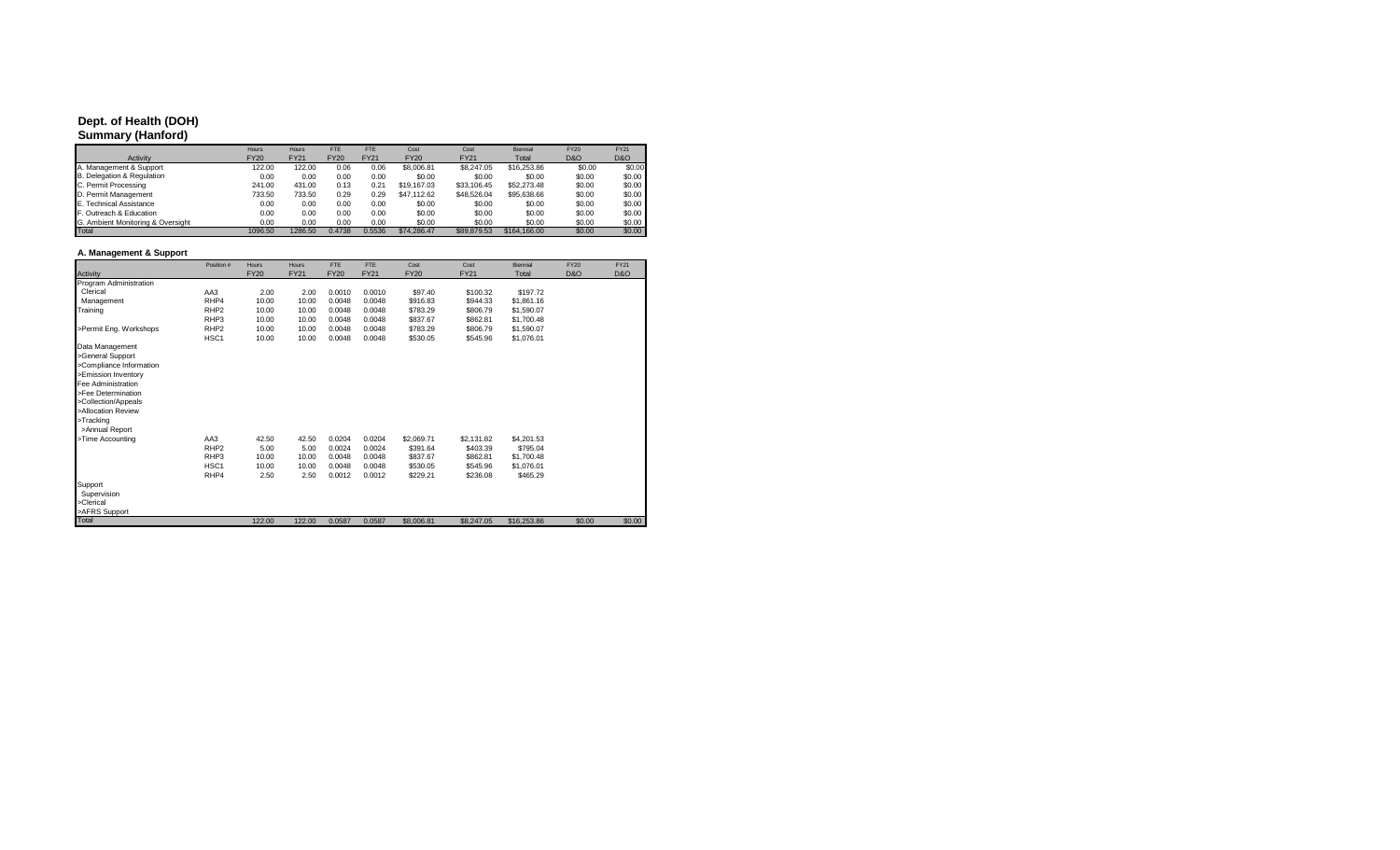### **B. Delegation & Regulation**

|                                | Position # | Hours       | Hours       | <b>FTE</b>  | FTE         | Cost        | Cost        | Biennial | <b>FY20</b>    | <b>FY21</b>    |
|--------------------------------|------------|-------------|-------------|-------------|-------------|-------------|-------------|----------|----------------|----------------|
| Activity                       |            | <b>FY20</b> | <b>FY21</b> | <b>FY20</b> | <b>FY21</b> | <b>FY20</b> | <b>FY21</b> | Total    | <b>D&amp;O</b> | <b>D&amp;O</b> |
| <b>Regulation Guidance</b>     |            |             |             |             |             |             |             |          |                |                |
| >Permit Regulations            |            |             |             |             |             |             |             |          |                |                |
| >Emission Trading              |            |             |             |             |             |             |             |          |                |                |
| >Work on Rule Updates          |            |             |             |             |             |             |             |          |                |                |
| >CAM Monitoring Guidance       |            |             |             |             |             |             |             |          |                |                |
| >Insignif. Emiss. Guidance     |            |             |             |             |             |             |             |          |                |                |
| >Federal Rule Codif.           |            |             |             |             |             |             |             |          |                |                |
| >Acid Rain                     |            |             |             |             |             |             |             |          |                |                |
| >New 112 R. / Plans            |            |             |             |             |             |             |             |          |                |                |
| Local Program Deleg.           |            |             |             |             |             |             |             |          |                |                |
| Review Prog. Submittal         |            |             |             |             |             |             |             |          |                |                |
| >Followup                      |            |             |             |             |             |             |             |          |                |                |
| >Interagency Agree             |            |             |             |             |             |             |             |          |                |                |
| Federal Prog. Delegation       |            |             |             |             |             |             |             |          |                |                |
| >Prog. Deleg. Package          |            |             |             |             |             |             |             |          |                |                |
| >Followup                      |            |             |             |             |             |             |             |          |                |                |
| Interagency Agreement          |            |             |             |             |             |             |             |          |                |                |
| >Emiss. Inventory Update       |            |             |             |             |             |             |             |          |                |                |
| <b>Engineering Support</b>     |            |             |             |             |             |             |             |          |                |                |
| <b>Engineering Development</b> |            |             |             |             |             |             |             |          |                |                |
| Total                          |            | 0.00        | 0.00        | 0.0000      | 0.0000      | \$0.00      | \$0.00      | \$0.00   | \$0.00         | \$0.00         |

#### **C. Permit Processing**

|                                  | Position #       | <b>Hours</b> | Hours       | <b>FTE</b>  | FTE         | Cost        | Cost        | Biennial    | <b>FY20</b>    | <b>FY21</b>    |
|----------------------------------|------------------|--------------|-------------|-------------|-------------|-------------|-------------|-------------|----------------|----------------|
| Activity                         |                  | <b>FY20</b>  | <b>FY21</b> | <b>FY20</b> | <b>FY21</b> | <b>FY20</b> | <b>FY21</b> | Total       | <b>D&amp;O</b> | <b>D&amp;O</b> |
| Permit Application Review        |                  |              |             |             |             |             |             |             |                |                |
| Preapplication Assistance        |                  |              |             |             |             |             |             |             |                |                |
| Permit Renewals                  |                  |              |             |             |             |             |             |             |                |                |
| Major Sources - Other            |                  |              |             |             |             |             |             |             |                |                |
| Non-Major Sources                |                  |              |             |             |             |             |             |             |                |                |
| Prepare Draft Permit             | RHP <sub>2</sub> | 16.00        | 16.00       | 0.0192      | 0.0077      | \$3.133.15  | \$1,290.86  | \$4.424.01  |                |                |
|                                  | RHP3             | 40.00        | 40.00       | 0.0192      | 0.0192      | \$3,350.69  | \$3,451.22  | \$6,801.92  |                |                |
|                                  | RHP4             | 4.00         | 4.00        | 0.0019      | 0.0019      | \$366.73    | \$377.73    | \$744.46    |                |                |
|                                  | AA3              | 10.00        | 10.00       | 0.0048      | 0.0048      | \$486.99    | \$501.60    | \$988.59    |                |                |
|                                  | HSC <sub>1</sub> | 40.00        | 40.00       | 0.0192      | 0.0192      | \$2,120.21  | \$2,183.84  | \$4,304.05  |                |                |
| <b>Public Meetings</b>           |                  |              |             |             |             |             |             |             |                |                |
| <b>Final Permits/Comments</b>    | RHP <sub>2</sub> | 8.00         | 40.00       | 0.0038      | 0.0192      | \$626.63    | \$3,227.15  | \$3,853.78  |                |                |
|                                  | RHP3             | 20.00        | 100.00      | 0.0096      | 0.0481      | \$1,675.35  | \$8,628,06  | \$10,303.40 |                |                |
|                                  | RHP4             | 10.00        | 50.00       | 0.0048      | 0.0240      | \$916.83    | \$4,721.65  | \$5.638.48  |                |                |
|                                  | AA3              | 2.00         | 10.00       | 0.0010      | 0.0048      | \$97.40     | \$501.60    | \$599.00    |                |                |
|                                  | HSC <sub>1</sub> | 20.00        | 50.00       | 0.0096      | 0.0240      | \$1,060.11  | \$2,729.80  | \$3,789.90  |                |                |
| <b>Permit Modifications</b>      |                  |              |             |             |             |             |             |             |                |                |
| Significant                      |                  |              |             |             |             |             |             |             |                |                |
| Minor                            |                  |              |             |             |             |             |             |             |                |                |
| Admin, Permit Amend.             |                  |              |             |             |             |             |             |             |                |                |
| Permit Reopening (incorporation) | RHP <sub>2</sub> | 40.00        | 40.00       | 0.0192      | 0.0192      | \$3.133.15  | \$3,227.15  | \$6,360.30  |                |                |
|                                  | RHP3             | 16.00        | 16.00       | 0.0077      | 0.0077      | \$1,340.28  | \$1,380.49  | \$2,720.77  |                |                |
|                                  | RHP4             | 2.00         | 2.00        | 0.0010      | 0.0010      | \$183.37    | \$188.87    | \$372.23    |                |                |
|                                  | AA3              | 3.00         | 3.00        | 0.0014      | 0.0014      | \$146.10    | \$150.48    | \$296.58    |                |                |
|                                  | HSC <sub>1</sub> | 10.00        | 10.00       | 0.0048      | 0.0048      | \$530.05    | \$545.96    | \$1,076.01  |                |                |
| <b>Early Reduction Reviews</b>   |                  |              |             |             |             |             |             |             |                |                |
| Operational Flex. Reviews        |                  |              |             |             |             |             |             |             |                |                |
| Permit Appeals                   |                  |              |             |             |             |             |             |             |                |                |
| Total                            |                  | 241.00       | 431.00      | 0.1274      | 0.2072      | \$19,167.03 | \$33,106.45 | \$52,273.48 | \$0.00         | \$0.00         |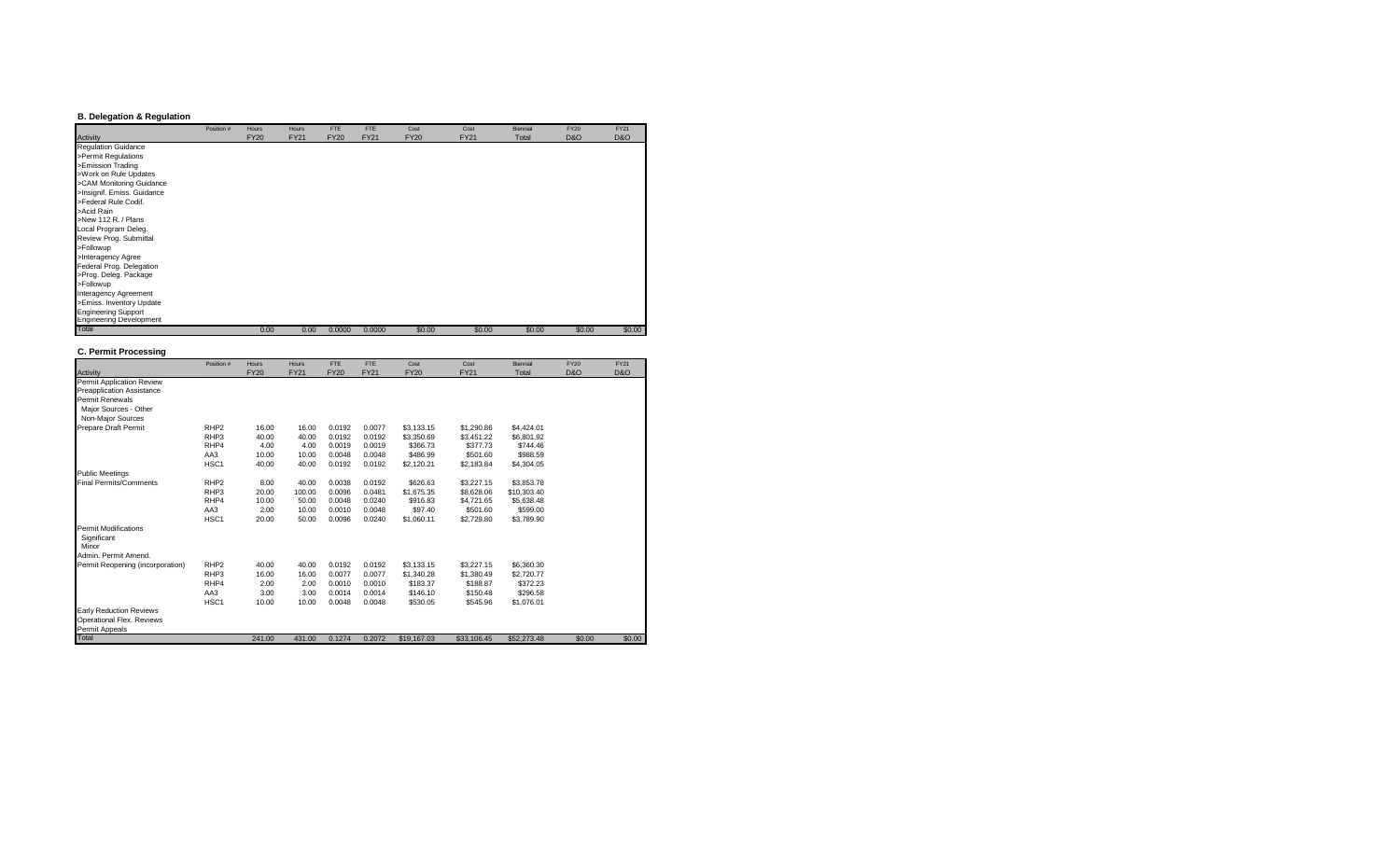#### **D. Permit Management**

|                                  | Position #       | Hours       | Hours       | <b>FTE</b>  | FTE         | Cost        | Cost        | Biennial    | <b>FY20</b>    | <b>FY21</b>    |
|----------------------------------|------------------|-------------|-------------|-------------|-------------|-------------|-------------|-------------|----------------|----------------|
| Activity                         |                  | <b>FY20</b> | <b>FY21</b> | <b>FY20</b> | <b>FY21</b> | <b>FY20</b> | <b>FY21</b> | Total       | <b>D&amp;O</b> | <b>D&amp;O</b> |
| Inspections                      | RHP <sub>2</sub> | 120.00      | 120.00      |             |             |             |             |             |                |                |
|                                  | RHP3             | 15.00       | 15.00       |             |             |             |             |             |                |                |
| <b>Major Sources</b>             |                  |             |             |             |             |             |             |             |                |                |
| Non-Major Sources                |                  |             |             |             |             |             |             |             |                |                |
| Area Sources                     |                  |             |             |             |             |             |             |             |                |                |
| Review NESHAP Report             | RHP <sub>2</sub> | 120.00      | 120.00      | 0.0577      | 0.0577      | \$9,399.46  | \$9,681.44  | \$19,080.90 |                |                |
|                                  | RHP3             | 15.00       | 15.00       | 0.0072      | 0.0072      | \$1,256.51  | \$1,294.21  | \$2,550.72  |                |                |
|                                  | RHP4             | 7.50        | 7.50        | 0.0036      | 0.0036      | \$687.62    | \$708.25    | \$1,395.87  |                |                |
|                                  | AA3              | 4.00        | 4.00        | 0.0019      | 0.0019      | \$194.80    | \$200.64    | \$395.44    |                |                |
|                                  | HSC1             | 4.00        | 4.00        | 0.0019      | 0.0019      | \$212.02    | \$218.38    | \$430.40    |                |                |
| Asbestos/Demolition              |                  |             |             |             |             |             |             |             |                |                |
| <b>Stack Test Oversight</b>      |                  |             |             |             |             |             |             |             |                |                |
| CEM Report Review/Audit/NESHAP   |                  |             |             |             |             |             |             |             |                |                |
| Review Semi-annual Emiss. Repts. | RHP <sub>2</sub> | 64.00       | 64.00       | 0.0308      | 0.0308      | \$5,013.05  | \$5,163.43  | \$10.176.48 |                |                |
|                                  | RHP3             | 8.00        | 8.00        | 0.0038      | 0.0038      | \$670.14    | \$690.24    | \$1,360.38  |                |                |
|                                  | RHP4             | 4.00        | 4.00        | 0.0019      | 0.0019      | \$366.73    | \$377.73    | \$744.46    |                |                |
|                                  | AA3              | 2.00        | 2.00        | 0.0010      | 0.0010      | \$97.40     | \$100.32    | \$197.72    |                |                |
|                                  | HSC1             | 4.00        | 4.00        | 0.0019      | 0.0019      | \$212.02    | \$218.38    | \$430.40    |                |                |
| Review Excess Emiss. Rpts.       |                  |             |             |             |             |             |             |             |                |                |
| Review Annual Compl. Cert.       | RHP <sub>2</sub> | 70.00       | 70.00       | 0.0337      | 0.0337      | \$5,483.02  | \$5,647.51  | \$11,130.52 |                |                |
|                                  | RHP3             | 56.00       | 56.00       | 0.0269      | 0.0269      | \$4,690.97  | \$4,831.71  | \$9,522.68  |                |                |
|                                  | RHP4             | 7.00        | 7.00        | 0.0034      | 0.0034      | \$641.78    | \$661.03    | \$1,302.81  |                |                |
|                                  | AA3              | 3.00        | 3.00        | 0.0014      | 0.0014      | \$146.10    | \$150.48    | \$296.58    |                |                |
|                                  |                  |             |             |             |             |             |             |             |                |                |
|                                  | HSC1             | 4.00        | 4.00        | 0.0019      | 0.0019      | \$212.02    | \$218.38    | \$430.40    |                |                |
| Complaint Investigation          |                  |             |             |             |             |             |             |             |                |                |
| <b>Initial Response</b>          |                  |             |             |             |             |             |             |             |                |                |
| Followup                         |                  |             |             |             |             |             |             |             |                |                |
| Administrative Enforcement       | RHP <sub>2</sub> | 40.00       | 40.00       | 0.0192      | 0.0192      | \$3,133.15  | \$3,227.15  | \$6,360.30  |                |                |
|                                  | RHP3             | 50.00       | 50.00       | 0.0240      | 0.0240      | \$4,188.37  | \$4,314.03  | \$8,502.39  |                |                |
|                                  | RHP4             | 10.00       | 10.00       | 0.0048      | 0.0048      | \$916.83    | \$944.33    | \$1,861.16  |                |                |
|                                  | AA3              | 3.00        | 3.00        | 0.0014      | 0.0014      | \$146.10    | \$150.48    | \$296.58    |                |                |
|                                  | HSC <sub>1</sub> | 10.00       | 10.00       | 0.0048      | 0.0048      | \$530.05    | \$545.96    | \$1,076.01  |                |                |
| <b>NOV Processing</b>            | RHP <sub>2</sub> | 40.00       | 40.00       | 0.0192      | 0.0192      | \$3,133.15  | \$3,227.15  | \$6,360.30  |                |                |
|                                  | RHP3             | 50.00       | 50.00       | 0.0240      | 0.0240      | \$4,188.37  | \$4,314.03  | \$8,502.39  |                |                |
|                                  | RHP4             | 10.00       | 10.00       | 0.0048      | 0.0048      | \$916.83    | \$944.33    | \$1,861.16  |                |                |
|                                  | AA3              | 3.00        | 3.00        | 0.0014      | 0.0014      | \$146.10    | \$150.48    | \$296.58    |                |                |
|                                  | HSC1             | 10.00       | 10.00       | 0.0048      | 0.0048      | \$530.05    | \$545.96    | \$1,076.01  |                |                |
| Total                            |                  | 733.50      | 733.50      | 0.2877      | 0.2877      | \$47,112.62 | \$48,526.04 | \$95,638.66 | \$0.00         | \$0.00         |

#### **E. Technical Assistance**

|                                       | Position # | <b>Hours</b> | <b>Hours</b> | <b>FTE</b>  | FTE         | Cost        | Cost   | Biennial | <b>FY20</b>    | <b>FY21</b>    |
|---------------------------------------|------------|--------------|--------------|-------------|-------------|-------------|--------|----------|----------------|----------------|
| Activity                              |            | <b>FY20</b>  | <b>FY21</b>  | <b>FY20</b> | <b>FY21</b> | <b>FY20</b> | FY21   | Total    | <b>D&amp;O</b> | <b>D&amp;O</b> |
| Program Management                    |            |              |              |             |             |             |        |          |                |                |
| >Federal-State Tech. & Compliance     |            |              |              |             |             |             |        |          |                |                |
| >State-Local Policy Coord.lincl.      |            |              |              |             |             |             |        |          |                |                |
| inter/intra agency agreements and     |            |              |              |             |             |             |        |          |                |                |
| rule dev.                             |            |              |              |             |             |             |        |          |                |                |
| Source Assistance                     |            |              |              |             |             |             |        |          |                |                |
| >Trade Association Coord, and         |            |              |              |             |             |             |        |          |                |                |
| Oversight                             |            |              |              |             |             |             |        |          |                |                |
| >Industry Specific Plans cross/multi- |            |              |              |             |             |             |        |          |                |                |
| media general permit work             |            |              |              |             |             |             |        |          |                |                |
| Source Environmental Audits           |            |              |              |             |             |             |        |          |                |                |
| >Business Advisories Laws &           |            |              |              |             |             |             |        |          |                |                |
| Regulations Compliance Outreach       |            |              |              |             |             |             |        |          |                |                |
| Pollution Prevention Accidental       |            |              |              |             |             |             |        |          |                |                |
| Release Health & Environmental        |            |              |              |             |             |             |        |          |                |                |
| Effects                               |            |              |              |             |             |             |        |          |                |                |
| Prog. Evaluation & Compliance         |            |              |              |             |             |             |        |          |                |                |
| >Business Liaison - Ombudsman         |            |              |              |             |             |             |        |          |                |                |
| >Compliance Advisory Panel            |            |              |              |             |             |             |        |          |                |                |
| >Program Effectiveness                |            |              |              |             |             |             |        |          |                |                |
| Total                                 |            | 0.00         | 0.00         | 0.0000      | 0.0000      | \$0.00      | \$0.00 | \$0.00   | \$0.00         | \$0.00         |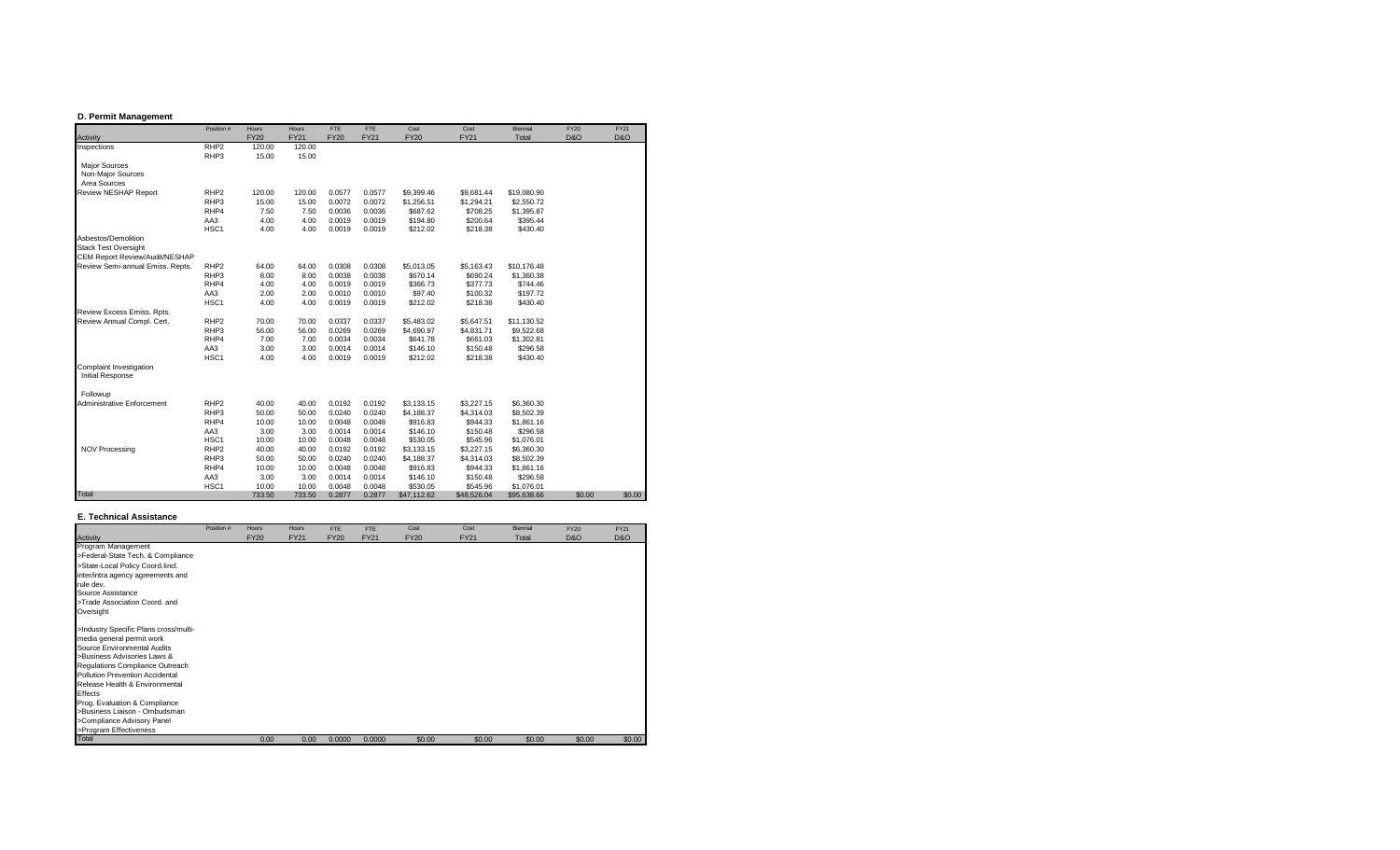#### **F. Outreach & Education**

|                       | Position # | <b>Hours</b> | Hours       | <b>FTE</b>  | <b>FTE</b>  | Cost        | Cost        | Biennial | <b>FY20</b>    | <b>FY21</b>    |
|-----------------------|------------|--------------|-------------|-------------|-------------|-------------|-------------|----------|----------------|----------------|
| Activity              |            | <b>FY20</b>  | <b>FY21</b> | <b>FY20</b> | <b>FY21</b> | <b>FY20</b> | <b>FY21</b> | Total    | <b>D&amp;O</b> | <b>D&amp;O</b> |
| Information/Outreach  |            |              |             |             |             |             |             |          |                |                |
| General Info/Outreach |            |              |             |             |             |             |             |          |                |                |
| Permit Workshops      |            |              |             |             |             |             |             |          |                |                |
| >Permit Register      |            |              |             |             |             |             |             |          |                |                |
| >Fact Sheets          |            |              |             |             |             |             |             |          |                |                |
| Total                 |            | 0.00         | 0.00        | 0.0000      | 0.0000      | \$0.00      | \$0.00      | \$0.00   | \$0.00         | \$0.00         |

#### **G. Ambient Monitoring &**

**Oversight**

|                                 | Position # | <b>Hours</b> | Hours       | FTE         | <b>FTE</b>  | Cost        | Cost        | Biennial | <b>FY20</b>    | <b>FY21</b>    |
|---------------------------------|------------|--------------|-------------|-------------|-------------|-------------|-------------|----------|----------------|----------------|
| Activity                        |            | <b>FY20</b>  | <b>FY21</b> | <b>FY20</b> | <b>FY21</b> | <b>FY20</b> | <b>FY21</b> | Total    | <b>D&amp;O</b> | <b>D&amp;O</b> |
| <b>Ambient Monitoring</b>       |            |              |             |             |             |             |             |          |                |                |
| > Monitoring                    |            |              |             |             |             |             |             |          |                |                |
| Local Program Oversight         |            |              |             |             |             |             |             |          |                |                |
| Coordination                    |            |              |             |             |             |             |             |          |                |                |
| >Local Performance Audits       |            |              |             |             |             |             |             |          |                |                |
| > Routine Audits                |            |              |             |             |             |             |             |          |                |                |
| <b>EPA Oversight/Reporting</b>  |            |              |             |             |             |             |             |          |                |                |
| >Prg. Rept-Airs/AFS             |            |              |             |             |             |             |             |          |                |                |
| >Ecology Performance Audits-HPV |            |              |             |             |             |             |             |          |                |                |
| Total                           |            | 0.00         | 0.00        | 0.0000      | 0.0000      | \$0.00      | \$0.00      | \$0.00   | \$0.00         | \$0.00         |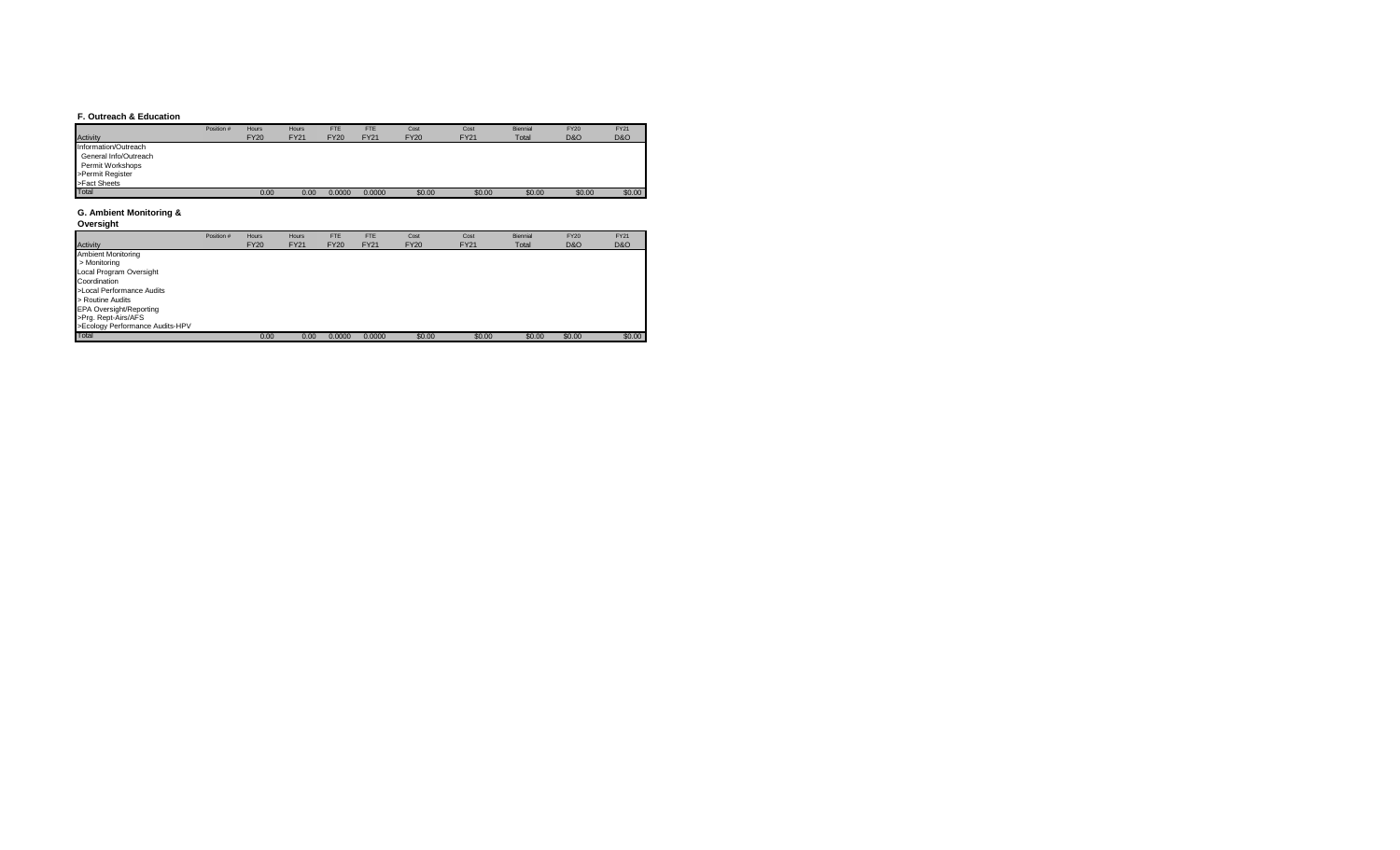## **Overall Summary Fiscal Year 2020**

|                                   | Program Management (PM) |             | <b>Technical Services (TSS)</b> |             | Science & Engineering (SES) |              | Program Deveopment (PPS) |            | <b>Eastern Region (ERO)</b> |                       |                | Central Region (CRO) |                | Industrial Section (IND) Nuclear Waste |                |              | DOH (WSU)      |             | DOH (Hanford)  |                    |
|-----------------------------------|-------------------------|-------------|---------------------------------|-------------|-----------------------------|--------------|--------------------------|------------|-----------------------------|-----------------------|----------------|----------------------|----------------|----------------------------------------|----------------|--------------|----------------|-------------|----------------|--------------------|
|                                   | <b>D&amp;O</b>          | Cost        | <b>D&amp;O</b>                  | Cost        | <b>D&amp;O</b>              | Cost         | <b>D&amp;O</b>           | Cost       | <b>D&amp;O</b>              | Cost                  | <b>D&amp;O</b> | Cost                 | <b>D&amp;O</b> | Cost                                   | <b>D&amp;O</b> | Cost         | <b>D&amp;O</b> | Cost        | <b>D&amp;O</b> | Cost               |
| A. Management & Support           | \$0.00                  | \$57.254    | \$43,230.0                      | \$50.458.32 | \$35.742.04                 | \$108.528.6  | \$0.00                   | \$0.00     | \$0.00                      | \$121,589.41          | \$0.00         | \$51,591.76          | \$0.00         | \$289.146.53                           | \$0.00         | \$79,364.74  | \$0.00         | \$4,341.50  | \$0.00         | \$8,006.81         |
| B. Delegation & Regulation        | \$0.00                  | \$0.00      | \$0.00                          | \$0.00      | \$1,359.35                  | \$4,130.60   | \$5.759.27               | \$5.759.27 | \$0.00                      | \$26,776.71           | \$0.00         | \$0.00               | \$0.00         | \$0.00                                 | \$0.00         | \$7.392.77   | \$0.00         | \$0.00      | \$0.00         | \$0.00             |
| C. Permit Processing              | \$0.00                  | \$0.00      | \$0.00                          | \$0.00      | \$0.00                      | \$0.00       | \$0.00                   | \$0.00     | \$0.00                      | \$185.121.07          | \$0.00         | \$87.524.58          | \$0.00         | \$171,378,76                           | \$0.00         | \$135,546.27 | \$0.00         | \$4,621.10  | \$0.00         | \$19,167.03        |
| D. Permit Management              | \$0.00                  | \$0.00      | \$0.00                          | \$0.00      | \$0.00                      | \$0.00       | \$0.00                   | \$0.00     | \$0.00                      | \$144.850.85          | \$0.00         | \$40,578.26          | \$0.00         | \$290,063.11                           | \$0.00         | \$180,091.25 | \$0.00         | \$1,973.17  | \$0.00         | \$47,112.62        |
| E. Technical Assistance           | \$0.00                  | \$0.00      | \$0.00                          | \$0.00      | \$12,230.87                 | \$61.154.35  | \$0.00                   | \$0.00     | \$5.964.68                  | \$42,419.14           | \$0.00         | \$7,416.33           | \$0.00         | \$0.00                                 | \$0.00         | \$9,387.56   | \$0.00         | \$0.00      | \$0.00         | \$0.00             |
| F. Education & Outreach           | \$0.00                  | \$0.00      | \$15.248.15                     | \$15,248,13 | \$0.00                      | \$0.00       | \$0.00                   | \$0.00     | \$0.00                      | \$3.513.63            | \$0.00         | \$0.00               | \$0.00         | \$0.00                                 | \$0.00         | \$5,417.28   | \$0.00         | \$0.00      | \$0.00         | \$0.00             |
| G. Ambient Monitoring & Oversight | \$0.00                  | \$0.00      | \$0.00                          | \$0.00      | \$20,531.03                 | \$25,569.32  | \$0.00                   | \$0.00     | \$0.00                      | \$0.00                | \$0.00         | \$0.00               | \$0.00         | \$0.00                                 | \$0.00         | \$0.00       | \$0.00         | \$0.00      | \$0.00         | \$0.00             |
| <b>Audit Costs</b>                |                         |             |                                 |             |                             |              |                          |            |                             |                       |                |                      |                |                                        |                |              |                |             |                |                    |
| Total                             | \$0.00                  | \$57,254.14 | \$58,478.14                     |             | \$65,706.45 \$69,863.29     | \$199,382.88 | \$5.759.27               | \$5.759.   | \$5,964.68                  | $$524.270.81$ $$0.00$ |                | \$187,110.93         | \$0.00         | \$750,588.40                           | \$0.00         | 417.199.87   | \$0.00         | \$10.935.77 |                | \$0.00 \$74.286.47 |

Total D&O \$140,065.39 Total Cost (incl D&O) 2020 \$2,292,494.99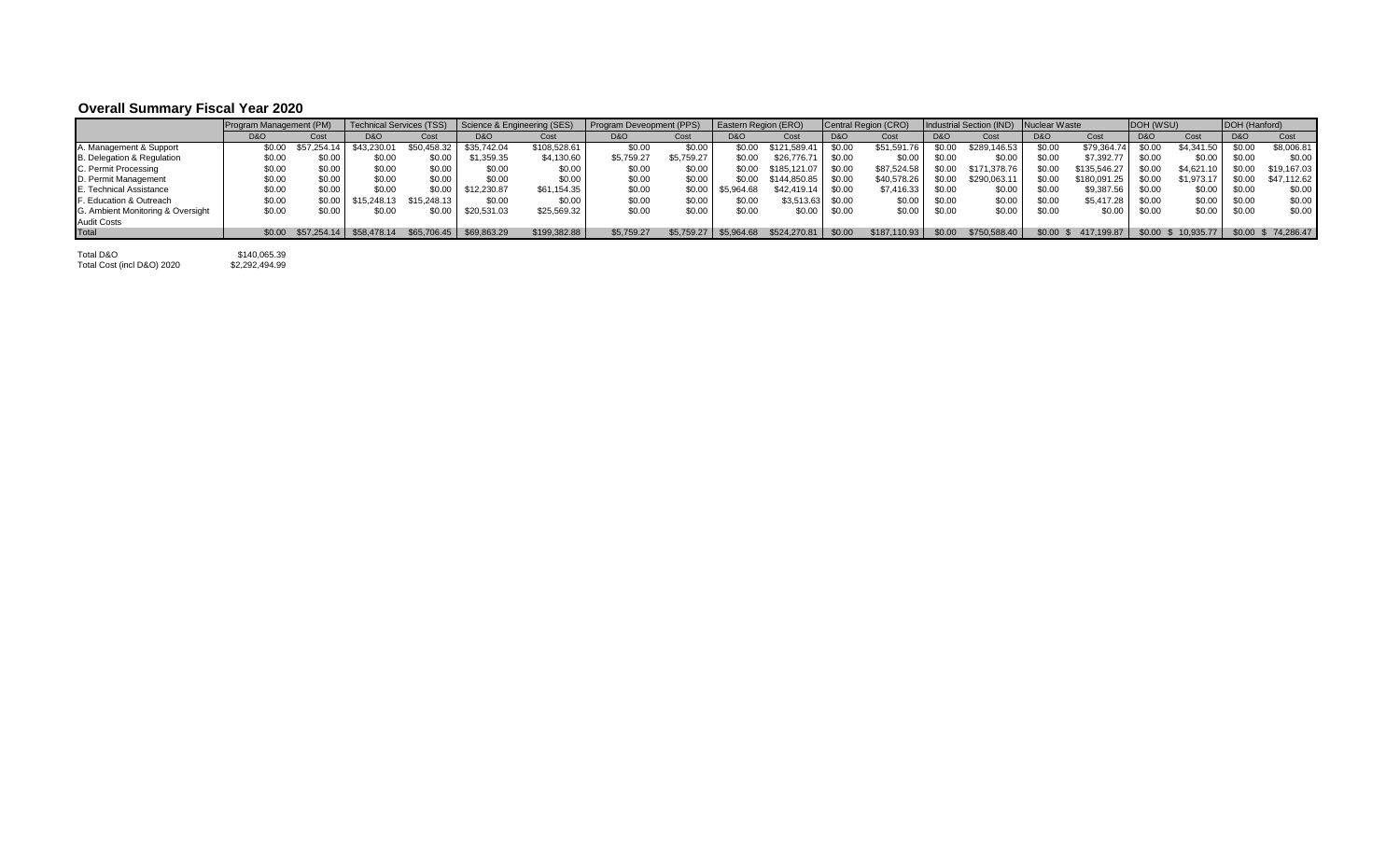# **Overall Summary Fiscal Year 2021**

|                                   | Program Management (PM) |             | <b>Technical Services (TSS)</b> |             | Science & Engineering (SES) |              | Program Development (PDS) |            | Eastern Region (ERO) |              |                | Central Region (CRO) |                | Industrial Section (IND) | <b>Nuclear Waste</b> |              | DOH(WSU)       |            | DOH(Hanford)   |             |
|-----------------------------------|-------------------------|-------------|---------------------------------|-------------|-----------------------------|--------------|---------------------------|------------|----------------------|--------------|----------------|----------------------|----------------|--------------------------|----------------------|--------------|----------------|------------|----------------|-------------|
|                                   | D&O                     | Cost        | D&O                             | Cost        | <b>D&amp;O</b>              | Cost         | <b>D&amp;O</b>            | Cost       | D&O                  | Cost         | <b>D&amp;O</b> | Cost                 | <b>D&amp;O</b> | Cost                     | <b>D&amp;O</b>       | Cost         | <b>D&amp;O</b> | Cost       | <b>D&amp;O</b> | Cost        |
| A. Management & Support           | \$0.00                  |             | \$44,462,55                     | \$51.898.31 | \$36,743.87                 | \$111.580.88 | \$0.00                    | \$0.00     | \$0.00               | \$125.018.75 | \$0.00         | \$53,048.49          | \$0.00         | \$297.338.76             | \$0.00               | 85.393.97    | \$0.00         | \$4.471.75 | \$0.00         | \$8,247.05  |
| B. Delegation & Regulation        | \$0.00                  | \$0.00      | \$0.00                          | \$0.00      | \$1,398.15                  | \$4.248.58   | \$5,924.60                | \$5,924.60 | \$0.00               | \$27.533.55  | \$0.00         | \$0.00               | \$0.00         | \$0.00                   | \$0.00               | \$7,604.16   | \$0.00         | \$0.00     | \$0.00         | \$0.00      |
| C. Permit Processing              | \$0.00                  | \$0.00      | \$0.00                          | \$0.00      | \$0.00                      | \$0.00       | \$0.00                    | \$0.00     | \$0.00               | \$190,343.66 | \$0.00         | \$90.024.82          | \$0.00         | \$209.204.46             | \$0.00               | \$111.502.81 | \$0.00         | \$6,921.54 | \$0.00         | \$33,106.45 |
| D. Permit Management              | \$0.00                  | \$0.00      | \$0.00                          | \$0.00      | \$0.00                      | \$0.00       | \$0.00                    | \$0.00     | \$0.00               | \$148.912.46 | \$0.00         | \$41,726.41          | \$0.00         | \$297,950.93             | \$0.00               | \$187,799.67 | \$0.00         | \$2,032.37 | \$0.00         | \$48,526.04 |
| E. Technical Assistance           | \$0.00                  | \$0.00      | \$0.00                          | \$0.00      | \$12,576.20                 | \$62,881,00  | \$0.00                    | \$0.00     | \$6,136.47           | \$43,631.28  | \$0.00         | \$7.626.95           | \$0.00         | \$0.00                   | \$0.00               | 9,656.31     | \$0.00         | \$0.00     | \$0.00         | \$0.00      |
| F. Education & Outreach           | \$0.00                  | \$0.00      | \$15,673.96                     | \$15,673.96 | \$0.00                      | \$0.00       | \$0.00                    | \$0.00     | \$0.00               | \$3,611.12   | \$0.00         | \$0.00               | \$0.00         | \$0.00                   | \$0.00               | 6.322.12     | \$0.00         | \$0.00     | \$0.00         | \$0.00      |
| G. Ambient Monitoring & Oversight | \$0.00                  | \$0.00      | \$0.00                          | \$0.00      | \$19,682.34                 | \$24,861.91  | \$0.00                    | \$0.00     | \$0.00               | \$0.00       | \$0.00         | \$0.00               | \$0.00         | \$0.00                   | \$0.00               | \$0.00       | \$0.00         | \$0.00     | \$0.00         | \$0.00      |
| <b>Audit Costs</b>                |                         |             |                                 |             |                             |              |                           |            |                      |              |                |                      |                |                          |                      |              |                |            |                |             |
| Total                             | \$0.00                  | \$61.877.33 | \$60,136.51                     | \$67,572,27 | \$70,400.56                 | \$203,572,37 | \$5.924.60                | \$5,924.60 | \$6,136,47           | \$539,050.82 | \$0.00         | \$192.426.67         | \$0.00         | \$804,494.15             | \$0.00               | 408.279.05   | \$0.00         | 13.425.66  | $$0.00$ \$     | 89,879.53   |

Total D&O \$142,598.14 Total Cost (incl D&O) 2021 \$2,386,502.45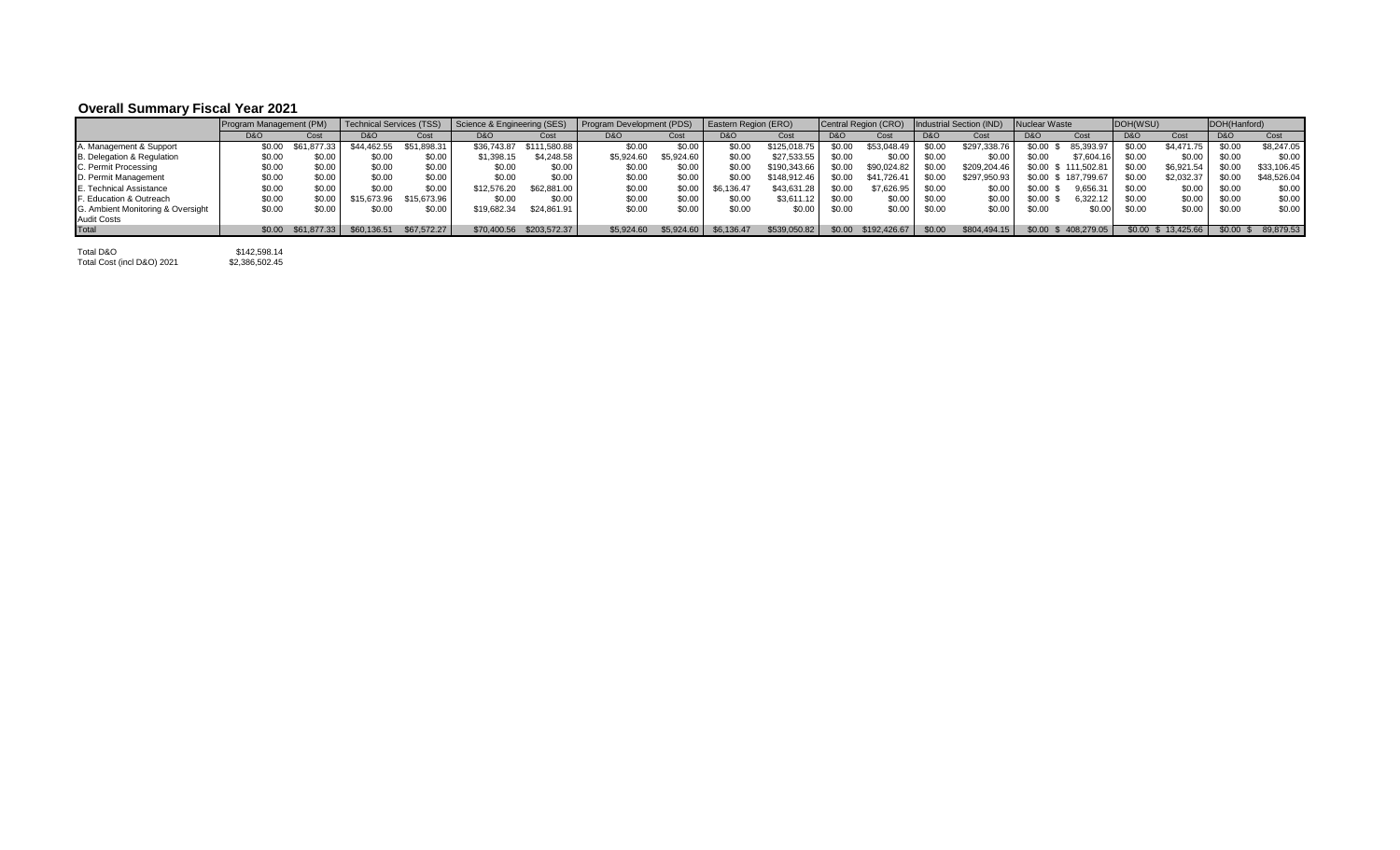# **Development & Oversight**

| <b>FY20</b>         |              |
|---------------------|--------------|
| Total of D&O        | \$140,065.39 |
| D&O for each Source | \$1.120.52   |

| <b>Authority</b>     | # of Sources | <b>D&amp;O Share</b> | 1 year Rebate | <b>Calculated D&amp;O</b> |
|----------------------|--------------|----------------------|---------------|---------------------------|
| Benton               | 2            | \$2,241.05           | \$0.00        | \$2,241                   |
| <b>CRO</b>           | 5            | \$5,602.62           | \$0.00        | \$5,603                   |
| <b>ERO</b>           | 13           | \$14,566.80          | \$0.00        | \$14,567                  |
| Industrial           | 9            | \$10,084.71          | \$0.00        | \$10,085                  |
| <b>Nuc Waste</b>     |              | \$1,120.52           | \$0.00        | \$1,121                   |
| Northwest            | 23           | \$25,772.03          | \$0.00        | \$25,772                  |
| Olympic              | 11           | \$12,325.75          | \$0.00        | \$12,326                  |
| <b>Puget Sound</b>   | 32           | \$35,856.74          | \$0.00        | \$35,857                  |
| Southwest            | 17           | \$19,048.89          | \$0.00        | \$19,049                  |
| Spokane              | 8            | \$8,964.18           | \$0.00        | \$8,964                   |
| Yakima               | 4            | \$4,482.09           | \$0.00        | \$4,482                   |
|                      | 125          | \$140,065.39         | \$0.00        | \$140,067                 |
|                      |              |                      |               |                           |
| Locals Share         | \$108,690.74 | 77.6%                | Max \$        | 35,857.00                 |
| <b>Ecology Share</b> | \$31,374.65  | 22.4%                | Min \$        | 1,121.00                  |

Total \$140,065.39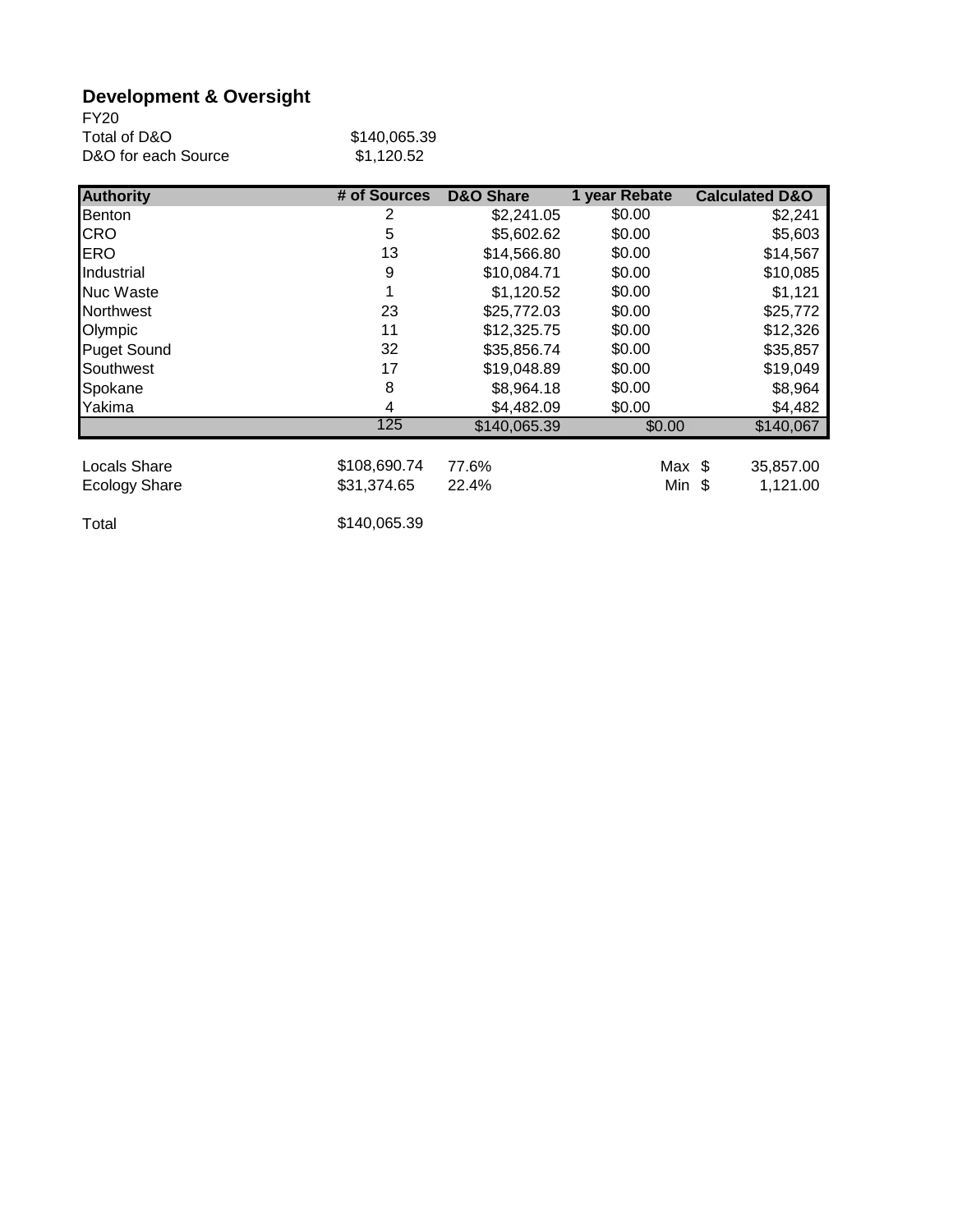# **Development & Oversight**

| FY21                |              |
|---------------------|--------------|
| Total of D&O        | \$142,598.14 |
| D&O for each Source | \$1.140.79   |

| <b>Authority</b>                        | # of Sources                      | <b>D&amp;O Share</b> | 1 year Rebate | <b>Calculated D&amp;O</b> |
|-----------------------------------------|-----------------------------------|----------------------|---------------|---------------------------|
| Benton                                  | 2                                 | \$2,281.57           | \$0.00        | \$2,282                   |
| <b>CRO</b>                              | 5                                 | \$5,703.93           | \$0.00        | \$5,704                   |
| <b>ERO</b>                              | 13                                | \$14,830.21          | \$0.00        | \$14,830                  |
| Industrial                              | 9                                 | \$10,267.07          | \$0.00        | \$10,267                  |
| <b>Nuc Waste</b>                        |                                   | \$1,140.79           | \$0.00        | \$1,141                   |
| <b>Northwest</b>                        | 23                                | \$26,238.06          | \$0.00        | \$26,238                  |
| Olympic                                 | 11                                | \$12,548.64          | \$0.00        | \$12,549                  |
| <b>Puget Sound</b>                      | 32                                | \$36,505.13          | \$0.00        | \$36,505                  |
| Southwest                               | 17                                | \$19,393.35          | \$0.00        | \$19,393                  |
| Spokane                                 | 8                                 | \$9,126.28           | \$0.00        | \$9,126                   |
| Yakima                                  | 4                                 | \$4,563.14           | \$0.00        | \$4,563                   |
|                                         | 125                               | \$142,598.14         | \$0.00        | \$142,598                 |
| <b>Locals Share</b>                     | \$110,656.16                      | 77.6%                | Max \$        | 36,505.00                 |
| <b>Ecology Share</b>                    | \$31,941.98                       | 22.4%                | Min $$$       | 1,141.00                  |
|                                         |                                   |                      |               |                           |
| Total                                   | \$142,598.14                      |                      |               |                           |
| <b>BN Totals</b>                        |                                   |                      |               |                           |
| <b>Locals Share</b>                     | \$219,346.90                      | 77.6%                |               |                           |
| <b>Ecology Share</b><br><b>BN Total</b> | \$63,316.63 22.4%<br>\$282,663.53 |                      |               |                           |